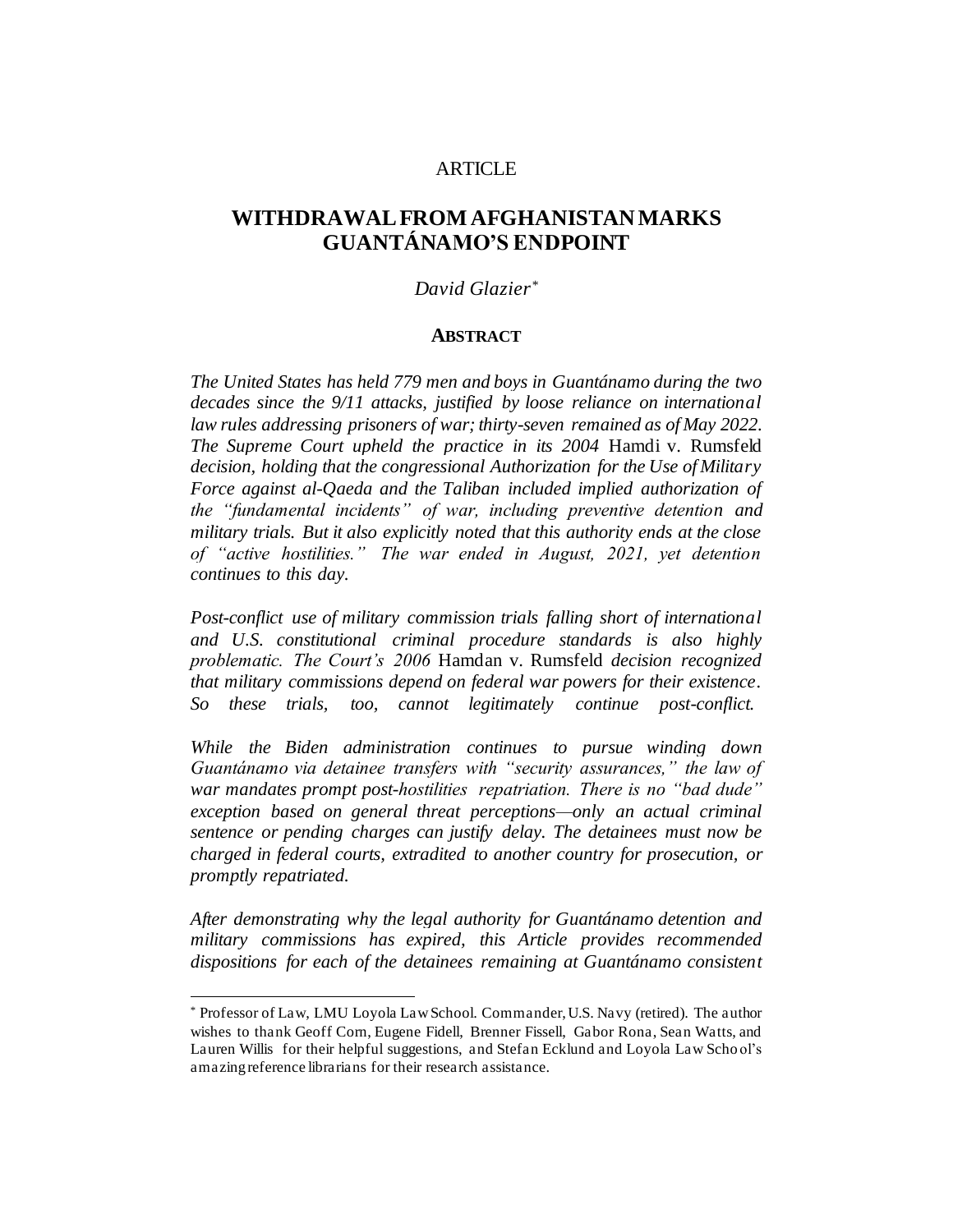*with residual law of war mandates. It concludes by arguing that this outcome actually serves larger overall U.S. national interests; Guantánamo's fiscal, legal, moral, and political costs have long outweighed its benefits.*

# **CONTENTS**

|                                                                       | INTRODUCTION                                                      | .287 |  |
|-----------------------------------------------------------------------|-------------------------------------------------------------------|------|--|
|                                                                       | I.THE LAW OF WAR FOUNDATION FOR GUANTÁNAMO DETENTION AND          |      |  |
|                                                                       |                                                                   |      |  |
|                                                                       |                                                                   |      |  |
| $1_{\cdot}$                                                           | Early Development: The Lieber Code and Geneva                     |      |  |
|                                                                       |                                                                   |      |  |
| 2.                                                                    | The Hague Conventions of 1899 and 1907295                         |      |  |
| 3.                                                                    |                                                                   |      |  |
|                                                                       | B. International Versus Non-International Armed Conflict299       |      |  |
| C. Detention Duration in International Armed Conflict301              |                                                                   |      |  |
| 1.                                                                    |                                                                   |      |  |
| 2.                                                                    | Detention of Civilians During International Armed Conflict        |      |  |
|                                                                       |                                                                   |      |  |
|                                                                       | D. Detention During Non-International Armed Conflict307           |      |  |
|                                                                       |                                                                   |      |  |
| II. THE IMPACT OF THE END OF THE AFGHAN CONFLICT ON GUANTÁNAMO        |                                                                   |      |  |
|                                                                       |                                                                   |      |  |
|                                                                       |                                                                   |      |  |
| 1.                                                                    | Iraq as a Model for Understanding Conflict Classification 315     |      |  |
| 2.                                                                    | Afghanistan-The Factual and Legal Situation316                    |      |  |
|                                                                       | B. Trump's Agreement with the Taliban as an Alternate Endpoint318 |      |  |
| C. Constitutional Limits on Law of War Detention320                   |                                                                   |      |  |
| D. Could There Be Separate Ongoing Conflicts Against al Qaeda et al.? |                                                                   |      |  |
|                                                                       |                                                                   | .323 |  |
| 1.                                                                    | International Law Precludes a U.S. v. al Qaeda Conflict324        |      |  |
| 2.                                                                    | Constitutional Considerations Preclude a Separate Conflict        |      |  |
|                                                                       |                                                                   |      |  |
|                                                                       | III. THE IMPACT OF THE END OF THE AFGHAN CONFLICT ON THE          |      |  |
|                                                                       |                                                                   |      |  |
| A. Extradition as an Alternative to U.S. Post-Hostilities Trials330   |                                                                   |      |  |
| B. Additional Legal Constraints on Post-hostilities Trials331         |                                                                   |      |  |
| 1.                                                                    |                                                                   |      |  |
| 2.                                                                    |                                                                   |      |  |
| 3.                                                                    |                                                                   |      |  |
| 4.                                                                    | Credit for Time Spent in Pre-trial Detention336                   |      |  |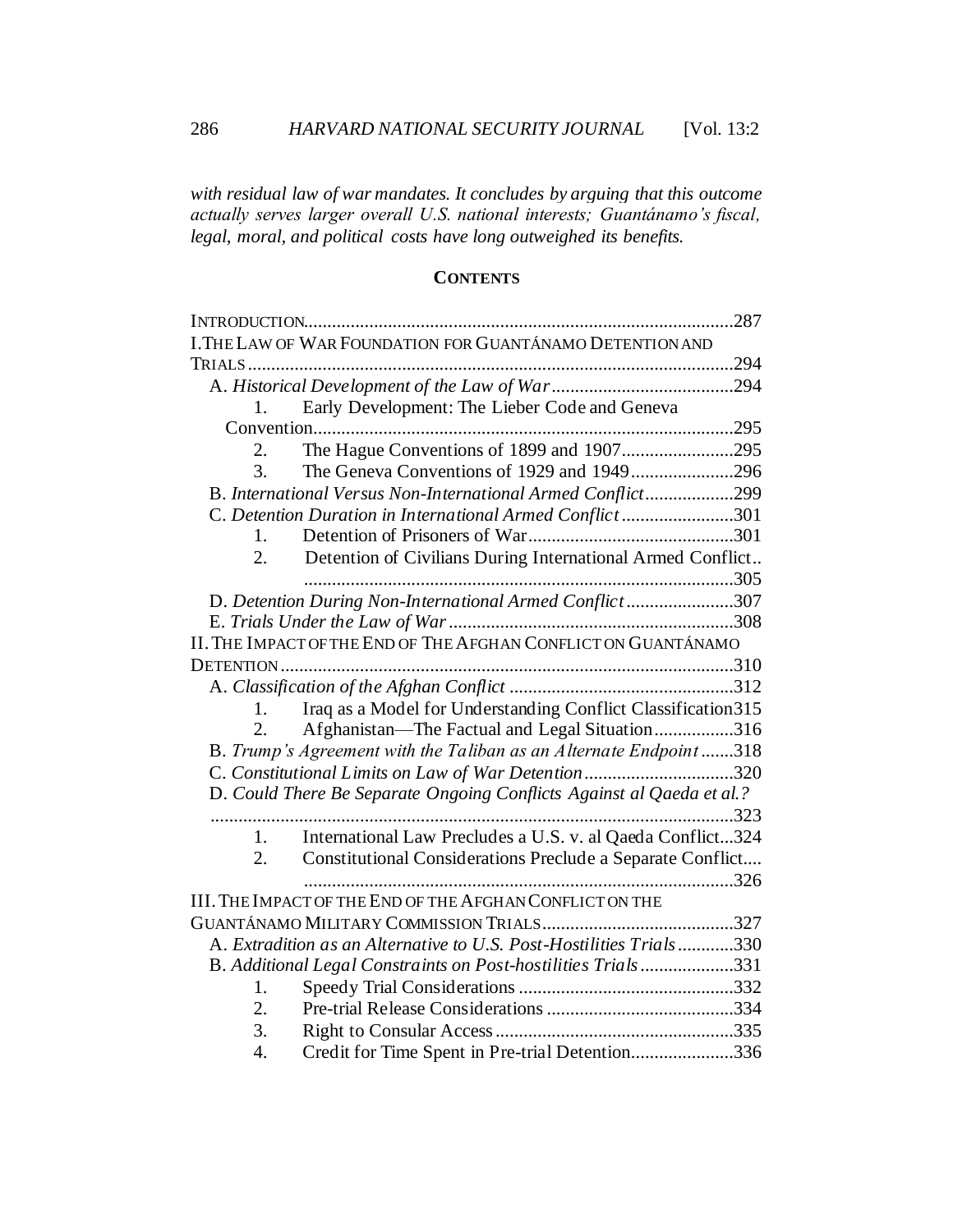| 5.                                                                   | Mandatory Release upon Acquittal or Sentence Completion    |  |
|----------------------------------------------------------------------|------------------------------------------------------------|--|
|                                                                      |                                                            |  |
| 6.                                                                   |                                                            |  |
| C. Constitutional Considerations and Post-war Criminal Trials340     |                                                            |  |
| 1.                                                                   | Post-hostility Use of Military Commissions to Try          |  |
|                                                                      |                                                            |  |
| 2.                                                                   | Courts-martial as a Potential Forum for Guantánamo         |  |
|                                                                      | .344                                                       |  |
| 3.                                                                   | Federal Court Jurisdiction over Guantánamo Detainees346    |  |
|                                                                      | IV. DISPOSITION RECOMMENDATIONS FOR REMAINING DETAINEES348 |  |
| A. Detainees Currently Facing Military Commission Charges348         |                                                            |  |
| 1.                                                                   | Khalid Shaikh Mohammed and Alleged 9/11 Conspirators       |  |
|                                                                      |                                                            |  |
| $\overline{2}$ .                                                     | Accused USS Cole "Mastermind" Abd al-Rahim al-Nashiri      |  |
|                                                                      |                                                            |  |
| 3.                                                                   | Afghanistan Resistance Leader Abd al-Hadi al-Iraqi (Hadi)  |  |
|                                                                      | .354                                                       |  |
| 4.                                                                   | Indonesian Bombing Suspect Encep Nurjaman and Two Co-      |  |
|                                                                      |                                                            |  |
| B. Detainees Previously Convicted by a Military Commission 357       |                                                            |  |
| $1_{-}$                                                              |                                                            |  |
| $2^{+}$                                                              | Ali Hamza Ahmad Suliman al-Bahlul 359                      |  |
| C. Held in Law of War Detention but Recommended for Transfer "If     |                                                            |  |
|                                                                      |                                                            |  |
| D. Held in Law of War Detention and Not Recommended for Transfer 364 |                                                            |  |
|                                                                      |                                                            |  |

### **INTRODUCTION**

<span id="page-2-0"></span>The events of September 11, 2001 (9/11) represented a profound shock to both the American public and world legal order. For the first time, to both the American public and world legal order. For the first time, a terrorist group—traditionally regarded as criminals—committed The events of September 11, 2001 (9/11) represented a profound shock to both the American public and world legal order. For the first time, a terrorist group—traditionally regarded as criminals—committed violence of suffic allow the United States to legally exercise the right of self-defense in response. 1

<sup>1</sup> *See, e.g.*, Lord Robertson, Sec'y Gen., NATO, Statement of NATO's Position on 9/11 Attack Against U.S. (Oct. 2, 2001), http://www.nato.int/docu/speech/2001/s011002a.htm [https://perma.cc/7HSZ-HRFE].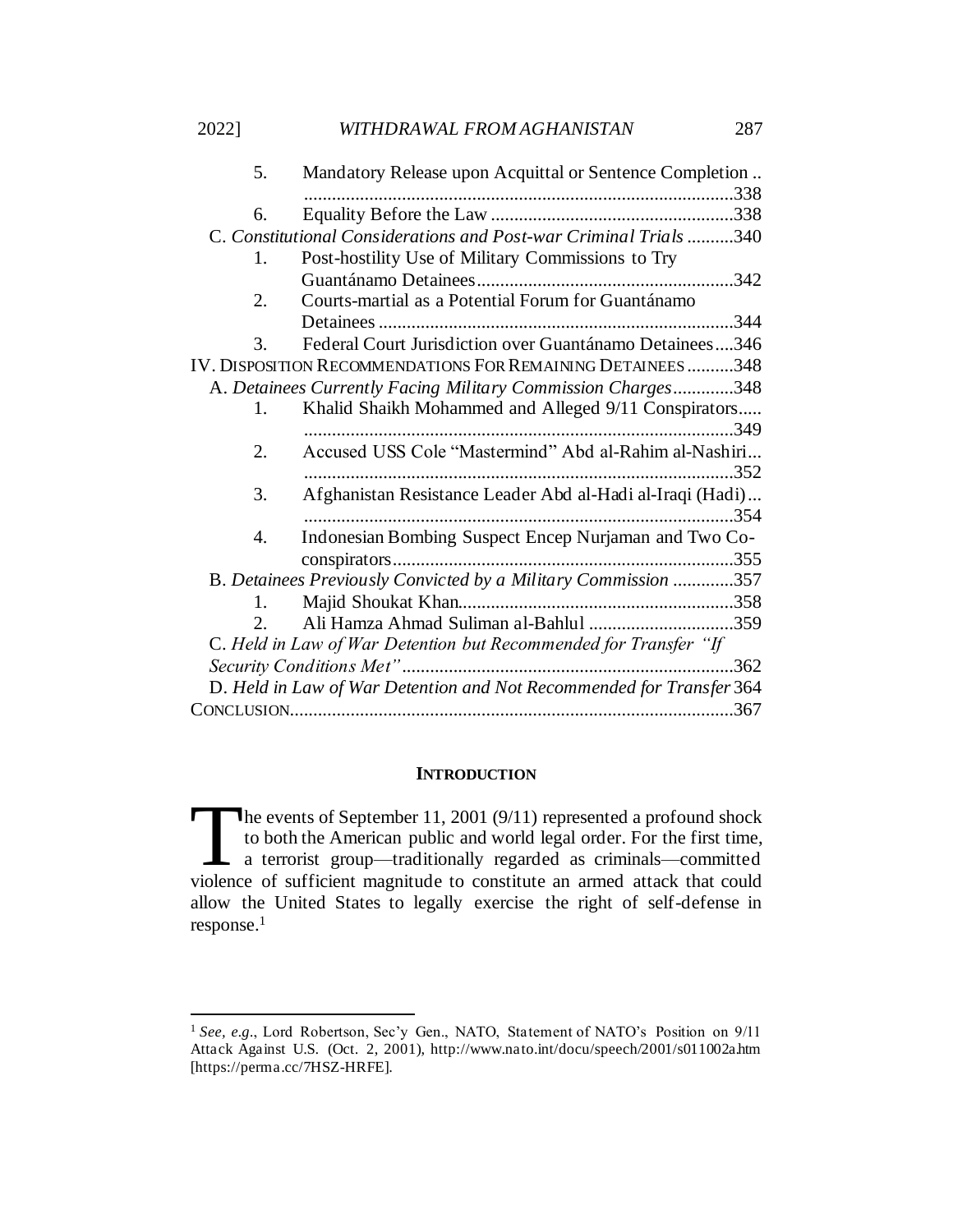<span id="page-3-1"></span>President George W. Bush quickly termed 9/11 an act of war, and Congress agreed.<sup>2</sup> The Authorization for the Use of Military Force (AUMF) let the president use "all necessary and appropriate force" against those who "planned, authorized, committed, or aided the [9/11] attacks . . . or harbored such organizations or persons  $\dots$ ."<sup>3</sup> While the U.S. public focus has always been on al Qaeda, in reality the group controlled no territory where an armed conflict could be contested, and an immediate U.S. intervention into Afghanistan could have been problematic under international law. The Bush Administration thus pursued a more sophisticated legal approach, demanding that the Taliban hand over Osama bin Laden and deny refuge to al Qaeda, which it refused to do.<sup>4</sup> Only then did the U.S. government announce that it was exercising its inherent right of self-defense against al Qaeda *and* the Taliban, which continued to allow its territory to serve as a base of operations to "target United States nationals and interests."<sup>5</sup>

<span id="page-3-0"></span>U.S. combat operations in Afghanistan began in early October 2001 and by December, the Taliban had lost control of the country. <sup>6</sup> There would be no happy ending, however. U.S. forces had displaced but not defeated the Taliban.<sup>7</sup> They tracked Osama bin Laden to a cave complex in eastern Afghanistan known as Tora Bora, but the resulting opportunity to dismantle al Qaeda leadership was squandered, allowing him to flee into Pakistan.<sup>8</sup> For the next two decades, U.S. forces were enmeshed in their longest conflict against the Taliban. <sup>9</sup> The sporadic drone strikes against scattered al Qaeda remnants, and the manned raid to kill bin Laden in the sovereign territory of

<sup>2</sup> *President Bush Addresses the Nation*, WASH. POST (Sept. 20, 2001), https://www.washingtonpost.com/wpsrv/nation/specials/attacked/transcripts/bushaddress\_0 92001.html [https://perma.cc/55ZU-SK2L].

<sup>3</sup> Authorization for Use of Military Force, Pub. L. No. 107–40, 115 Stat. 224 (2001) [hereinafter AUMF].

<sup>4</sup> *See* Michael Byers, *Terrorism, the Use of Force and International Law After 11 September*, 51 INT'L &COMPAR. L.Q. 401, 406–10 (2002).

<sup>5</sup> Permanent Rep. of the United States of America to the U.N., Letter dated 7 October 2001 from the Permanent Rep. of the United States of America to the United Nations addressed to the President of the Security Council, U.N. Doc. S/2001/946 (Oct. 7, 2001).

<sup>6</sup> Council on Foreign Relations, *Timeline: The U.S. War in Afghanistan, 1999–2021*, https://www.cfr.org/timeline/us-war-afghanistan [https://perma.cc/T42U-BNNB] [hereinafter CFR].

<sup>7</sup> *See id.*

<sup>8</sup> *See* YANIV BARZILAI, 102 DAYS OF WAR: HOW OSAMA BIN LADEN, AL QAEDA & THE TALIBAN SURVIVED 2001 87–100 (2014).

<sup>9</sup> *See generally* CARTER MALKASIAN, THE AMERICAN WAR IN AFGHANISTAN: A HISTORY (2021) (detailing the history of the conflict through 2020).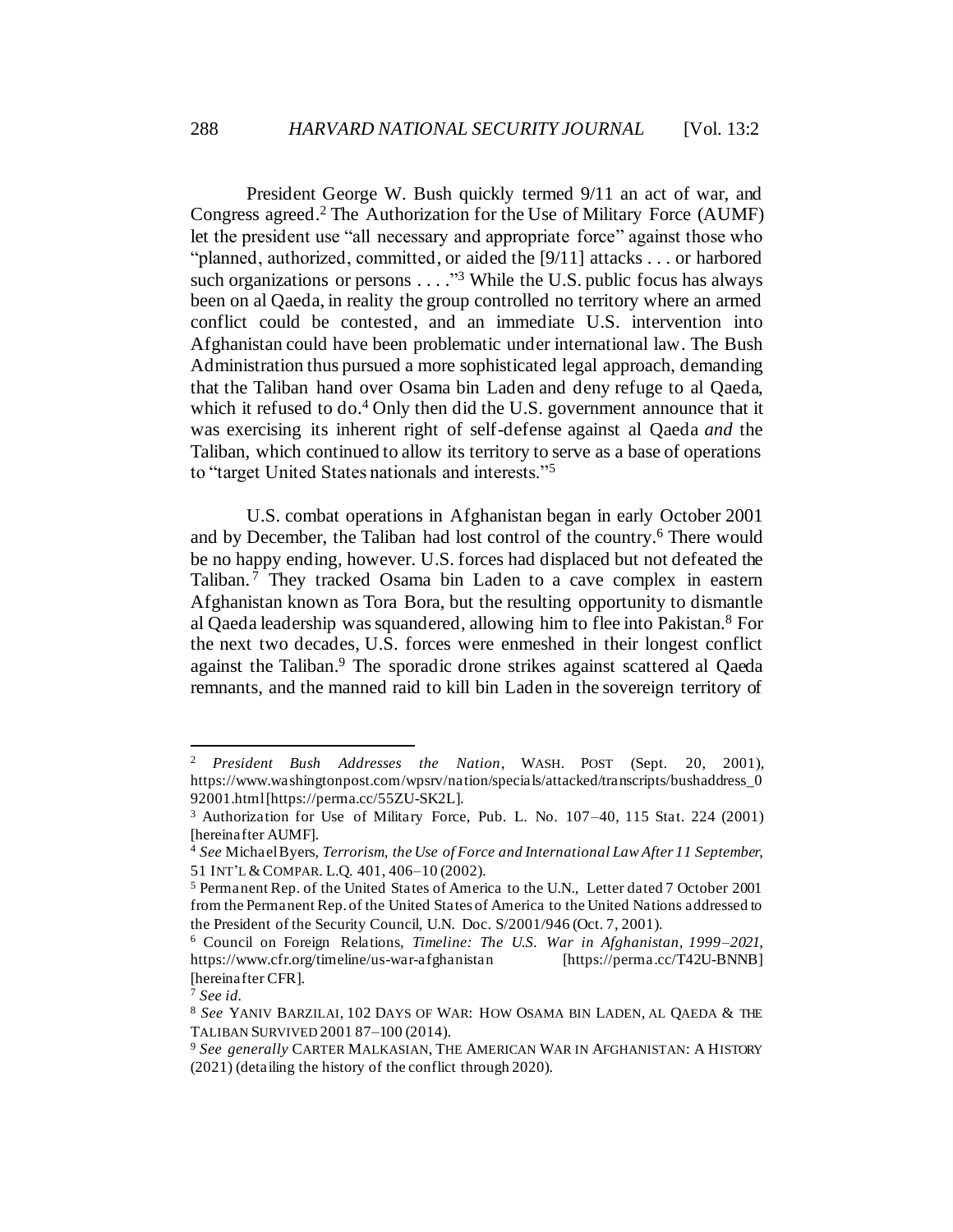<span id="page-4-0"></span>"neutral" Pakistan would legally have to be justified as individual acts of selfdefense.<sup>10</sup>

Many wondered if this conflict would have a clear endpoint. But after President Donald Trump reached a "peace agreement" with the Taliban, and his successor, Joe Biden, concluded that the continued U.S. combat presence in the "graveyard of empires" was futile, events moved at breakneck speed.<sup>11</sup> Afghan government forces crumpled within days of Biden's August 14, 2021 announcement of the U.S. withdrawal, handing the Taliban an easy victory.<sup>12</sup>

The AUMF did more than just allow the application of combat power. Asthe U.S. Supreme Court confirmed in its 2004 *Hamdi v. Rumsfeld* plurality opinion, it also implicitly approved U.S. government exercise of the "fundamental incident[s]" of war, including preventive detention.<sup>13</sup> To that end, President George W. Bush cited AUMF authority in a November 2001 military order directing military detention and trials for non-citizen members of al Qaeda and those aiding or abetting terrorism.<sup>14</sup> The events of August 2021 answered the question *when* the hostilities launched in 2001 would end for the United States. But *what* are the legal consequences of that end of the hostilities for the Guantánamo detention facility created to hold detainees from Afghanistan, the flailing military commissions, and the thirty-seven men still languishing there?<sup>15</sup> Those questions are the subject of this Article.

<sup>&</sup>lt;sup>10</sup> This result is mandated by international legal principles the United States exposited in the aftermath of the 1837 *Caroline* incident. *See* YORAM DINSTEIN, WAR, AGGRESSION AND SELF-DEFENCE 268–77 (5th ed. 2011).

<sup>11</sup> *See Timeline*, *supra* not[e 6;](#page-3-0) Joseph Biden, President, White House, Remarks by President Biden on Afg. (Aug. 16, 2021), https://www.whitehouse.gov/briefing-room/speechesremarks/2021/08/16/remarks-by-president-biden-on-afghanistan/ [https://perma.cc/6V6S-X7K4].

<sup>12</sup> *See, e.g.*, Amber Phillips, *Trump's Deal with the Taliban, Explained*,WASH. POST (Aug. 26, 2021), https://www.washingtonpost.com/politics/2021/08/20/trump-peace-deal-taliban/ [https://perma.cc/M55J-HCPD]; Milton Bearden, *Afghanistan, Graveyard of Empires*, FOREIGN AFFS., Nov./Dec. 2001 (article by former U.S. CIA station chief in Pakistan presciently explaining why a U.S. military intervention in Afghanistan would ultimately fail); Joe Biden, President, White House, Statement by President Joe Biden on Afg. (Aug. 14, 2021), https://www.whitehouse.gov/briefing-room/statementsreleases/2021/08/14/statement-by-president-joe-biden-on-afghanistan/

<sup>[</sup>https://perma.cc/8RS5-H5G6] (explaining his rationale for military departure).

<sup>13</sup> Hamdi v. Rumsfeld, 542 U.S. 507, 519 (2004) (plurality opinion).

<sup>&</sup>lt;sup>14</sup> Detention, Treatment, and Trial of Certain Non-Citizens in the War Against Terrorism, 66 Fed. Reg. 57,831, 57,833–34 (Nov. 13, 2001).

<sup>15</sup> *The Guantánamo Docket*, N.Y. TIMES, https://www.nytimes.com/interactive/2021/us/guantanamo-bay-detainees.html [https://perma.cc/4X55-HL8A] (last visited Apr. 4, 2022).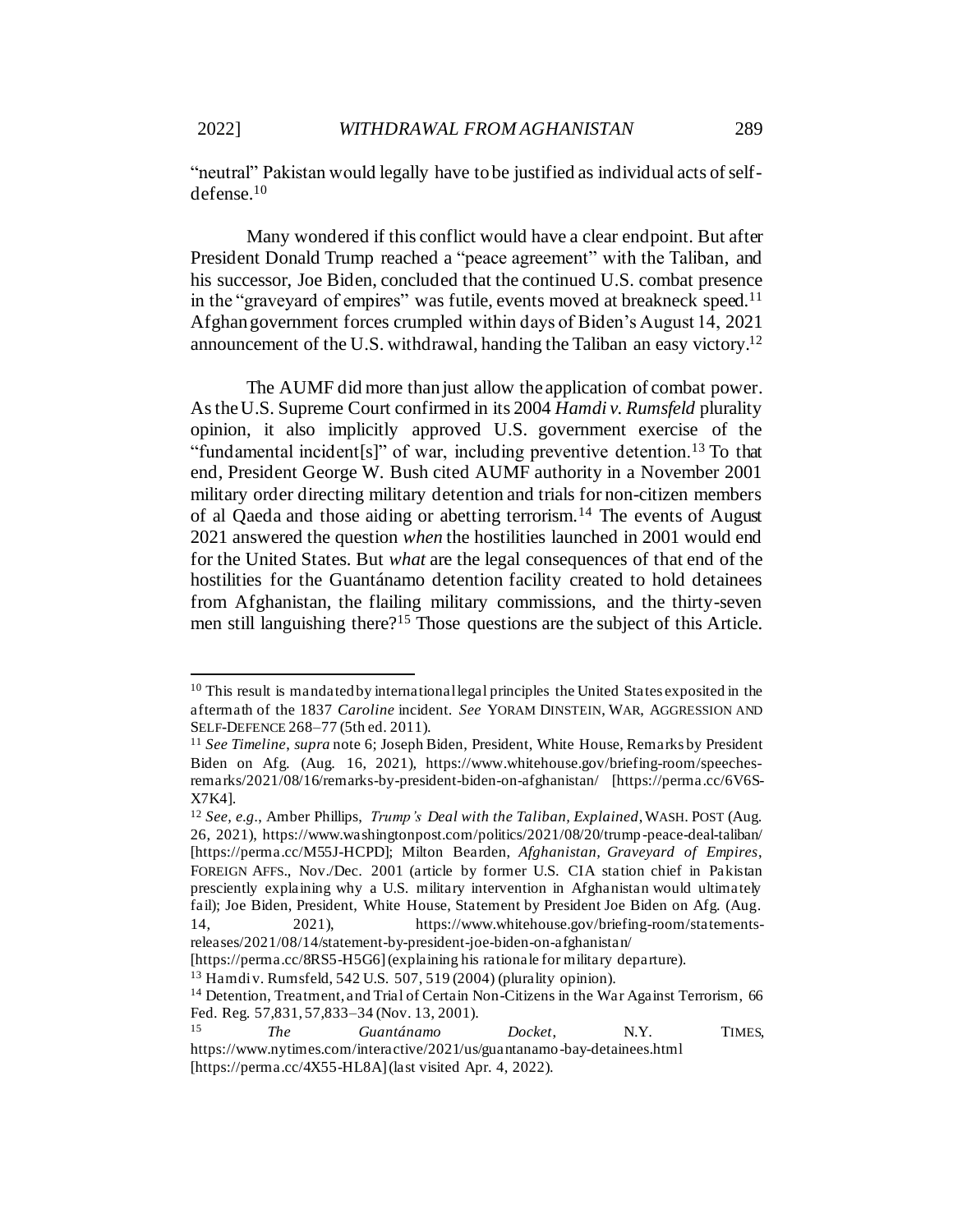<span id="page-5-0"></span>Guantánamo received its first arrivals from Afghanistan in January 2002, and at least 779 men and boys have been held there.<sup>16</sup> The detention facility has fueled global controversy since the public first saw photos of blindfolded and shackled orange jump-suit clad detainees kneeling in wire cages. The Pentagon purposely released the images, naively thinking they would "reassure the world that its evolving detention strategy was humane."<sup>17</sup> Things only went downhill from there as one public relations debacle followed another. Revelations of detainee mistreatment, hunger strikes, suicides, crassly manipulated detention reviews, and flawed military commission proceedings provided a steady stream of negative headlines ever since.<sup>18</sup> It did not help that it was soon clear that the detainees were not the "worst of the worst" as the Administration proclaimed.<sup>19</sup> Many were unfortunate foreigners that locals handed over for cash bounties.<sup>20</sup> The flak led Bush to say as early as May 2006 that he would like to see the camp shuttered; by the end of his presidency, 532 detainees had already been released.<sup>21</sup>

The 2008 presidential campaign saw Barack Obama pledge to close Guantánamo, but he failed to do so in the post-election window of opportunity before a hardened opposition manifested itself.<sup>22</sup> His tenure did, however, see the release of 197 more prisoners.<sup>23</sup> Trump took the opposite

<sup>16</sup> JESS BRAVIN, THE TERROR COURTS: ROUGH JUSTICE AT GUANTANAMO BAY 74–78 (2014); ACLU, *Guantánamo by the Numbers* (May 2018), https://www.aclu.org/issues/national-security/detention/guantanamo-numbers [https://perma.cc/B7JM-YR7A].

<sup>17</sup> Carol Rosenberg, *Sailor's Photos Became Icons of Guantánamo*, MCCLATCHY NEWSPAPERS (Jan. 13, 2008), https://humanrights.ucdavis.edu/projects/the-guantanamotestimonials-project/testimonies/prisoner-testimonies/sailors-photos-became-icons-ofguantanamo [https://perma.cc/3CF7-HUMG].

<sup>18</sup> *See, e.g.*, Ben Fox, *Guantánamo Bay Prison Remains an Unresolved Legacy of 9/11*, ASSOCIATED PRESS (Sept. 9, 2021), https://www.pbs.org/newshour/politics/ guantanamobay-prison-remains-an-unresolved-legacy-of-9-11 [https://perma.cc/8YN4-N2QE]. <sup>19</sup> *Id.*

 $20$  Individuals were still being detained based on misinformation more than a decade after 9/11. *See, e.g.*, Hum. Rts. First, *The Flawed Guantánamo Assessment Files* (Dec. 21, 2016), https://www.humanrightsfirst.org/resource/flawed-guantanamo-assessment-files [https://perma.cc/4PP4-6UB6].

<sup>21</sup> Hum. Rts. First, *Guantánamo by the Numbers* (Oct. 10, 2018), https://www.humanrightsfirst.org/resource/guantanamo-numbers [https://perma.cc/8LNX-BYVE]; ACLU, *supra* not[e 16.](#page-5-0)

<sup>22</sup> BRAVIN,*supra* not[e 16,](#page-5-0) at 361.

<sup>23</sup> Hum. Rts. First, *supra* note 21.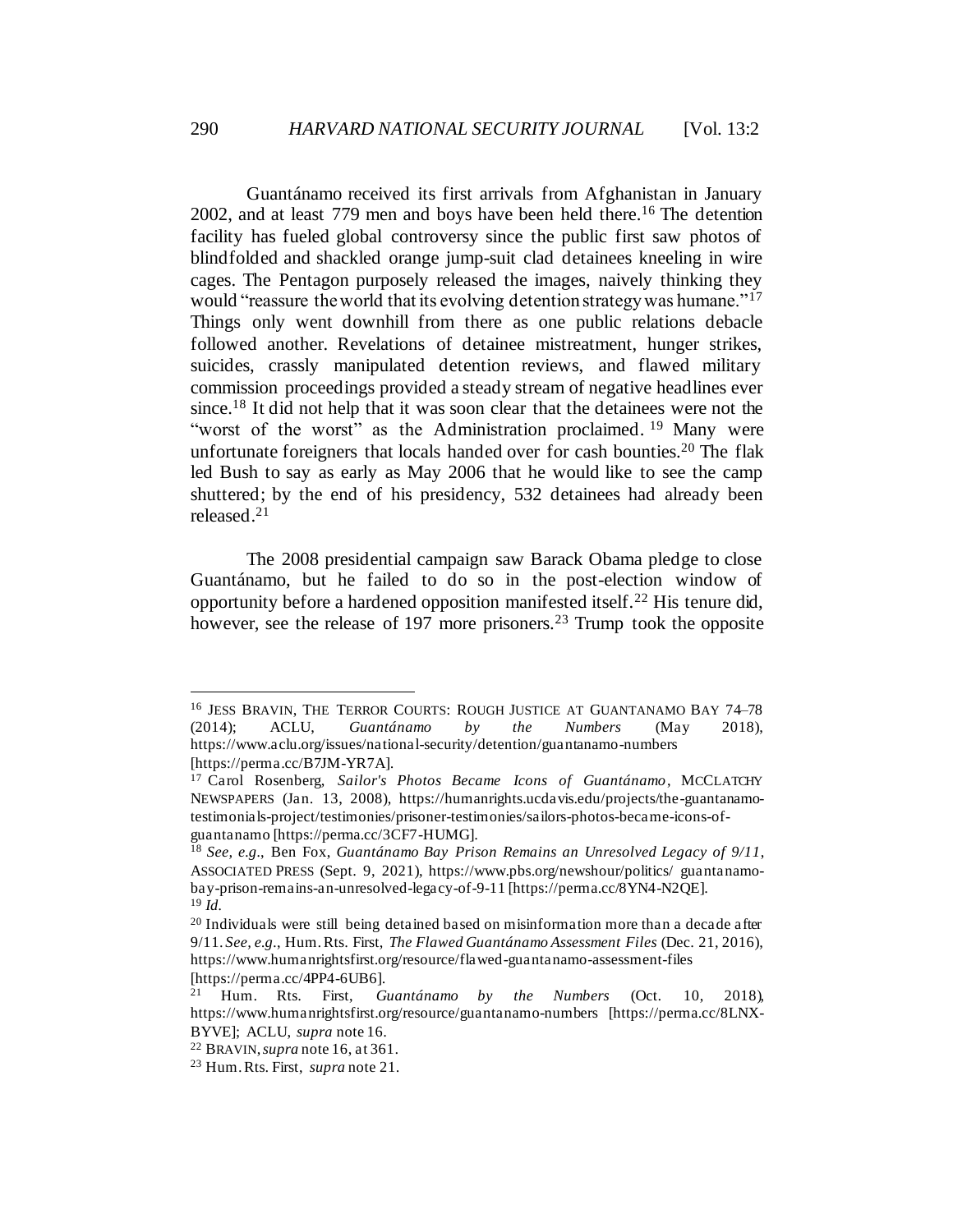tack, committing to "load . . . up" Guantánamo with "some bad dudes."<sup>24</sup> But he was no more successful at fulfilling his promise than his predecessor had been; his term saw one detainee released and none added.<sup>25</sup> Even Trump conceded that the reported \$13 million annual cost per detainee of Guantánamo detention was "crazy." <sup>26</sup> Biden repeated Obama's campaign promise, but the first six months of his term also saw only one release.<sup>27</sup>

Although Guantánamo detention operations continued unabated into 2022, the underlying legal authority has already expired. One reason Guantánamo detention has been so controversial was the shoddy characterization of the conflict as an open-ended "war on terror" and failure to recognize legal constraints that either the AUMF's text or the international law of war imposed. Commentators worried that it would lack any endpoint; some described it as "generational."<sup>28</sup> But the law of war has finite limits on detention, despite the disappointing lack of public discussion of their application to Guantanamo. This Article argues that U.S. detention authority technically ended by 2005, when the conflict in Afghanistan lost its international character. Even if U.S. courts are unlikely to overrule the political branches based on such a "fine point" of international law, Trump's agreement with the Taliban provided a second distinct endpoint that should have had domestic legal effect. In any event, the final U.S. withdrawal and Taliban victory mark the end of the conflict relied upon to justify Guantánamo detention, even if other violence continues in that country. The Supreme Court made it clear in *Hamdi* that U.S. detention authority only existed because:

<sup>24</sup> Rebecca Kheel*, Guantánamo Population Isn't Growing, and Prison Shows No Signs of Closing*, HILL (Oct. 25, 2020), https://thehill.com/policy/defense/522543-guantanamopopulation-isnt-growing-and-prison-shows-no-signs-of-closing [https://perma.cc/GW5N-NAYL].

<sup>25</sup> HUM.RTS.FIRST, *supra* note 21.

<sup>26</sup> *Former Guantánamo Officials Blast Waste and Mismanagement as Costs to Taxpayers Top \$6 Billion*, DEATH PENALTY INFO. CTR. (Sept. 23, 2019), https://deathpenaltyinfo.org/news/former-guant%C3%A1namo-officials-blast-waste-andmismanagement-as-costs-to-taxpayers-top-6-

billion#:~:text=As%20U.S.%20taxpayers%20pick%20up,waste%2C%20mismanagement %2C%20and%20ineffectiveness [https://perma.cc/X85R-MXPW].

<sup>27</sup> Sacha Pfeiffer, *Biden Administration Transfers First Detainee out of Guantánamo*, NPR, (July 19, 2021), https://www.npr.org/2021/07/19/1017883509/biden-administrationtransfers-first-detainee-out-of-guantanamo [https://perma.cc/6SJ9-T3DY].

<sup>28</sup> Amos N. Guiora & Laurie R. Blank, *Don't Deny Detainees Their Day in Court*, L.A. TIMES (Jan. 4, 2011), https://www.latimes.com/archives/la -xpm-2011-jan-04-la-oe-guioradetention-20110104-story.html [https://perma.cc/Z8FB-2SMM].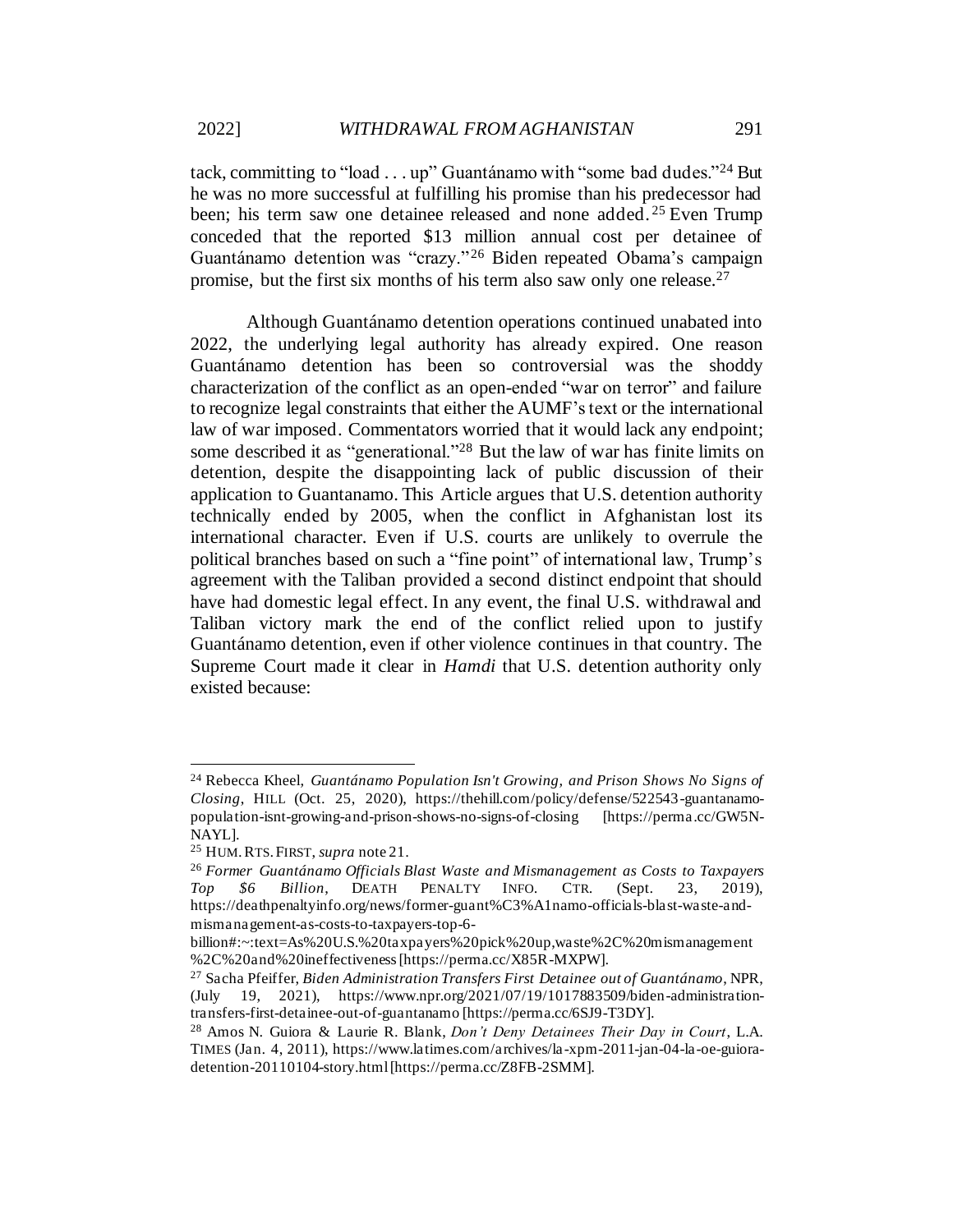Active combat operations against Taliban fighters apparently are ongoing in Afghanistan. The United States may detain, for the duration of these hostilities, individuals legitimately determined to be Taliban combatants who "engaged in an armed conflict against the United States." If the record establishes that United States troops are still involved in active combat in Afghanistan, those detentions are part of the exercise of "necessary and appropriate force," and therefore are authorized by the AUMF.<sup>29</sup>

The American withdrawal from Afghanistan means that those "active combat" operations are now definitively over. While the AUMF also authorized using force against al Qaeda, its remnants have long lacked the organizational structure, and its operations the requisite intensity, for it legally to constitute a party to an armed conflict.<sup>30</sup> Biden's announcement that America's longest war is over necessarily marks the end of the authority that the Court recognized in *Hamdi*, if it had not previously expired already. Yet Guantánamo remains open, as the Biden Administration has resumed the previous Obama Administration's incremental approach of seeking individual detainee reclassification and transfers with "security conditions" attached. Only two more detainees left Guantánamo in the first eight months after hostilities ended; as of April 2022, thirty-seven remain.<sup>31</sup>

While Guantánamo detention gets most of the attention, the military commissions have sporadically proceeded in its shadow.<sup>32</sup> They got off to an abortive start; the Supreme Court halted them in its 2006 *Hamdan v. Rumsfeld* decision, which found their procedures fatally deficient. <sup>33</sup> Congress made tangible improvements by providing a statutory foundation in the 2006 and subsequent 2009 Military Commissions Acts (MCA). 34 To date,

<sup>&</sup>lt;sup>29</sup> Hamdi v. Rumsfeld, 542 U.S. 507, 521 (2004) (plurality opinion) (cleaned up).

<sup>30</sup> Rita Katz, *Future of Al Qaeda, ISIS & Jihadism*, WILSON CTR. (Aug. 27, 2021), https://www.wilsoncenter.org/article/future-al-qaeda-isis-jihadism [https://perma.cc/ZE4C-BWAR].

<sup>31</sup> *See* Carol Rosenberg, *U.S. Sends Algerian Man Home from Guantánamo Bay After 5-Year Delay*, **N.Y.** TIMES (Apr. 2, 2022), https://www.nytimes.com/2022/04/02/us/politics/sufyian-barhoumi-guantanamo-bay.html [https://perma.cc/BLD7-3ZF4].

<sup>32</sup> ACLU, *Military Commissions*, https://www.aclu.org/issues/national-security/militarycommissions [https://perma.cc/HV9S-FNM7].

<sup>33</sup> 548 U.S. 557, 567 (2006).

<sup>34</sup> JONATHAN MAHLER, THE CHALLENGE: HAMDAN V. RUMSFELD AND THE FIGHT OVER PRESIDENTIAL POWER 298 (2008).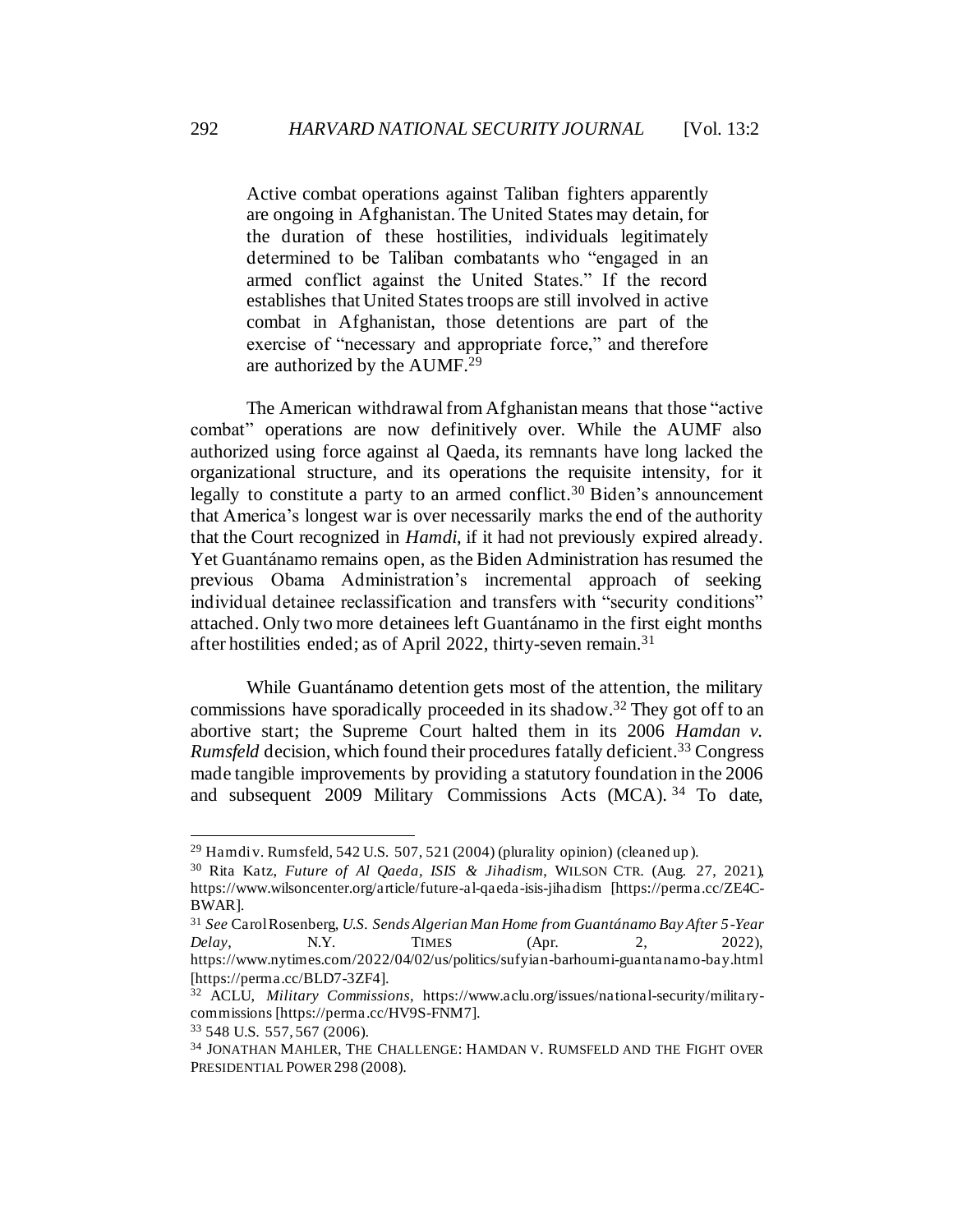however, the commissions have still only rendered eight judgments; six by plea deals. <sup>35</sup> The D.C. Circuit Court of Appeals overruled the most frequently used charge: providing material support to terrorism.<sup>36</sup> As of September 2021, just four more cases, involving ten defendants, had moved past the arraignment stage, but all are still at least a year away from trial, denying victims of the Cole bombing and 9/11 long-overdue justice.<sup>37</sup>

This Article examines the legal consequences of the end of the Afghan conflict on Guantánamo detention and the military commissions in four parts. Part I provides background context by explicating the relevant international law. Although both Guantánamo and the military commissions were justified as exercises of law of war authority, no branch of the U.S. government has been willing to concede that the full texts of the 1949 Geneva Conventions govern this conflict. To that end, Part I provides an historical review to highlight the strong case that basic detention rules are longstanding and binding customary international law. Part II considers how those rules make Guantánamo detention authority a dead letter. It argues that under relevant law of war rules, authority likely ended by 2005; again, with the maturation of Trump's 2020 Taliban deal; and in any event the 2021 U.S. withdrawal and Taliban victory provided the coup de grâce. Part III then examines the legal impact of the conflict's end on the Guantánamo military commissions, arguing that higher peacetime standards under both international and U.S. constitutional law now makes their use impermissible. Finally, Part IV makes recommendations for the disposition of the remaining individuals held at Guantánamo.

One cannot help but note the irony that our failure in Afghanistan grants Bush, Obama, and Biden at least a partial victory; Guantánamo detention now must end. While the results of the conflict were bittersweet, the endpoint of Guantánamo detention is really in the national interest of the United States. The costs of keeping Guantánamo open and continued use of the flawed military commissions—whether viewed from a fiscal, legal, moral, or political perspective—have long outweighed any practical benefits.

<sup>35</sup> Steve Vladeck, *It's Time to Admit That the Military Commissions Have Failed*, LAWFARE (Apr. 16, 2019), https://www.lawfareblog.com/its-time-admit-military-commissions-havefailed [https://perma.cc/XEZ3-QJ98].

<sup>36</sup> David Glazier, *Destined for an Epic Fail: The Problematic Guantánamo Military Commissions*, 75 OHIO ST. L.J. 903, 905 (2014); Hum. Rts. Watch, *The Guantánamo Trials* (2022), https://www.hrw.org/guantanamo-trials# [https://perma.cc/23VZ-CSM5].

<sup>37</sup> Carol Rosenberg, *Proceedings in 9/11 Case Resume, and Then Are Delayed Again*, N.Y. TIMES (Sept. 7, 2021), https://www.nytimes.com/2021/09/07/us/politics/ 911-guantanamocase-delay.html [https://perma.cc/7TN9-C8R5].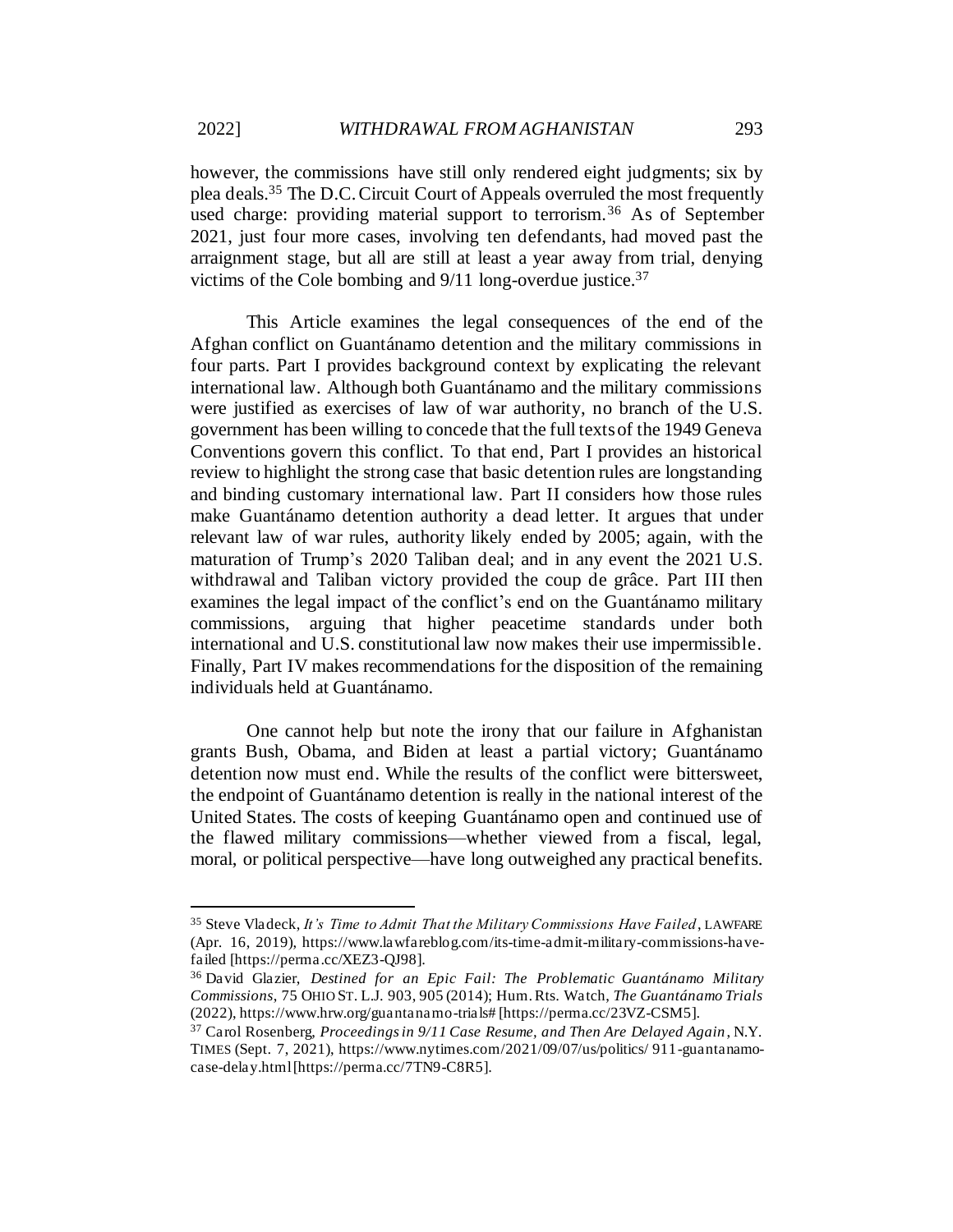# <span id="page-9-0"></span>**I. THE LAW OF WAR FOUNDATION FOR GUANTÁNAMO DETENTION AND TRIALS**

The initial decision to treat 9/11 as an armed attack, rather than crime, was unprecedented but not unjustified, given the level of violence. Adopting the war paradigm made sense considering al Qaeda's remote Afghan location, number of fighters at its disposal, and close relationship with the Taliban. It also offered practical benefits by permitting the exercise of "fundamental incident[s]" of war, including preventative detention, interrogation outside criminal procedure constraints, and ability to prosecute some conduct as war crimes.<sup>38</sup> Unfortunately, subsequent U.S. conduct seemed to claim law of war authority while ignoring its constraints.

#### <span id="page-9-4"></span><span id="page-9-3"></span>*A. Historical Development of the Law of War*

<span id="page-9-1"></span>American military leaders starting with George Washington have advocated faithful compliance with the rules governing hostilities, but in his day they were professional customs rather than actual law.<sup>39</sup> The 1785 Treaty of Amity and Commerce between Prussia and the United States, which hedged its bets by addressing treatment of prisoners "if war should arise" between them, marked an initial legal step. <sup>40</sup> Key provisions anticipated Geneva Convention rules adopted 144 years later, including requirements that prisoners be held in camps "open & extensive enough for air & exercise, and lodged in barracks as roomy & good as are provided by the [detaining power's] own troops."<sup>41</sup> Formal multilateral law of war codification only began in the mid-nineteenth century, however, and many key developments post-date World War II.<sup>42</sup>

<span id="page-9-2"></span><sup>38</sup> *See* David Glazier, *Playing by the Rules: Combating Al Qaeda Within the Law of War*, 51 WM. & MARY L. REV. 957, 960, 965–79 (2009). But contrary to post-9/11 U.S. practice, the law does *not* permit coercive interrogations. *Id.* at 1027–31.

<sup>39</sup> GARY D. SOLIS,THE LAW OF ARMED CONFLICT 13 (2010).

<sup>&</sup>lt;sup>40</sup> Treaty of Amity and Commerce Between His Majesty the King of Prussia, and the United States of America, Prussia - U.S., arts. 23–24, Sept. 10, 1785, https://avalon.law.yale.edu/18th\_ century/prus1785.asp [https://perma.cc/363Z-WA6S].

<sup>41</sup> *Compare id.* art. 24, *with* Geneva Convention of 27 July 1929 Relative to the Treatment of Prisoners of War arts. 9–12, 23, 36–37, July 27, 1929, 75 U.N.T.S. 135. The 1785 language still protected U.S. and German POWs during World War I. ROBERT C. DOYLE, THE ENEMY IN OUR HANDS: AMERICA'S TREATMENT OF PRISONERS OF WAR FROM THE REVOLUTION TO THE WAR ON TERROR 167 (2010).

<sup>42</sup> Gary D. Solis, *Recent Books on International Law*, 107 AM. J. INT'L L. 279, 280 (2013) (reviewing JOHN FABIAN WITT, LINCOLN'S CODE: THE LAWS OF WAR IN AMERICAN HISTORY (2012)). *See, e.g.*, U.K. MINISTRY OF DEFENCE, THE JOINT SERVICE MANUAL OF THE LAW OF ARMED CONFLICT, ¶¶ 1.28–1.38.1 (2004).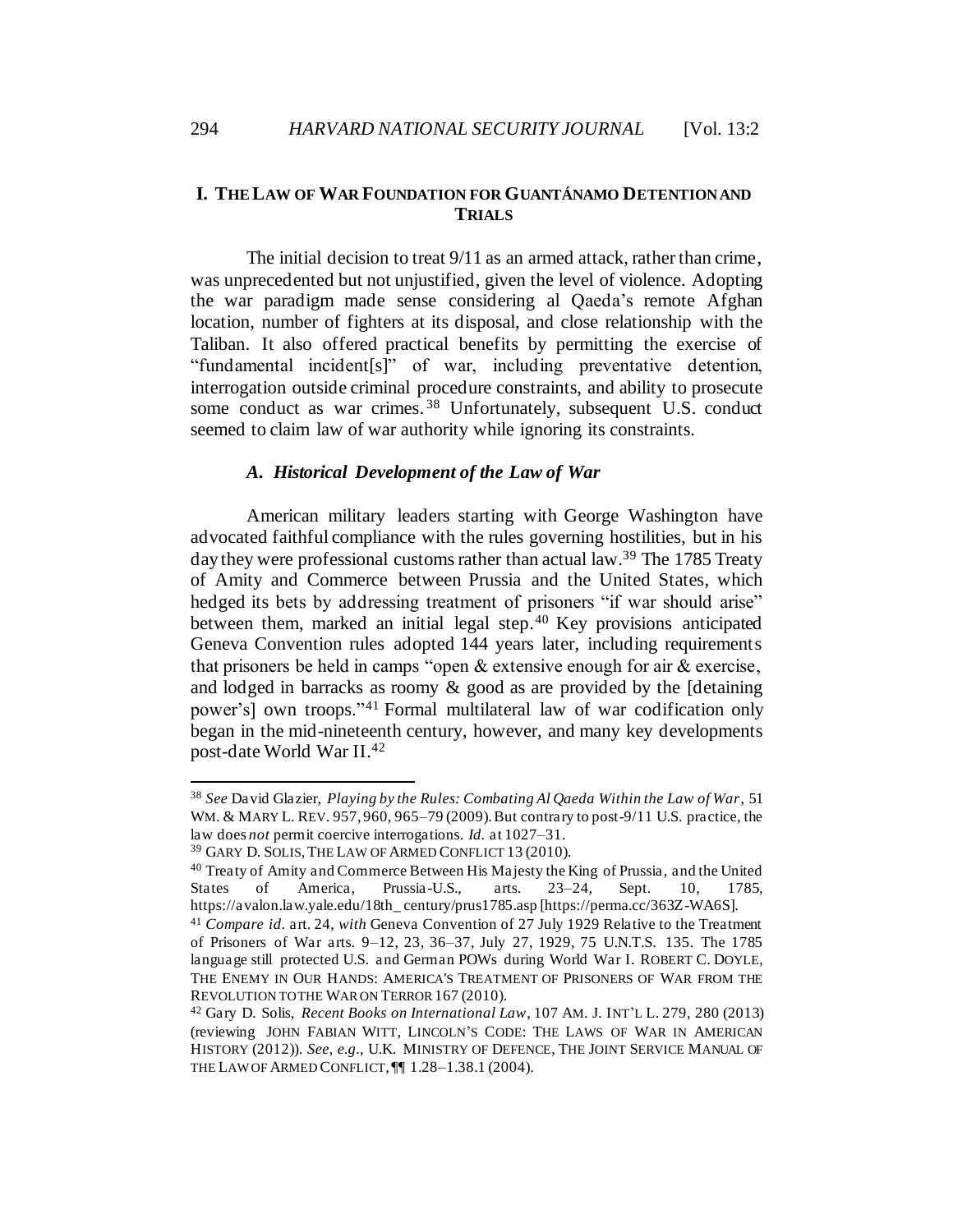## 1. Early Development: The Lieber Code and Geneva Convention

<span id="page-10-0"></span>Professor Francis Lieber wrote the first practical explication of the "customs and usages of war," commonly known as the "Lieber Code," to guide the Union Army in 1863. <sup>43</sup> European states widely copied the Lieber Code, which made a seminal contribution to subsequent legal codification. 44 The code was particularly influential in the development of Prisoner of War (POW) law and delineated who was entitled to that status—including soldiers, civilians "attached to the army," and those taking up arms against an approaching invader.<sup>45</sup> Lieber made clear that the legitimacy of the cause fought for had no bearing on POW entitlement, and that "any violence against prisoners in order to extort the desired information or to punish them for having given false information" was forbidden.<sup>46</sup> He also declared that POWs could be tried for pre-capture crimes "against the captor's army or people."<sup>47</sup>

While Lieber's opus was progressing in the United States, Henry Dunant and four other leading Swiss nationals privately formed what became the International Committee of the Red Cross (ICRC) and convinced the Swiss government to invite states to an 1864 diplomatic conference that produced the initial Geneva Convention. <sup>48</sup> This concise humanitarian treaty established wartime safeguards and medical facilities for the wounded and made the red cross a protective emblem.<sup>49</sup>

2. The Hague Conventions of 1899 and 1907

<span id="page-10-2"></span><span id="page-10-1"></span>Thirty-five years later, the 1899 Hague Peace Conference produced six agreements, the most important being detailed pragmatic rules for ground combat.<sup>50</sup> The Hague Land Warfare Regulations included formal criteria for

<sup>43</sup> SOLIS, *supra* note 42, at 279–80.

<sup>44</sup> SOLIS,*supra* note 39, at 39–41.

<sup>45</sup> DOYLE,*supra* note 41, at 111; General Orders No. 100: Instructions for the Government of Armies of the United States in the Field arts. 49–51, Apr. 24, 1863 [hereinafter Lieber Code], https://avalon.law.yale.edu/19th\_century/lieber.asp#sec3 [https://perma.cc/E7M3- B5XX].

<sup>46</sup> Lieber Code*, supra* note 44, at arts. 67, 80.

<sup>47</sup> *Id.* art. 59.

<sup>48</sup> SOLIS, *supra* note 38, at 46–49. Dunant would later share the first Nobel Peace Prize for his key role in this process. *Id.* at 49.

<sup>49</sup> Convention for the Amelioration of the Condition of the Wounded in Armies in the Field, Aug. 22, 1864, 22 Stat. 940, 75 U.N.T.S. 31.

<sup>50</sup> *See* JAMES BROWN SCOTT, THE HAGUE CONVENTIONS AND DECLARATIONS OF 1899 AND 1907 vii–ix, 25–26 (2d ed. 1915).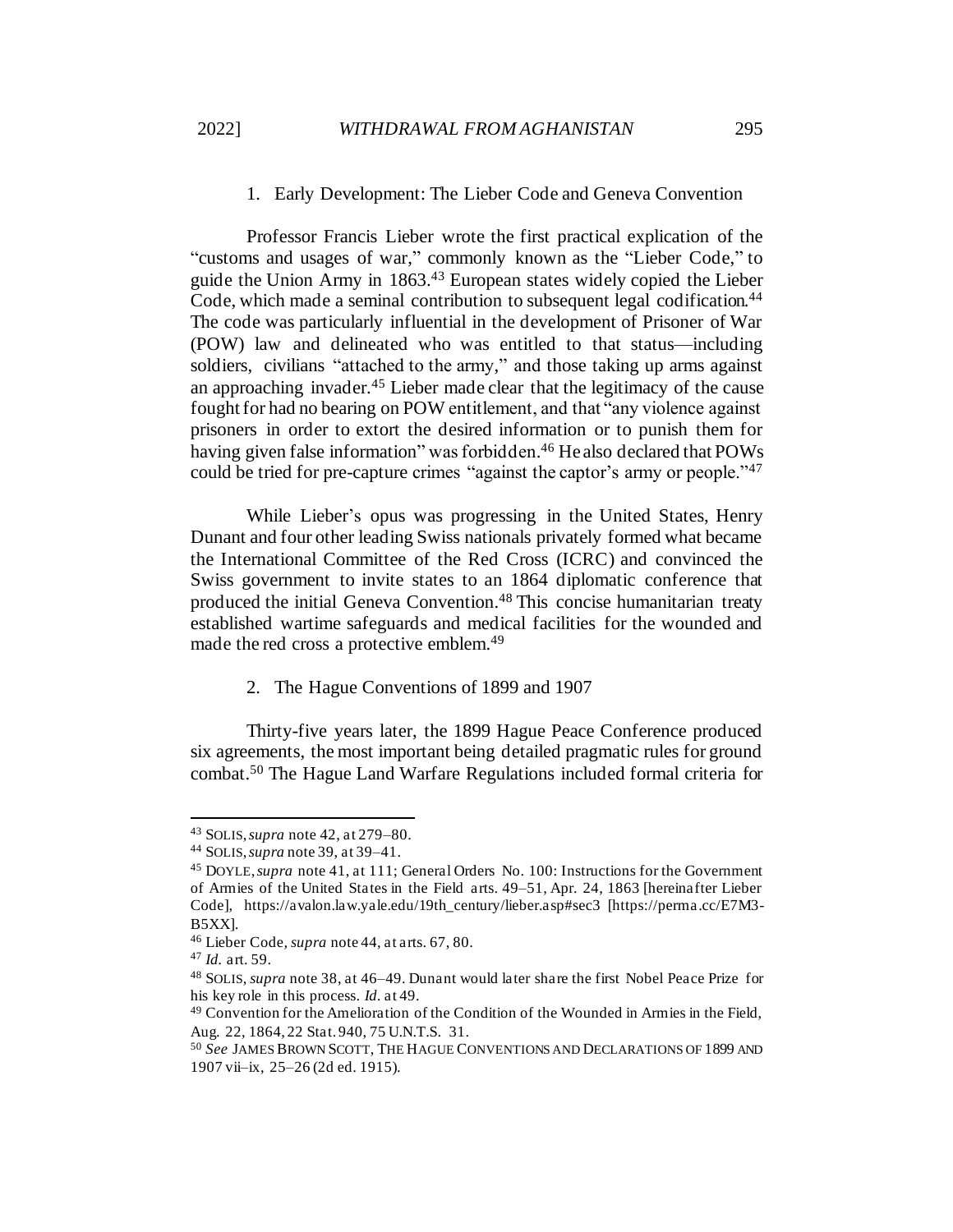<span id="page-11-2"></span>belligerents entitled to participate in hostilities and POW protections.<sup>51</sup> A follow-on 1907 conference very modestly updated the land warfare rules.<sup>52</sup> Until the mid-twentieth century, war was still a discretionary policy choice for states. The 1907 Conference thus adopted a treaty about how states would declare war, and the Land Warfare Regulations mandated POW release "as quickly as possible . . . [a]fter the conclusion of peace."<sup>53</sup>

The 1946 judgment of the Nuremberg International Military Tribunal held that the 1907 Hague Land Warfare Regulations had become customary law by 1939.<sup>54</sup> If States can thus draw on this authority, but are also constrained by its limits, it might still be the case that the more recent Geneva Conventions would not apply.

<span id="page-11-3"></span><span id="page-11-1"></span>3. The Geneva Conventions of 1929 and 1949

<span id="page-11-0"></span>A diplomatic conference convened in Switzerland in 1929 produced modestly updated rules protecting the sick and wounded, <sup>55</sup> but more significantly, adopted a new POW Convention expanding on Hague rules.<sup>56</sup> The Geneva Convention of 1929 similarly barred coercive interrogation, mandated prisoner housing be equivalent to the detaining forces' troops, and provided for the repatriation or transfer to a neutral power of individuals whose health was impaired.<sup>57</sup> It relied on neutral "protecting Powers" to aid in its execution, as well as the ICRC.<sup>58</sup> Still focused on interstate conflicts, it only required that POWs be released with the "least possible delay after the conclusion of peace."<sup>59</sup>

 $51$  Convention (IV) Respecting the Laws and Customs of War on Land arts.  $1-2$ ,  $4-20$ ,  $23$ , Oct. 18, 1907, 36 Stat. 2277 [hereinafter Hague Land Warfare Regulations].

<sup>52</sup> SCOTT, *supra* not[e 50,](#page-10-2) at vii–ix, 25–26. This work helpfully prints the 1899 and 1907 versions of the convention side-by-side, permitting ready identification of the changes, along with a list of the states that ha d ratified each version. *Id.* at 100–31.

<sup>53</sup> Hague Convention (III) Relative to the Opening of Hostilities, Oct. 18, 1907, 36 Stat. 2259; Hague Land Warfare Regulations, *supra* note 50, art. 20.

<sup>54</sup> ADAM ROBERTS & RICHARD GUELFF, DOCUMENTS ON THE LAWS OF WAR 68 (3d. ed. 2000).

<sup>55</sup> Convention for the Amelioration of the Condition of the Wounded and Sick in Armies in the Field arts. 18, 28–29, July 27, 1929, 47 Stat. 2074.

<sup>56</sup> *See, e.g.*, ROBERTS & GUELFF, *supra* note 54, at 243.

<sup>57</sup> Geneva Convention Relative to the Treatment of Prisoners of War arts. 5, 10, 68–74, July 27, 1929, 47 Stat. 2021 [hereinafter 1929 POW Convention].

<sup>58</sup> *Id.* arts. 86–88.

<sup>59</sup> *Id.* art. 75.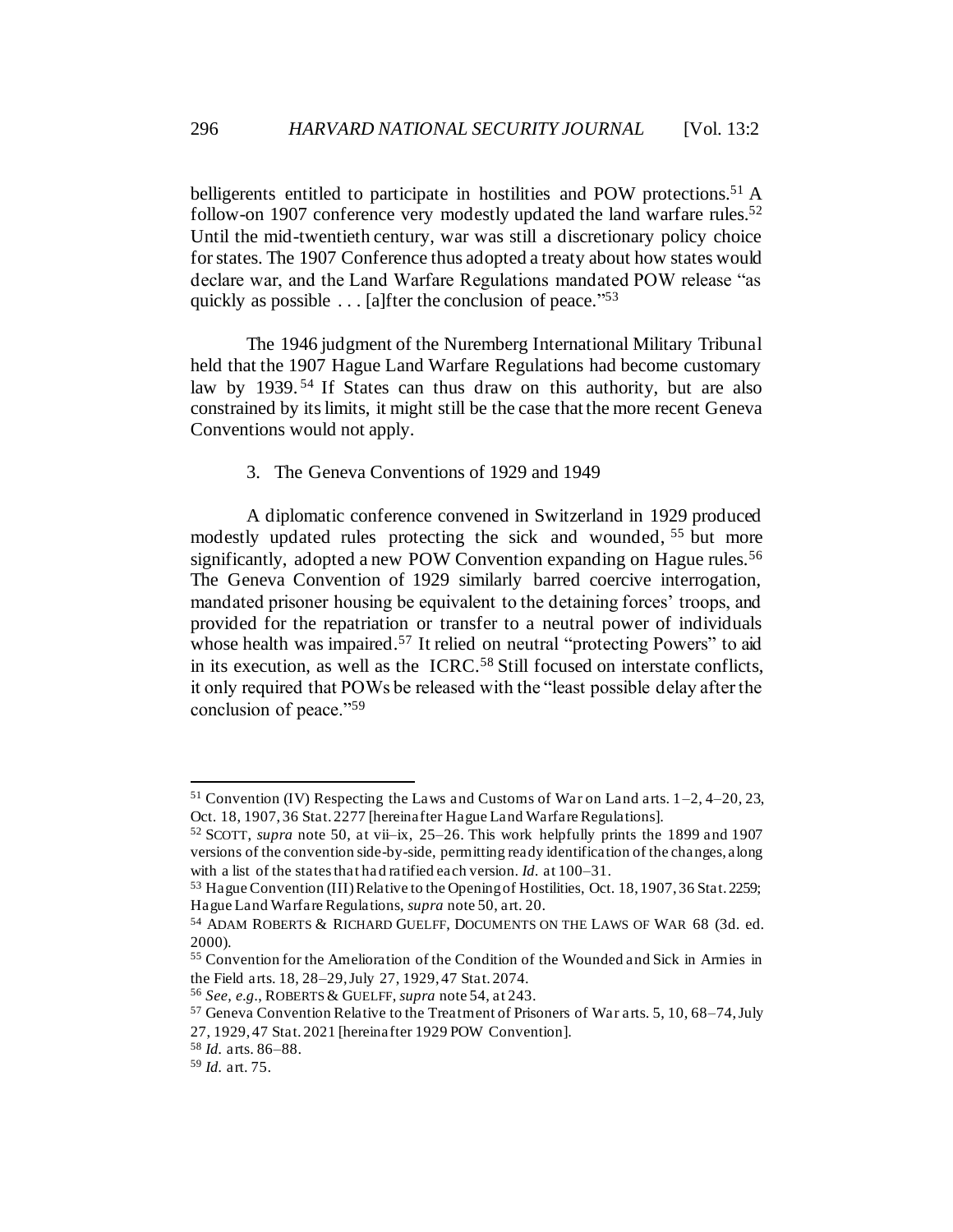States came together in Geneva again in the aftermath of World War II to expand further the scope of humanitarian protections in armed conflict; the four resulting agreements are now the world's most widely ratified treaties with 196 state parties.<sup>60</sup> The Third Convention addresses detentionrelated matters, including fair trial standards and prisoners of war, while the Fourth Convention addresses civilian protections, making those two provisions the most relevant to Guantánamo issues.<sup>61</sup>

<span id="page-12-1"></span><span id="page-12-0"></span>One key 1949 innovation was an identically worded provision in each Convention, known as "Common Article 3," providing the first agreed upon limits on non-international armed conflict: minimum standards of treatment for anyone not actively participating in hostilities.<sup>62</sup> It applies to "conflict not of an international character occurring in the territory of one of the High Contracting Parties."<sup>63</sup> Previously, law of war rules applied only to conflicts between states; governments reserved the right to deal with rebels and other non-state actors with whatever means their national laws allowed, absent a formal "recognition of belligerency."<sup>64</sup> How a conflict is classified, though, makes no difference to victims. From a humanitarian perspective the international versus non-international distinction makes little sense, and so the 1949 Conventions were originally drafted to apply to all conflicts. But after many nations, including the United States, strongly objected, Common Article 3's modest limits were adopted as a compromise.<sup>65</sup>

<span id="page-12-2"></span><sup>60</sup> Imogen Foulkes, *Geneva Conventions Laws of War "Need Fixing*,*"* BBC (Dec. 8, 2015), https://www.bbc.com/news/world-europe-35023029 [https://perma.cc/M9QW-P8EQ]. In comparison, the UN has 193 members. *See* United Nations, *Growth in United Nations Membership*, https://www.un.org/en/about-us/growth-in-un-membership [https://perma.cc/L5VQ-UXUB].

<sup>61</sup> Geneva Convention for the Amelioration of the Condition of the Wounded and Sick in Armed Forces in the Field, Aug. 12, 1949, 6 U.S.T. 3114, 75 U.N.T.S. 31 [hereinafter Geneva I]; Geneva Convention for the Amelioration of the Condition of the Wounded, Sick and Shipwrecked Members of Armed Forces at Sea, Aug. 12, 1949, 6 U.S.T. 3217, 75 U.N.T.S. 85 [hereinafter Geneva II]; Geneva Convention Relative to the Treatment of Prisoners of War, Aug. 12, 1949, 6 U.S.T. 3316, 75 U.N.T.S. 135 [hereinafter Geneva III]; Geneva Convention Relative to the Protection of Civilian Persons in Time of War, Aug. 12, 1949, 6 U.S.T. 3516, 75 U.N.T.S. 287 [hereinafter Geneva IV] [hereinafter, collectively, 1949 Geneva Conventions].

<sup>62</sup> LINDSAY MOIR,THE LAW OF INTERNAL ARMED CONFLICT 30 (2002).

<sup>63</sup> 1949 Geneva Conventions, *supra* not[e 61,](#page-12-0) art. 3.

 $64$  The international law of war could apply to non-international conflicts reaching a level of sufficient scale and intensity that either the contesting state, or third nations desiring to maintain a position of neutrality towards both the non-state adversary and the contesting state, recognized the insurgents as "belligerents." *See, e.g.,* MOIR, *supra* note 61, at 4–18.

<sup>65</sup> ANTHONY CULLEN, THE CONCEPT OF NON-INTERNATIONAL ARMED CONFLICT IN INTERNATIONAL HUMANITARIAN LAW27–49 (2010).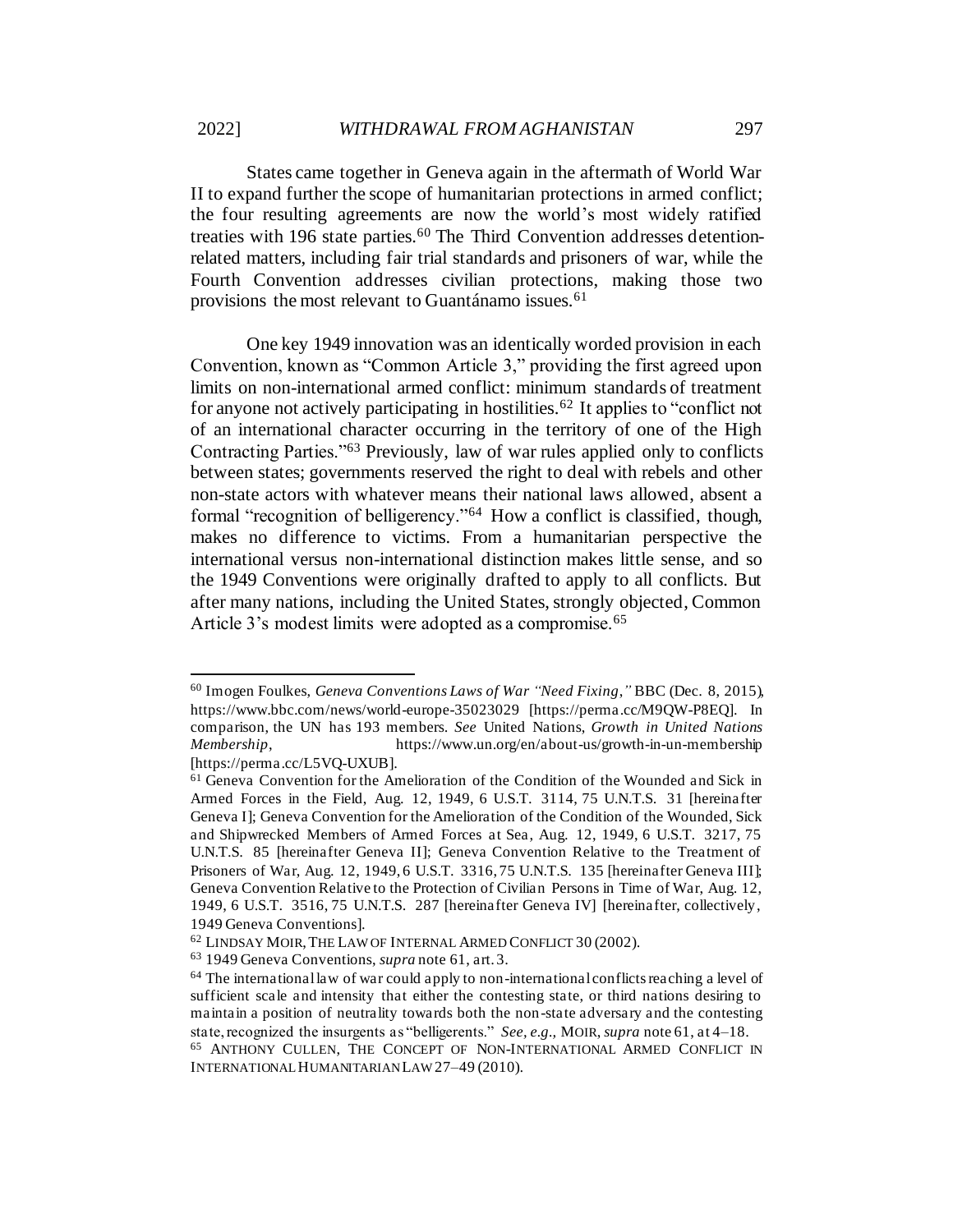The 1949 Conventions broke ground by identifying specific abuses of persons whom the treaties protected during an international armed conflict (e.g., "wilful killing, torture or inhuman treatment") as "grave breaches."<sup>66</sup> States must either prosecute or extradite perpetrators regardless of nationality, effectively creating universal jurisdiction.<sup>67</sup>

<span id="page-13-0"></span>The proliferation of non-international conflicts and guerilla warfare during the next few decades, coupled with the codification of international human rights law, raised questions about how existing rules applied.<sup>68</sup> States therefore reconvened in Geneva in 1977 and concluded two supplemental agreements. Additional Protocol I updates international armed conflict rules in all four 1949 conventions.<sup>69</sup> The much shorter Additional Protocol II just expands Common Article 3 protections applicable to non-international conflicts and establishes threshold conditions for distinguishing between riots and isolated violence and actual armed conflict.<sup>70</sup>

<span id="page-13-1"></span>The two Protocols are widely ratified: Additional Protocol I has 174 parties, including most key U.S. allies, China, and Russia; Additional Protocol II has 169, and there are very strong reasons to believe that many key provisions of both Protocols now constitute customary international law. But the United States has not ratified either protocol or comprehensively stated which rules it considers binding law.<sup>71</sup>

<sup>66</sup> *See, e.g.*, Geneva I, *supra* note 60, art. 50 (identifying grave breaches of that agreement).  $^{67}$  INT'L COMM. OF THE RED CROSS, COMMENTARY ON THE FIRST GENEVA CONVENTION,  $\S\S$ 2824, 2846 (2016). One may plausibly argue that these acts were not truly war crimes at the time, since the Convention drafters elected not to use the term and the treaties' facial language fairly reads as calling for states to prosecute under national, rather than international law. Paola Gaeta, *War Crimes and Other International "Core"Crimes*, *in* THE OXFORD HANDBOOK OF INT'L LAW IN ARMED CONFLICT 737, 739 (2014). But that point is now moot given that Additional Geneva Protocol I of 1977 explicitly declares breaches of both that Protocol and the 1949 Conventions to be "war crimes." Protocol Additional to the Geneva Conventions of 12 August 1949, and Relating to the Protection of Victims of International Armed Conflicts art 85, ¶ 5, June 8, 1977, 1125 U.N.T.S. 3 [hereinafter Additional Protocol I].

<sup>68</sup> ROBERTS & GUELFF, *supra* not[e 54](#page-11-1), at 419–20.

<sup>69</sup> *Id.* at 420–21; Additional Protocol I, *supra* not[e 67.](#page-13-0)

 $70$  Protocol Additional to the Geneva Conventions of 12 August 1949, and Relating to the Protection of Victims of Non-International Armed Conflicts, June 8, 1977, 1125 U.N.T.S 609–99 [hereinafter Additional Protocol II]; ROBERTS & GUELFF, *supra* not[e 54,](#page-11-1) at 481–82; MOIR, *supra* not[e 62,](#page-12-1) at 160, 166–67.

<sup>71</sup> David Glazier et al., *Failing Our Troops: A Critical Assessment of the Department of Defense Law of War Manual*, 42 YALE J. INT'L L. 215, 271–74 (2017).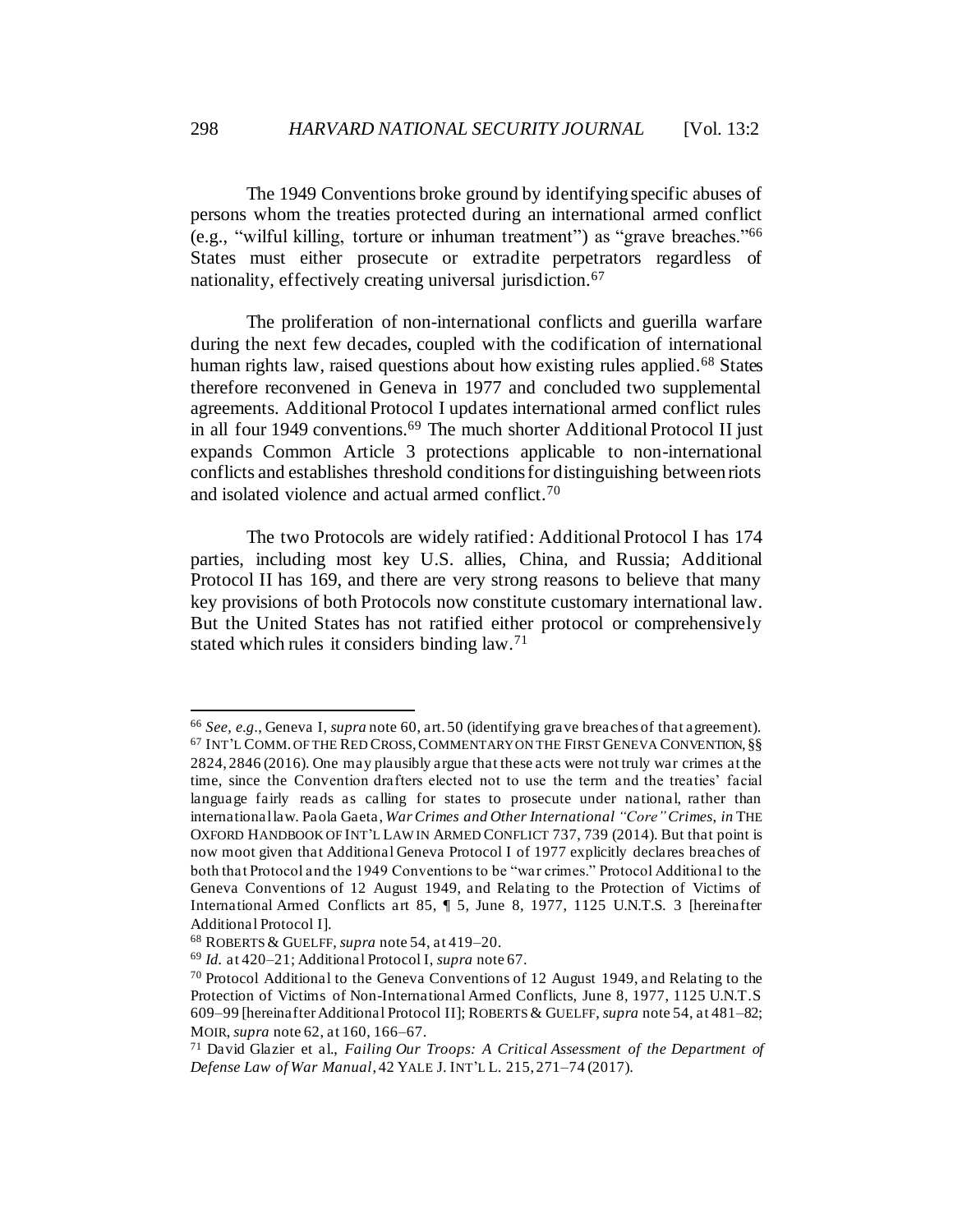#### *B. International Versus Non-International Armed Conflict*

<span id="page-14-0"></span>The legal distinctions between international and non-international conflict go well beyond the differing scope of applicable legal rules. There are also fundamental differences in the way that their existence is determined.

Historically, "war" was a legal state of affairs between nations, initiated with a formal declaration and concluded with a peace agreement.<sup>72</sup> A state of war could exist for extended periods between those mileposts without any actual violence taking place. The UN Charter's proscription of the discretionary resort to force has made declarations of war obsolete, but any armed confrontations between states more substantial than minor frontier incidents constitute an international armed conflict to which the law of war applies. Combat is not required—for example, the occupation of a foreign territory not met with armed resistance still qualifies.<sup>73</sup> Nor does it require mutual agreement; the Geneva Conventions apply "even if the state of war is not recognized by one of them."<sup>74</sup> A low threshold makes sense given the robust humanitarian protections the law of war provides, and the reluctance of many states (including the United States) to acknowledge that human rights obligations apply extra-territorially. <sup>75</sup> The alternative would be to leave many persons outside of any protective legal regime when states used force outside their borders.

Criteria for invoking application of the international law governing non-international conflict are more stringent. When regulation was first considered in 1949, states wanted a high threshold to preserve maximum flexibility in dealing with internal disorder under national law. <sup>76</sup> Today, however, the intervening development of more restrictive human rights law limits the prior discretion that states possessed to deal with internal violence with a free hand. So the ironic impact of a higher standard for invocation is that it now raises the bar that states must clear to use lethal military force domestically.

Violence involving non-state parties only rises to the level of an armed conflict if it is of sustained intensity and the non-state group has a

<sup>72</sup> *See* DINSTEIN,*supra* not[e 10,](#page-4-0) at 9.

<sup>73</sup> UK MINISTRY OF DEFENCE,*supra* not[e 42,](#page-9-2) ¶¶ 3.2–3.2.3.

<sup>74</sup> 1949 Geneva Conventions, *supra* not[e 61,](#page-12-0) art. 2.

<sup>75</sup> *See* GEN. COUNS. OF THE DEP'T. OF DEF., DEPARTMENT OF DEFENSE LAW OF WAR MANUAL § 1.6.3.3 (2016) [hereinafter DOD LAW OF WAR MANUAL].

<sup>76</sup> *See, e.g.*, EVE LA HAYE,WAR CRIMES IN INTERNAL ARMED CONFLICTS 7 (2008).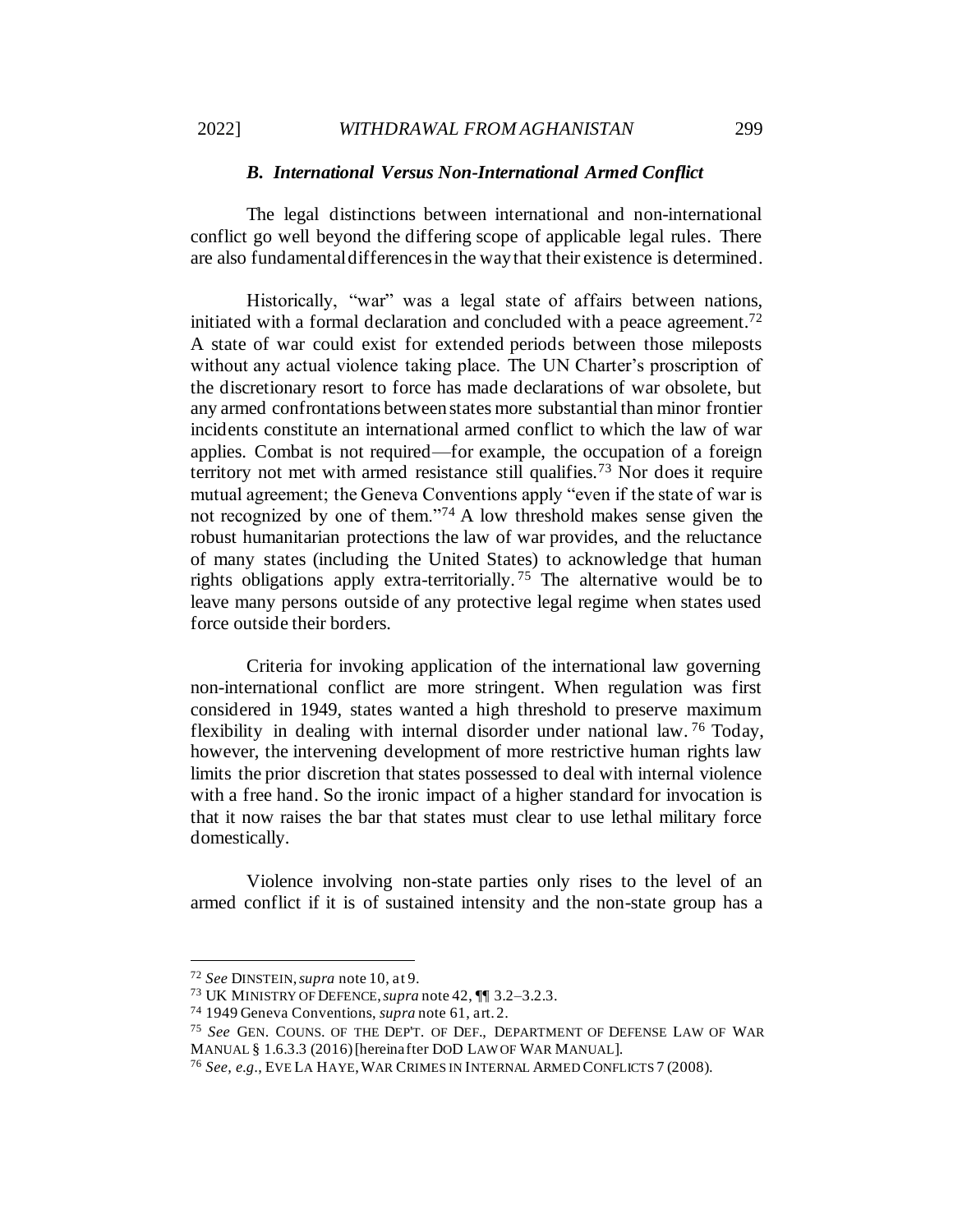significant degree of organization.<sup>77</sup> Although international courts do not "make" law, their decisions are "subsidiary means for the determination of rules of law;"<sup>78</sup> the International Criminal Tribunal for the Former Yugoslavia's holdings in its initial Tadic case are frequently cited for this proposition. <sup>79</sup> In any case, what is legally dispositive is states' explicit acceptance of this principle, as they frequently refer to Tadic and subsequent decisions.<sup>80</sup>

Nathalie Weizmann, a former ICRC and current United Nations legal officer, has helpfully summarized the common understanding of the level of violence required to constitute a non-international conflict:

Determining the intensity of the violence requires an assessment of the facts on the ground. Intensity of fighting can be determined by several indicators, including the number, duration, and intensity of armed confrontations, whether the fighting is widespread, the types of weapons and equipment used, the number and caliber of munitions fired, the number of fighters and type of forces participating in the fighting, the number of military and civilian casualties, the extent of material destruction, and the number of civilians fleeing combat zones.<sup>81</sup>

Neither sporadic terrorist attacks nor "targeted killings" by government forces satisfy the requisite intensity threshold necessary for the continued existence of an armed conflict.

There is also general agreement that a "non-state" party must have a "sufficient" degree of "organization," but there is less clarity about what that requires. Factors that courts have applied include the (1) existence of a multi-

<sup>77</sup> *See, e.g.*, YORAM DINSTEIN,NON-INTERNATIONAL ARMED CONFLICTS IN INTERNATIONAL LAW 20–36 (2014).

<sup>78</sup> Statute of the International Court of Justice art. 38, ¶ 1.d., June 26, 1945, 59 Stat. 1055.

<sup>79</sup> This is true of both academic commentary, *see, e.g.*, CULLEN, *supra* not[e 65,](#page-12-2) at 122, and actual state publications, *see, e.g.*, UK MINISTRY OF DEFENCE, *supra* not[e 42,](#page-9-2) § 15.3.1.

<sup>80</sup> *See, e.g.*, UK MINISTRY OF DEFENCE, *supra* not[e 42,](#page-9-2) § 15.3.1. (quoting Tadic), and DEP'T OF THE ARMY & U.S. MARINE CORPS, THE COMMANDER'S HANDBOOK ON THE LAW OF LAND WARFARE, FM 6-27/MCTP 11-10C (Aug. 2019) (stating intensity and organization requirements).

<sup>81</sup> Nathalie Weizmann, *The End of Armed Conflict, the End of Participation in Armed Conflict, and the End of Hostilities: Implications for Detention Operations under the 2001 AUMF,* 47 COLUM.HUM.RTS.L. REV. 204, 211 (2016).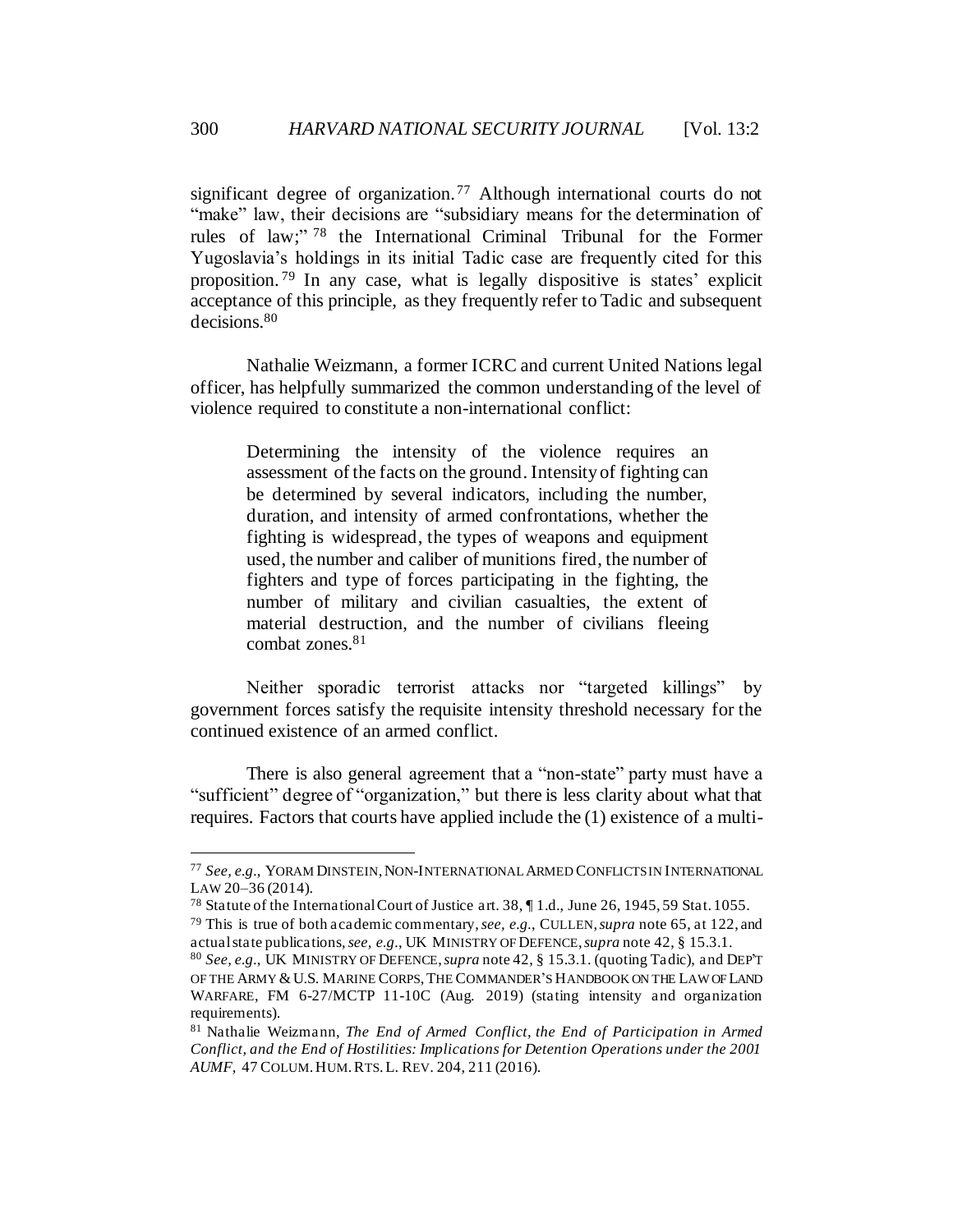level command structure; (2) ability to conduct organized operations; (3) logistical capabilities including supply and recruiting functions; (4) internal discipline and training and ability to comply with Common Article 3; and (5) ability to speak with one voice and engage in political negotiations.  $82$  It is debated whether these criteria are "indicative" factors to be weighed generally, or a "determinative" checklist that must be met.<sup>83</sup> But there is little dispute that the minimum requirement is a functional hierarchical structure letting it "exert authority over its members." 84

# *C. Detention Duration in International Armed Conflict*

<span id="page-16-0"></span>States engaged in an international conflict can conduct preventive detention under two regimes: (1) that of POWs and (2) under less well-known rules for civilians posing a serious threat to the detaining power. Details are now expounded in the Third and Fourth Geneva Conventions, respectively.<sup>85</sup> The core rules are now customary law, applicable to any person or situation in an international conflict, even if some of the fine details might not be.<sup>86</sup> This detention is non-punitive, justified only for security reasons, while the rules balance state protection against limiting detainee hardship.

Law of war detention is "indefinite" in that it cannot be known *ex ante* how long active hostilities will last. Unfortunately, that term can also connote a lack of limits. But the law imposes meaningful constraints on who can be held, when they must be released, and what process is required.

<span id="page-16-2"></span>1. Detention of Prisoners of War

<span id="page-16-1"></span>POW status is primarily granted to persons whom the law of war recognizes as "combatants." <sup>87</sup> They receive "belligerent immunity" from domestic laws for their conduct during hostilities, but at a price. The combatant may be killed on sight unless *hors de combat* (out of action due to sickness, wounds, or having been captured) and detained for the duration of

<sup>82</sup> *See* Jann K. Kleffner, *The Legal Fog of an Illusion: Three Reflections on "Organization" and "Intensity" as Criteria for the Temporal Scope of the Law of Non-International Armed Conflict*, 95 INT'L L. STUD. 161, 164–67 (2019).

<sup>83</sup> *Id.* at 168–69.

<sup>84</sup> *See id.* (quoting International Criminal Tribunal for the Former Yugoslavia (ICTY) decision in *Boškoski & Tarčulovski*, Case No. IT-04-82-T, Judgment, ¶ 195). <sup>85</sup> Geneva III and Geneva IV, *supra* not[e 61.](#page-12-0)

<sup>86</sup> *See, e.g.*, Jean-Marie Henckaerts, *The Grave Breaches Regime as Customary International Law*, 7 J. INT'L.CRIM.JUST. 683, 685–87 (2009).

<sup>87</sup> YORAM DINSTEIN, THE CONDUCT OF HOSTILITIES UNDER THE LAW OF INTERNATIONAL ARMED CONFLICT 35 (2016).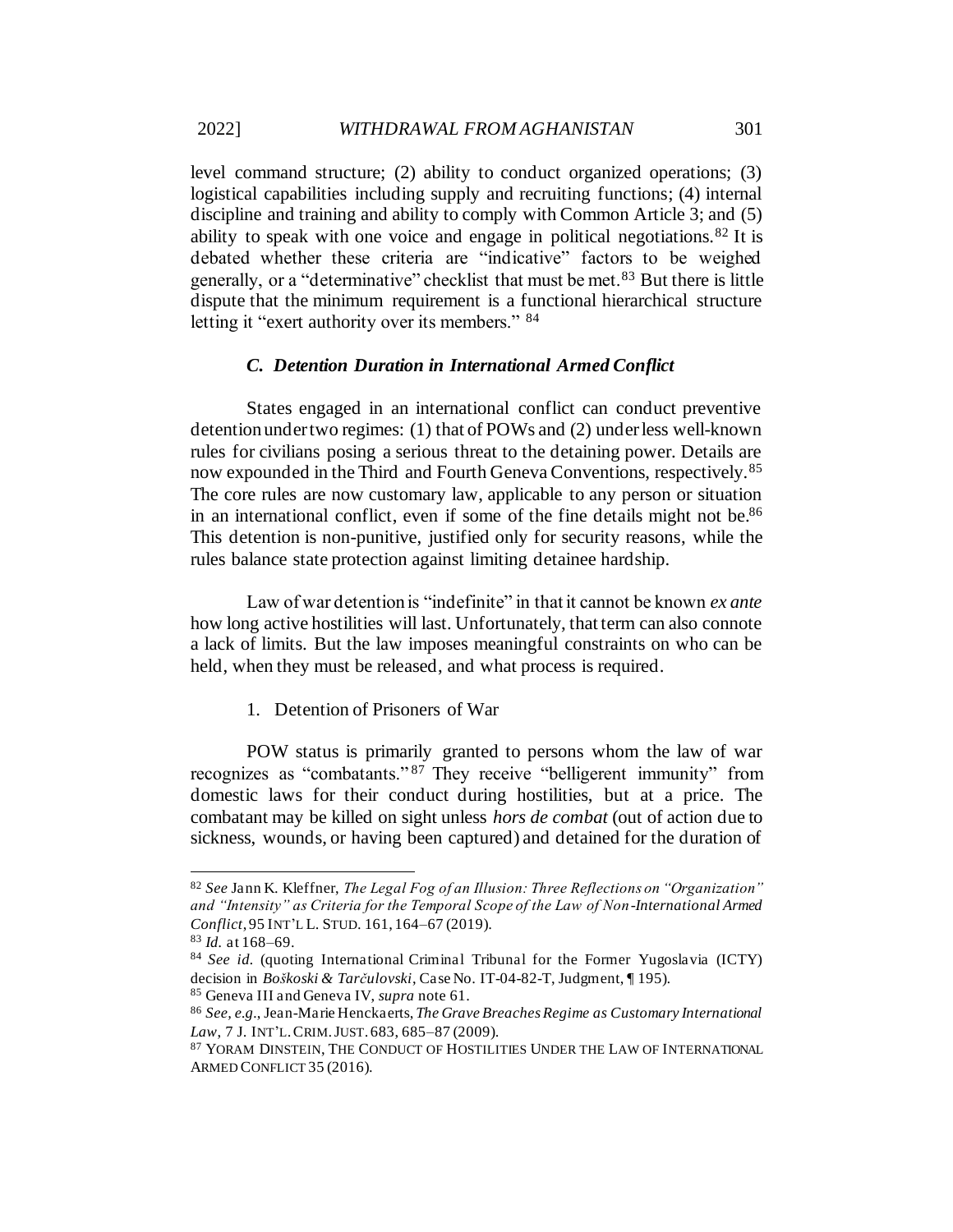hostilities just based on their status with the enemy's forces.<sup>88</sup> This can normally be done without any formal process; a uniform or possession of military identification suffices. Those accompanying an armed force, including logisticians and accredited correspondents, are also liable to detention.<sup>89</sup>

Where there is doubt about an individual's status, presumptive classification as a POW is required until a "competent tribunal" can resolve it, but there are no mandates for their composition or procedure.<sup>90</sup> The United States has traditionally used a three-officer panel near the field of capture to resolve these questions.<sup>91</sup>

<span id="page-17-1"></span>There are also some limits on the duration of detention. Since the sole legal purpose is to keep captured individuals from rejoining the fight, release is required when an individual no longer poses a credible threat of doing  $\delta$  so.<sup>92</sup> POWs *must* be repatriated, for example, if they are:

<span id="page-17-0"></span>1) Incurably wounded and sick whose mental or physical fitness seems to have been gravely diminished.

2) Wounded and sick who, according to medical opinion, are not likely to recover within one year, whose condition requires treatment and whose mental or physical fitness seems to have been gravely diminished.

3) Wounded and sick who have recovered, but whose mental or physical fitness seems to have been gravely and permanently diminished.<sup>93</sup>

These decisions are not entrusted to the detaining power. Treaty rules call for "mixed medical commissions" comprised of two neutral members and one from the detaining state making decisions by majority vote.<sup>94</sup> Repatriation can thus be required over the detaining power's objections. Transfer to a neutral country is permitted for POWs whose health would benefit, and direct repatriation or neutral transfer is even encouraged for

<sup>88</sup> *Id.* at 34–35.

<sup>89</sup> *See id.*

<sup>90</sup> Geneva III, *supra* not[e 61,](#page-12-0) art. 5.

<sup>91</sup> Solis, *supra* not[e 42,](#page-9-2) at 228–31; Brian J. Bill, *Detention Operations in Iraq: A View from the Ground*, 86 INT'L L. STUD. 411, 412–13 (2010).

<sup>92</sup> INT'L COMM. OF THE RED CROSS, COMMENTARY OF 2020: GENEVA CONVENTION (III) RELATIVE TO THE TREATMENT OF PRISONERS OF WAR, §4444.

<sup>93</sup> Geneva III, *supra* not[e 61,](#page-12-0) art. 110.

<sup>94</sup> *Id.* arts. 112–13, Annex II.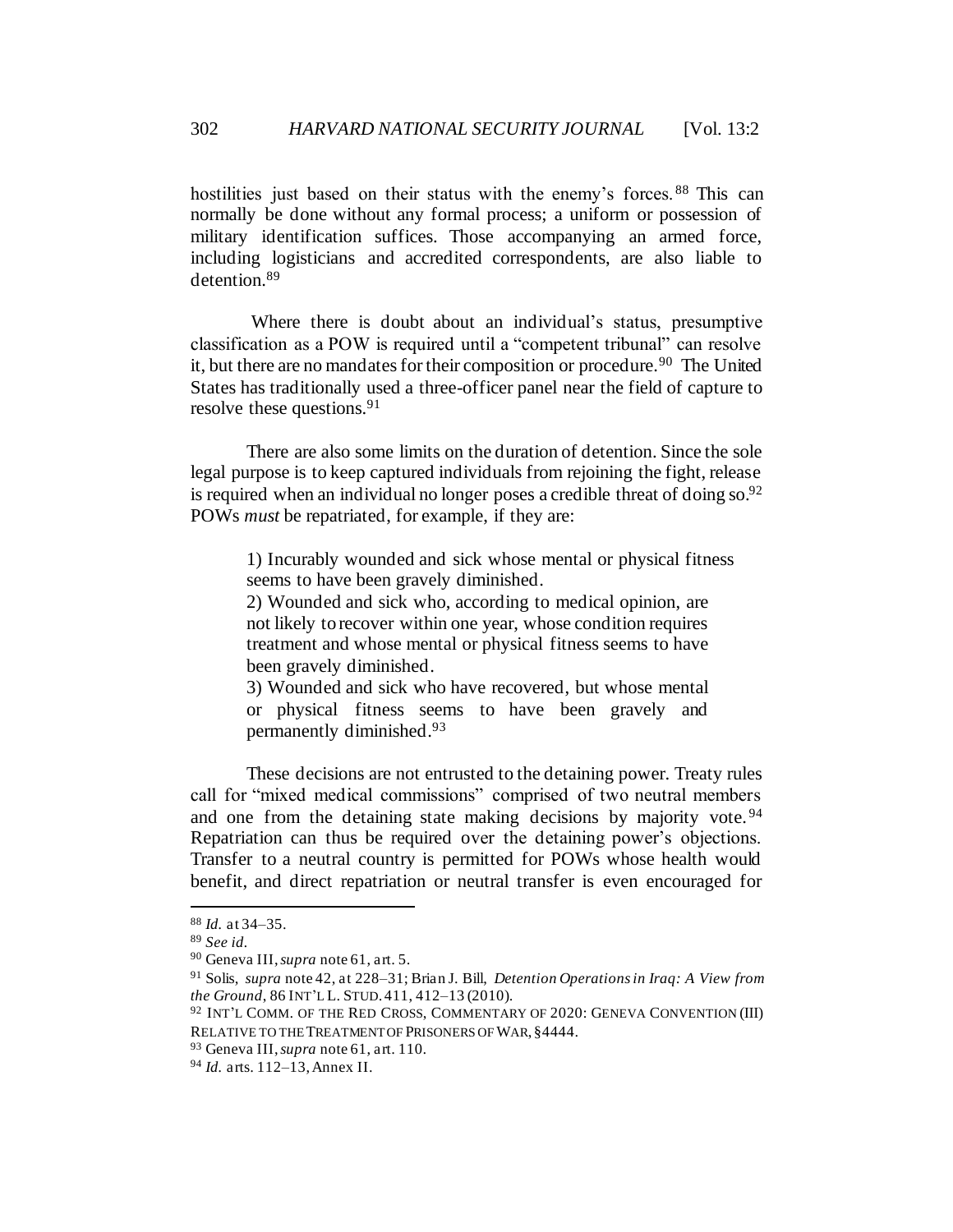"able-bodied' prisoners who have undergone a long period of captivity."<sup>95</sup> The latter does not mean outright release; the neutral is expected to intern them to keep them out of the fight, just as international conflict rules require neutrals to disarm and secure belligerents seeking refuge in their territory.<sup>96</sup>

The Third 1949 Convention reinforces the non-punitive nature of POW detention in detailed mandates about camp conditions, exercise facilities, encouragement of "intellectual, educational, and recreational pursuits," etc. <sup>97</sup> It prohibits "close confinement" unless necessary to safeguard the POWs' own health or when serving disciplinary punishment.<sup>98</sup>

International law provides an alternative means to keep individuals out of the fight while avoiding the costs of captivity for both the state and the POW—"parole." Under the law of war, parole is a release from preventive detention subject to a strict agreement not to engage in hostilities towards the capturing state. Parole ends either at the end of the conflict or by an exchange for a POW whom the other side holds. If a parole violator is recaptured, he is liable to trial and potentially execution.<sup>99</sup> Parole has not been used in recent conflicts but is still recognized as a legal option by the Third Geneva Convention, which requires both paroled individuals and their own military to honor faithfully their obligation to stay out of the conflict.<sup>100</sup>

Guantánamo critics often expressed concern that there would not be any peace agreement to end the conflict definitively. That would have been an issue in the past; many Axis POWs were held for several years after WWII fighting ended pending actual peace treaties. But states redressed this problem in 1949; the Third Convention now mandates POW release "without delay at the end of *active hostilities,*" <sup>101</sup> replacing earlier references to the conclusion of peace. This obligation is unilateral—not contingent upon reciprocal behavior — and its application is determined by "facts on the ground," not political agreement.<sup>102</sup>

<sup>95</sup> *Id.* arts. 109–10, Annex I.

<sup>96</sup> *See, e.g.*, UK MINISTRY OF DEFENCE, *supra* not[e 42](#page-9-2), §§ 1.42–43, 8.147–50, 8.156–158. POWs escaping into neutral territory receive more lenient treatment. *See id.* §§ 8.160–61. <sup>97</sup> Geneva III, *supra* not[e 61,](#page-12-0) arts. 25–38.

<sup>98</sup> *Id.* arts. 21, 88–90, 95.

<sup>99</sup> *See* George Shepard, *Parole*, *in* ENCYCLOPEDIA OF PRISONERS OF WAR AND INTERNMENT, 297, 297–99 (Jonathan Vance ed., 2d ed. 2006).

<sup>100</sup> Geneva III, *supra* not[e 61,](#page-12-0) art. 21.

<sup>101</sup> *Id.* art. 118 (emphasis added).

<sup>102</sup> INT'L COMM. OF THE RED CROSS, *supra* not[e 92](#page-17-0), §§ 4452–4458.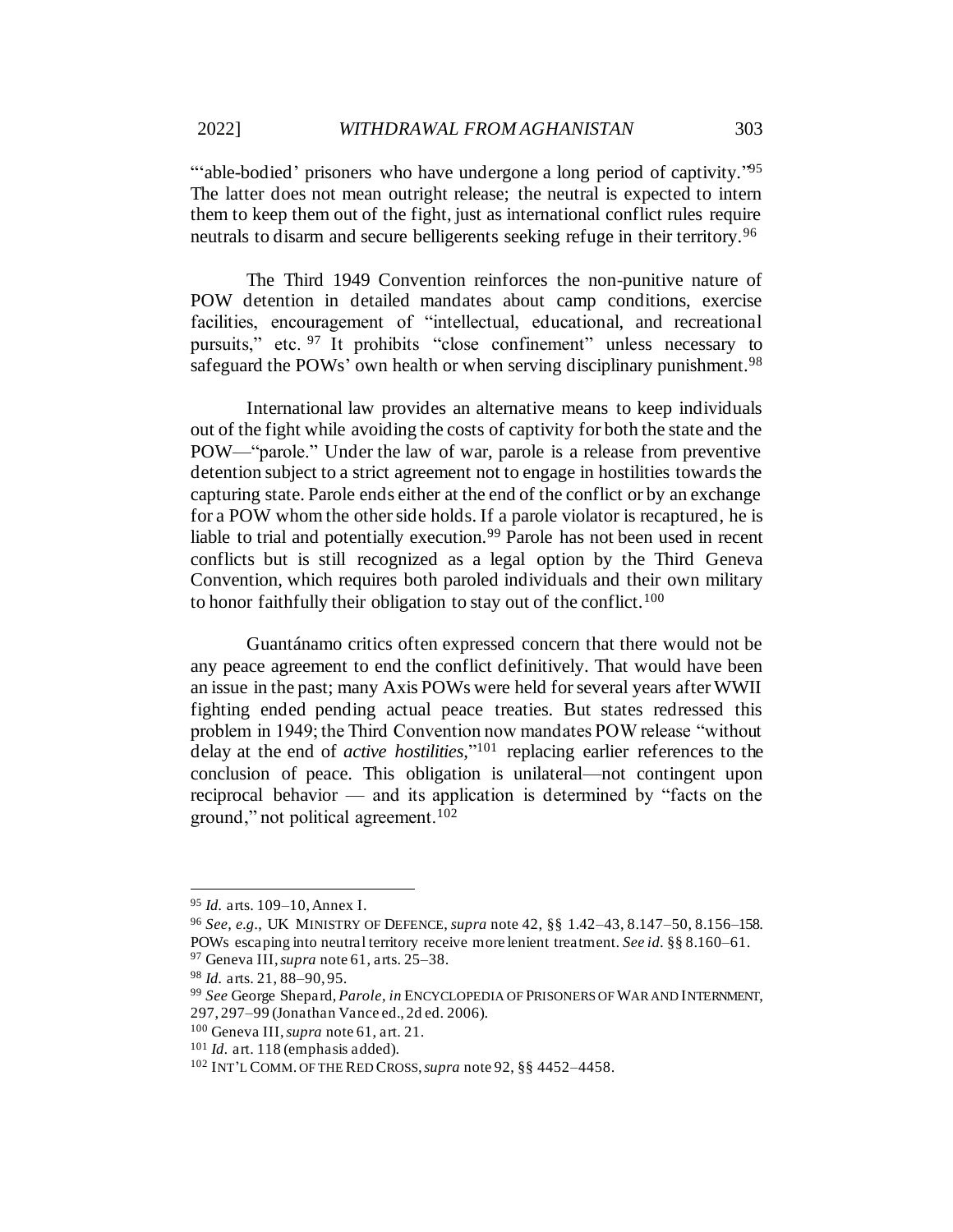There is an exception to the release requirement. Individuals who have been criminally charged or convicted need not be repatriated until judicial proceedings conclude, and, if applicable, their sentence.<sup>103</sup>

<span id="page-19-0"></span>Eligibility for POW status is specified in Article 4 of the Third Convention. <sup>104</sup> President Bush decided that since al Qaeda and Taliban fighters both generally lacked distinguishing marks, commitment to obey the law of war, and al Qaeda had no established command structure, the United States had no obligation to accord them status as combatants or POWs.<sup>105</sup> But it *could* logically have elected to do so given historical precedents established in the Indian Wars, the Civil War, the Philippine Insurrection, and Vietnam if it concluded that the practical benefits outweighed the costs in terms of legitimating attacks on U.S. forces and limiting prosecutions to actual war crimes.<sup>106</sup>

https://www.pegc.us/archive/White\_House/bush\_memo\_20020207\_ed.pdf

[https://perma.cc/9E2K-4U7G].

<sup>103</sup> Geneva III, *supra* not[e 61,](#page-12-0) art. 119.

<sup>104</sup> Art. 4, ¶ A of Geneva III, *supra* not[e 61](#page-12-0), defines those persons who are entitled to POW status:

<sup>(1)</sup> Members of the armed forces of a Party to the conflict as well as members of militias or volunteer corps forming part of such armed forces. (2) Members of other militias and members of other volunteer corps, including those of organized resistance movements, belonging to a Party to the conflict… provided that [they] fulfil the following conditions:

<sup>(</sup>a) that of being commanded by a person responsible for his subordinates;

<sup>(</sup>b) that of having a fixed distinctive sign recognizable at a distance;

<sup>(</sup>c) that of carrying arms openly;

<sup>(</sup>d) [conduct] their operations in accordance with the laws and customs of war. (3) Members of regular armed forces who profess allegiance to a government or an authority not recognized by the Detaining Power.

<sup>(4)</sup> Persons who accompany the armed forces without actually being members thereof, such as civilian members of military aircraft crews, war correspondents, supply contractors, [etc.]… provided that they have received authorization from the armed forces which they accompany….

<sup>(5)</sup> Members of crews…of the merchant marine and the crews of civil aircraft of the Parties to the conflict, who do not benefit by more favourable treatment under any other provisions of international law.

<sup>(6)</sup> Inhabitants of a non-occupied territory, who on the approach of the enemy spontaneously take up arms to resist the invading forces, without having had time to form themselves into regular armed units, provided they carry arms openly and respect the laws and customs of war.

<sup>105</sup> *See* George W. Bush, U.S. President, Memorandum on the Humane Trea tment of Taliban and al Qaeda Detainees (Feb. 7, 2002),

<sup>106</sup> For a more detailed discussion of this option, see Glazier, *supra* not[e 38](#page-9-3), at 998–1002. *See also* Solis, *supra* not[e 42,](#page-9-2) at 229 (discussing treatment of Viet Cong as POWs).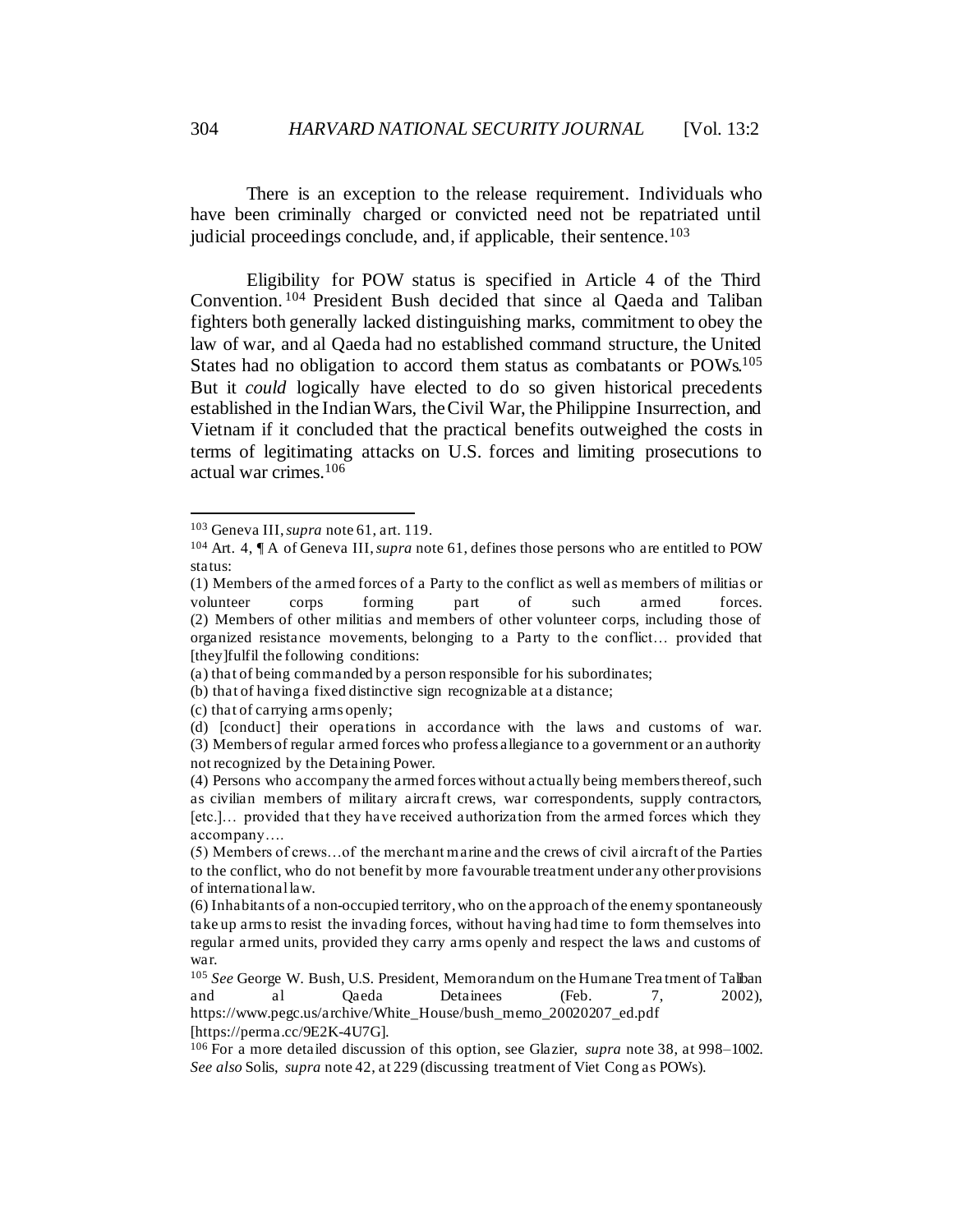If the United States did not want to accord these adversaries POW status, it could have adopted an alternate detention authority that is codified for civilians in the Fourth Geneva Convention. Although the U.S. government asserted that the "illegal combatants" detained at Guantánamo fell into gaps between the Third and Fourth Conventions, it is far more credible to assert that one of the two sets of protections was applicable.<sup>107</sup>

2. Detention of Civilians During International Armed Conflict

<span id="page-20-0"></span>Although it sounds odd to define enemy fighters as "civilians," the current law of war classifies anyone who is not a member of a recognized armed force, or otherwise entitled to belligerent immunity, as a "civilian."<sup>108</sup> Contrary to popular belief, participation in hostilities by individuals lacking belligerent immunity is *not* a war crime.<sup>109</sup> But their lack of immunity leaves them liable to prosecution under ordinary criminal law for *any* violent acts they commit.<sup>110</sup> These individuals can also be tried for actual war crimes, such as killing prisoners. The general prohibition against targeting civilians does not apply to those "directly participating in hostilities."<sup>111</sup> So the civilian category is not as limiting as one might assume, and there is a compelling legal argument that this is the correct classification for "unprivileged belligerents."<sup>112</sup>

<span id="page-20-1"></span>The Fourth Convention provides extensive rules addressing treatment of civilians during armed conflict. While the Fourth Convention focuses on humanitarian protections, it nevertheless also provides authority for the preventive internment of civilians under physical conditions almost identical to those that the Third Convention mandates for POWs.<sup>113</sup>

<sup>107</sup> *See* Bill, *supra* not[e 91,](#page-17-1) at 413–17 (articulating the gapless approach and demonstrating its application in U.S. detention operations in Iraq).

<sup>108</sup> This rule is codified in Article 50 of Additional Protocol I, *supra* not[e 67](#page-13-0), which defines anyone who does not qualify for POW status as a civilian. Israel is not a party to this treaty, but the Supreme Court of Israel held the rule applicable to its Palestinian conflict. *See* HCJ 769/02 Public Committee Against Torture v. Government (2006) (Isr.).

<sup>109</sup> DINSTEIN, *supra* not[e 87](#page-16-2), at 37.

<sup>110</sup> *Id.*

<sup>&</sup>lt;sup>111</sup> The ICRC has offered interpretative guidance on what constitutes "direct participation" resulting in forfeiture of normal civilian immunity. *See generally* INT'L COMM. OF THE RED CROSS*,* INTERPRETIVE GUIDANCE ON THE NOTION OF DIRECT PARTICIPATION IN HOSTILITIES (Nils Melzer ed., 2009).

<sup>112</sup> *See* Knut Dörmann, *Unlawful Combatants*, *in* THE OXFORD HANDBOOK OF INTERNATIONAL LAW IN ARMED CONFLICT 605, 606–13 (2014).

<sup>113</sup> *Compare* arts. 25–38 of Geneva III, *supra* not[e 61,](#page-12-0) *with* arts. 85–94 of Geneva IV, *supra* not[e 61.](#page-12-0)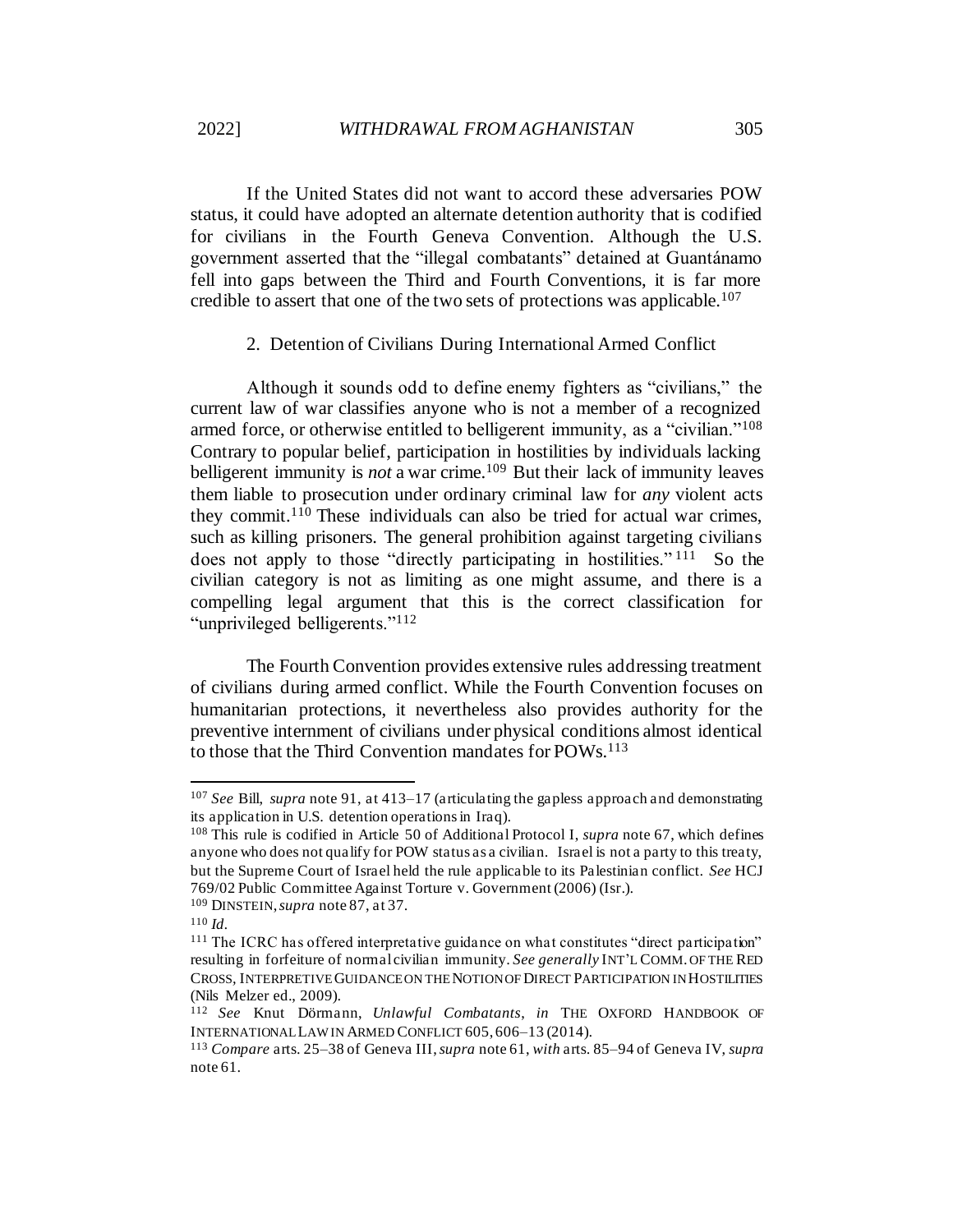There are several important distinctions between the two categories. Whereas POW detention, based solely on organizational status, can last for the duration of hostilities, civilian internment requires individual dangerousness determinations. It must be established that "the security of the Detaining Power makes it *absolutely necessary*,"<sup>114</sup> or in occupied territory, that it is necessary for "*imperative* reasons of security," <sup>115</sup> to justify internment. Individual POW detentions are reviewed only in cases of doubt, but the Fourth Convention requires that detained civilians have "such action reconsidered as soon as possible by an appropriate court or administrative board" and that follow-on reviews occur "twice yearly . . . with a view to the favourable amendment of the initial decision, if circumstances permit."<sup>116</sup> The Bush administration asserted that an annual review of Guantánamo detentions would provide "more procedural protections than any other captured enemy combatants in the history of warfare."<sup>117</sup> But that would only be true in the case of individuals granted POW status. Israel accords Palestinians that it considers to be unlawful combatants procedural protections consistent with the Fourth Convention, even while formally denying the treaty's applicability to them.<sup>118</sup>

Civilian detainees must be released "as soon as the reasons which necessitated . . . internment no longer exist" and in any event, "as soon as possible after the close of hostilities."<sup>119</sup> As with POWs, there is an exception for those convicted of or facing criminal charges. $120$ 

A primary advantage of treating non-state adversaries as civilians is that it avoids conferring on them the right to engage in hostilities, leaving them liable to prosecution under the local state's law for any violence they commit, as well as under the law of war for any actual war crimes.

<sup>114</sup> Geneva IV, *supra* not[e 61](#page-12-0), art. 42 (emphasis added).

<sup>115</sup> *Id.* art. 78 (emphasis added)*.*

<sup>116</sup> *Id.* art. 43*.*

<sup>117</sup> Linda Greenhouse, *Guantánamo Detainees Enjoy Historic Protections, Administration Says*, **N.Y.** TIMES (Oct. 11, 2007), https://www.nytimes.com/2007/10/11/washington/11gitmo.html [https://perma.cc/SP8G-UXZ2].

<sup>118</sup> *See* Dörmann, *supra* not[e 112](#page-20-1), at 619–20 (describing Israel's 2008 law on incarceration of unlawful combatants).

<sup>119</sup> Geneva IV, *supra* not[e 61](#page-12-0), arts. 132–33.

<sup>120</sup> *Id*. art. 133–43.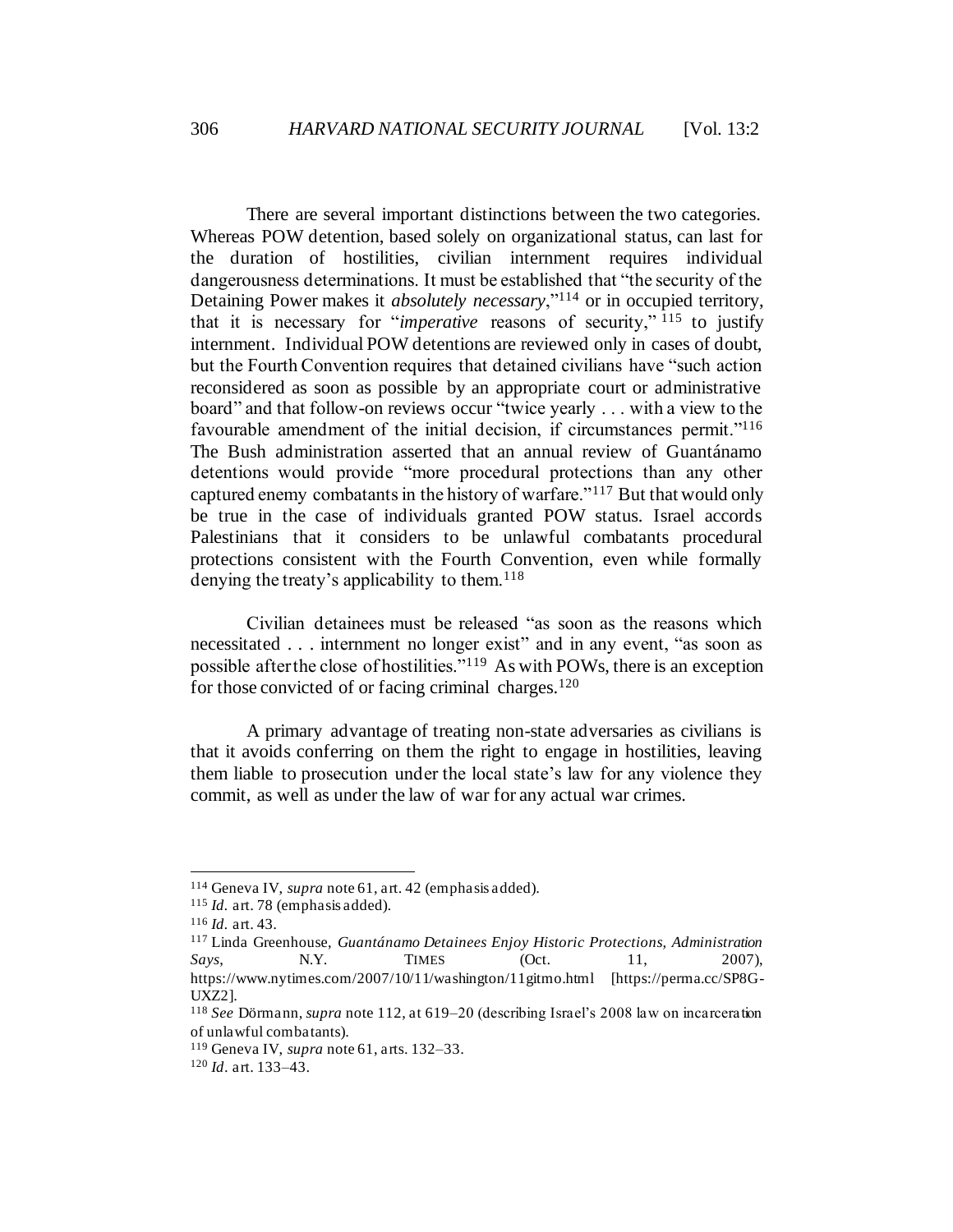#### *D. Detention During Non-International Armed Conflict*

<span id="page-22-0"></span>While the law of war defines the roles of combatants and civilians in international armed conflicts and provides authority for their detention, the law only sets minimum treatment standards for those not actively participating in non-international hostilities. These consist of Common Article 3's minimalist "humane treatment" standard, which is applicable to any non-international conflict, and more specific rules in Additional Protocol II, which has a higher application threshold. The Protocol only applies to conflicts that:

[T]ake place in the territory of a High Contracting Party between its armed forces and dissident armed forces or other organized armed groups which, under responsible command, exercise such control over a part of its territory as to enable them to carry out sustained and concerted military operations and to implement this Protocol.<sup>121</sup>

<span id="page-22-1"></span>Neither Common Article 3 nor Additional Protocol II provide detention authority, assiduously avoiding use of legally significant terms like "combatant" or "prisoner of war." Any necessary definitions and provision of the requisite authority are thus left to the law of the state where the conflict is taking place.<sup>122</sup> This arrangement is deliberate; states want the flexibility to decide how best to treat individuals engaged in internal hostilities, which could include prosecuting those individuals as common criminals, or even traitors, under regular domestic law.<sup>123</sup>

When an outside third state's forces join the fight on the side of the local state, the conflict remains non-international, as the states are both on the same side combatting one or more non-state adversaries. The legal authority for any detention remains the domestic law of the state where the conflict is occurring. The foreign state thus has no independent detention authority, and anyone it captures should be handed over to the local state for disposition in accordance with its national law.<sup>124</sup>

<sup>121</sup> Additional Protocol II, *supra* not[e 70](#page-13-1), art. 1.

<sup>122</sup> *See, e.g.*, U.K. MINISTRY OF DEFENCE, *supra* note [42](#page-9-2), §§ 15.6.1–6.3; *see also* Knut Dörmann, *Detention in Non-International Armed Conflicts,* 88 INT'L L. STUD. 347, 353 (2012).

<sup>123</sup> *See* DINSTEIN, *supra* note 76, at 220.

<sup>124</sup> *Id*. at 87–88.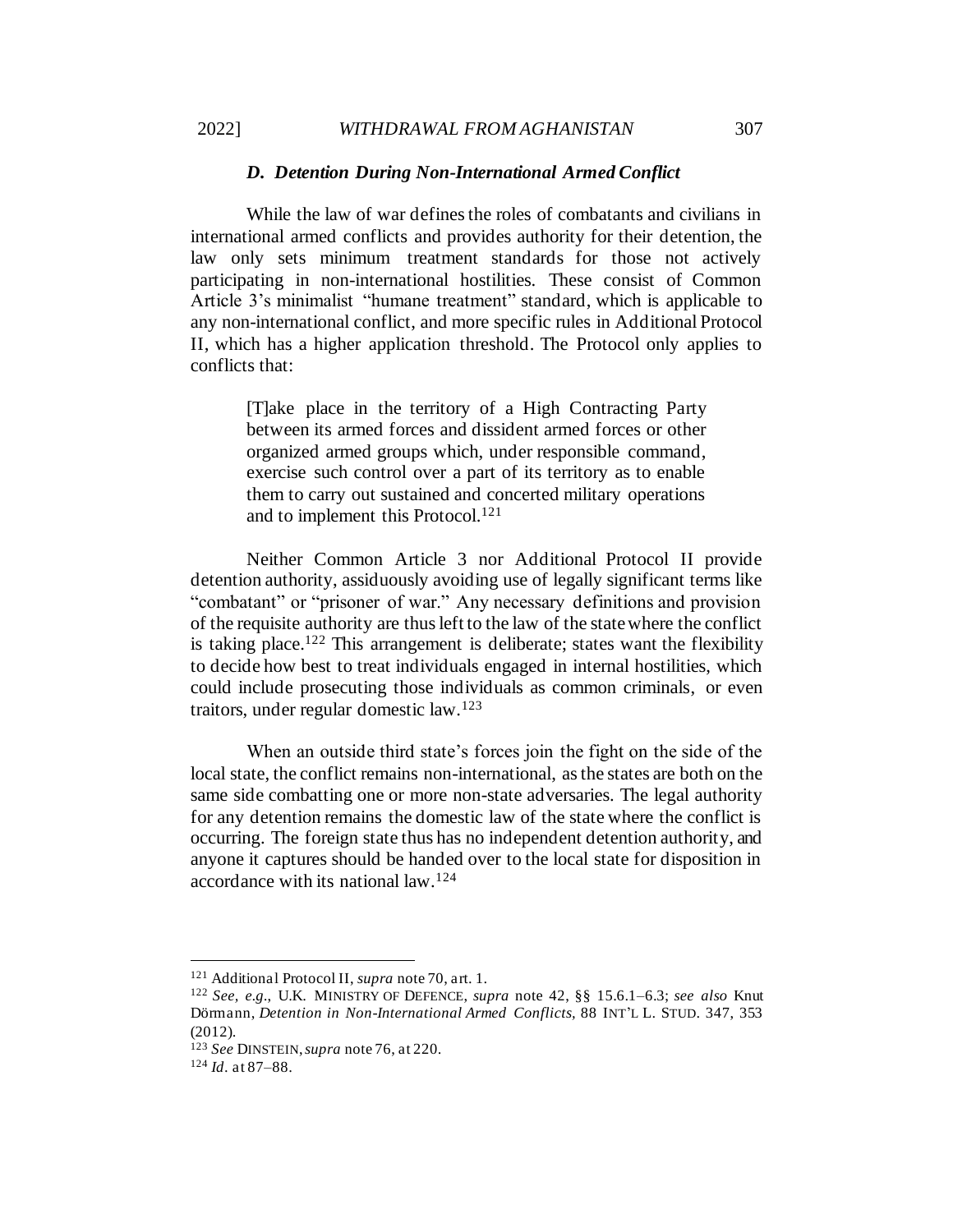States engaged in non-international conflicts have sometimes chosen to assert authority from international conflicts, such as POW rules or naval blockade rights, particularly when the non-state group controls significant territory or has captured large numbers of government soldiers. In these cases, a "recognition of belligerency" (either explicit or implicit) can initiate even-handed application of international conflict rules to both sides.<sup>125</sup>

Some thoughtful officials now suggest that this process would have been the best way for the United States to proceed after 9/11. For example, then-U.S. Deputy Secretary of Defense for Detainee Affairs William Lietzau opined in 2013 that the United States should have designated the detainees as POWs and applied at least customary international law rules to those detainees. He also presciently suggested that the most effective way to close Guantánamo would be to recognize the end of the armed conflict.<sup>126</sup>

#### *E. Trials Under the Law of War*

<span id="page-23-0"></span>Although the Lieber Code recognized the authority to try POWs, it said nothing about what standards those trials had to meet, nor did the Hague Land Warfare Regulations, which prohibited the punishment of spies "without previous trial."<sup>127</sup> The 1929 Geneva POW Convention provided more substantive protection, specifically limiting trials to "the same courts" and "same procedure" as the detaining authority's own military personnel.<sup>128</sup> Unfortunately, the U.S. WWII trials of Axis personnel before military commissions undermined this rule; these commissions took judicial shortcuts, in comparison to the courts-martial used to try American service personnel.<sup>129</sup> Somewhat perversely, the Supreme Court upheld this departure through a questionable treaty interpretation, holding that the "same courts" rule only applied to POWs tried for *post-capture* offenses, and not for war crimes committed prior to U.S. capture.<sup>130</sup>

<sup>125</sup> *Id*. at 108–109. Third states could recognize belligerency when their interests were best served by maintaining a formal neutrality towards both sides. *Id*. at 109–111.

<sup>126</sup> Benjamin Wittes, *A "Jaw-Dropping U-Turn" Story That Isn't*, LAWFARE (Aug. 7, 2013), https://www.lawfareblog.com/jaw-dropping-u-turn-story-isnt [https://perma.cc/D4BM-V59Z].

<sup>127</sup> Hague Land Warfare Regulations, *supra* not[e 51,](#page-11-2) art. 30.

<sup>128</sup> 1929 POW Convention, *supra* not[e 57,](#page-11-3) arts. 63, 87.

<sup>129</sup> *See* David Glazier, *Kangaroo Court or Competent Tribunal?: Judging the 21st Century Military Commission*, 89 VA. L. REV. 2005, 2053–59 (2003).

<sup>130</sup> *In re* Yamashita, 327 U.S. 1, 20–24 (1946).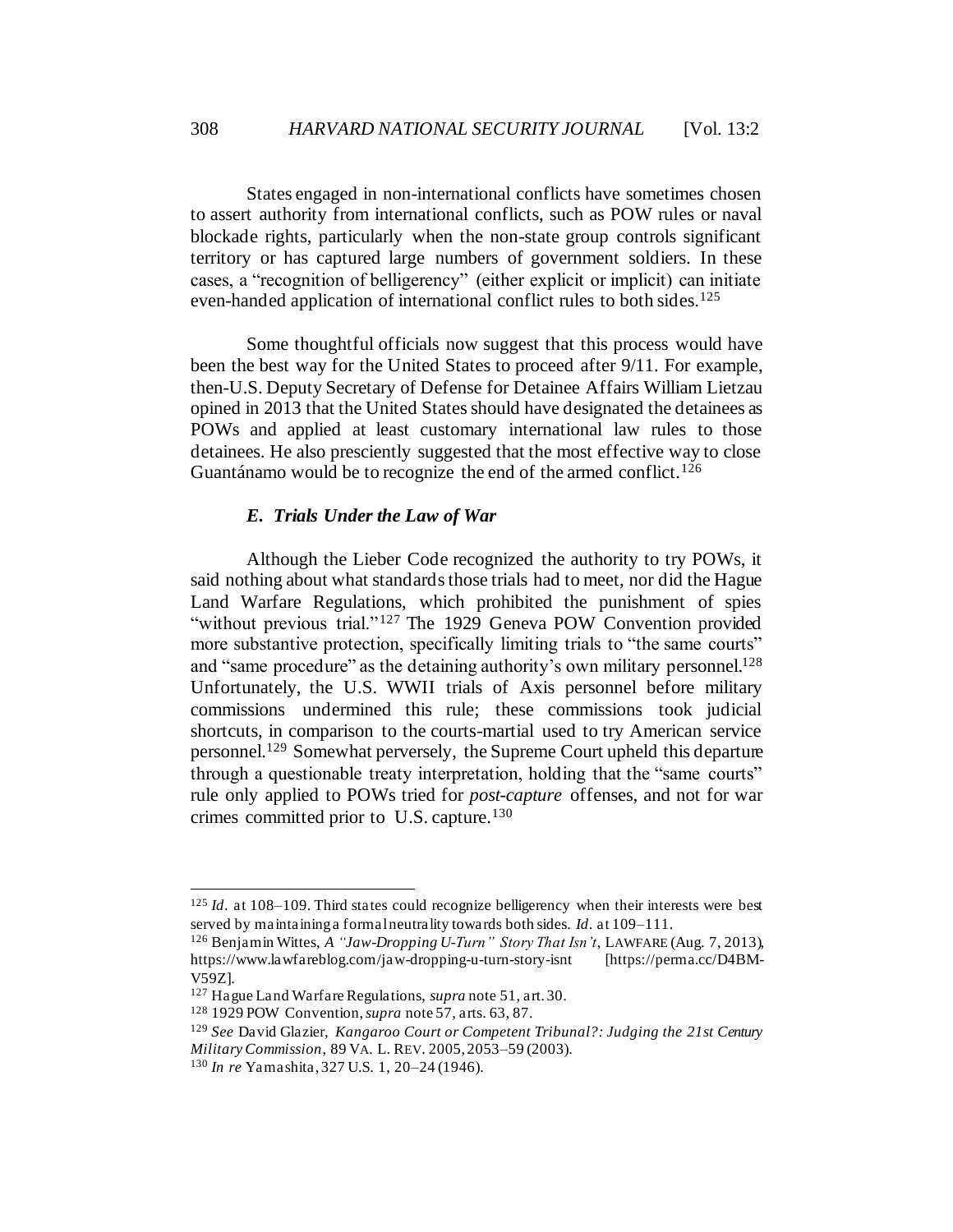The 1949 update of the Geneva POW Convention repudiated this unilateral U.S. interpretation, as the Court itself acknowledged in *Hamdan*. 131 The update retained the 1929 language about trials by the same courts, but a new Article 85 expressly declared that POWs prosecuted for pre-capture offenses retain the rights that the Convention provided.<sup>132</sup> ICRC commentary makes it clear that this wording was deliberately chosen in awareness of the Supreme Court decision. Thus, "retaining the rights" of a POW now includes the limitation on lawful trial forums.<sup>133</sup>

The Fourth Convention provides more specific fair trial standards for the civilians that it protects. Occupying powers are expected to keep local courts open, but trials by "non-political military courts" are permitted if they sit in the occupied territory.<sup>134</sup> The Fourth Convention moreover enumerates an extensive set of fair trial mandates applicable to any court trying a protected civilian. These mandates include, *inter alia*, prompt provision of a list of criminal charges, representation by counsel, a speedy trial, an acceptable interpreter, and a right to appeal or petition for clemency.<sup>135</sup> Since the United Nations had only adopted the aspirational Universal Declaration of Human Rights the previous year, the Fourth Geneva Convention represents the first actual codification of human rights in a global treaty. Both the Third and Fourth Conventions consider depriving individuals of a "fair and regular trial" to be grave breaches.<sup>136</sup> Both Conventions also require that time spent in confinement, rather than as part of a general camp population, while awaiting trial be deducted from any sentence awarded.<sup>137</sup>

A core feature of both 1977 Additional Protocols is the incorporation of human rights protections, including fair trial standards. Article 75 of Additional Protocol I establishes baseline treatment standards for anyone not already given specific protections by the Conventions, while Additional Protocol II's Article 6 provides equivalent rules for anyone tried in a noninternational conflict.<sup>138</sup> Both also mandate that no one can be punished for "any act or omission which did not constitute a criminal offence . . . at the

<sup>131</sup> Hamdan v. Rumsfeld, 548 U.S. 557, 619–20 (2006).

<sup>132</sup> Geneva III, *supra* not[e 61,](#page-12-0) arts. 85, 102.

<sup>133</sup> INT'L COMM. OF THE RED CROSS, *supra* note 91, §3623–27.

<sup>134</sup> Geneva IV, *supra* not[e 61](#page-12-0), arts. 64, 66.

<sup>135</sup> *Id.* arts. 71–75.

<sup>136</sup> Geneva III, *supra* not[e 61,](#page-12-0) arts. 129–30; Geneva IV, *supra* not[e 61](#page-12-0), arts. 146–47.

<sup>137</sup> Geneva III, *supra* not[e 61,](#page-12-0) art. 103; Geneva IV, *supra* not[e 61](#page-12-0), art. 69.

<sup>138</sup> Additional Protocol I *supra* not[e 67](#page-13-0), art. 75; Additional Protocol II, *supra* not[e 70](#page-13-1), art. 6.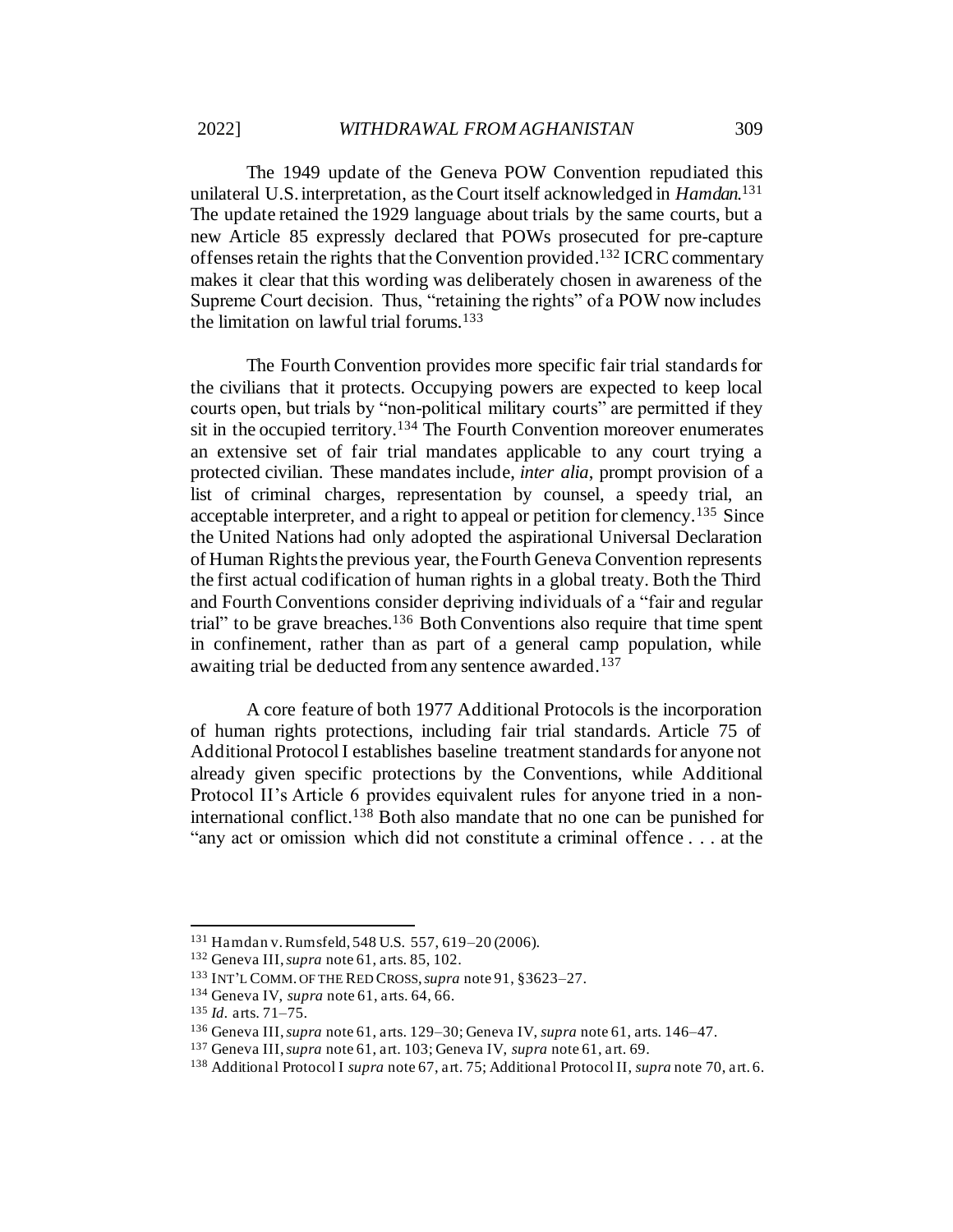310 *HARVARD NATIONAL SECURITY JOURNAL* [Vol. 13:2

time when it was committed."<sup>139</sup> The Obama Administration announced in 2011 that Article 75 was recognized as binding customary law.<sup>140</sup>

# <span id="page-25-0"></span>**II. THE IMPACT OF THE END OF THE AFGHAN CONFLICT ON GUANTÁNAMO DETENTION**

The September 2001 AUMF empowered the president to use "all necessary and appropriate force against those nations, organizations, or persons [who] plann*ed*, authoriz*ed*, committ*ed* or aid*ed* the [9/11] attacks. . . or harbor*ed* such organization or persons."<sup>141</sup> Factually, and hence legally, this authorization only covered al Qaeda and the Afghan Taliban. Subsequent assertions of a "Global War on Terror" exceed the clear statutory language as expressed in the past tense; it is limited to those responsible for completed acts.<sup>142</sup>

Military operations in Afghanistan began October 7, 2001. <sup>143</sup> The Bush Administration concurrently began planning for military detention and trials. A small cabal, which drafted key documents at the behest of Vice President Dick Cheney, made the critical decisions.<sup>144</sup> Cheney persuaded Bush to sign a controversial "military order," based on Franklin D. Roosevelt's 1942 Nazi saboteur trial directive, giving the Department of Defense broad authority for preventive detention and military trials, while purporting to deny detainees *any* judicial access.<sup>145</sup> No al Qaeda or Taliban

<sup>139</sup> Additional Protocol I, *supra* not[e 67](#page-13-0), art. 75, ¶ 2(c); Additional Protocol II, *supra* not[e 70,](#page-13-1) art.  $6, \P 2(c)$ .

<sup>140</sup> *See* Hillary Rodham Clinton, U.S. Sec'y of State, Dep't of State, Reaffirming America's Commitment to Humane Treatment of Detainees (Mar. 7, 2011), https://2009- 2017.state.gov/secretary/20092013clinton/rm/2011/03/157827.htm

<sup>[</sup>https://perma.cc/BXA3-YL8K].

<sup>141</sup> AUMF, *supra* not[e 3](#page-3-1) (emphasis added).

<sup>142</sup> *See* Glazier, *supra* not[e 38](#page-9-3), at 987–88*; see also* AUMF, *supra* not[e 3,](#page-3-1) § 2(a), which reads in its entirety:

<sup>(</sup>a) IN GENERAL.—That the President is authorized to use all necessary and appropriate force against those nations, organizations, or persons he determines planned, authorized, committed, or aided the terrorist attacks that occurred on September 11, 2001, or harbored such organizations or persons, in order to prevent any future acts of international terrorism against the United States by such nations, organizations or persons.

<sup>143</sup> CFR*, supra* not[e 6.](#page-3-0)

<sup>144</sup> *See, e.g.*, James P. Pfiffner, *Policy Making in the Bush White House*, 21 ISSUES IN GOVERNANCE STUD. 6–12 (Oct. 2008).

<sup>145</sup> Military Order of Nov. 13, 2001, 3 C.F.R. 918 (2002), *reprinted as amended in* 10 U.S.C. § 801 (2012).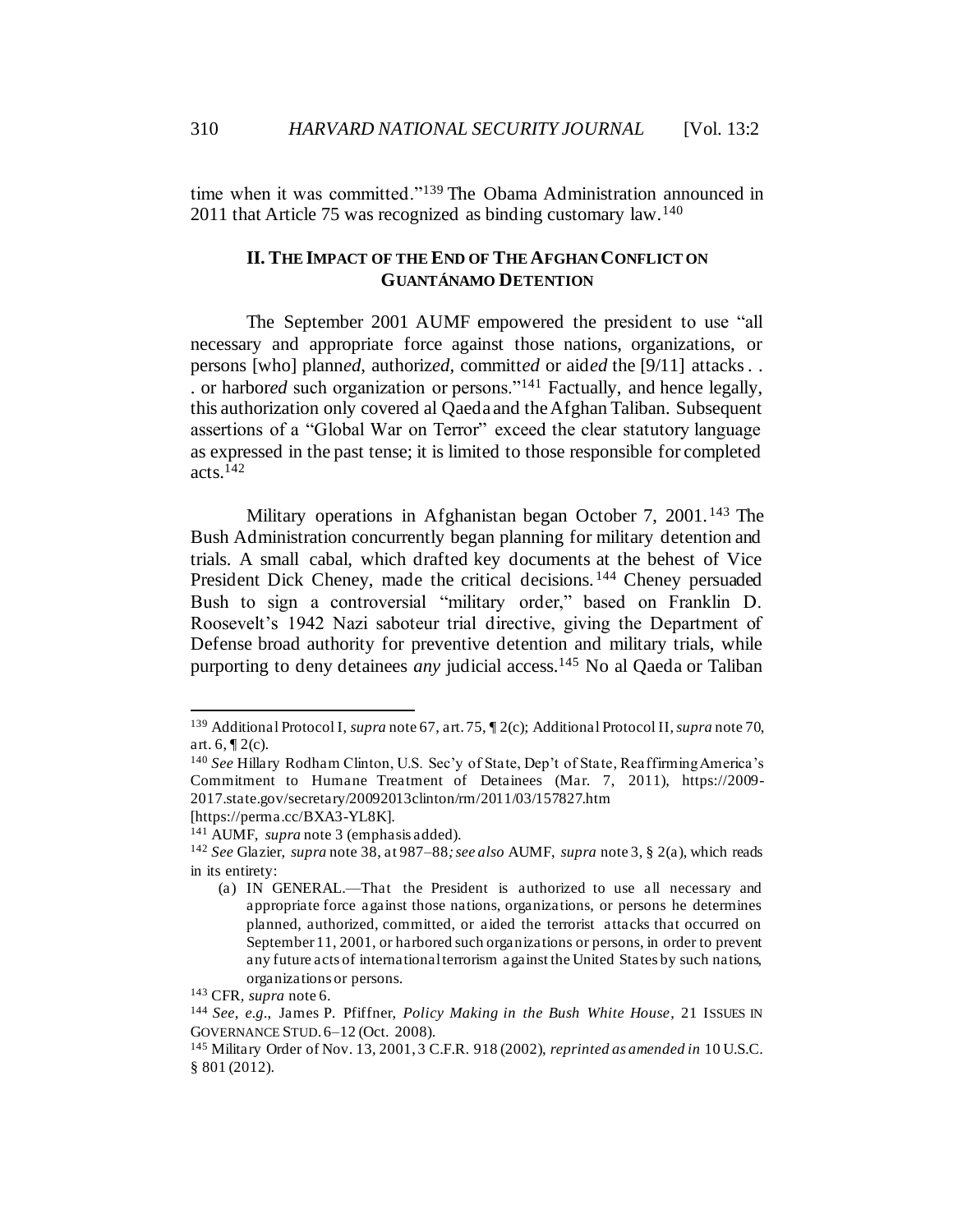members were yet in custody, and ideas about who would be captured or what charges they might face were still purely conjectural. But Cheney, his counsel David Addington, and Justice Department lawyer John Yoo claimed that the "rough justice" associated with military tribunals was sufficient for U.S. enemies. <sup>146</sup> They sought to expedite trials by denying the due process provided in Article III courts or courts-martial. Guantánamo Bay was selected as the site for detention and military trials in the hope that it would sit beyond the jurisdiction of U.S. federal courts.<sup>147</sup>

The vision failed to pan out. Recycling FDR's purported denial of judicial access was legally indefensible. The Supreme Court had categorically rejected the plan by convening a special July term to hear *Ex parte Ouirin*, a constitutional challenge to the Nazi saboteur trial.<sup>148</sup> So it should not have been surprising that the Court would now weigh in against some of the more extreme Bush Administration efforts. By the end of Bush's second term, the Court had:

(1) given conditional approval to the exercise of law of war detention (*Hamdi v. Rumsfeld*); 149

(2) determined that Guantánamo detainees could bring habeas challenges to their detention in federal court (*Rasul v. Bush*); 150 (3) overturned the initial military commission process (*Hamdan v. Rumsfeld*); <sup>151</sup> and

(4) decided that Guantánamo detainees had a constitutional right to seek habeas review in U.S. courts when Congress endeavored to overturn *Rasul* by statute (*Boumediene v. Bush*). 152

The Court had not decided *Hamdan* on constitutional grounds, so it was amenable to statutory rectification. Bush responded quickly, announcing the transfer of "high value" detainees from previously secret CIA "black sites" to Guantánamo, and demanding Congress immediately authorize their

<sup>146</sup> *See* BRAVIN, *supra* not[e 16](#page-5-0), at 6–7, 40–47.

<sup>147</sup> *See id.* at 74–76.

<sup>148</sup> *See* Ex parte Quirin, 317 U.S. 1 (1942).

<sup>149</sup> 542 U.S. 507 (2004) (plurality opinion).

<sup>150</sup> 542 U.S. 466 (2004).

<sup>&</sup>lt;sup>151</sup> 548 U.S. 557 (2006) (holding that the commissions failed to meet the minimum standards of Common Article 3 and that the administration had not adequately justified departing from the Uniform Code of Military Justice's procedural rules for courts-martial).

<sup>152</sup> 553 U.S. 723 (2008).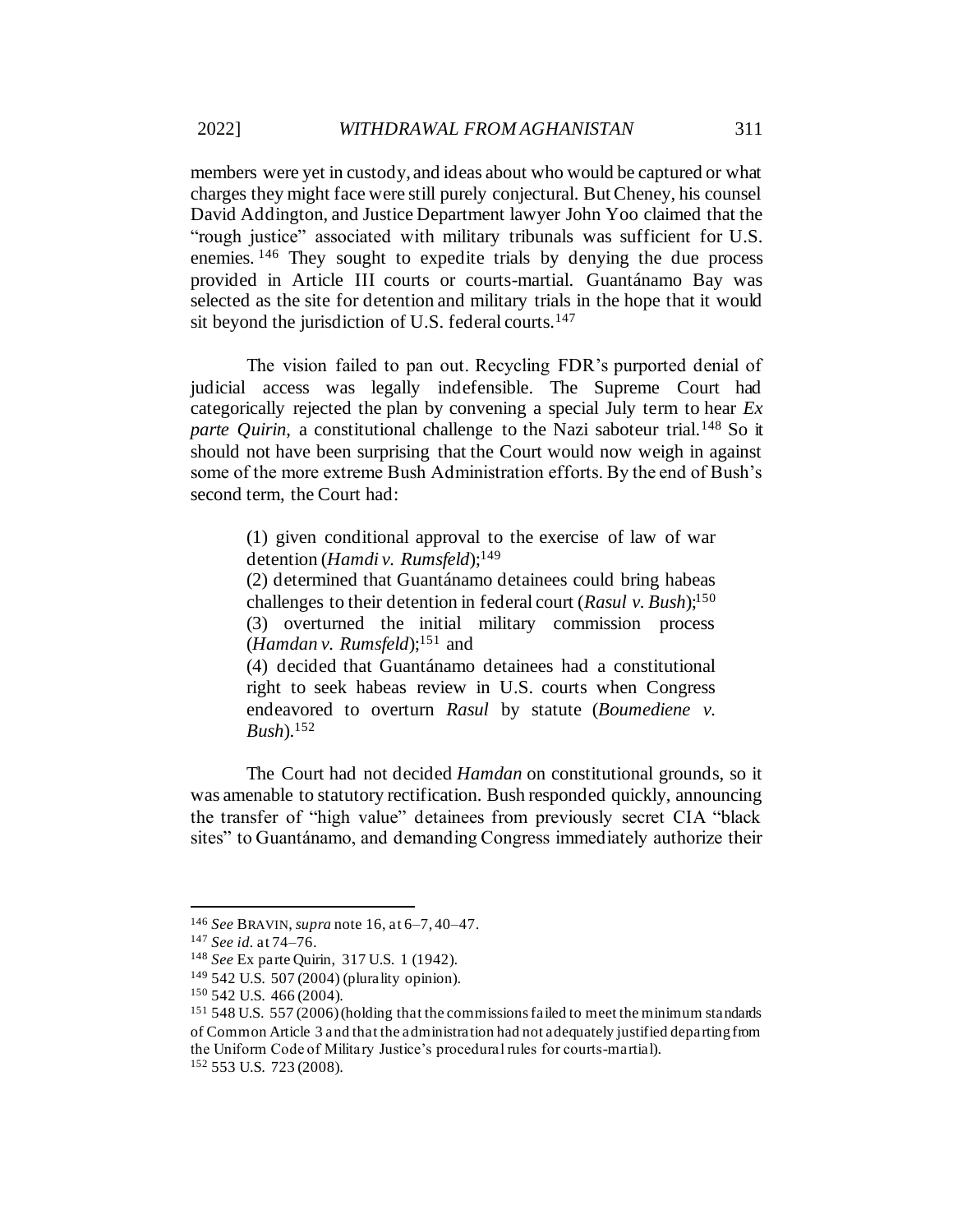trial. <sup>153</sup> The resulting Military Commissions Act of 2006 codified the tribunals' jurisdiction and procedure, and the offenses they could try.<sup>154</sup> It also attempted to deprive Guantánamo detainees of access to habeas review, but the Court's *Boumediene* decision repudiated that effort. <sup>155</sup> The Act was reenacted with modest improvement in 2009 following President Obama's decision to continue commission use.<sup>156</sup>

Although the initial invocation of law of war authority was likely legitimate, the continued use of detention authority is problematic; there is real reason to believe that the authority ended well before the final U.S. withdrawal began. A key issue is the classification of the Afghan conflict as events unfolded beyond the initial intervention. The classification can change over time and is an essential element in determining detention authority, what war crimes can be prosecuted, and even the endpoint for law of war application.

This Part now turns to assessing the Afghan conflict classification over the course of the U.S. intervention. It then examines the resulting limits on, and endpoint of, U.S. law of war authority. As will be seen, U.S. detention authority likely should have legally ended with the unacknowledged transition of the Afghan conflict from international to non-international, at least by mid-2005. This Part concludes by examining the ramifications that the war's ultimate end has on Guantánamo detention.

# *A. Classification of the Afghan Conflict*

<span id="page-27-0"></span>Despite its ambiguous legal status in 2001, the Taliban was at least the *de facto* government of Afghanistan, and the U.S. intervention launched an international conflict. President Bush personally acknowledged that classification and that both the United States and Afghanistan were parties to the 1949 Geneva Conventions. But he declared in a February 2002 memo that the Conventions failed to protect either al Qaeda, which was not a state and

<sup>153</sup> Off. of the Press Sec'y, The White House, *President Discusses Creation of Military Commissions to Try Suspected Terrorists* (Sept. 6, 2006), http://georgewbushwhitehouse.archives.gov/news/releases.html [http://perma.cc/XXV7-C25M].

<sup>154</sup> Military Commissions Act of 2006, 10 U.S.C. §§ 948a (2006).

<sup>155</sup> *Boumediene*, 553 U.S. at 723.

<sup>156</sup> Military Commissions Act of 2009, 10 U.S.C. §§ 948a (2009).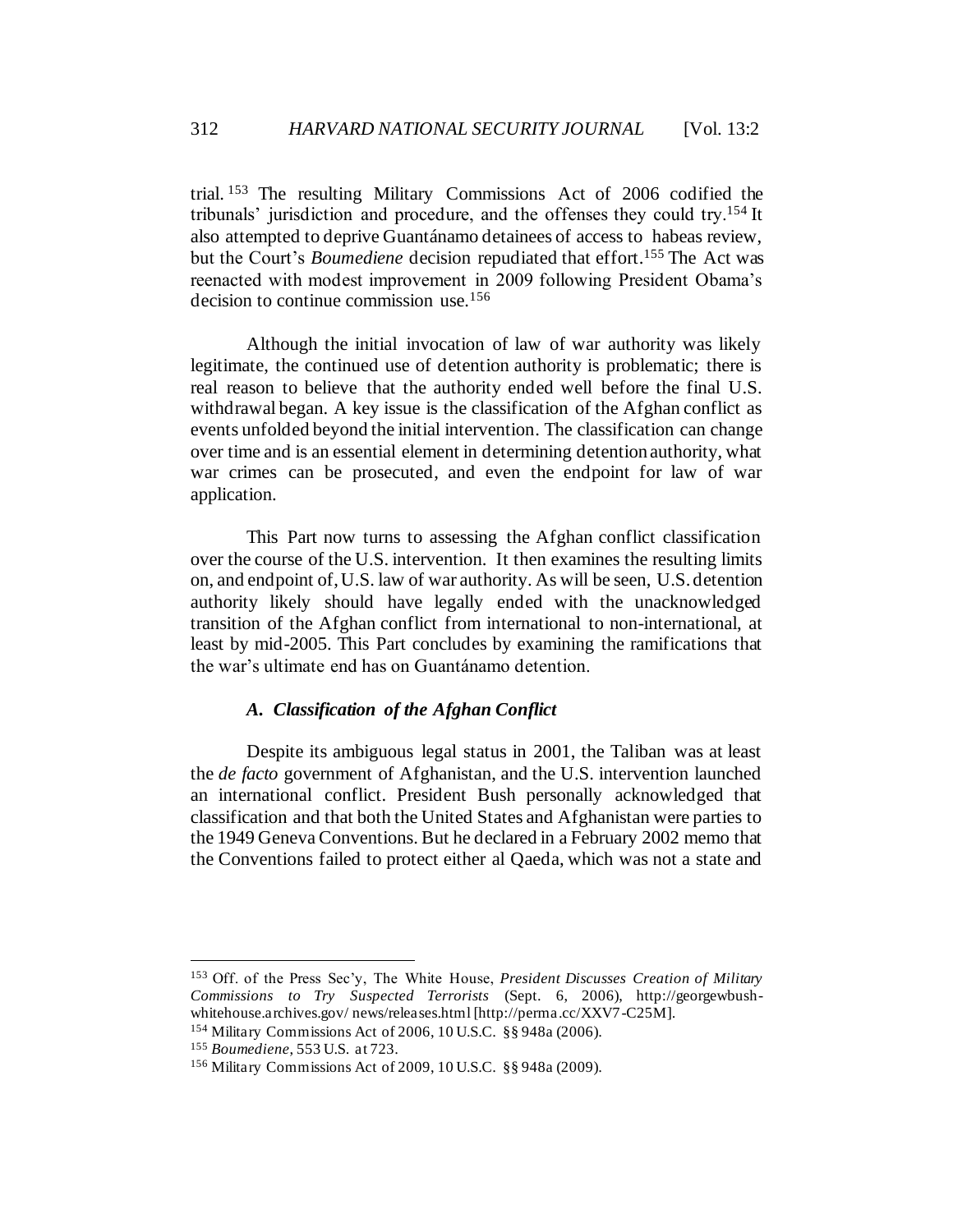thus could not be a treaty party, or the Taliban fighters, who were "unlawful combatants."<sup>157</sup>

That memo was arguably the high point of clarity in the U.S. government's approach—from any of the three branches. Even for those disputing its conclusions, the memo at least clearly stated what the Administration thought the law was. When the Supreme Court considered the government's detention authority in its 2004 *Hamdi* plurality decision, the discussion of detention authority was less explicit but still logically based on the law of international armed conflict.<sup>158</sup> This inference derives both from the substantive content of the discussion and the citations to international law sources, including the text of the Third Geneva Convention.<sup>159</sup>

Unfortunately, the Court induced significant uncertainty about the legal classification of the conflict two years later in its *Hamdan* decision halting the military commission trials. That holding is partly based on finding that the Guantánamo tribunals failed to qualify as the "regularly constituted court[s]" that Common Article 3 mandated, and further suggested that conflict with a non-state adversary like al Qaeda must literally be "not of an international character."<sup>160</sup>

It is possible that the Court was applying Common Article 3 as a minimum legal standard applicable to any hostilities, rather than definitively holding this conflict to be non-international, so that it "need not decide the merits" of whether the full Conventions applied to Hamdan.<sup>161</sup> Nevertheless, it subsequently became common practice to describe the conflict as noninternational, and the Obama Administration would take full advantage, making a public relations show of having officials verify that Guantánamo detention complied with Common Article 3. <sup>162</sup> That effort was largely meaningless given its minimalist requirement of "humane" treatment.

Treating the conflict as non-international undermines U.S. claims to draw detention authority from the law of war, as all three branches purport to do. If the *Hamdan* Court really deemed the conflict non-international, it

<sup>157</sup> *See* Bush, *supra* not[e 105](#page-19-0). But even if the Geneva Conventions are facially inapplicable to a conflict, most provisions are binding as customary law. *See, e.g.,* SOLIS, *supra* note [39,](#page-9-4) at 81–82.

 $158$  Hamdi v. Rumsfeld, 542 U.S. 507 (2004) (plurality opinion).

<sup>159</sup> *Id.* at 518–21.

<sup>160</sup> Hamdan v. Rumsfeld, 548 U.S. 557, 630–33 (2006).

<sup>161</sup> *Id.* at 629.

<sup>162</sup> *See, e.g*., U.S. DEP'T OF DEF., REVIEW OF DEPARTMENT COMPLIANCE WITH PRESIDENT'S EXECUTIVE ORDER ON DETAINEE CONDITIONS OF CONFINEMENT (2009).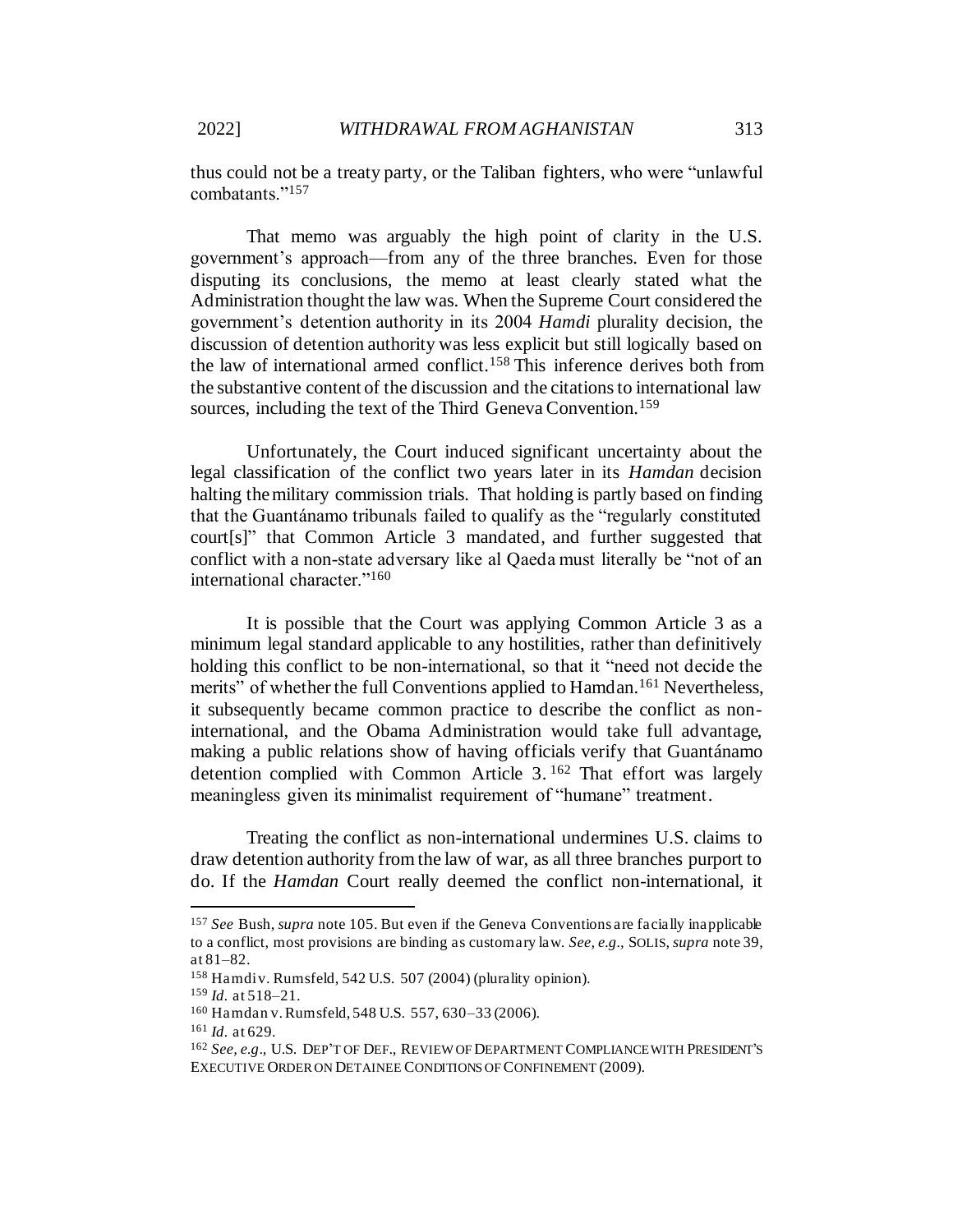undercut the validity of the detention authority that it upheld two years previously in *Hamdi*. The Obama Justice Department at least implicitly recognized this issue, asserting in a 2009 court filing that:

Principles derived from law-of-war rules governing *international armed conflicts*, therefore, *must* inform the interpretation of the detention authority Congress has authorized for the current armed conflict. Accordingly, under the AUMF, the President has authority to detain persons who he determines planned, authorized, committed, or aided the terrorist attacks that occurred on September 11, 2001, and persons who harbored those responsible for the September 11 attacks. The President also has the authority under the AUMF to detain in this armed conflict those persons whose relationship to al-Qaida or the Taliban would, in appropriately analogous circumstances in a traditional international armed conflict, render them detainable.<sup>163</sup>

There are two flaws to this approach. First, if international armed conflict rules provided the underlying authority, then any applicable rules should not have just "informed" detention policy; they should have regulated it.<sup>164</sup> That would mean respecting rules like the prohibitions against prisonbased facilities and coercive interrogation. <sup>165</sup> And the military's plans for hospice care and wheelchair ramps at Guantánamo make little sense given law of war mandates that individuals whose health is declining must be released.<sup>166</sup> Drawing authority from a *corpus juris* without complying with its concurrent restrictions mocks the notion of law.

A second issue is even more important for the subject of this Article: How long after its Afghan intervention was the United States still justified in

<sup>&</sup>lt;sup>163</sup> Respondents' Memorandum Regarding the Government's Detention Authority Relative to Detainees Held at Guantanamo Bay at 1-2, *In re Guantanamo Bay Detainee Litigation*, Misc. No. 08-442 (D.D.C Mar. 13, 2009) (emphases added).

<sup>164</sup> *See e.g.*, Harold Hongju Koh, Legal Adviser, U.S. Dep't of State, Keynote Speech at the Annual Meeting of the American Society of International Law: The Obama Administration and Interna tional Law (Mar. 25, 2010), https://2009- 2017.state.gov/s/l/releases/remarks/139119.htm [https://perma.cc/4RF2-WNSK]. <sup>165</sup> *See id.*

<sup>166</sup> *See* Carol Rosenberg, *Guantánamo Bay as Nursing Home: Military Envisions Hospice Care as Terrorism Suspects Age*, N.Y. TIMES (Apr. 27, 2019), https://www.nytimes.com/2019/04/27/us/politics/guantanamo-bay-aging-terrorismsuspects-medical-care.html [https://perma.cc/N3RG-4JQL].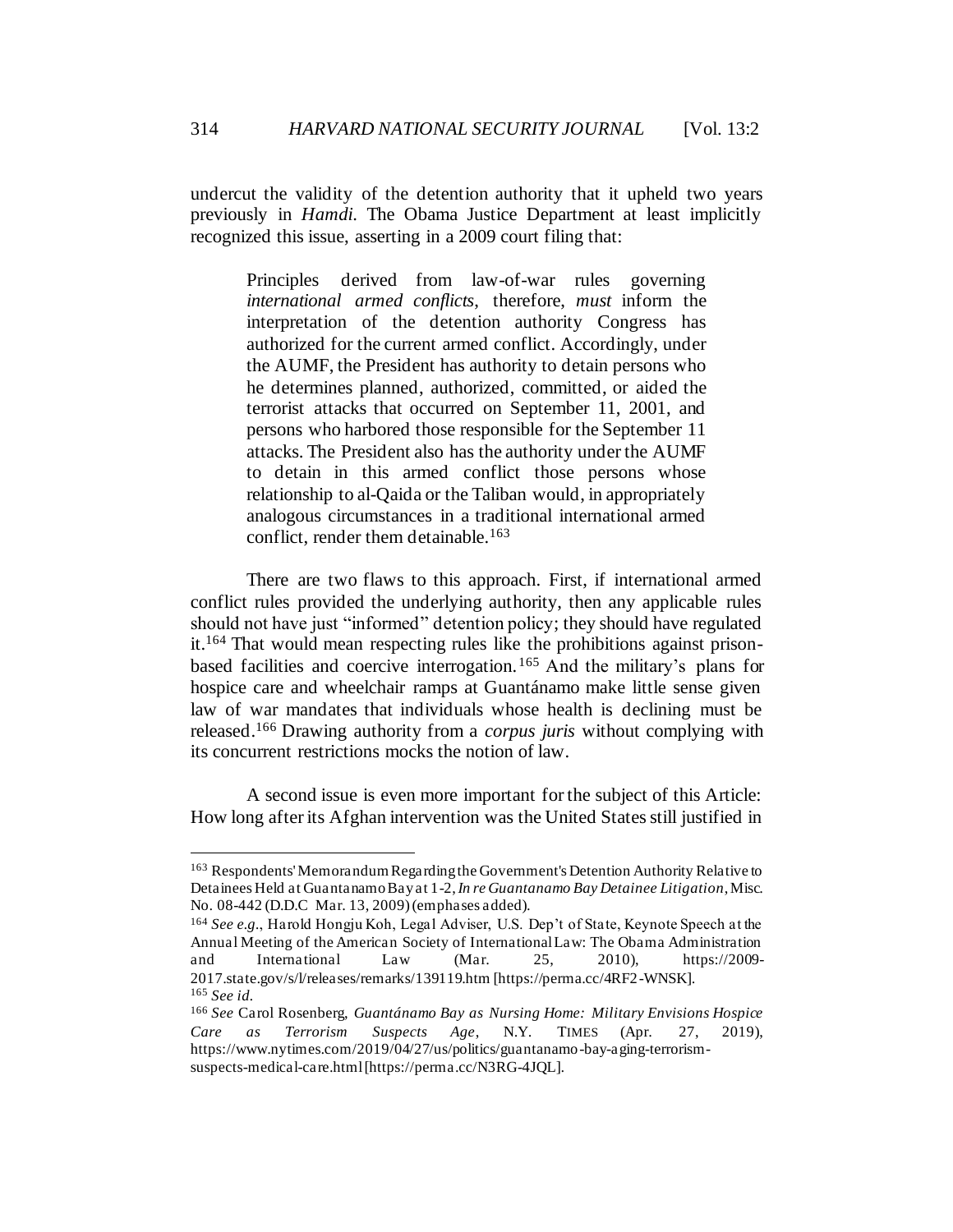1. Iraq as a Model for Understanding Conflict Classification

<span id="page-30-0"></span>Afghanistan was not the only protracted U.S. conflict during this period. The 2003 invasion of Iraq lacked UN authorization, was based on false premises, and is now widely recognized as a *jus ad bellum* violation.<sup>167</sup> Despite the high-profile Abu Ghraib abuses, the government did a much better job of identifying the applicable conflict classification and conforming its detention policies to international law there than it did in Afghanistan.

There is no dispute that the Iraq invasion launched an international armed conflict. The United States detained Iraqi military personal as POWs while holding other individuals "for imperative reasons of security" under Article 78 of the Fourth Convention during the initial period of hostilities.<sup>168</sup> U.S. leaders in Washington, D.C. sought to portray the American role as one of "liberators" rather than "occupiers" and deliberately avoided the latter term.<sup>169</sup> Nevertheless, the United States established the Coalition Provisional Authority (CPA) to govern Iraq after the initial fighting ended, and it continued to apply international armed conflict rules, including the 1949 Conventions, which remain applicable to military occupation.<sup>170</sup>

The CPA exercised governmental authority for a year, until a new UN-recognized Iraqi government resumed the exercise of sovereignty in June 2004. The residual conflict, combatting a growing insurgency, then legally became a non-international conflict. In this singular case, however, U.S. forces uniquely retained independent detention authority for several more years, but *only* because the UN Security Council recognition of restored Iraqi sovereignty granted this exception at Iraq's request.<sup>171</sup> Its Resolution 1546 authorized the U.S.-led multinational force "to take *all necessary measures* to contribute to the maintenance of security and stability in Iraq." <sup>172</sup>

<sup>167</sup> *See, e.g.*, Ewen MacAskill & Julian Borger, *Iraq War Was Illegal and Breached UN Charter, Says Annan*, GUARDIAN (Sept. 15, 2004), https://www.theguardian.com/world/2004/sep/16/iraq.iraq [https://perma.cc/3V29 -XBTJ]. <sup>168</sup> *See* Bill, *supra* note 90, at 412–14.

<sup>169</sup> David Glazier, *Ignorance Is Not Bliss: The Law of Belligerent Occupation and the U.S. Invasion of Iraq*, 58 RUTGERS L. REV. 121, 188–89 (2005).

<sup>170</sup> Bill, *supra* not[e 91,](#page-17-1) at 414–15.

<sup>171</sup> Alexandra Perina*, Legal Bases for Coalition Combat Operations in Iraq, May 2003– Present*, 86 INT'L L. STUD. 81, 86–87 (2010).

<sup>172</sup> S.C. Res. 1546, ¶¶ 9–10 (June 8, 2004) (emphasis added).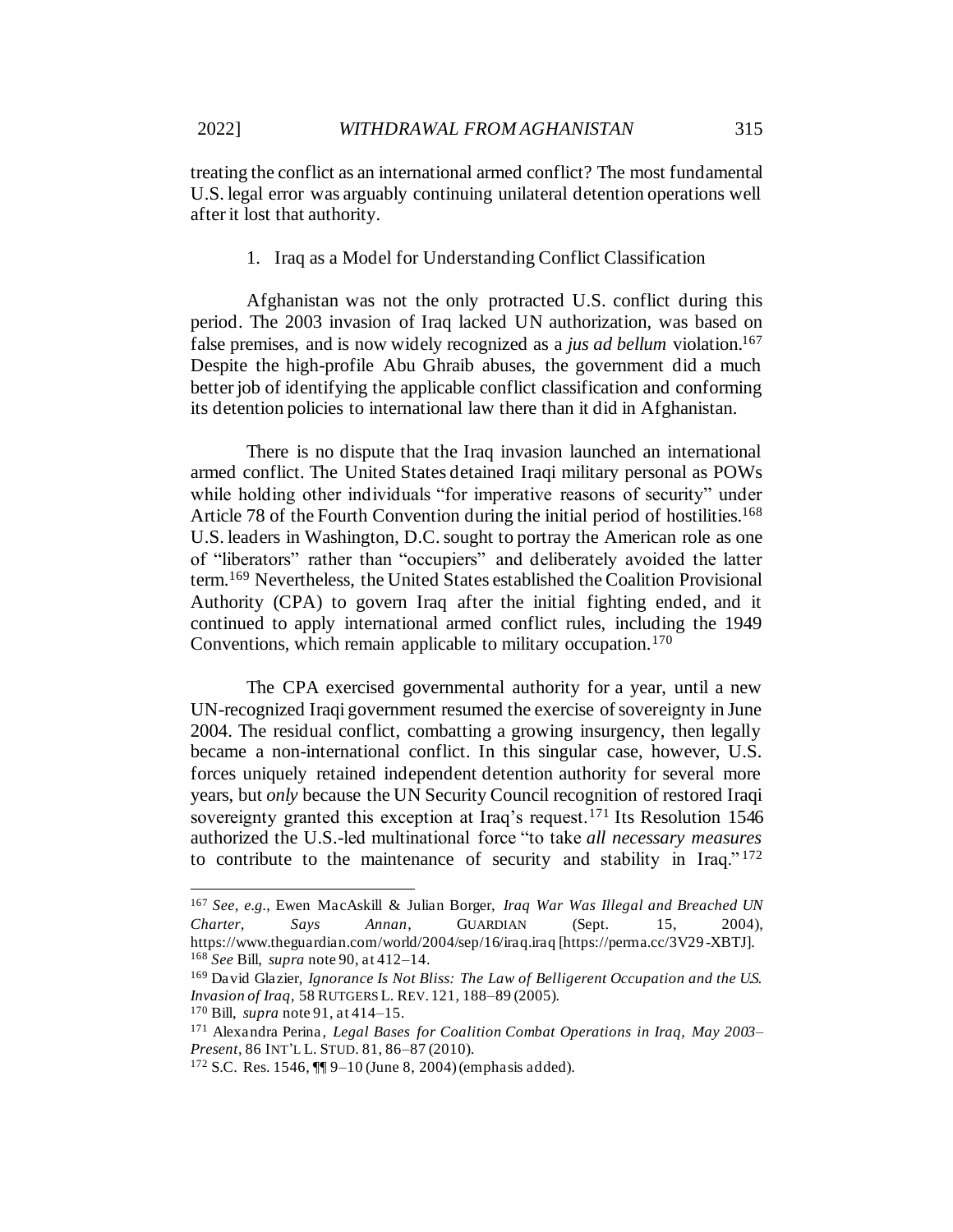Resolving any doubt into whether these measures included detention, the resolution made specific reference to attached letters from Iraqi and U.S. officials explaining that the U.S. role would include both combat operations and internment.<sup>173</sup> The threats that the United States confronted were from non-state entities fairly classified as "unprivileged belligerents," but throughout this period U.S. detention decision processes effectively conformed to the Fourth Convention rules for civilian internment.<sup>174</sup>

After several extensions, the UN mandate ended on the last day of 2008, and at that point detention reverted to a traditional non-international conflict scheme "based on criminal detention overseen by the Iraqi judiciary." <sup>175</sup> U.S. forces in Iraq continued to hold some prisoners until 2010. <sup>176</sup> These detention practices were based on a bilateral agreement providing that "[n]o detention or arrest may be carried out by the United States Forces [other than of Americans] except through an Iraqi decision issued in accordance with Iraqi law."<sup>177</sup>

#### 2. Afghanistan—The Factual and Legal Situation

<span id="page-31-0"></span>The conflict in Afghanistan must logically have undergone a similar transition to that of Iraq, becoming non-international following the creation of a new sovereign Afghan government. But the precise timing is less clear.

The Taliban had already suffered a series of significant defeats by mid-November 2001 when UN Security Council Resolution 1378 called for a "transitional administration" as a first step towards the creation of a new "broad-based, multi-ethnic and fully representative" government.  $178$ Following the Taliban's loss of the capital Kabul, a UN conference in Bonn, Germany secured an agreement to establish an "Interim Administration" as of December 22, 2001, which would be the effective government and

<sup>173</sup> *Id.* ¶¶ 9–11; Letter from Colin Powell, U.S. Sec'y of State, to Lauro Liboon Baja, Jr., President of UN Sec. Council (June 5, 2004) (annexed to S.C. Res. 1546).

<sup>174</sup> *See* Bill, *supra* not[e 91](#page-17-1), at 418–35 (describing U.S. detention review procedures). <sup>175</sup> *Id.* at 416–17.

<sup>176</sup> Jim Loney, *U.S. Transfers Prison, 2,900 ex-Insurgents to Iraq*, REUTERS (Mar. 15, 2010), https://www.reuters.com/article/us-iraq-usa-detainees/u-s-transfers-prison-2900-exinsurgents-to-iraq-idUSTRE62E36520100315 [https://perma.cc/7KF9-FY68].

<sup>&</sup>lt;sup>177</sup> Agreement Between the United States of America and the Republic of Iraq on the Withdrawal of United States Forces from Iraq and the Organization of Their Activities During Their Temporary Presence in Iraq, Iraq-U.S., art. 22, ¶ 1, Nov. 17, 2008. <sup>178</sup> CFR, *supra* not[e 6;](#page-3-0) S.C. Res. 1378, ¶ 1 (Nov. 14, 2001).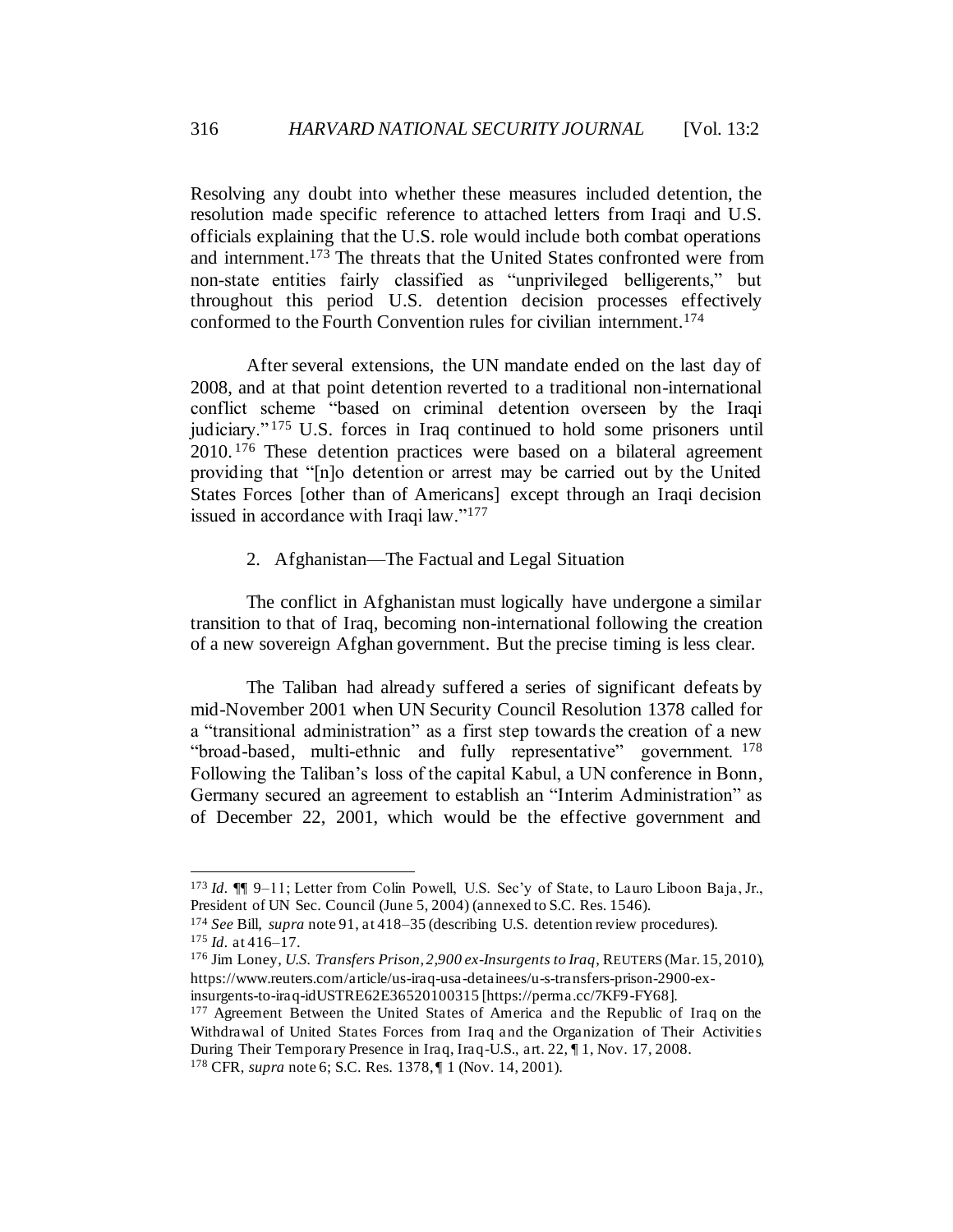representative of Afghanistan in external affairs.<sup>179</sup> However, this measure was only provisional. The agreement called for an Emergency Loya Jirga to meet within six months to decide on a "Transitional Authority" to serve up to two more years, "until such time as a fully representative government can be elected through free and fair elections."<sup>180</sup> UN Security Council Resolution 1383 endorsed the Bonn Agreement the next day.<sup>181</sup> Two weeks later, the Council approved the creation of an International Security Assistance Force (ISAF) to support the Interim Authority in maintaining security in the capital environs, approving use of "all necessary measures" to fulfill its mandate.<sup>182</sup> Although this addition may include detention, it extended only to what was then a very geographically constrained, Europeanled, force; the Security Council never granted the same authorization to U.S. forces.

The Emergency Loya Jirga met in June 2002, selecting Hamid Karzai to head the Transitional Authority.<sup>183</sup> The Security Council "welcome[d]" this development and identified Karzai as the "Head of State," but it consistently referred to the "Transitional Authority" for the next few years, declining to call it the "Government of Afghanistan."<sup>184</sup>

ICRC legal expert Knut Dörmann considers these events sufficient to mark the legal transition from international to non-international conflict in 2002.<sup>185</sup> Recognition of an Afghan head of state and assumption of functional government authority by Afghani nationals support this conclusion. Nonetheless, the lack of an Afghan constitution and deliberate Security Council choice not to term the interim authority as the "Government" could also signify that Afghanistan still lacked the necessary domestic legal structure to support a conflict transition at that point.

Subsequent events provide evidence that the conflict transitioned from international to non-international by mid-decade. On May 1, 2003, U.S. Defense Secretary Donald Rumsfeld announced that "major combat" was

<sup>179</sup> *See* Agreement on Provisional Arrangements in Afghanistan Pending the Re-Establishment of Permanent Government Institutions art. 1, ¶¶ 1–3, U.N. Doc. S/2001/1154 (Dec. 5, 2001).

<sup>180</sup> Letter Dated 5 December 2001 from the Sec'y Gen. Addressed to the President of the Sec. Council, U.N. Doc. S/2001/1154 (Dec. 5, 2001).

<sup>&</sup>lt;sup>181</sup> S.C. Res. 1383,  $\P$  1 (Dec. 6, 2001) (endorsing the Bonn Agreement).

<sup>182</sup> S.C. Res. 1386, ¶ 1 (Dec. 20, 2001) (authorizing establishment of the ISAF).

<sup>183</sup> S.C. Res. 1419, ¶ 3 (June 26, 2002).

<sup>184</sup> *Id.* ¶ 2. *See also, e.g.*, S.C. Res. 1471 (Mar. 28, 2003); S.C. Res. 1536 (Mar. 26, 2004).

<sup>185</sup> Dörmann, *supra* not[e 122,](#page-22-1) at 354.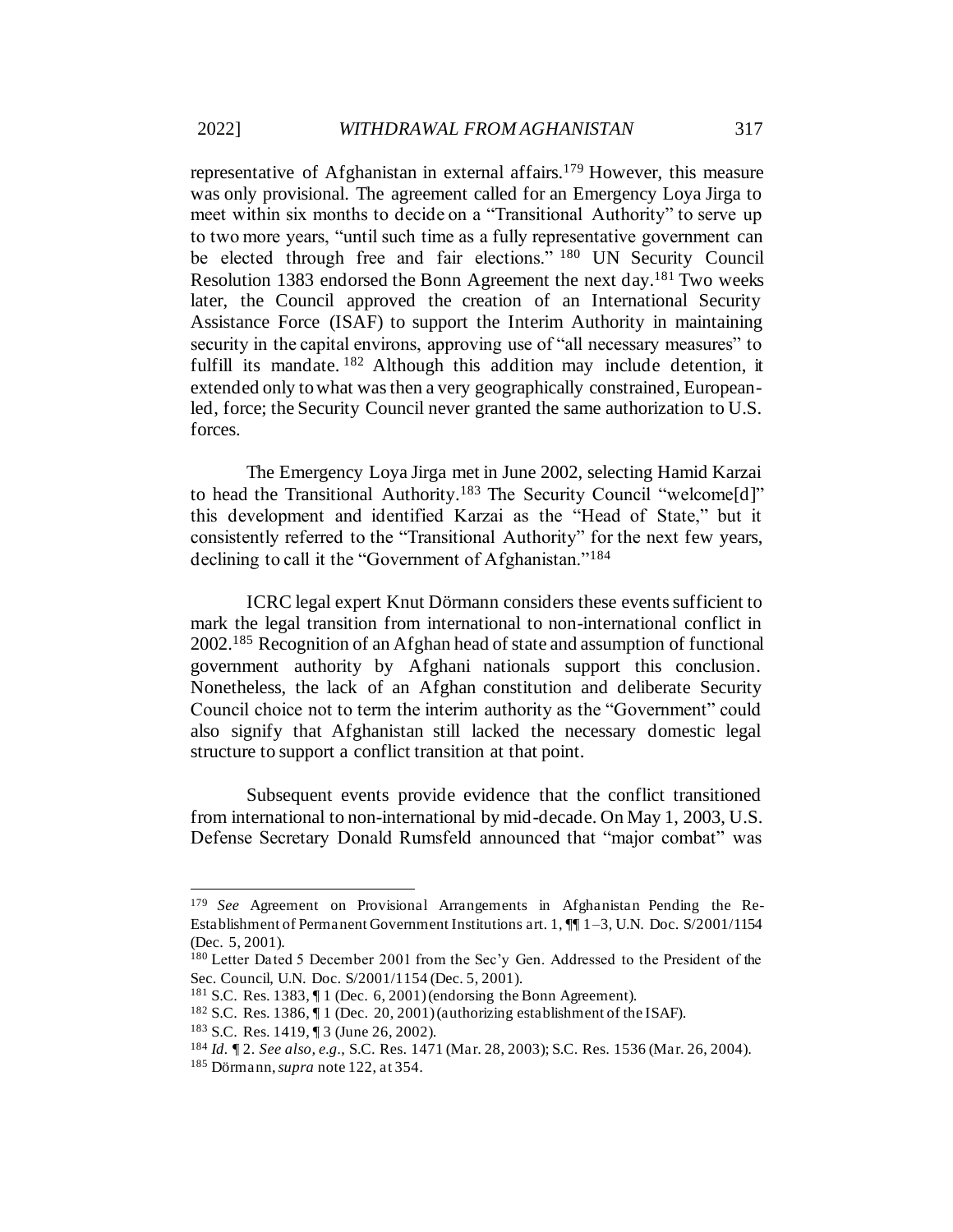over in Afghanistan. <sup>186</sup> In January 2004, Afghanistan adopted a new constitution and in October, Karzai was elected president in the first national election held since 1969; parliamentary elections took place the next year.<sup>187</sup> The UN Security Council dropped its use of "Transitional Authority" and began referring exclusively to the "Government of Afghanistan" in its resolutions in March 2005.<sup>188</sup> On May 23 of that year, Bush and Karzai publicly issued a Joint Declaration defining the U.S.-Afghan strategic partnership.<sup>189</sup> It confirmed that U.S. forces would have continued access to Bagram Air Base and have the "freedom of action required to conduct appropriate military operations based on consultations and pre-agreed procedures."<sup>190</sup> The language is consistent with U.S. forces operating by invitation in support of an Afghan government-led non-international conflict. The only reference to detention authority is a statement that "the Afghan Government intends to maintain capabilities for the detention, as appropriate, of persons apprehended in the War on Terror."<sup>191</sup> There is no mention of *any* independent U.S. detention authority, implying that it no longer existed at that time.

#### *B. Trump's Agreement with the Taliban as an Alternate Endpoint*

<span id="page-33-0"></span>While it initially seemed inconceivable that a conflict against al Qaeda or the Taliban would see a peace agreement, the Trump Administration did in fact strike a unilateral deal with the latter group. In a February 29, 2020 agreement concluded in Doha, Qatar, the United States agreed to:

1. Withdraw all U.S. and coalition military forces and supporting civilians from Afghanistan within fourteen months (i.e., by May 2021); 192

<sup>186</sup> CFR, *supra* not[e 6.](#page-3-0)

<sup>187</sup> *Id.*

<sup>&</sup>lt;sup>188</sup> S.C. Res. 1589,  $\P$  3, 4, 6–7, 12 (Mar. 24, 2005) and all subsequent resolutions on Afghanistan use the term "Government of Afghanistan" when referring to the central authority.

<sup>189</sup> George W. Bush & Hamid Karzai, Joint Declaration of the United States-Afghanistan Strategic Partnership (May 23, 2005), https://www.govinfo.gov/content/pkg/WCPD-2005- 05-30/pdf/WCPD-2005-05-30-Pg863.pdf [https://perma.cc/KHX4-P472].

<sup>190</sup> *Id.* <sup>191</sup> *Id.*

<sup>192</sup> Agreement for Bringing Peace to Afghanistan Between the Islamic Emirate of Afghanistan Which Is Not Recognized by the United States as a State and Is Known as the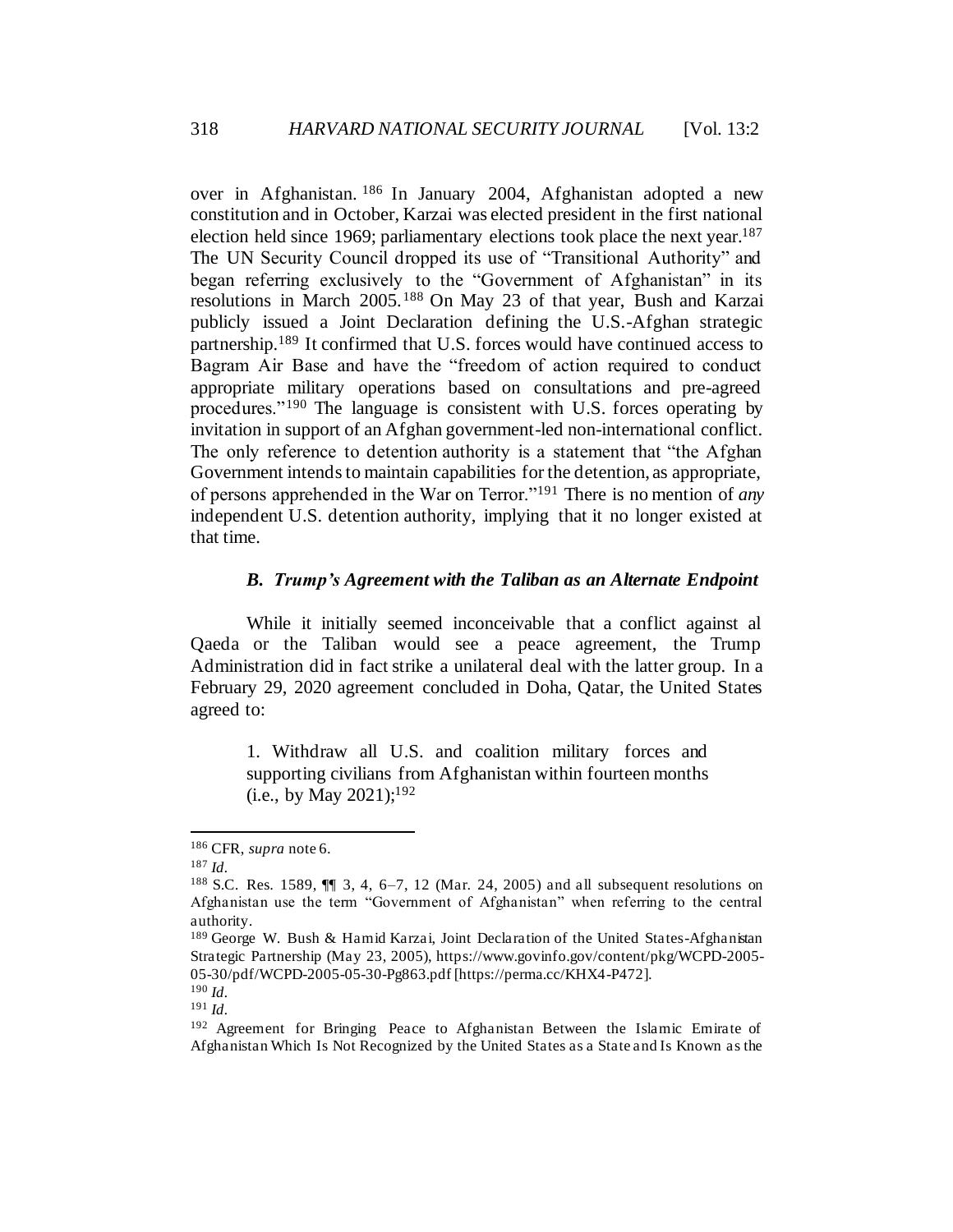2. Have "[u]p to" 5,000 Taliban prisoners released by March 10, 2020 in exchange for "up to" 1,000 government personnel whom the Taliban held; $193$ 

3. Review U.S. sanctions against the Taliban with a goal of removing them by August 27, 2020;<sup>194</sup>

4. Engage in diplomatic efforts to end UN Security Council sanctions against the members of the Taliban by May 29,  $2020$ ;<sup>195</sup> and

5. "[R]efrain from the threat or the use of force against the territorial integrity or political independence of Afghanistan or intervening in its domestic affairs."<sup>196</sup>

In exchange for the United States ending outside participation in the war and directing a prisoner exchange favoring it by a 5:1 ratio, the Taliban only promised "to prevent any group or individual, including al-Qa'ida, from using the soil of Afghanistan to threaten the security of the United States and its allies."<sup>197</sup>

The Supreme Court has recognized presidential authority to legally bind the United States by reaching non-treaty "executive agreements" with foreign states based on his constitutionally implied "lead" role in foreign policy.<sup>198</sup> Although the Taliban was not a state—as the 2020 agreement plainly declares—Article II's explicit conferral of the commander-in-chief power on the president suggests that an agreement of this type should be squarely within executive authority.<sup>199</sup>

The 1972 Case-Zablocki Act recognized presidential authority to conclude binding non-treaty agreements, just requiring that the Secretary of State:

[T]ransmit to the Congress the text of any international agreement . . . other than a treaty, to which the United States

Taliban and the United States of America, Feb. 29, 2020, Part One, B [hereinafter Agreement for Bringing Peace to Afghanistan].

<sup>193</sup> *Id.* Part One, C.

<sup>194</sup> *Id.* Part One, D.

<sup>195</sup> *Id.* Part One, E.

<sup>196</sup> *Id.* Part One, F.

<sup>197</sup> *Id.* Part Two.

<sup>198</sup> *See, e.g.*, Dames & Moore v. Regan, 453 U.S. 654 (1981); Am. Ins. Ass'n. v. Garamendi, 539 U.S. 396 (2003).

<sup>199</sup> *See* Agreement for Bringing Peace to Afghanistan, *supra* note 192; U.S. CONST., art. II, § 2, cl. 1.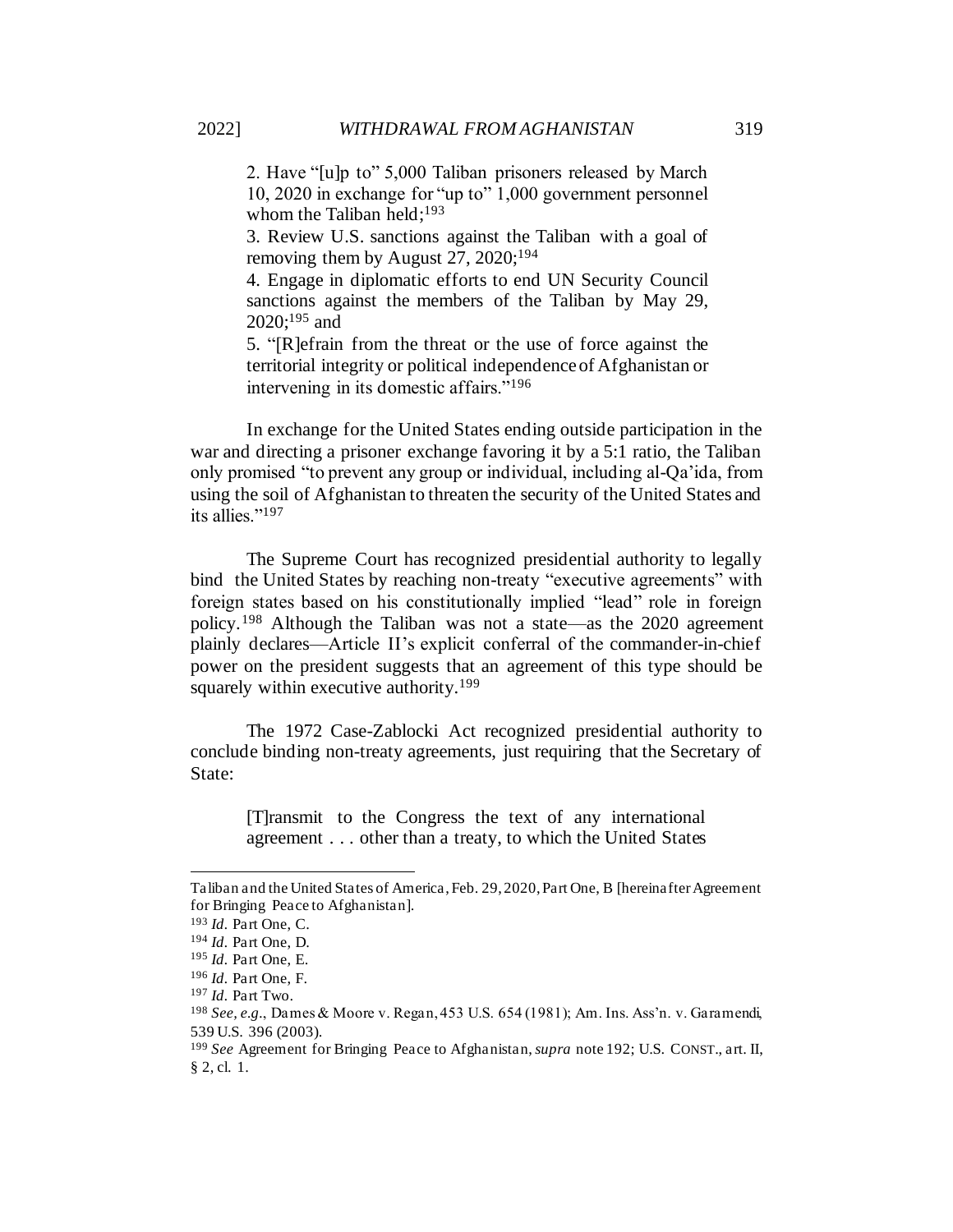is a party as soon as practicable after such agreement has entered into force with respect to the United States but in no event later than sixty days thereafter. However, any such agreement the immediate public disclosure of which would, in the opinion of the President, be prejudicial to the national security of the United States shall not be so transmitted to the Congress but shall be transmitted to the Committee on Foreign Relations of the Senate and the Committee on International Relations of the House of Representatives under an appropriate injunction of secrecy to be removed only upon due notice from the President.<sup>200</sup>

*New York Times* reporting suggests that the Trump Administration promptly provided the agreement to Congress, including classified annexes spelling out the criteria for assessing Taliban compliance. <sup>201</sup> Further confirmation that the Trump Administration had reported the agreement is found in the text of a proposed amendment to the 2021 National Defense Authorization Act. Drafted by Democratic Senator Robert Menendez and Republican Todd Young, it called upon the Administration "to *continue* to submit . . . materials relevant to the February 29 agreement" to the "appropriate congressional committees."<sup>202</sup>

*If* the earlier transition from an international to a non-international conflict in Afghanistan somehow failed to end AUMF-derived detention authority, this agreement would logically have established the legal endpoint as being the timeframe that the United States was committed to cease all participation in Afghan hostilities (i.e., May 2020).

### *C. Constitutional Limits on Law of War Detention*

<span id="page-35-0"></span>There is no international mechanism able to compel U.S. compliance with law of war detention constraints. The United States no longer accepts

 $200$  1 U.S.C. § 112b(a).

<sup>201</sup> David E. Sanger et al., *A Secret Accord with the Taliban: When and How the U.S. Would Leave Afghanistan*, N.Y. TIMES (Mar. 8, 2020), https://www.nytimes.com/2020/03/08/world/asia/taliban-afghanistan-annexes-peaceagreement.html [https://perma.cc/F898-HW6X].

 $202$  166 CONG. REC. S3229-30 (daily ed. June 24, 2020) (text of SA 1704) (emphasis added). Apparently, no floor action on the amendment ever took place. *See S.Amdt.1704 to S.4049*, CONGRESS.GOV (June 24, 2020), https://www.congress.gov/amendment/116thcongress/senate-amendment/1704 [https://perma.cc/YSV8-WHJZ].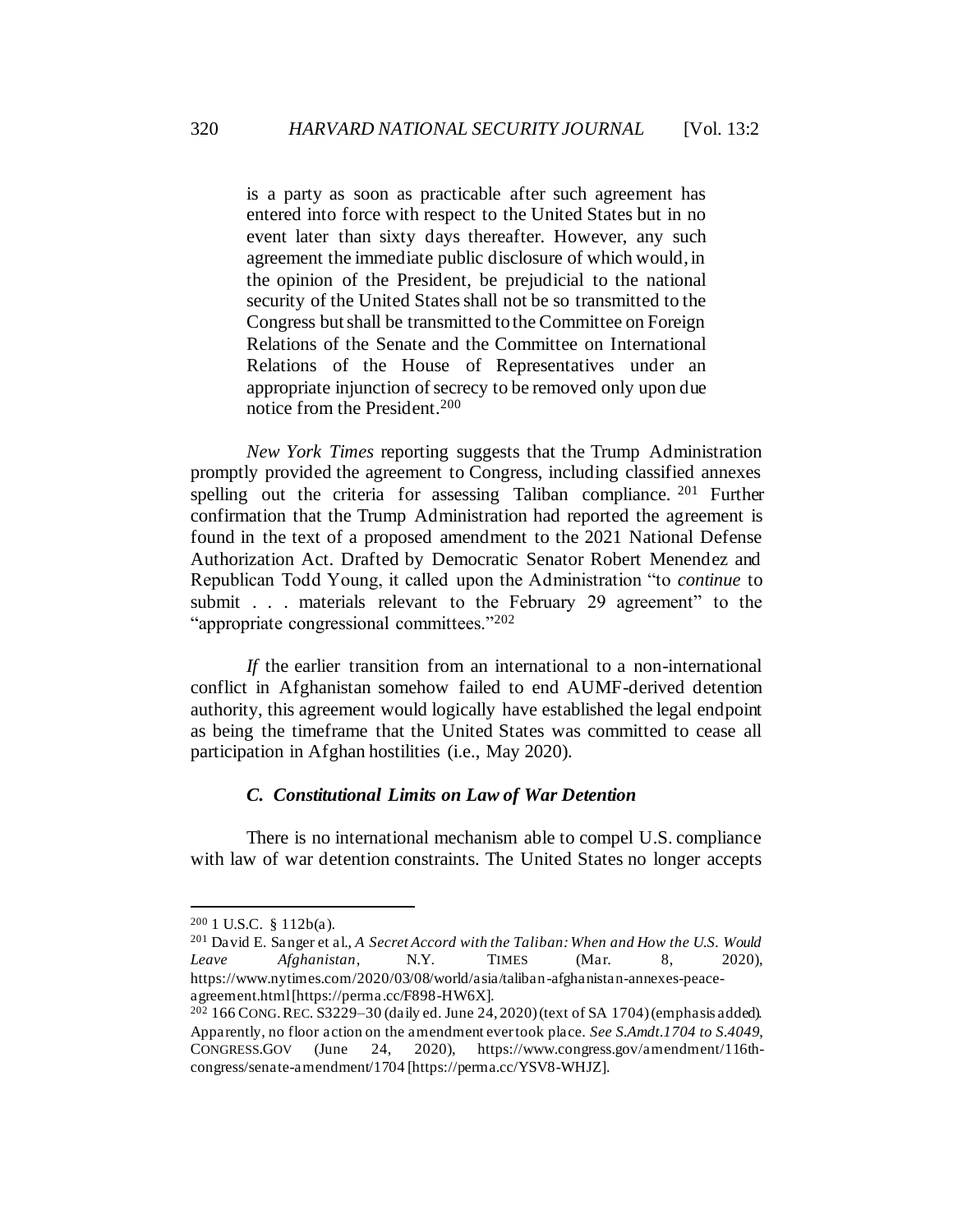the compulsory jurisdiction of the International Court of Justice and has previously ignored adverse decisions regardless.<sup>203</sup>

Realistically, then, one of the three U.S. government branches would have to mandate a change (or end) to Guantánamo detention. Congress could terminate the AUMF authority that provides the legal basis for detention or use its power over the purse to cut off funding for Guantánamo.<sup>204</sup> The president could reach a peace accord as an executive agreement (as Trump seems to have done) or recognize the obvious facts on the ground and determine that the conflict had transitioned to a non-international status or ended (as Biden did). In either case, it would then be his responsibility as chief executive/commander-in-chief to order the end of detention in compliance with his constitutional mandate to "take care that the laws be faithfully executed" (as neither did).  $205$  In a conflict against an actual sovereign state, the president could negotiate, and the Senate could give its advice and consent to, an actual peace treaty. Alternatively, the federal courts could rule—most likely in response to a habeas challenge to a Guantánamo detention or military commission trial—that the previously recognized detention authority had run its course.

The presidential and congressional options would be political choices, and either Trump's 2020 deal with the Taliban or Biden's August 31, 2021 proclamation that "[l]ast night in Kabul, the United States ended 20 years of war in Afghanistan—the longest war in American history" should be considered dispositive.<sup>206</sup> This Section, however, focuses on the basis for a judicial determination that detention authority has expired by applying the limits that the Court identified in its 2004 *Hamdi v. Rumsfeld* plurality decision.

<sup>203</sup> *See* Sean D. Murphy, *The United States and the International Court of Justice: Coping with Antinomies*, *in* THE SWORD AND THE SCALES: THE UNITED STATES AND INTERNATIONAL COURTS AND TRIBUNALS 46, 46 (Cesare P.R. Romano ed., 2009).

<sup>204</sup> *See* U.S. CONST. art. I, § 9, cl. 7 (requiring congressional appropriations for federal expenditures); U.S. CONST. art I, § 8, cl. 11 (giving Congress the power to declare war). *See also* Curtis A. Bradley & Jack L. Goldsmith, *Congressional Authorization and the War on Terrorism*, 118 HARV. L. REV. 2047 (2005) (discussing congressional authority and the AUMF's legal significance).

<sup>205</sup> *See* U.S. CONST. art. II, § 1, cl. 1; § 2, cl. 1; § 3.

<sup>206</sup> Joseph Biden, President, White House, Remarks by President Biden on the End of the War in Afg. (Aug. 31, 2021), https://www.whitehouse.gov/briefing-room/speechesremarks/2021/08/31/remarks-by-president-biden-on-the-end-of-the-war-in-afghanistan/ [https://perma.cc/3PE7-QK2N].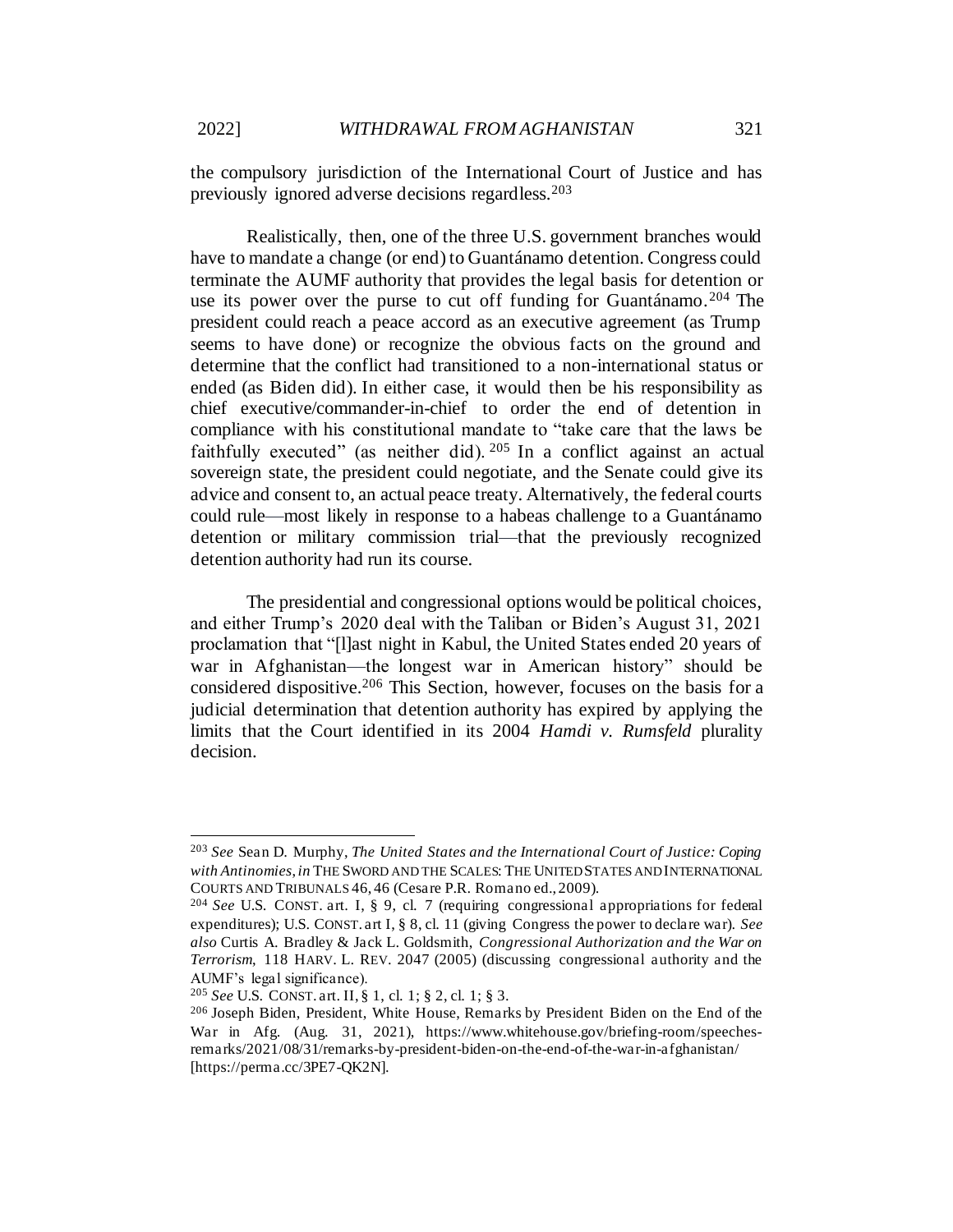This case had unique aspects. The detainee Yaser Esam Hamdi was a U.S. citizen by having been born in Louisiana. He was raised in Saudi Arabia before traveling to Afghanistan where the Northern Alliance captured him reportedly with rifle in hand—and turned him over to U.S. forces. Afterwards, U.S. forces brought him to Guantánamo in January 2002. After discovering that Hamdi was an American, the military transferred him to the United States, where he ended up in the Navy brig in Charleston, South Carolina.<sup>207</sup>

Hamdi's citizenship and presence in the country required addressing the "Non-Detention Act," providing that "[n]o citizen shall be imprisoned or otherwise detained by the United States except pursuant to an Act of Congress."<sup>208</sup> The result was a divided decision. Justice Thomas would have given the government essentially carte blanche to detain Hamdi without judicial review based on its unilateral determination that he was an enemy combatant.<sup>209</sup> At the other extreme, a joint dissent by Justices Scalia and Stevens argued that the government must either bring criminal charges or suspend the writ of habeas corpus to detain an American in the United States. <sup>210</sup> Justices Souter and Ginsberg took a more moderate approach, arguing that Hamdi's detention was troublesome given the lack of explicit detention authority in the AUMF and the U.S. failure to treat him as a POW in compliance with the Third Geneva Convention.<sup>211</sup>

But it was Justice O'Connor's plurality opinion that became the opinion of the Court.<sup>212</sup> It held that the authorization of military force against the Taliban and al Qaeda included implied authority for the detention of opposing fighters, which "by universal agreement and practice are important incidents of war."<sup>213</sup> The opinion noted that it was entirely non-punitive, serving only to prevent the detainee from further participation in hostilities.

 $207$  Hamdi v. Rumsfeld, 542 U.S. 507, 510 (2004) (plurality opinion).

<sup>208</sup> 18 U.S.C. § 4001 (1948).

<sup>209</sup> *See Hamdi*, 542 U.S. at 592–93 (Thomas, J., dissenting).

<sup>210</sup> *Id*. at 554–56 (Scalia, J., dissenting).

<sup>211</sup> *See id*. at 548–50 (Souter, J., concurring in part, dissenting in part, and concurring in the judgment).

<sup>212</sup> Chief Justice Rehnquist and Justices Breyer and Kennedy formally joined Justice O'Connor's plurality opinion, but coupled with Justice Thomas's more expansive view of governmental authority, it effectively commanded majority support. *Id.* at 509–39 (O'Connor, J., plurality opinion for the Court).

<sup>213</sup> *Id*. at 518 (O'Connor, J., plurality opinion for the Court, quoting *Ex parte* Quirin) (cleaned up).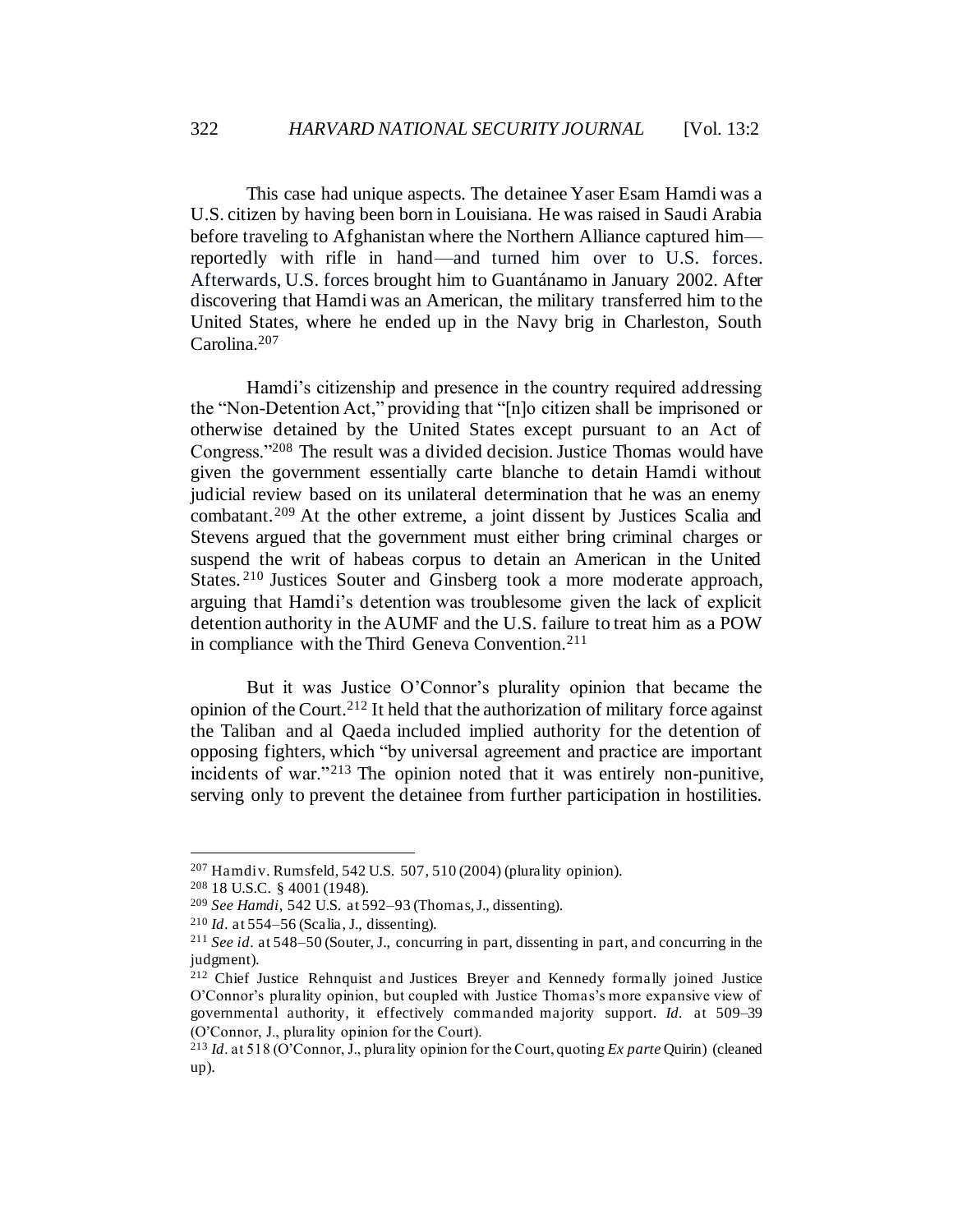It stated that detained individuals must be "treated humanely, and in time exchanged, repatriated, or otherwise released."<sup>214</sup>

The plurality opinion responded directly to concerns about "indefinite detention" becoming generational since the government acknowledged that the conflict was "unlikely to end with a formal cease-fire agreement."<sup>215</sup> The Court declared that "[i]t is a clearly established principle of the law of war that detention may last no longer than *active hostilities*," adopting the 1949 Geneva standard.<sup>216</sup> The Court thus held that as long as U.S. "troops are still involved in active combat in Afghanistan, those detentions are part of the exercise of 'necessary and appropriate force,' and therefore are authorized by the AUMF."217

None of the Justices took a very sophisticated approach to the law of war; no opinion addressed the distinctions between international and noninternational conflict, nor the impact that a transition would have on U.S. detention authority. Yet that transition almost certainly took place soon after *Hamdi* was decided, *if* it had not already done so.<sup>218</sup>

Federal courts might be reluctant to apply international law faithfully and recognize that unilateral U.S. Guantánamo detention authority ended at least fifteen years ago.<sup>219</sup> But as of August 2021, a presidentially authorized "peace agreement" has been concluded, and U.S. troops are no longer engaged in combat in Afghanistan. Moreover, the total collapse of the U.S. supported Afghan government has ended the conflict entirely.  $220$  So by *Hamdi*'s plain language, U.S. detention authority under the AUMF has now come to an absolute end.

# *D. Could There Be Separate Ongoing Conflicts Against al Qaeda et al.?*

While it may be tempting to argue that Guantánamo detention can continue beyond the end of active combat operations in Afghanistan because

<sup>214</sup> *Id.* at 518–19 (quoting *In re* Territo, 156 F.2d 142, 145 (C.A.9 1946)).

<sup>215</sup> *Id*. at 5–20 (quoting the Brief for Respondents).

<sup>216</sup> *Id*. at 520 (citing the Third Geneva Convention) (emphasis added).

<sup>217</sup> *Id*. at 521.

<sup>218</sup> *See id*. at 516–525 (Discussion in Part II).

<sup>219</sup> *See* Al-Bihani v. Obama, 590 F.3d 866, 871 (2010). *But see Hamdi*, 542 U.S. at 507; Hamdan v. Rumsfeld, 548 U.S. 557 (2006).

<sup>220</sup> *See* David Zucchino, *Kabul's Sudden Fall to Taliban Ends U.S. Era in Afghanistan,* N.Y. TIMES (Aug. 15, 2021), https://www.nytimes.com/2021/08/15/world/asia/afghanistantaliban-kabul-surrender.html [https://perma.cc/ZS6A-T2CL].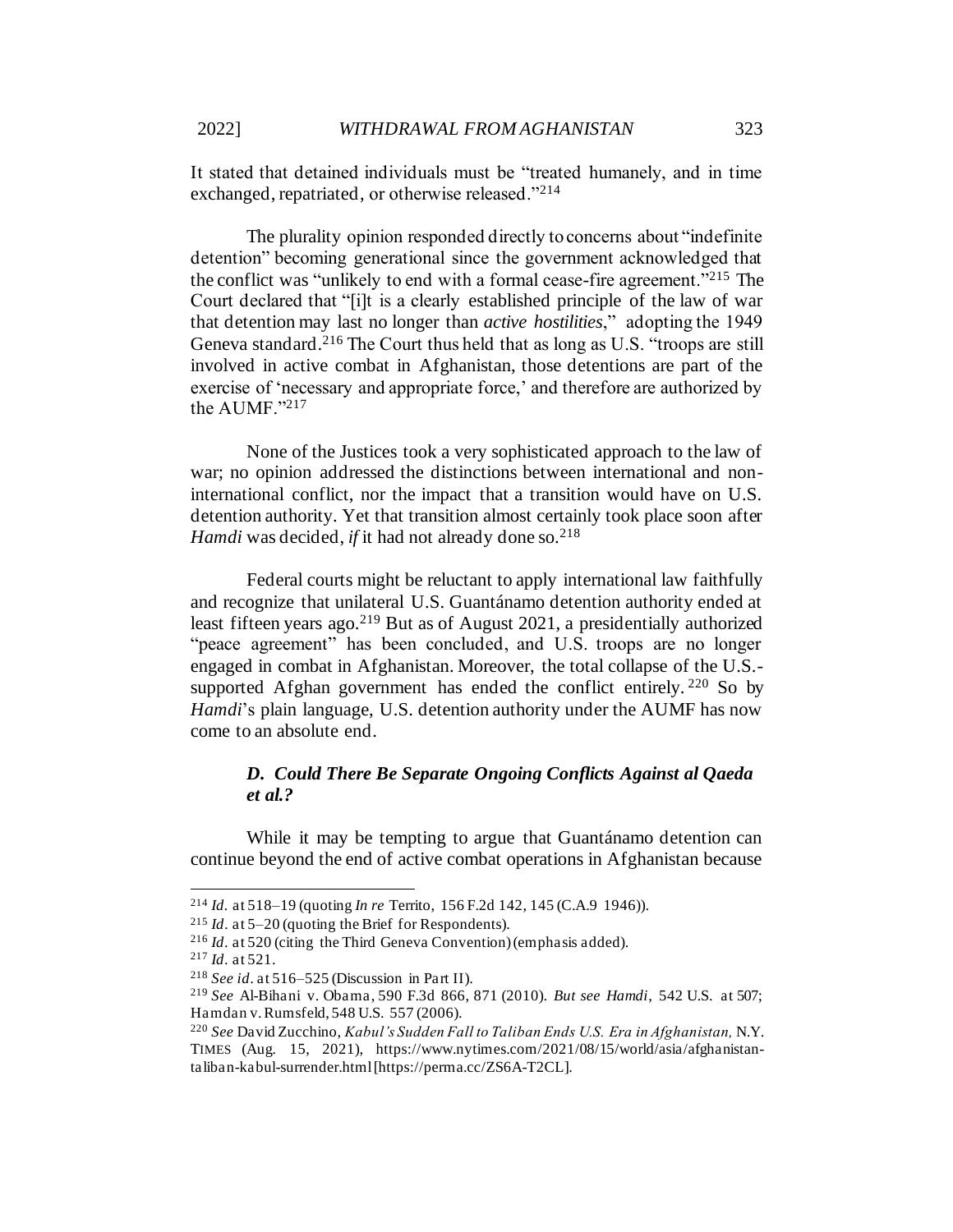one or more separate U.S. conflict(s) remain ongoing, that approach is flawed as a matter of both international and U.S. constitutional law.

1. International Law Precludes a U.S. v. al Qaeda Conflict

The classic concept of Westphalian sovereignty is still the defining feature of international law in the twenty-first century, reflected in its bifurcation of armed conflicts into international and non-international. With only two exceptions inapplicable to al Qaeda—wars of national liberation or the recognition of belligerency—an international conflict requires at least one sovereign state on each side.<sup>221</sup> The "theater of war" or "operations" is the national territory of the warring parties and international waters and airspace. Principles of sovereignty bar conducting hostilities in the territory of nonparticipating states. 222

Modern conflicts are often complex, frequently involving one or more non-state parties in addition to the principal sovereign belligerents. But that does not alter the core requirement that there be a state on both sides. The initial U.S. invasion of Afghanistan constituted an international conflict, which could be characterized as the U.S. v. Afghanistan (the Taliban) with al Qaeda as an associated force. But since al Qaeda is not a state, the United States cannot be in an international conflict against that group alone.<sup>223</sup>

Sovereignty also plays a core function in the law governing noninternational conflicts. Common Article 3 of the 1949 Geneva Conventions applies to conflict "in the territory of *one* of the High Contracting Parties."<sup>224</sup> It may be tempting to read that as "at least one," implying that a noninternational conflict can be transnational, but that reading would be inconsistent with the law's foundation. A defining feature of noninternational conflicts is their situs in the sovereign territory of a state that enjoys a monopoly over the right to regulate the use of violence there. Whether the conflict is between that state and a non-state opponent—

<sup>221</sup> *See* SANDESH SIVAKUMARAN,THE LAW OF NON-INTERNATIONAL ARMED CONFLICT10– 20, 212–222 (2012) (discussing recognition of belligerency and wars of national liberation). <sup>222</sup> Jean-Christophe Martin, *Theater of Operations*, *in* THE OXFORD HANDBOOK OF THE USE OF FORCE IN INTERNATIONAL LAW752, 758-59 (Marc Weller, ed. 2015).

<sup>223</sup> *See* Bush, *supra* note 157 (Implied the existence of separate international conflicts against the Taliban and al Qaeda. But that cannot have been correct, as it says that al Qaeda was not a state and thus could not be party to the treaties, indicating that the group cannot be a "party" to an international conflict. At most, al Qaeda might be able to participate alongside a co belligerent state).

<sup>224</sup> 1949 Geneva Conventions, *supra* not[e 61](#page-12-0) (emphasis added).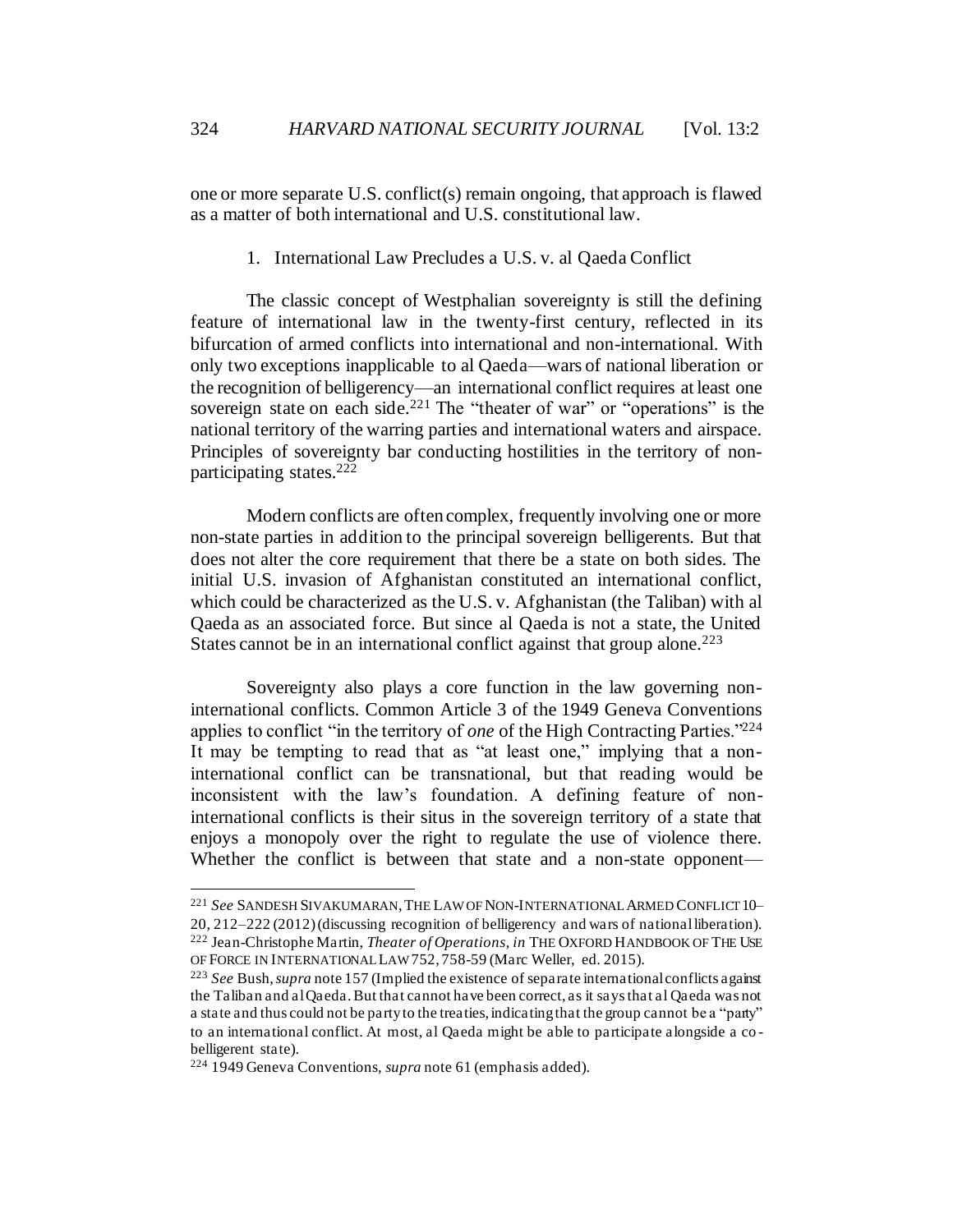insurgents, rebels, dissident armed forces, etc., or non-state groups battling each other—the local state's domestic law governs. The local state has the sole legal authority to determine who is authorized to use force, and how it wants to deal with the participants. It can decide, based on its own constitution and domestic legislation, whether to grant participants full amnesty, preventively detain them, detain and prosecute them as common criminals, or try them for treason.

Additional Protocol II confirms this understanding through more recent language declaring its applicability to conflicts "which take place in the territory of *a* High Contracting Party" against an armed group that exercises control over part of its territory.<sup>225</sup> This declaration again confirms the centrality of the state's sovereignty over its territory as an essential factor for the existence of a non-international conflict. Unless al Qaeda or other nonstate militant groups relocated to the United States, at best U.S. forces could be partners in a conflict against them with the country where they are found.<sup>226</sup> Furthermore, the intervention must be with the permission of the local state, or else it would constitute an act of aggression against it.  $227$ American efforts against al Shabaab in Somalia, for example, make it a participant in a local conflict alongside that state, but cannot constitute a source of unilateral U.S. detention authority.<sup>228</sup>

<span id="page-40-0"></span>International law poses a second distinct barrier to considering the United States to be in a non-international conflict against al Qaeda: the capabilities and actions of that group no longer reach the level at which it can be considered a participant in an armed conflict at all. Since the group was driven out of its Afghan camps and its leadership subjected to a series of "decapitation" strikes, it lacks the requisite degree of organization to qualify as a conflict participant. President Biden specifically declared in his remarks announcing the end of U.S. involvement in Afghanistan that "[a]l Qaeda was decimated" after the killing of Osama bin Laden a decade earlier. 229

<sup>225</sup> Additional Protocol II, *supra* not[e 70](#page-13-0), art. 1, ¶ 1 (emphasis added).

<sup>226</sup> *See* Andrew Beshai, *The Boundless War: Challenging the Notion of a Global Armed Conflict Against al-Qaeda and Its Affiliates*, 48 LOY.L.A. L. REV. 829, 841–45 (2015).

<sup>227</sup> United Nations Diplomatic Conference of Plenipotentiaries on the Establishment of an International Criminal Court, Rome, Italy, June 15-July 17, 1998, Rome Statute of the International Criminal Court art. 8 *bis*, U.N. Doc. A/CONF.183/9\* (July 17, 1998), 37 I.L.M. 999 (1998).

<sup>228</sup> *See* PAUL D. WILLIAMS, UNDERSTANDING US POLICY IN SOMALIA: CURRENT CHALLENGES AND FUTURE OPTIONS 16 (July 2020), https://www.chathamhouse.org/sites/default/files/publications/research/2020-07-14-uspolicy-somalia-williams.pdf [https://perma.cc/AWY6-YDRG].

<sup>229</sup> Biden, *supra* note 206.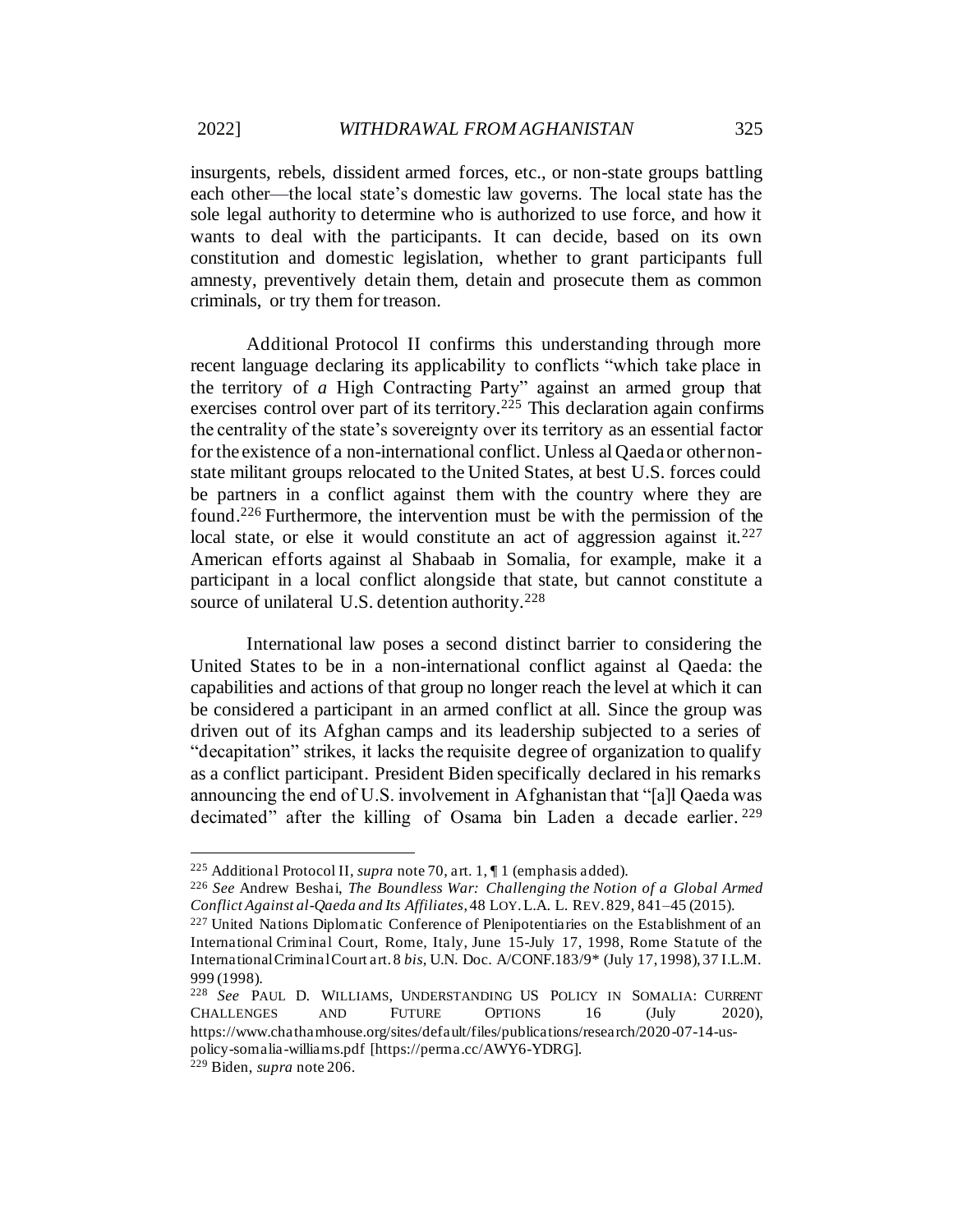Moreover, the group has failed to sustain the level of ongoing hostilities necessary to satisfy the continuing violence threshold for a non-international conflict. It would lack credibility to assert that the United States could unilaterally bootstrap itself into a continuing armed conflict by periodically conducting aerial strikes with complete impunity on relatively ineffectual al Qaeda remnants.

2. Constitutional Considerations Preclude a Separate Conflict

Although the Cheney-led group providing the intellectual firepower for the launch of operations in Afghanistan and Iraq asserted an extraordinarily broad view of executive authority, President Bush exercised relative restraint. Ultimately, he sought and received explicit congressional authorizations for both interventions, consistent with the constitutional mandate that Congress has the power to decide when and where the United States may use military force.<sup>230</sup>

It is thus ironic that his more liberal successor and former constitutional law professor Barack Obama was responsible for more substantial expansions of U.S. use of force beyond its congressionally authorized limits. <sup>231</sup> The facial language of the AUMF precludes its expansion to cover other "associated forces"; the text only authorizes military force against those responsible for  $9/11$  and those who harbored them.<sup>232</sup> If there were any initial doubt as to whom it covered, that only meant more detective work might be required. The AUMF precludes expansion to groups like al Shabaab, al Qaeda in the Arabian Peninsula, or ISIS that did not exist on 9/11, let alone play any role. Since the "core" al Qaeda is no longer capable of constituting an armed conflict adversary, the Constitution compels the same conclusion as international law does. Any residual law of war authority under the AUMF, including preventive detention, has ended with the conclusion of the conflict in Afghanistan.

<sup>230</sup> AUMF, *supra* note 3; Joint Resolution to Authorize the Use of United States Armed Forces Against Iraq, Pub. L. 107–243 (2002), 116 Stat. 1498; Bradley & Goldsmith, *supra* note 204.

<sup>231</sup> *See* Charlie Savage, Eric Schmitt & Mark Mazzetti, *Obama Expands War with Al Qaeda to Include Shabab in Somalia*, N.Y. TIMES (Nov. 27, 2016), https://www.nytimes.com/2016/11/27/us/politics/obama-expands-war-with-al-qaeda-toinclude-shabab-in-somalia.html [https://perma.cc/F6MY-DVPU].

<sup>232</sup> *See* AUMF, *supra* note 3.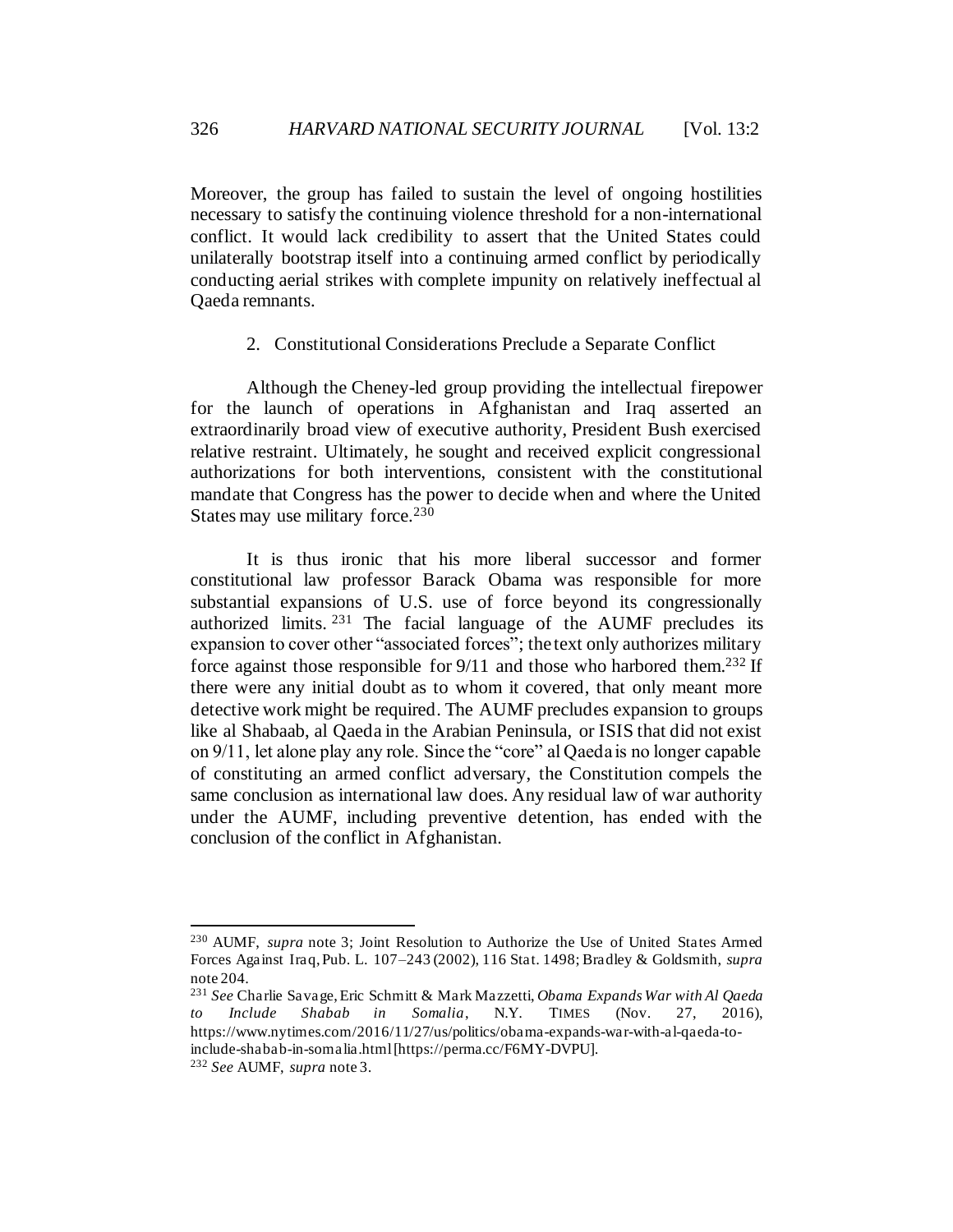Part III will now consider the impact of the end of hostilities on military commission prosecutions. As a sovereign nation, the United States logically enjoys the rights and authority that international law grants even if the Constitution does not explicitly enumerate those powers. But the Supreme Court has held that the exercise of authority derived from international law is subject to any constraints that law imposes.<sup>233</sup>

## **III. THE IMPACT OF THE END OF THE AFGHAN CONFLICT ON THE GUANTÁNAMO MILITARY COMMISSION TRIALS**

By any objective measure, the Guantánamo military commissions have not been a success.<sup>234</sup> In 2006, the Supreme Court found that their initial procedures failed to meet minimal law of war standards and halted them in *Hamdan v. Rumsfeld* before a single case had reached judgment.<sup>235</sup> Bush responded by transferring "high value" detainees to Cuba from previously undisclosed CIA "black sites" and demanding that Congress authorize their trial, which it did in the 2006 Military Commissions Act (MCA).<sup>236</sup> Only three bit players were "convicted" over the next two years, and the D.C Circuit Court of Appeals later invalidated most of their charges.<sup>237</sup>

Obama was justly critical of the commissions, declaring that federal courts could better bring "swift and sure justice to terrorists," so his election predicted their imminent demise. <sup>238</sup> Nevertheless, he unexpectedly reinvigorated them, getting Congress to enact an updated 2009 MCA.<sup>239</sup> Five more cases were resolved via plea deals during his tenure.<sup>240</sup> As of April 2022, a total of ten defendants were awaiting trial. 241

The Office of Military Commission's annual budget appropriation now exceeds \$130 million dollars a year, exclusive of military personnel

<sup>233</sup> United States v. Curtiss-Wright Export Corp., 299 U.S. 304, 318 (1936) (holding that the "operations of the nation in [foreign territory] must be governed by treaties, international understandings and compacts, and the principles of international law").

<sup>234</sup> *See, e.g.*, Vladeck, *supra* not[e 35.](#page-8-0)

*<sup>235</sup> See* Hamdan v. Rumsfeld, 548 U.S. 557 (2006).

<sup>236</sup> *See* JONATHAN MAHLER,THE CHALLENGE:HAMDAN V.RUMSFELD AND THE FIGHT OVER PRESIDENTIAL POWER 298 (2008).

<sup>237</sup> *See* Glazier, *supra* not[e 36,](#page-8-1) at 905, 915; Hum. Rts. Watch, *supra* not[e 36](#page-8-1).

<sup>238</sup> *See, e.g.*, *FACTBOX: Hamdan Verdict Divides Candidates*, REUTERS (Aug. 6, 2008), https://www.reuters.com/article/us-guantanamo-hearings-politics/factbox-hamdan-verdictdivides-candidates-idUSN0648172820080806 [https://perma.cc/MM3P-3HAG].

<sup>239</sup> Glazier, *supra* not[e 36](#page-8-1), at 911–12.

<sup>240</sup> *Id.*

<sup>241</sup> *The Guantánamo Docket*, *supra* note 15.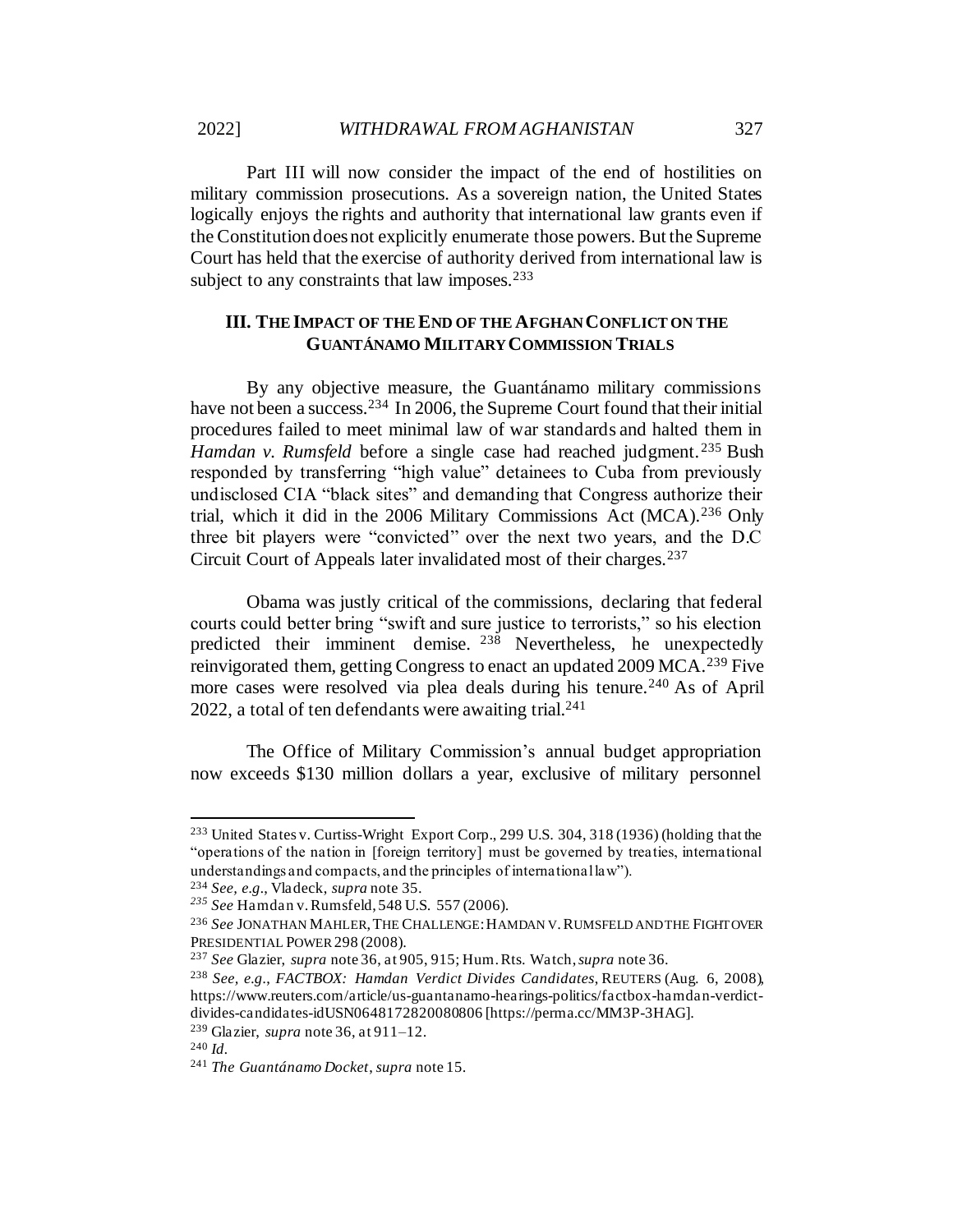costs, which the parent services bear. <sup>242</sup> With only ten individuals facing charges, the commissions alone—not including detention costs—thus consume well over \$13 million *per year per defendant*. The five 9/11 defendants have already been in the system for a decade and are still mired in pre-trial proceedings. The total price tag for two decades of commission operations must now be approaching \$2 billion, for which they can show initial "convictions" for just eight defendants, six by plea agreement. The D.C. Circuit Court of Appeals has now repudiated all charges against four of them. <sup>243</sup> It thus seems odd that anyone would seriously advocate their continued use, particularly when better options exist for any cases that may legitimately be prosecuted.

U.S. federal courts, for example, can prosecute a range of war crimes and actual terrorism offenses that involve an American victim or perpetrator, including conspiracies and providing material support to terrorism (if the conduct took place in the United States after 1996 or abroad after 2004).<sup>244</sup> Although rarely, if ever, employed to date, the Uniform Code of Military Justice covers "any person who by the law of war is subject to trial by a military tribunal" within general court-martial jurisdiction.<sup>245</sup> So their use is theoretically possible for conduct constituting war crimes, although subject to the concerns discussed below in subsection C.2.

Foreign courts should also have equivalent authority to that of the United States to prosecute offenses under international law, more if they adopt universal jurisdiction where that law permits. Moreover, any act of violence that an individual lacking belligerent immunity committed could be prosecuted as an ordinary crime under the law of the state where it took place. Third states may also try such a case depending on the nationality of the perpetrator or victim. The U.S. government thus may have extradition options in addition to its own ability to prosecute. At least one more credible tribunal should thus have jurisdiction over any crime that a Guantánamo military commission defendant committed.

<sup>242</sup> U.S. DEP'T OF DEF., DEF. LEGAL SERVS. AGENCY, FISCAL YEAR 2022 PRESIDENT'S BUDGET 4 (2021). The FY 2022 request was for \$130,324,000; the actual appropriation for FY 2020 was \$131,142,000, and \$106,666,000 for FY 2021, a year during which the COVID-19 pandemic largely curtailed proceedings.

<sup>243</sup> N.Y. CITY BAR, CONVERTING GUANTÁNAMO BAY MILITARY COMMISSIONS INTO AN ARTICLE III COURT (2020).

<sup>244</sup> *See* 18 U.S.C. § 2441 (codifying war crimes); 18 U.S.C. § 2339 (criminalizing providing material support or financing for terrorism).

<sup>245</sup> 10 U.S.C. § 818.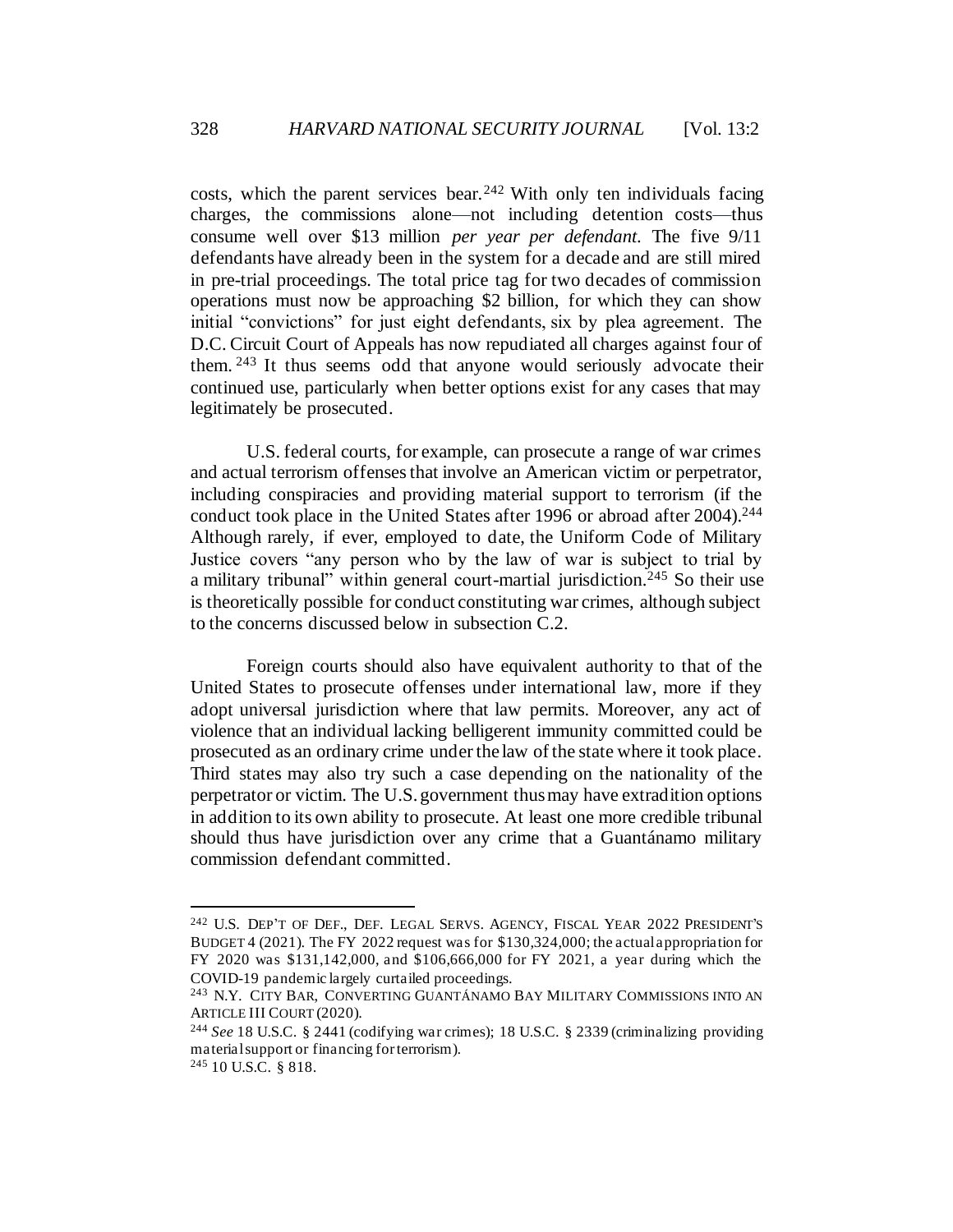If practical considerations are insufficient for the United States to move on finally from the Guantánamo commissions process, the legal issues assessed in this Part should compel this decision. While the commissions' legitimacy was subject to question even while the Afghan conflict continued, their post-hostilities legality is far more dubious under both international and U.S. law. This Article focuses on the impact of the end of hostilities on Guantánamo detention and trials. The author stands by previous arguments that the commissions fail to meet key domestic and international legal requirements for wartime trials, and potentially constitute the actual war crime of "denial of a fair trial."<sup>246</sup> This Part considers only *additional* issues that the end of active hostilities and detention authority poses.

As discussed in Part II, a state's detention authority can end even before actual hostilities do. This situation can occur with respect to specific individuals no longer posing the requisite threat, or across the board due to a change in conflict classification, shifting detention authority from the law of war to the local state's domestic law. This Part first examines the legal impact that loss of law of war detention authority should have on wartime trials, before considering the additional ramifications that the overall end of hostilities has for the Guantánamo commissions.

It is worth reiterating that authority to prosecute serious wartime misconduct does not end with the termination of law of war-based preventive detention. The Third Geneva Convention states that even an actual POW need not be repatriated for either medical considerations or at the end of active hostilities *if* criminal proceedings are "pending" or they have been convicted of "an indictable offense" and have not completed their sentence. <sup>247</sup> The ICRC's commentary explains that the treaty language was deliberately chosen. Pending means prosecution efforts must actually be underway; an individual cannot be retained to face charges yet to be brought.<sup>248</sup> The use of the term "indictable offense" serves to exclude minor crimes, e.g., what

<sup>246</sup> *See generally* Glazier, *supra* not[e 36](#page-8-1) (providing a comprehensive critique of the post-MCA 2009 commission shortcomings).

<sup>247</sup> Geneva III, *supra* not[e 61](#page-12-0), arts. 115 (addressing POWs otherwise eligible for repatriation or transfer on medical grounds) & 119 (addressing POWs at the close of hostilities).

<sup>248</sup> INT'L COMM. OF THE RED CROSS,COMMENTARY ON III GENEVA CONVENTION RELATIVE TO THE TREATMENT OF PRISONERS OF WAR, § 4513 (Jean Pictet ed., 1960). Although the word "pending" can imply something that is going to happen in colloquial use, Black's Law Dictionary defines it as "begun, but not yet completed; unsettled; undetermined; in process of settlement or adjustment. Thus, an action or suit is said to be pending' from its inception until the rendition of final judgment." *What Is PENDING*, BLACK'S LAW DICTIONARY FREE ONLINE LEGAL DICTIONARY (2d ed.) (cleaned up), https://thelawdictionary.org/pending/ [https://perma.cc/6HAR-QAG8].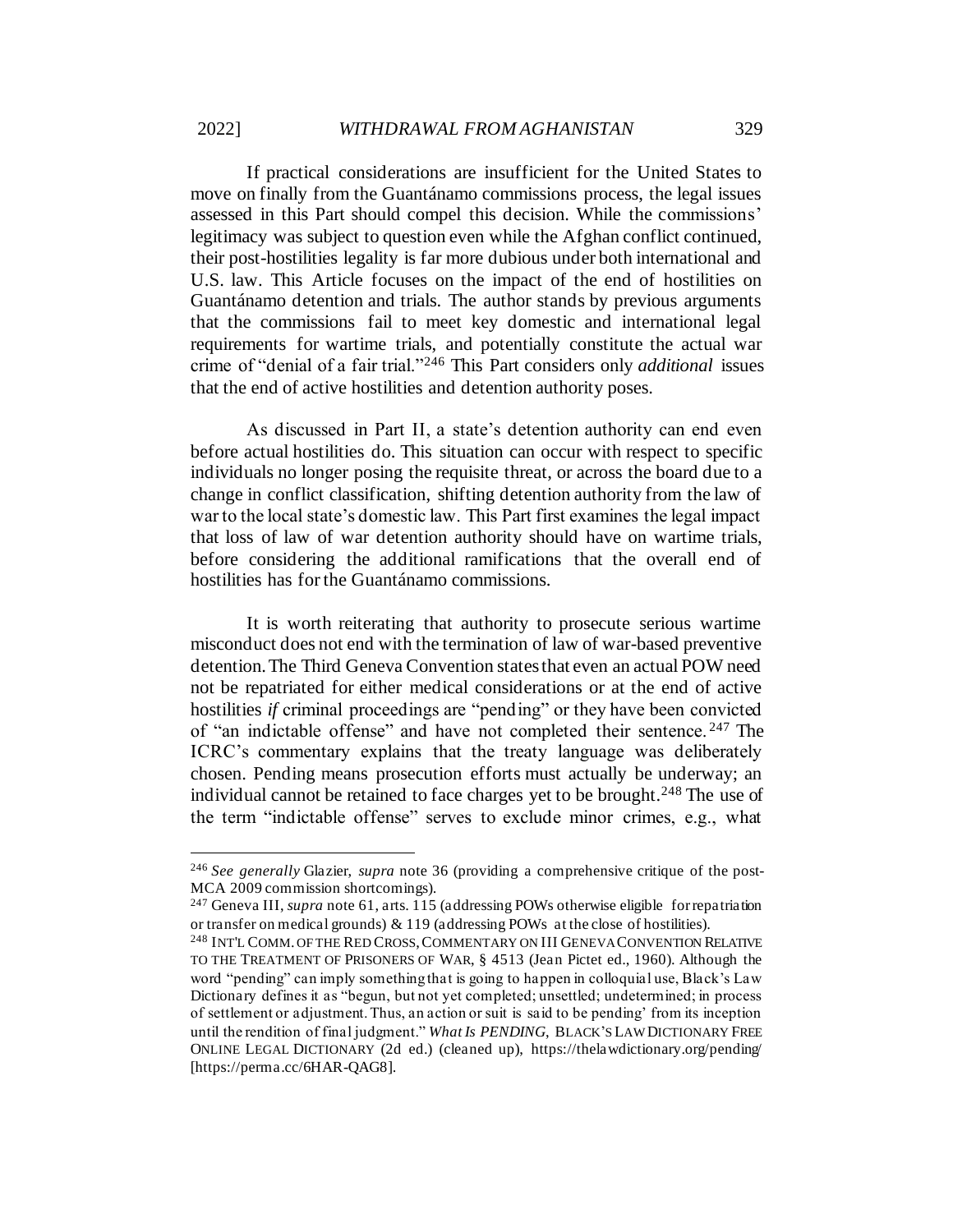Americans would call a misdemeanor. <sup>249</sup> But there are significant ramifications in terms of how those trials may be conducted and what legal standards are used to judge them.

### *A. Extradition as an Alternative to U.S. Post-Hostilities Trials*

If an individual is retained for prosecution after law of war detention authority has ceased to apply, it logically follows that the governing legal regime becomes that of criminal law. This explains the requirement for prosecution efforts to be underway; there would be no legal basis to detain someone on mere suspicion, and charges must be actually pending. Unless the detaining power has actual authority to transfer charged individuals to its criminal jurisdiction and hold them under national law, the law of war requires their repatriation.<sup>250</sup>

There is another possibility not specifically addressed in law of war rules, however. If a third country wants a detainee for criminal prosecution, and the power holding them has the necessary legal authority to extradite to that requesting state, it could arguably overcome the default obligation to repatriate the detainee. The Third Geneva Convention language addressing retention for post-hostilities trials does not explicitly limit that authority to the detaining state.<sup>251</sup> So, it should not be a categorical bar to extradition should charges actually be pending.<sup>252</sup>

The Third Geneva Convention does mandate that its protections apply until a prisoner's "final release and repatriation."<sup>253</sup> But Article 12 allows for POW transfer if the destination state is a Convention party and agrees to apply it. Articles 103 and 108 explain what that means for individuals detained to face pending charges and for those already serving a sentence, respectively. The former must be held in a POW camp or jail; they cannot be sent to an actual prison or penitentiary. The latter are to be confined in "the same establishments and under the same conditions as in the case of members of

<sup>249</sup> INT'L COMM. OF THE RED CROSS,*supra* note 248, § 4511.

<sup>250</sup> There would be no legal barrier to seeking their returned extradition once charges were lodged if erstwhile enemies were willing to cooperate.

<sup>251</sup> Geneva III, *supra* not[e 61,](#page-12-0) art. 119.

<sup>252</sup> This issue arose in the case of Panamanian General Manuel Noriega, who was captured during the 1989 U.S. invasion, brought to the United States, and convicted of drug offenses. The United States acknowledged his claim to POW status but extradited him to France to face criminal charges rather than repatriate him to Panama at the end of his federal sentence. *See* Noriega v. Pastrana, 564 F.3d 1290 (11th Cir. 2009).

<sup>253</sup> Geneva III, *supra* not[e 61,](#page-12-0) art. 5.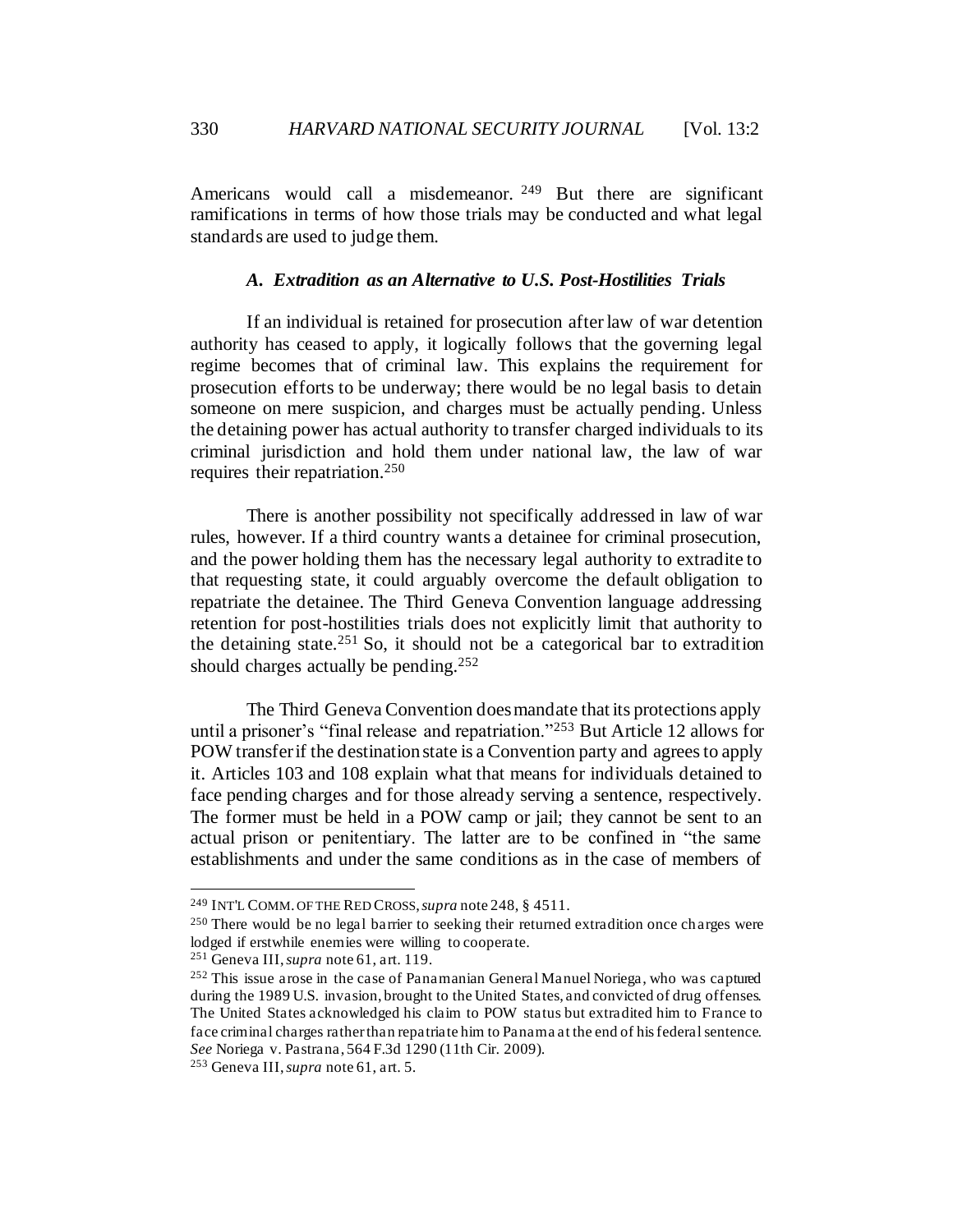the armed forces of the Detaining Power."<sup>254</sup> In either case, detainees retain the right to make complaints about their treatment, for the Protecting Power or ICRC to visit them, and to send and receive letters.<sup>255</sup>

A country would be on the strongest footing extraditing rather than repatriating a detainee when complying with a treaty imposing a specific obligation to prosecute or extradite (*aut dedere aut judicare*). Examples of these agreements include the 1984 Convention Against Torture and the 1997 International Convention for the Suppression of Terrorist Bombings.<sup>256</sup> In these cases, there is a very strong argument that the legal principle that a law governing "a specific subject matter overrides a law that only governs general matters" (*lex specialis derogat legi generali*, or *lex specialis* for short) applies.  $257$  The extradition obligation for the crime(s) addressed in the applicable treaty is arguably a more specialized rule, taking precedence over the general law of war mandate for detainee release at the end of hostilities.

Regardless of where individuals are tried after their detention transitions to post-conflict authority, additional fair trial mandates will apply.

#### *B. Additional Legal Constraints on Post-hostilities Trials*

The 1949 Geneva Conventions were ahead of their time in providing fair trial standards, while overall human rights law was still aspirational. It thus made sense that treaties covered both POWs and civilian-protected persons until their final release.<sup>258</sup> This arrangement ensured that states could not gain an unfair advantage by transferring them from law of war detention to a domestic law regime outside any international legal regulation.<sup>259</sup>

Today, however, human rights law offers at least equivalent, and often greater, protections than the law of war. It is logically now the *lex specialis* when an individual is retained to face post-hostilities prosecution under national criminal law processes. Since Geneva rules will continue to

<sup>254</sup> Geneva III, *supra* not[e 61,](#page-12-0) arts. 12, 103, 108. In the United States, that could be a military correctional custody facility, the United States Disciplinary Barracks at Fort Leavenworth, or a regular federal prison, depending on the time to be served.

<sup>255</sup> Geneva III, *supra* not[e 61,](#page-12-0) arts. 78, 98, 108, 126.

<sup>256</sup> Convention Against Torture and Other Cruel, Inhuman or Degrading Treatment or Punishment, Dec. 10, 1984, 1465 U.N.T.S. 85; International Convention for the Suppression of Terrorist Bombings, Dec. 15, 1997, 2149 U.N.T.S. 284.

<sup>257</sup> *See, e.g.*, *Lex Specialis*, USLegal.com, https://definitions.uslegal.com/l/lex-specialis [https://perma.cc/5TKJ-6XKF].

<sup>258</sup> Geneva III, *supra* not[e 61,](#page-12-0) art. 5; Geneva IV, *supra* not[e 61](#page-12-0), art. 6.

<sup>259</sup> *See* INT'L COMM. OF THE RED CROSS, *supra* note 248, § 1105.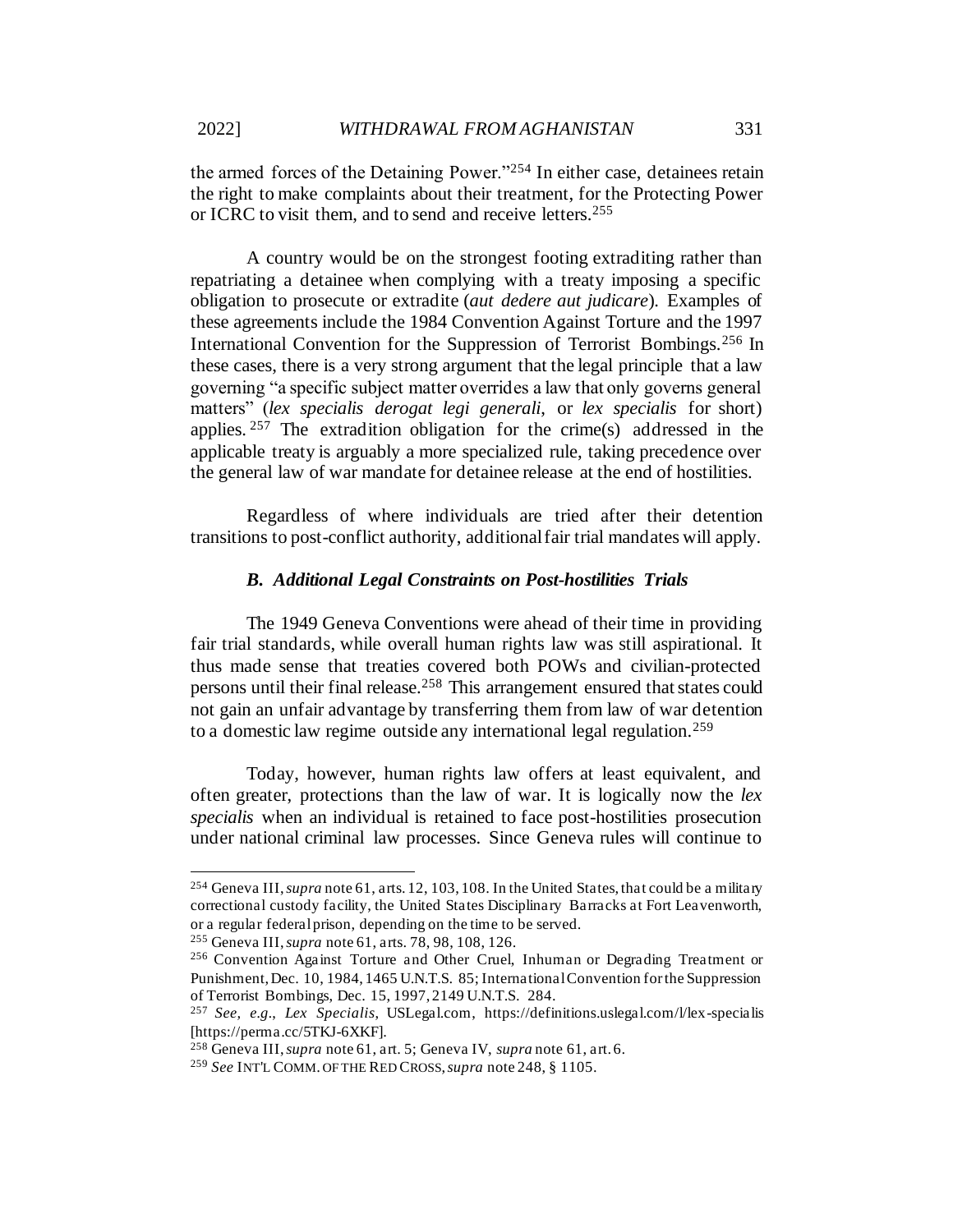apply to many persons in this situation, their fair trial standards should provide floor–minimum standards that any prosecution must meet. But states should *also* have to satisfy any higher standards found in international human rights law or the domestic law applicable to the trial.

The transformation of detention authority to a criminal law-based scheme would have a substantial impact on the Guantánamo commissions. Both international law and U.S. constitutional standards imposing additional legal constraints on government conduct would apply.

#### 1. Speedy Trial Considerations

The initial vision of military commissions providing expeditious trials has proven to be a cruel hoax. In September 2006, Bush bemoaned that families of 9/11 victims had waited five years for justice and insisted that they "should have to wait no longer."<sup>260</sup> But continued reliance on a glacial military commission process has left them still waiting—twenty years after their losses—to see an actual trial! $^{261}$ 

There has been less concern about any rights that defendants might have. From a practical perspective, there has been little reason to date for any defense objections to delays. When the conflict lacked any discernable endpoint, it was senseless for those facing serious charges to be in any hurry to see their trials completed. Moreover, the defense teams have had to litigate fundamental issues about the commissions' fairness, contest prosecution efforts to admit torture-tainted evidence, and compel the production of required disclosures. The prosecution must thus bear substantial responsibility for these delays.  $262$ 

<sup>260</sup> Off. of the Press Sec'y, The White House, *supra* not[e 153](#page-27-0).

<sup>&</sup>lt;sup>261</sup> A Pacific Council report based on live Guantánamo observations over a number of years evidences a number of causes for the delays, and notes how the anticipated trial dates have continuously failed to pan out. PAC. COUNCIL ON INT'L POL'Y, UP TO SPEED 7–11 (2016) (including a quote from the *Los Angeles Times* that "[n]either side seems all that eager to go to the trial  $\sum_{i=1}^{\infty}$  to the trial  $\sum_{i=1}^{\infty}$  to the trial  $\sum_{i=1}^{\infty}$  to the trial  $\sum_{i=1}^{\infty}$  to the trial  $\sum_{i=1}^{\infty}$  to the trial  $\sum_{i=1}^{\infty}$  to the trial  $\sum_{i=1}^{\infty}$  to the trial  $\sum_{i=1}^{\infty}$ 

https://www.pacificcouncil.org/sites/default/files/related\_resources\_files/Up%20to%20Spe ed%20-%20GTMO%20Task%20Force%20report%20-%20Feb%202016\_0.pdf [https://perma.cc/V2WV-98B2].

<sup>262</sup> *See, e.g.*, *Federal Government Unsuccessfully Seeks to Reinstate Rulings in al-Nashiri Military Commissions Proceeding*, A.B.A. (Dec. 1, 2019), https://qa.americanbar.org/groups/committees/death\_penalty\_representation/project\_press/ 2019/year-end-2019/federal-government-unsuccessfully-seeks-to-reinstate-rulings-in-/ [https://perma.cc/7A72-KMGS]; *see also* Guiora & Blank, *supra* not[e 28.](#page-6-0)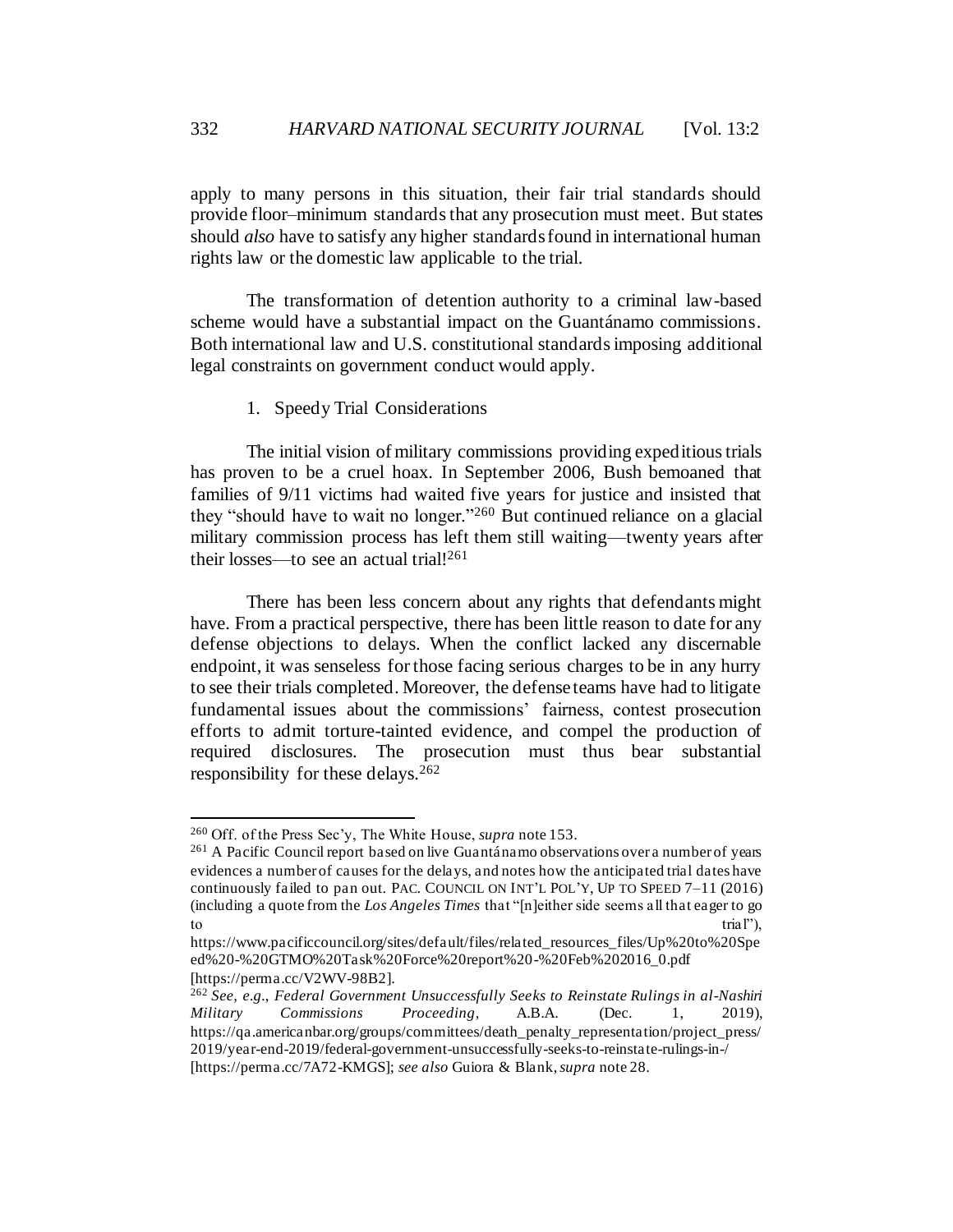The MCA exempts the commissions from the "speedy trial" mandates for courts-martial.<sup>263</sup> This exemption may not violate international law; while the Third Geneva Convention requires that POW "trial[s] shall take place as soon as possible," the United States denies that Guantánamo detainees qualify for its protections. Fair trial standards in the Additional Protocols *are* more likely to apply, but neither actually mandates speedy trials.<sup>264</sup>

Once detention is decoupled from the law of war regime, however, timing becomes more significant. A prompt trial is now a core human right, reflected in the maxim "justice delayed is justice denied." <sup>265</sup> The United States was a global leader, enshrining the right to a "speedy and public trial" in the Sixth Amendment 230 years ago.<sup>266</sup> The 1966 International Covenant on Civil and Political Rights (ICCPR) declared that anyone "detained on a criminal charge . . . shall be entitled to trial within a reasonable time or to release."<sup>267</sup> Similar language is now found in regional American, European, and African accords as well as "in the statutes of the ICC and other international criminal courts and tribunals."<sup>268</sup> Although U.S. officials argue that the ICCPR does not apply to Guantánamo based on a quirky treaty construction, the speedy trial right is now considered customary international law and should therefore apply to any trial governed by human rights law rather than the law of war.<sup>269</sup> European human rights bodies were willing to find that the plodding Guantánamo commission process constituted fair trial violations even during the preventive detention era.<sup>270</sup> It now becomes much more likely that U.S. courts would do the same.

<sup>263</sup> Military Commissions Act of 2009, *supra* not[e 156](#page-27-1), § 948b(d)(A).

<sup>264</sup> Additional Protocol I, *supra* not[e 67,](#page-13-1) art. 75; Additional Protocol II, *supra* not[e 70](#page-13-0), art. 6. <sup>265</sup> AMAL CLOONEY & PHILIPPA WEBB, THE RIGHT TO A FAIR TRIAL IN INTERNATIONAL LAW 389 n.1 (2021) (attributing the quote to W.E. Gladstone, British Prime Minister in the late 1800s).

<sup>266</sup> U.S. CONST. amend. VI.

<sup>267</sup> International Covenant on Civil and Political Rights, Dec. 16, 1966, 999 U.N.T.S. 171, https://www.ohchr.org/en/professionalinterest/pages/ccpr.aspx [https://perma.cc/EJ78- SGZ7] [hereinafter ICCPR].

<sup>&</sup>lt;sup>268</sup> CLOONEY & WEBB, *supra* note 265, at 392.

<sup>269</sup> *See, e.g.*, Judge Patrick Robinson, *The Right to a Fair Trial in International Law, with Specific Reference to the Work of the ICTY*, 3 BERKELEY J.INT'L L.PUBLICIST 1, 4–5 (2009) (highlighting, *inter alia*, that Art. 14 of the ICCPR is now customary international law. ¶ 3. (c) of the ICCPR provides the right "to be tried without undue delay."); CLOONEY & WEBB, *supra* note 265, at 389–444.

<sup>&</sup>lt;sup>270</sup> CLOONEY & WEBB, *supra* note 265 at 403–07.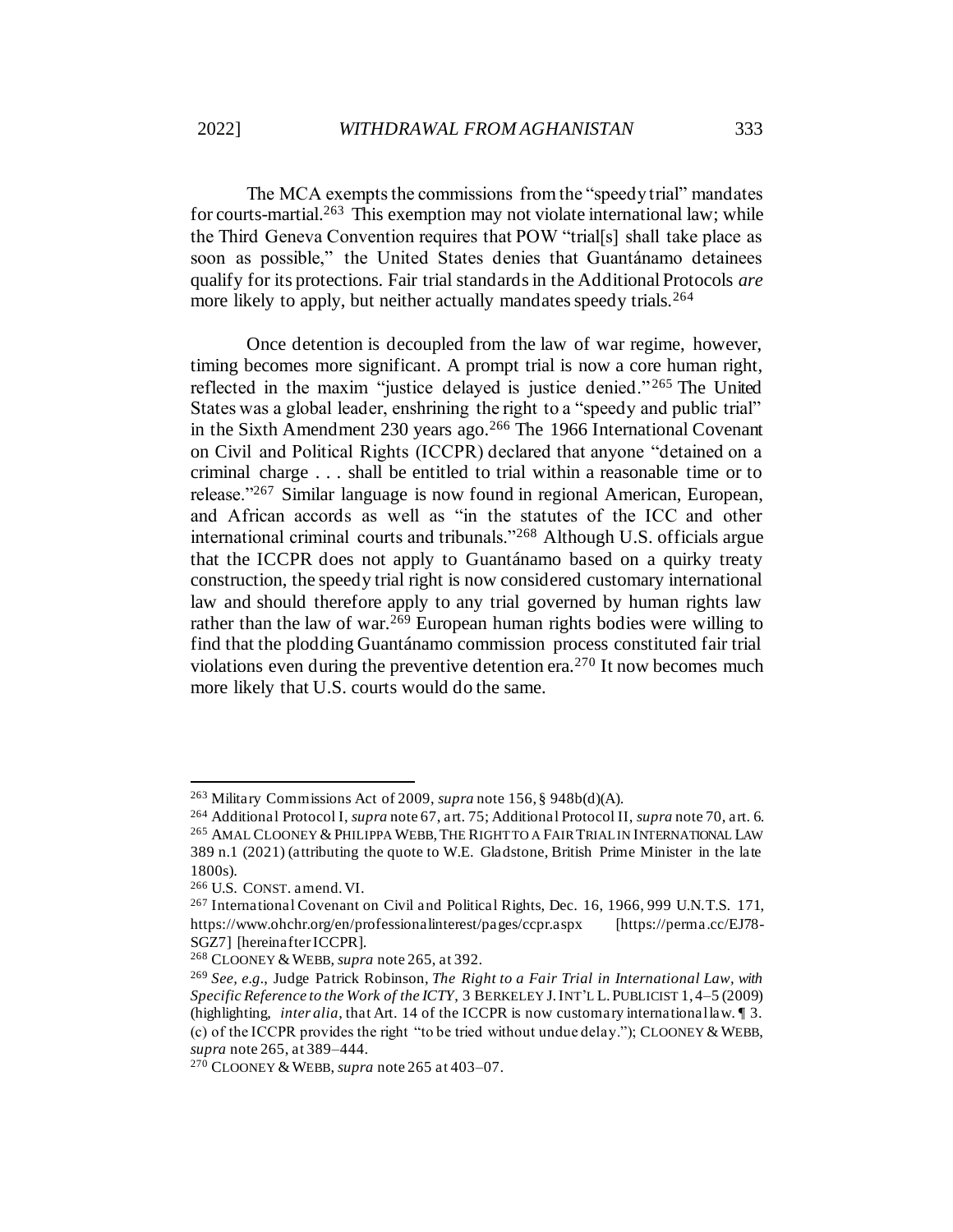The Inter-American Court of Human Rights has held that a victim's relatives also have a right to press speedy trial claims.<sup>271</sup> That could add a new layer of litigation to a process already hopelessly bogged down and give rise to defense counter claims if proceedings were rushed to their detriment; international law gives fairness precedence over timing. <sup>272</sup> So, the ironic consequence of recognizing speedy trial rights might be to slow commission proceedings further.

It is widely agreed that speedy trials are more critical when defendants are held in pre-trial detention. International criminal tribunals are infamous for the time necessary to complete their complex trials yet still seriously consider speedy trial challenges.<sup>273</sup> For example, the Appeals Chamber of the International Criminal Tribunal for Rwanda has even ordered the "unconditional immediate release" of an accused genocidaire because his core "rights were violated by his prolonged detention without trial."<sup>274</sup>

2. Pre-trial Release Considerations

Although the idea of encountering an individual charged with a serious crime enjoying a hamburger at the Guantánamo McDonald's or sunning at a community pool seems farfetched, anyone held under a criminal law regime has a right to be considered for pre-trial release. This is implied in the Constitution's prohibition against excessive bail and is explicit in the U.S. Code.<sup>275</sup> It is recognized in U.S. military law where pre-trial detention is at least formally the exception.<sup>276</sup> It is also mandated in human rights treaties; the ICCPR, for example, provides:

Anyone arrested or detained on a criminal charge shall be brought promptly before a judge or other officer authorized by law to exercise judicial power and shall be entitled to trial within a reasonable time or to release. It shall not be the

<sup>271</sup> *Id.* at 398.

<sup>272</sup> *Id*. at 426–28.

<sup>273</sup> *See* Jean Galbraith, *The Pace of International Criminal Justice*, 31 MICH.J. INT'L L. 79 (2009) (analyzing international criminal tribunal case timing); CLOONEY & WEBB, *supra* note 265, at 392 (discussing speedy trial issues at recent international tribunals).

<sup>274</sup> Press Release, International Criminal Tribunal for Rwanda, Appeals Chamber Orders Release of Accused Barayagwiza , (Nov. 4, 1999), https://unictr.irmct.org/en/news/appealschamber-orders-release-accused-barayagwiza [https://perma.cc/JX6J-QMV6].

<sup>275</sup> U.S. CONST. amend. VIII; 18 U.S.C. § 3142.

<sup>276</sup> *See, e.g.*, DAVID A. SCHLUETER, MILITARY CRIMINAL JUSTICE: PRACTICE AND PROCEDURE § 5.9 (8th ed. 2012).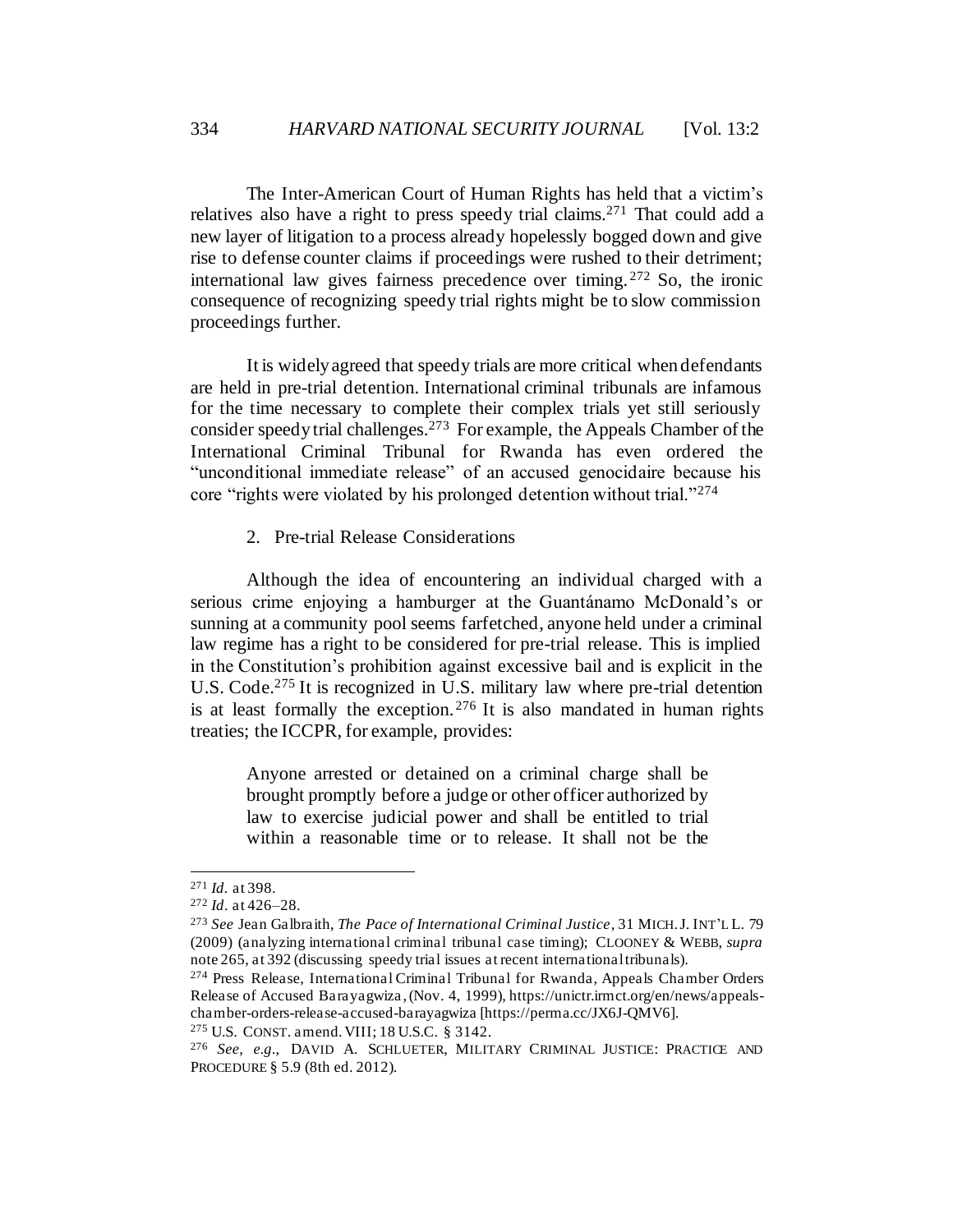general rule that persons awaiting trial shall be detained in custody, but release may be subject to guarantees to appear for trial. $277$ 

Even at the ICC, established to try "the most serious crimes of international concern," defendants have the "right to apply for interim release pending trial."<sup>278</sup> The ICC has granted several requests from individuals charged with offenses related to obstruction of justice, although not for anyone charged with serious substantive offenses to date. <sup>279</sup> Commission judges may not have previously needed to consider pre-trial release requests. Now, however, such consideration is required for any post-hostilities trials.

#### 3. Right to Consular Access

The law of war assumes the absence of diplomatic relations between international conflict parties and thus relies on neutral third states ("Protecting Powers") and ICRC representatives to act as intermediaries between belligerent states and to monitor detainee matters.<sup>280</sup> The "war on terror" is unique in that the non-state adversaries represented a broad spectrum of nationalities, and the United States has normal diplomatic relations with almost all of them. Citizens of 47 different countries have been detained at Guantánamo, including nationals of Australia, Belgium, Canada, China, Denmark, France, Russia, Spain, and the United Kingdom. <sup>281</sup> The thirty-seven still held in 2021 included nationals of a dozen countries plus one stateless Rohingyan.<sup>282</sup>

While the United States ultimately elected to allow ICRC access to Guantánamo detainees, it has restricted state contact while showing unique favor to its closest allies, including Australia, Canada, and the United

[https://perma.cc/YW5B-48MV].

<sup>277</sup> ICCPR, *supra* note 267, art. 9, ¶ 3.

<sup>278</sup> Rome Statute, *supra* not[e 227](#page-40-0), arts. 1, 60, ¶ 1.

<sup>279</sup> *See, e.g.*, Press Release, International Criminal Court, ICC Pre-Trial Chamber A Grants Interim Release to Paul Gicheru, (Jan. 29, 2021), https://www.icccpi.int/Pages/item.aspx?name=pr1562 [https://perma.cc/V4HA-GLZR]; Diletta Marchesi & Chiara Fusari, *"To Release or Not to Release, That Is the Question": Detention Pending Trial at the International Criminal Court After the Gicheru Case*, EJIL:TALK! (Mar. 8, 2021), https://www.ejiltalk.org/to-release-or-not-to-release-that-is-the-question-detentionpending-trial-at-the-international-criminal-court-after-the-gicheru-case

<sup>280</sup> *See, e.g.*, UK Ministry of Defence, *supra* not[e 42](#page-9-0), §§ 16.11–13.1.

<sup>281</sup> *See The Guantánamo Docket*, *supra* not[e 15.](#page-4-0)

<sup>282</sup> *Id.*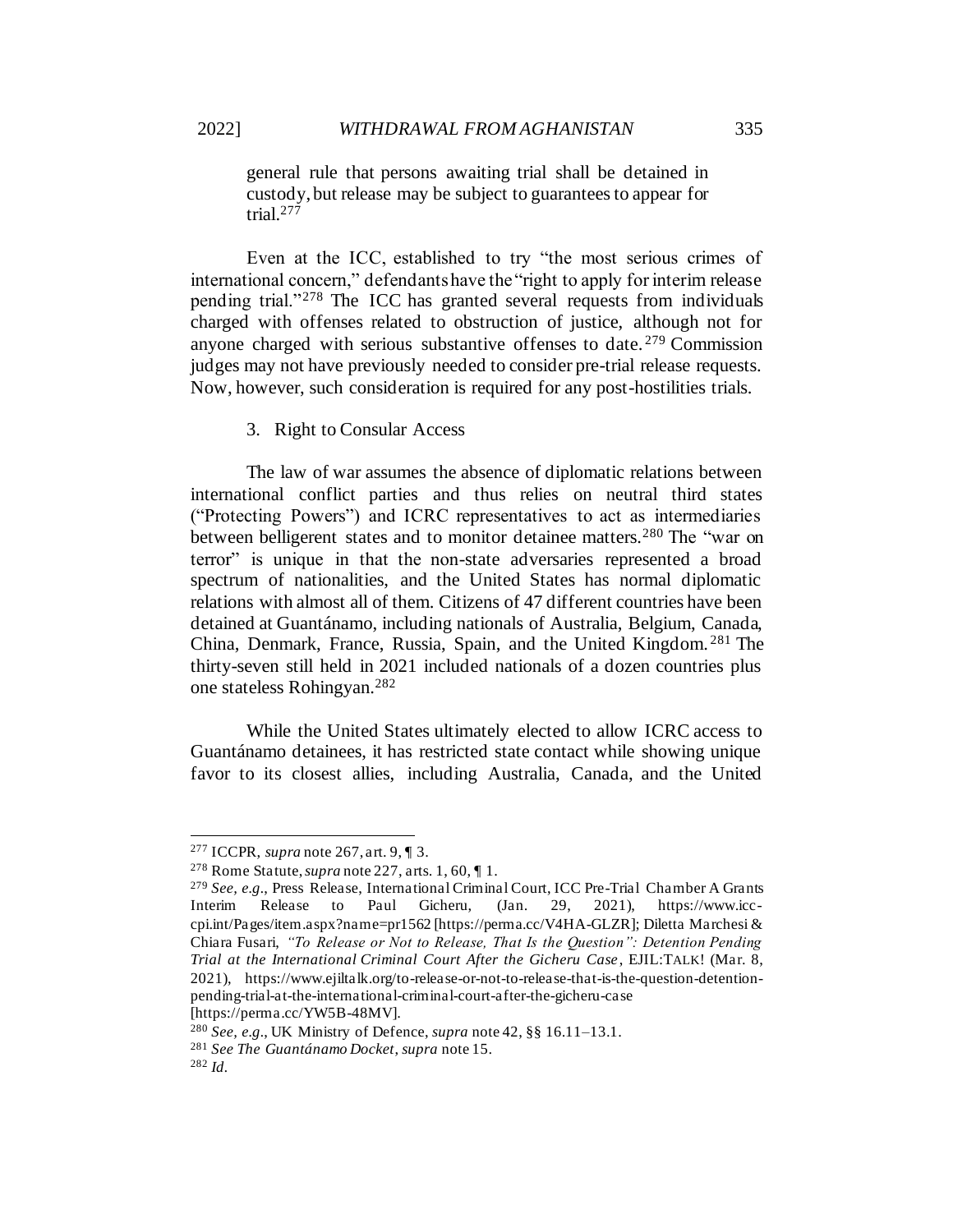Kingdom.<sup>283</sup> The Inter-American Commission on Human Rights reports that at least one Saudi detainee has been denied communication with his government, which both Saudi Arabia and the detainee want.<sup>284</sup>

The right of a state to protect its nationals is a fundamental principle of international law. The Vienna Convention on Consular Relations recognizes the *right* of consular officials "to visit a national . . . in prison, custody or detention  $\ldots$  and to arrange for his legal representation."<sup>285</sup> It goes on to recognize a consular right to visit nationals "in prison, custody or detention *in their district* in pursuance of a judgment."<sup>286</sup> But there is no geographic restriction concerning pre-trial access. Therefore, a strong argument exists for mandatory foreign state access to their nationals facing post-hostilities trials, even if they take place at Guantánamo.

### 4. Credit for Time Spent in Pre-trial Detention

The unique nature of the Guantánamo military commissions leaves both lawyers and judges grappling with what rules should apply. One area of particular uncertainty is time spent in pre-trial detention. The first commission case, David Hick's plea deal, saw a sentence of seven years with six years and three months "suspended," but no credit for time served despite prolonged isolated confinement.<sup>287</sup> In the first contested trial, that of Salim Hamdan, the judge decided that his initial two years constituted law of war detention, but gave him credit for the subsequent sixty-one months of confinement after being charged.<sup>288</sup> The panel then sentenced him to a total of sixty-six months, leaving just five months to serve. The judge, however,

<sup>283</sup> *See, e.g.*, LEIGH SALES, DETAINEE 002: THE CASE OF DAVID HICKS (2007) (describing Australian government access to its national); *Timeline: Guantánamo Bay Britons*, BBC (Jan. 27, 2005), http://news.bbc.co.uk/2/hi/uk\_news/3545709.stm [https://perma.cc/DJ9S-Z28S]. State access has not always been in the detainee's actual interests. Ian Austen, *Canada Apologizes and Pays Millions to Citizen Held at Guantánamo Bay* , N.Y. TIMES (Jul. 7, 2017), https://www.nytimes.com/2017/07/07/world/canada/omar-khadr-apology-

guantanamo-bay.html [https://perma.cc/79AP-HCXU].

<sup>&</sup>lt;sup>284</sup> INTER-AM. COMM'N ON HUM. RTS., TOWARDS THE CLOSURE OF GUANTANAMO 102 (2015), http://www.oas.org/en/iachr/reports/pdfs/Towards-Closure-Guantanamo.pdf [https://perma.cc/82EH-YSSG].

 $^{285}$  Vienna Convention on Consular Relations art. 36(1)(c), Apr. 24, 1963, 596 U.N.T.S. 261 (emphasis added).

 $^{286}$   $\hat{Id}$ .

<sup>287</sup> *See* SALES, supra note 283, at 152–54 (discussing detention conditions), 275 (reprinting plea agreement including provision that all pre-trial time was under the law of armed conflict and not criminal detention).

<sup>288</sup> BRAVIN,*supra* not[e 16](#page-5-0), at 340–41.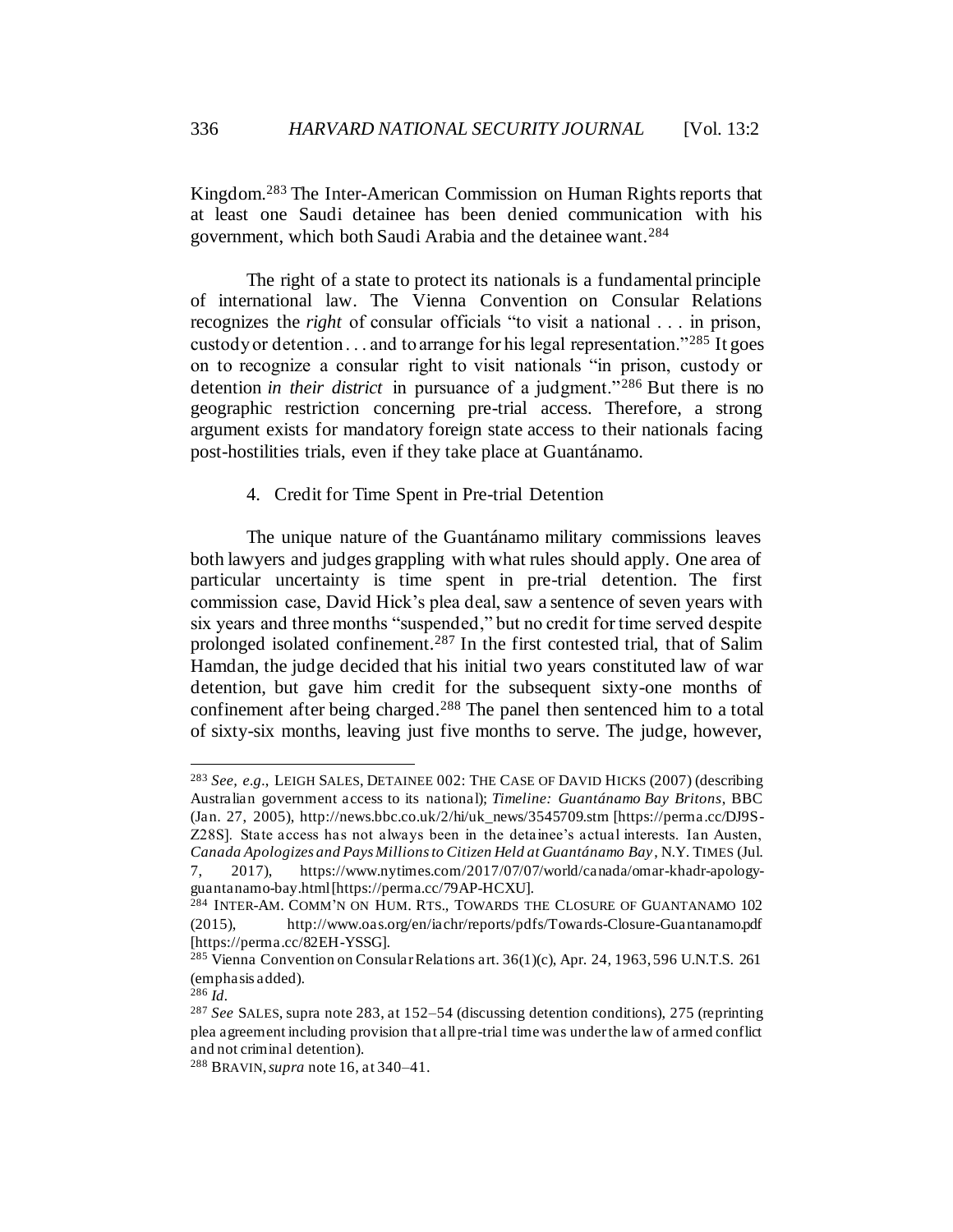conceded that he did not know if Hamdan would actually be released at the end of his sentence or returned to preventive detention.<sup>289</sup>

The MCA is silent on this issue, but the amplifying Manual for Military Commissions has barred credit for time served since at least 2010.<sup>290</sup> Both the Third and Fourth Geneva Conventions mandate credit for any time spent actually confined, as compared to being held in communal camp living, before trial. The 2019 Manual at least allows the defense to raise "the nature and length of pretrial detention as a matter in mitigation."<sup>291</sup> This provision is helpful given the horrendous treatment that many Guantánamo detainees particularly those that the CIA held—receive before ever being charged.<sup>292</sup> One commission judge decided that they can award sentence credit for detainee maltreatment *per se*. 293

Domestic and international law should *mandate* that post-conflict trials give credit for pre-trial detention.<sup>294</sup> Time spent in actual preventive law of war detention need not be credited under a literal reading of most applicable law. But Guantánamo was effectively a prison rather than a

<sup>289</sup> *Id*. at 342–43. To the government's credit, Hamdan was subsequently repatriated to Yemen in time to serve the final month of his sentence there. Carol J. Williams, *Bin Laden's Driver Is Going Home,* L.A. TIMES (Nov. 25, 2008), https://www.latimes.com/archives/laxpm-2008-nov-25-na-hamdan25-story.html [https://perma.cc/L6BY-K3CT]. On the other side of the coin, in an opinion that then-Judge Brett Kavanaugh wrote, a Republicanappointed three judge panel of the D.C. Circuit Court of Appeals subsequently invalidated the sole charge that he was convicted on: providing material support to terrorism. BRAVIN, *supra* not[e 16,](#page-5-0) at 377–80. He should then not have served *any* time.

<sup>290</sup> *See* Stevie Moreno Haire, Comment, *No Way Out: The Current Military Commissions Mess at Guantanamo*, 50 SETON HALL L. REV. 855, 859 (2020) (quoting 2010 Manual for Military Commissions but incorrectly identifying it a s a congressional enactment).

<sup>291</sup> *See* U.S. DEP'T OF DEF., MANUAL FOR MILITARY COMMISSIONS II–131 (2019), https://www.mc.mil/Portals/0/pdfs/Manual%20for%20Military%20Commissions%202019 %20Edition.pdf [https://perma.cc/B4YW-C9YH].

<sup>292</sup> *See, e.g.*, Carol Rosenberg, *What the C.I.A.'s Torture Program Looked Like to the Tortured*, N.Y. TIMES (Dec. 4, 2019), https://www.nytimes.com/2019/12/04/us/politics/cia torture-drawings.html [https://perma.cc/8ZPP-G7J3].

<sup>293</sup> *See* Carol Rosenberg & Julian E. Barnes, *Guantánamo Detainee Agrees to Drop Call for C.I.A. Testimony*, N.Y TIMES (May 14, 2021), https://www.nytimes.com/2021/05/14/us/politics/guantanamo-detainee-cia-testimony.html [https://perma.cc/L2CX-5BP8]. The detainee who received this ruling, Majid Khan, agreed to have it vacated in exchange for a plea deal. *See* John Ryan, *Guantanamo Detainee Majid Khan Poised for Sentencing and Release After July Hearing*, LAWDRAGON (Aug. 4, 2021), https://www.lawdragon.com/news-features/2021-08-04-guantanamo-detainee-khan-poisedfor-sentencing-and-release-after-july-hearing [https://perma.cc/5Z74-SAQU].

<sup>&</sup>lt;sup>294</sup> E.g., 18 U.S.C. § 3585 ("A defendant shall be given credit toward the service of a term of imprisonment for any time he has spent in official detention prior to the date the sentence commences [as a result of pending charges]"); Rome Statute, *supra* note 227, art. 78, ¶ 2.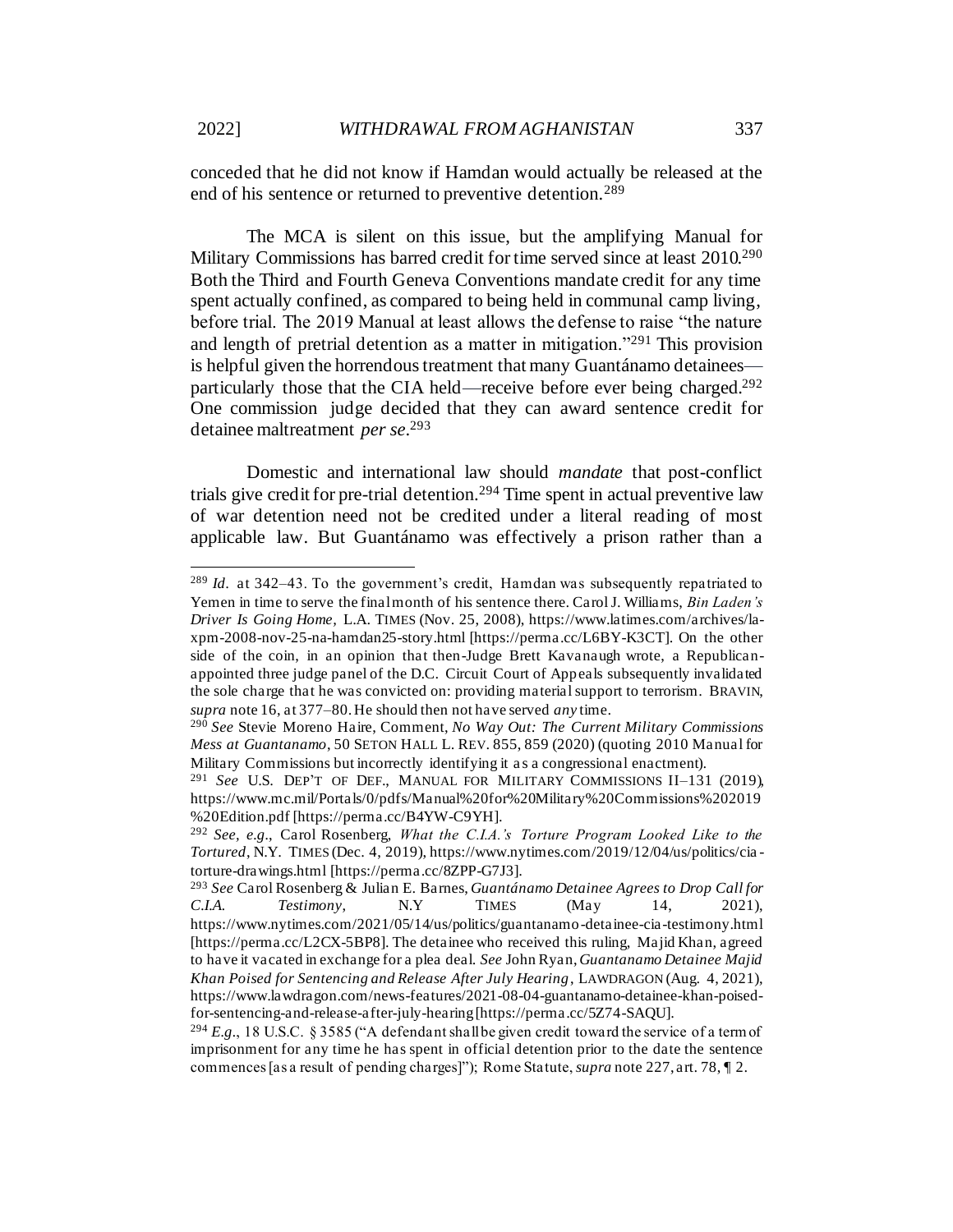"camp" for all detainees initially, and for the "non-compliant" after that.<sup>295</sup> Courts should therefore give sentence credit for *any* time a detainee was held in an individual cell, and all time in CIA custody, rather than just the time after charges were lodged. Additional credit is logically appropriate as mitigation for documented abuse as well.

5. Mandatory Release upon Acquittal or Sentence Completion

The fact that Hamdan's judge was unsure if he would be released reflects the fact that international law treats preventive detention and criminal punishment as separate matters. Since the government resolved most cases via plea bargains, delivering on repatriation promises was essential to motivate other detainees to accept deals. It is perfectly lawful for a POW or civilian internee to be subjected to disciplinary or judicially imposed confinement for specific wrongdoing and then returned to a communal preventive detention camp if active hostilities are ongoing and the individual remains a credible threat. But the end of hostilities obviously now mandates prompt release upon an acquittal or dismissal of charges, and at the end of any criminal sentence.

6. Equality Before the Law

The Guantánamo commissions' role in dispensing a lower standard of justice suitable only for foreigners should be a fatal defect in the posthostilities era. Despite making some improvements to the two MCAs, Congress has still limited their jurisdiction to "alien unprivileged enemy belligerent[s]." <sup>296</sup> This limitation implies that their "rough justice" is too substandard for either Americans or ordinary criminals.

This approach is ahistorical; General Winfield Scott created the military commission in 1846 in order to gain jurisdiction over American military offenders in Mexico for common crimes outside the court-martial's statutory jurisdiction.<sup>297</sup> All prior iterations could try Americans, and the Supreme Court specifically upheld both their law of war and military

<sup>295</sup> Associated Press, *Guantánamo Detainees Are Given Chance to Garden*, BOSTON GLOBE (Mar. 2007), 2007),

http://archive.boston.com/news/nation/articles/2007/03/12/guantanamo\_detainees\_are\_give n chance to garden/ [https://perma.cc/BK7P-DXNR] (reporting just 35 out of 385 detainees were living in communal camp conditions).

<sup>296</sup> 10 U.S.C. § 948c.

<sup>297</sup> Glazier, *supra* not[e 129](#page-23-0), at 2027–32.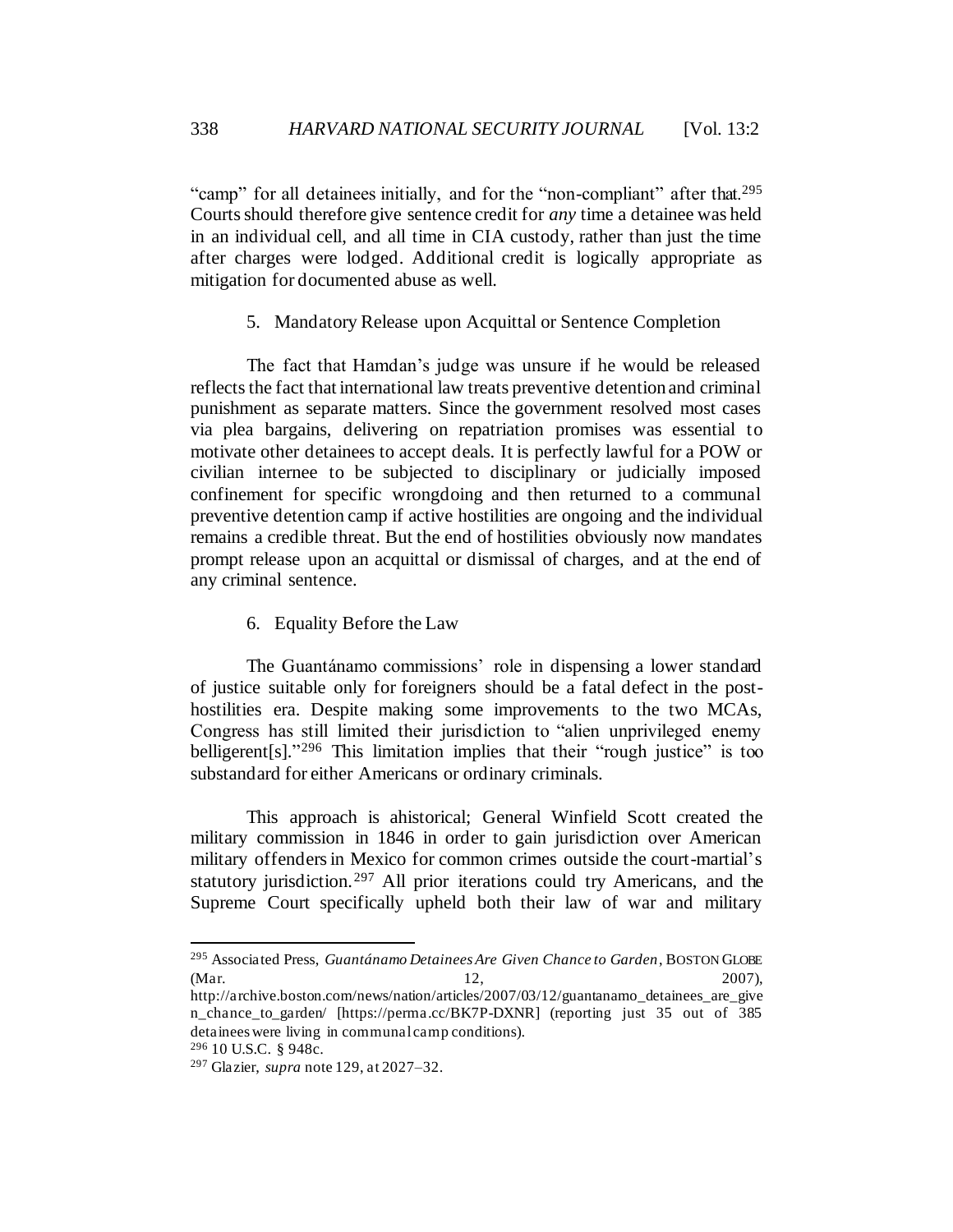government jurisdiction over U.S. citizens in World War II-era decisions.<sup>298</sup> For wartime trials, the commissions' restrictions to non-citizens would be an immediate showstopper if the defendants were POWs since the Third Geneva Convention explicitly limits their trial to "the same courts according to the same procedure" used to try the state's own personnel.<sup>299</sup>

International human rights law, however, calls many commission aspects, including particularly disparate treatment based on nationality, into serious question. The principle of equality before the law dates back at least to the Magna Carta in England (1215) and the Treaty of Arbroath in Scotland in 1320. <sup>300</sup> The first modern human rights document is the May 1948 American Declaration of the Rights and Duties of Man, predating the better known Universal Declaration of Human Rights by seven months.<sup>301</sup> In its resolution adopting the Declaration, the Ninth International Conference of American States noted that "[we] have on repeated occasions recognized that the essential rights of man are not derived from the fact that he is a national of a certain state, but are based upon attributes of his human personality[.]"302 The Declaration's preamble begins, "All men are born free and equal," while Article II declares that "[a]ll persons are equal before the law."<sup>303</sup> Although disputed by the U.S. government,

According to the well-established and long-standing jurisprudence and practice of the inter-American system . . . the American Declaration is recognized as constituting a source of legal obligation for [Organization of American States (OAS)] member states, including in particular those States that are not parties to the American Convention on Human Rights. These obligations are considered to flow from the human rights obligations of Member States under the OAS Charter.<sup>304</sup>

The United States is an OAS member state that has not ratified the American Convention. The Inter-American Commission on Human Rights

<sup>&</sup>lt;sup>298</sup> *Ex parte* Quirin, 317 U.S. 1 (1942) (upholding law of war jurisdiction over a U.S. citizen); Madsen v. Kinsella , 343 U.S. 341 (1952) (upholding military government court jurisdiction over a U.S. civilian for murdering her husband in occupied Germany).

<sup>299</sup> Geneva III, *supra* not[e 61,](#page-12-0) art. 102.

<sup>300</sup> Robinson, *supra* note 269, at 2.

<sup>301</sup> *See id.* at 4.

<sup>302</sup> American Declaration of the Rights and Duties of Man, O.A.S. Official Rec., OEA/Ser.

L./ V./II.23, doc. 21 rev. 6 (1948).

<sup>303</sup> *Id.* preamble, art. 2.

<sup>304</sup> INTER-AM.COMM'N ON HUM.RTS.,*supra* note 284, ¶ 18.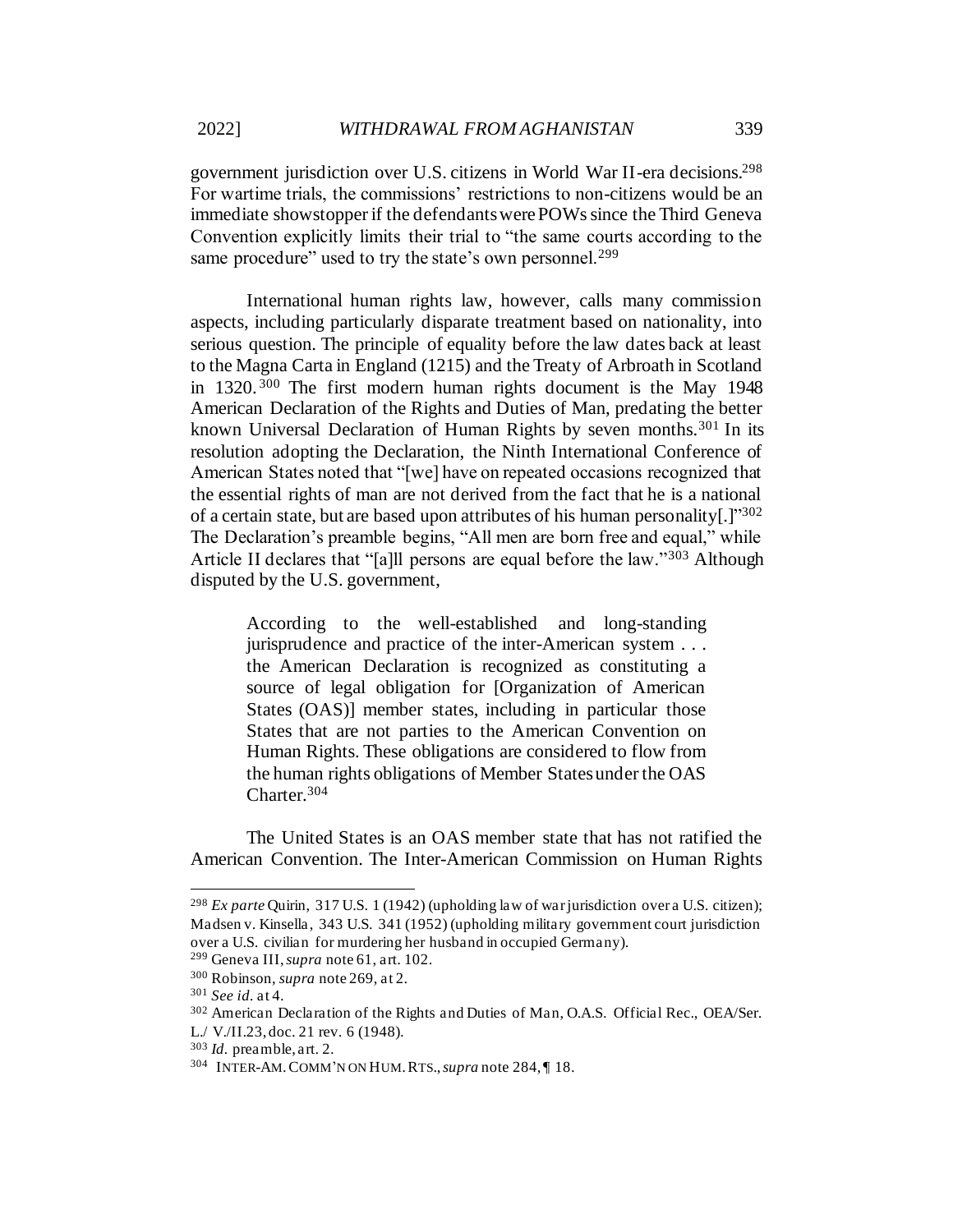has used the above interpretation to call out the United States for its disparate treatment of Guantánamo detainees, including the use of discriminatory military commissions, as Declaration violations.<sup>305</sup>

The Universal Declaration on Human Rights also incorporated this concept of equality.<sup>306</sup> It is now codified in the legally binding ICCPR, which proclaims, "[a]ll persons shall be equal before the courts and tribunals."<sup>307</sup>

Experts debate the applicability of human rights law to armed conflict; most seem to agree that it should at least apply where there are gaps in specific law of war rule coverage. Those questions should now be moot with respect to Guantánamo, however, as the end of active hostilities in Afghanistan leaves no relevant conflict for law of war rules to apply. At most, it leaves room only for the residual post-conflict application of the Third and Fourth Geneva Convention provisions previously discussed, *if* they applied to the Guantánamo detainees, an idea which the government denies. <sup>308</sup> International human rights law thus logically now constitutes the *lex specialis* by which the legality of any detention and trials should be judged. And by that law, the commissions' unequal application only to non-citizens should be fatal to their legitimacy.

### *C. Constitutional Considerations and Post-war Criminal Trials*

The Constitution provides only two vehicles for criminal trials. Article III establishes federal courts, explicitly providing for jury trials of crimes.<sup>309</sup> Article I allows Congress to "make Rules for the Government . . . of the land and naval Forces," <sup>310</sup> implicitly authorizing courts-martial given their Revolutionary War use. Although the Continental Congress largely copied the proven British Articles of War, a 1776 enactment expanded U.S. court-martial jurisdiction beyond the British analog to include foreigners "lurking as spies."<sup>311</sup> Congress copied the Revolutionary War language into

<sup>305</sup> *Id.* ¶¶ 213–250.

<sup>306</sup> G.A. Res. 217 (III) A, Universal Declaration of Human Rights art. 7, 10 (Dec. 10, 1948). Article 7 declares, "All are equal before the law and are entitled without any discrimination to equal protection of the law," while Article 10 proclaims, "Everyone is entitled in full equality to a fair and public hearing . . . of any criminal charge against him."

<sup>307</sup> ICCPR, *supra* note 267, art. 14, ¶ 1.

<sup>308</sup> *See, e.g.*, Bush, *supra* not[e 105](#page-19-0).

<sup>309</sup> U.S. CONST. art. III, § 1, § 2, cl. 3.

<sup>310</sup> *Id.* art. I, § 8, cl. 14.

<sup>311</sup> Resolution of the Continental Congress (Aug. 21, 1776), *in* 5 JOURNALS OF THE AMERICAN CONGRESS 1774–1779 693 (Worthington Chauncey Ford ed., 1906).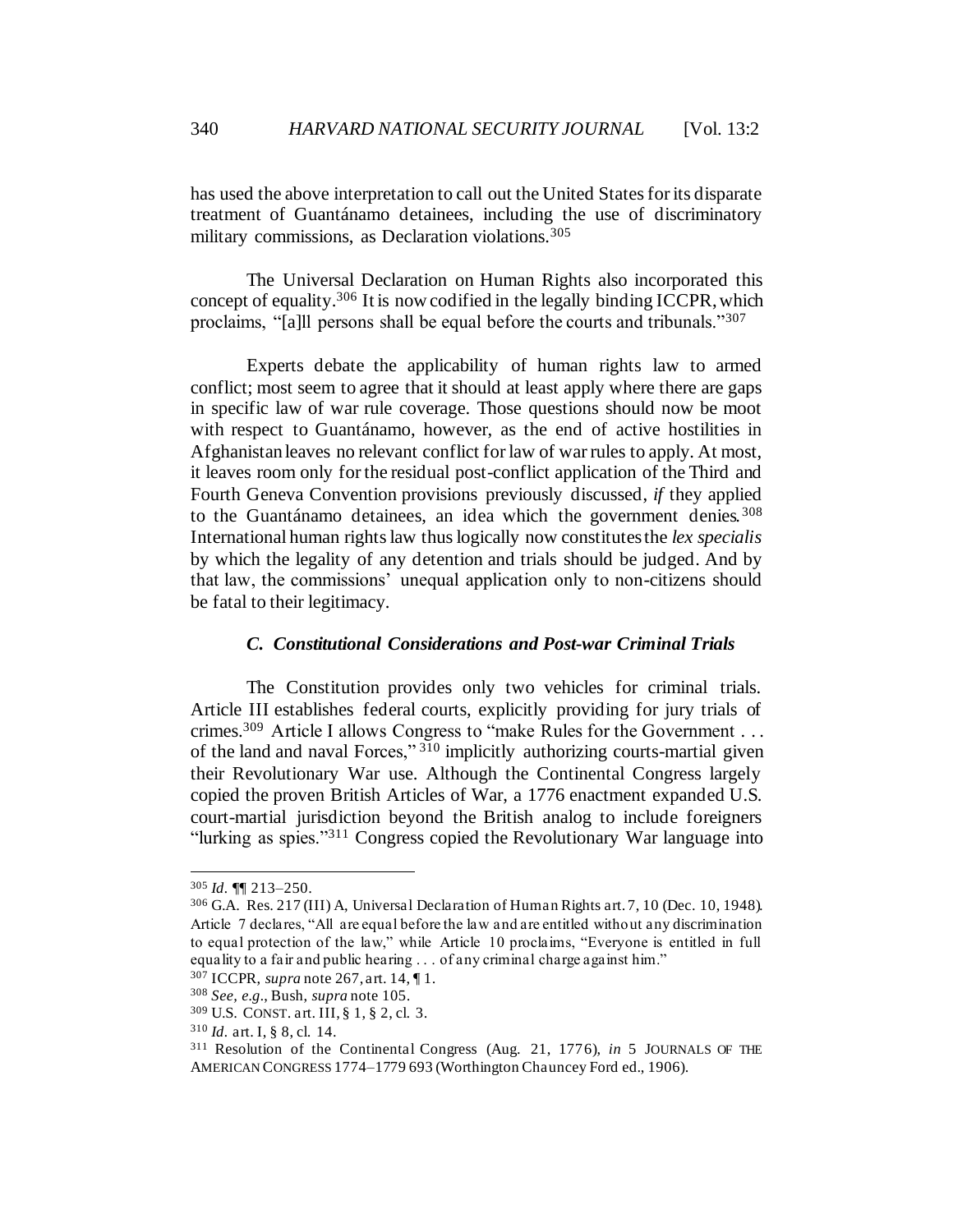the Articles of War (and ultimately the Uniform Code of Military Justice) reenacted under the Constitution, so this use is presumably "grandfathered." <sup>312</sup> Spying under the Uniform Code of Military Justice (UCMJ) is a unique wartime offense wholly distinct from the federal crime of espionage. The perpetrator must be caught in the act; successfully rejoining her own forces confers immunity.<sup>313</sup>

On the other hand, military commissions were only created during the 1846 Mexican War; they are thus "exceptional" tribunals outside the scope of normal constitutional criminal trial authority.<sup>314</sup> They were invented as jurisdictional gap-fillers, allowing commanders to try crimes, and in some cases perpetrators, outside the statutory jurisdiction of any regular tribunal.<sup>315</sup> Determining their underlying constitutional authority is complicated by the fact that they have been used in three distinct roles: (1) as judicial authorities for wartime governments occupying foreign countries; (2) as law of war tribunals; and  $(3)$  as martial law courts in domestic territory.<sup>316</sup>

Guantánamo is leased from Cuba and not under wartime occupation, so that rules out the first use. Additionally, it is not under martial law, and in any event *Ex parte Milligan* held that the Constitution prohibited this use when U.S. civil courts were open.<sup>317</sup> The legitimacy of the Guantánamo trials thus depends on their qualifying as law of war tribunals, a role that key Supreme Court decisions discussed below considered. This Section will sequentially examine the legitimacy of using law of war military commissions, courts-martial, and regular federal courts for post-hostilities trials of individuals currently held at Guantánamo.

<sup>312</sup> *Cf.* David Glazier, *Precedents Lost: The Neglected History of the Military Commission,*  46 VA. J. INT'L L. 5, 20–23 (2005) (providing history of court-martial authority to try spies). <sup>313</sup> *See* YORAM DINSTEIN, THE CONDUCT OF HOSTILITIES UNDER THE LAW OF INTERNATIONAL ARMED CONFLICT 241–45 (2010). Espionage offenses are found with general federal crimes in Chapter 37 of U.S. Code Title 18; 18 U.S.C. §§ 792–99. Spying, as the concept is defined by the law of war, is addressed in UCMJ punitive article 103, 10 U.S.C.  $\S$  903, which applies to "[a]ny person," not just those ordinarily subject to U.S. military law. Its application is explicitly limited to "time of war."

<sup>314</sup> *See* Hamdan v. Rumsfeld, 548 U.S. 557, 590–91 (2006).

<sup>315</sup> *See* Glazier, *supra* note 129, at 2010.

<sup>316</sup> *See* David Glazier, *The Misuse of History: Conspiracy and the Guantánamo Military Commissions,* 66 BAYLOR L.REV. 295, 300–301 (2014).

<sup>317</sup> *Ex parte* Milligan 71 U.S. (4 Wall.) 2, 121–22 (1866).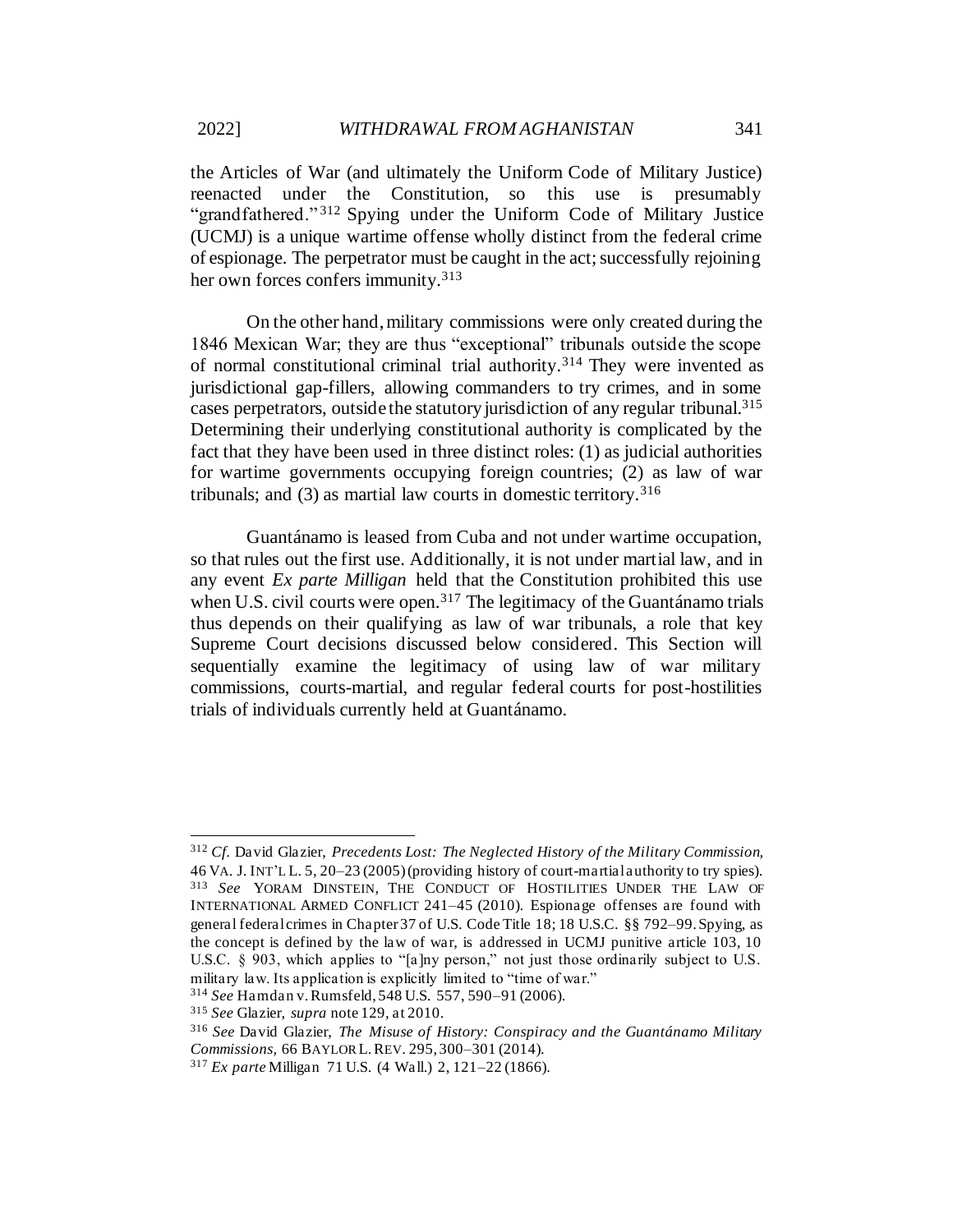## 1. Post-hostility Use of Military Commissions to Try Guantánamo Detainees

Several World War II-era cases have precedentially established the power of military commissions to try law of war violations. The first stemmed from the June 1942 landing of eight Nazi saboteurs on the U.S. East Coast. Coming before American victory was assured, news of the arrests provoked public outrage.<sup>318</sup> Although federal courts were open, there was no law under which the saboteurs could be charged that could result in more than a few years in prison.<sup>319</sup> President Roosevelt wanted death sentences, and so Attorney General Francis Biddle—despite his reputation as a civil libertarian—proposed trial by a military commission making its own procedural rules.<sup>320</sup> As Vice President Cheney would later do with President Bush, Attorney General Biddle communicated directly with President Roosevelt, getting him to sign a military order convening the commission and purportedly barring judicial review.<sup>321</sup>

Despite (or perhaps because of) the effort to deny its authority, the Supreme Court assembled during its summer recess just to hear this case, a habeas petition by one of the saboteurs, Richard Quirin. It upheld the commission as an "important incident to the conduct of war" that the military command (i.e., the President) was empowered to dictate and as an action that Congress duly authorized pursuant to its war powers, authority over military law, and the Define and Punish Clause.<sup>322</sup> Furthermore, the Court held that the commission's validity required that a recognized law of war violation be charged, and it dedicated several pages to demonstrating that the saboteurs' conduct qualified.<sup>323</sup> *Quirin* also held that the commission could try U.S. citizens, since association with the enemy made them belligerents subject to the law of war. <sup>324</sup> The decision therefore did not discriminate based on nationality.

The approval of a commission trial that involved judicial shortcuts has not fared well historically. Justice Scalia observed that *Quirin* "was not

<sup>318</sup> MICHAEL DOBBS, SABOTEURS: THE NAZI RAID ON AMERICA 221–24 (2004).

<sup>319</sup> *Id.* at 200.

<sup>320</sup> *Id.* at 199–200.

<sup>321</sup> *Id.* at 203–05.

<sup>322</sup> *See Ex parte* Quirin, 317 U.S. 1, 10–11 (1942).

<sup>323</sup> *See id.* at 12–15.

<sup>324</sup> *See id.* at 15–16.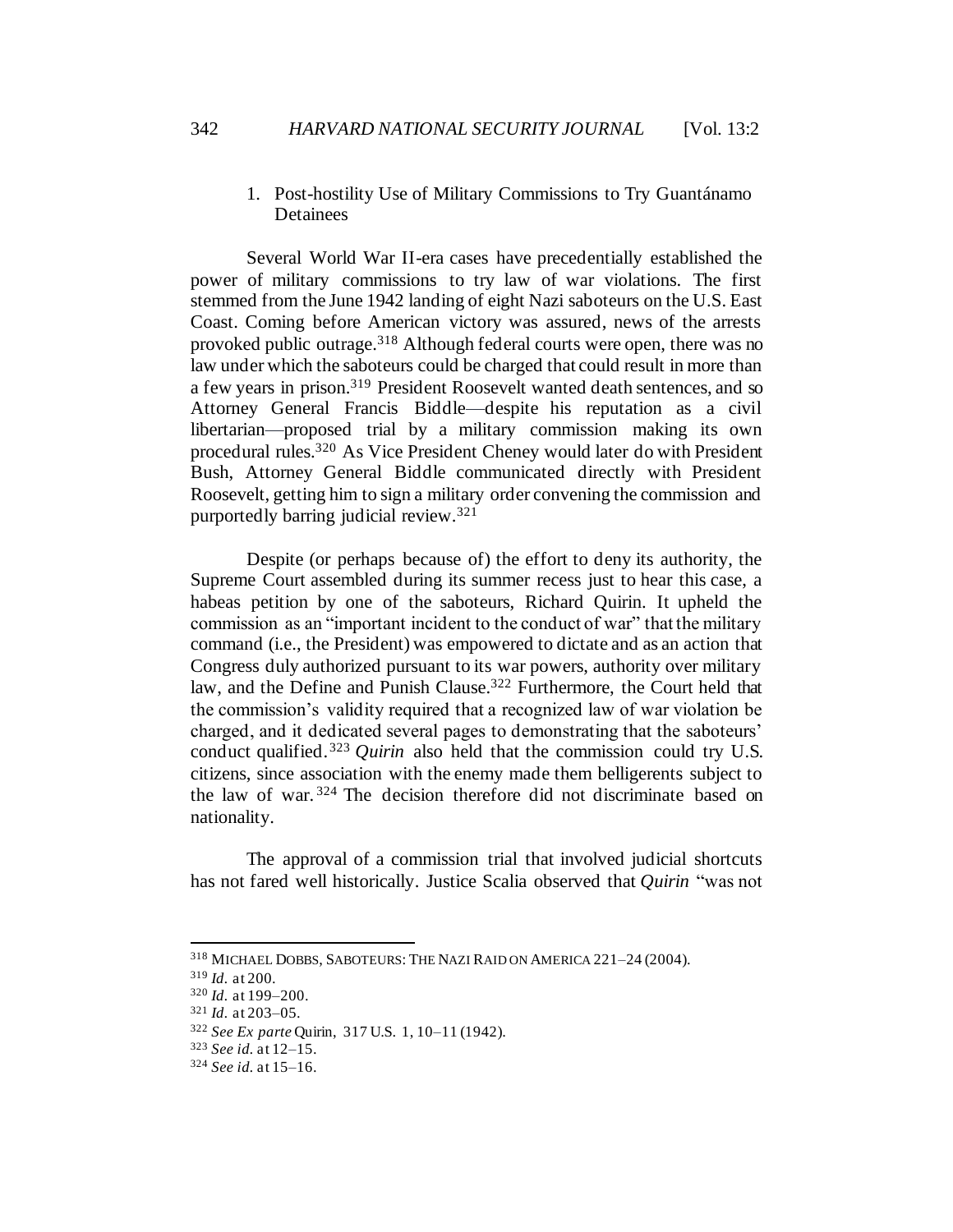this Court's finest hour."<sup>325</sup> But, by confirming judicial authority in defiance of the presidential order, the decision laid the essential foundation for post-9/11 consideration of commissions in *Hamdi* and *Hamdan*.

The 1945 U.S. trial of the last Japanese commander in the Philippines, General Tomoyuki Yamashita, was also highly controversial. <sup>326</sup> Japanese forces committed horrific atrocities in the final months of the war, and Yamashita was condemned to hang after Japan's surrender for having failed to suppress them.  $327$  Although upholding the verdict, the Court again confirmed clear limits on military commission use, holding that the trial was only authorized if "the charge preferred against him is of a violation of the law of war."<sup>328</sup> Together with *Quirin*, the decision suggests that the Define and Punish Clause is limited by the actual content of international law. *Yamashita* held that only a "field commander, or by any commander competent to appoint a general court-martial," could appoint a law of war commission, casting doubt on Guantánamo's civilian appointing authorities. <sup>329</sup> The most significant new holding responded to defense challenges to conducting a law of war trial after the Japanese surrender.<sup>330</sup> The Court agreed that law of war tribunals were limited to wartime, but consistent with the international law of that day—held that a state of war existed from "its declaration until peace is proclaimed."<sup>331</sup> This made eminent sense when POWs could be detained until formal conclusion of a peace agreement. It would be perverse if the U.S. military could detain a war criminal in a camp but could not prosecute them and send them to a prison. But today, *Yamashita*'s limit of jurisdiction to time of war should equate to that authority ending with the close of active hostilities, just like detention authority.

The *Hamdan* Court confirmed that the military commission is not a penal tribunal that the Constitution contemplated and can be supported only—if at all—based on "powers granted jointly to the President and Congress *in time of war.*" <sup>332</sup> It surely offends the Constitution to allow exceptional military courts to conduct trials when human rights and regular

<sup>325</sup> Hamdi v. Rumsfeld, 542 U.S. 507, 569 (Scalia, J., dissenting).

<sup>326</sup> *See generally* ALLAN A. RYAN, YAMASHITA'S GHOST: WAR CRIMES, MACARTHUR'S JUSTICE, AND COMMAND ACCOUNTABILITY (2012); *In re* Yamashita, 327 U.S. 1 (1946).

<sup>327</sup> *See* U.K. MINISTRY OF DEFENCE, *supra* not[e 42,](#page-9-0) ¶¶ 16.36–36.6.

<sup>328</sup> *Yamashita,* 327 U.S. at 13–18.

<sup>329</sup> *Id.* at 10; *see also* Glazier *supra* note 35, at 925–28.

<sup>330</sup> *Yamashita,* 327 U.S. at 6.

<sup>331</sup> *Id.* at 12.

<sup>332</sup> Hamdan v. Rumsfeld, 548 U.S. 557, 591 (2006) (emphasis added).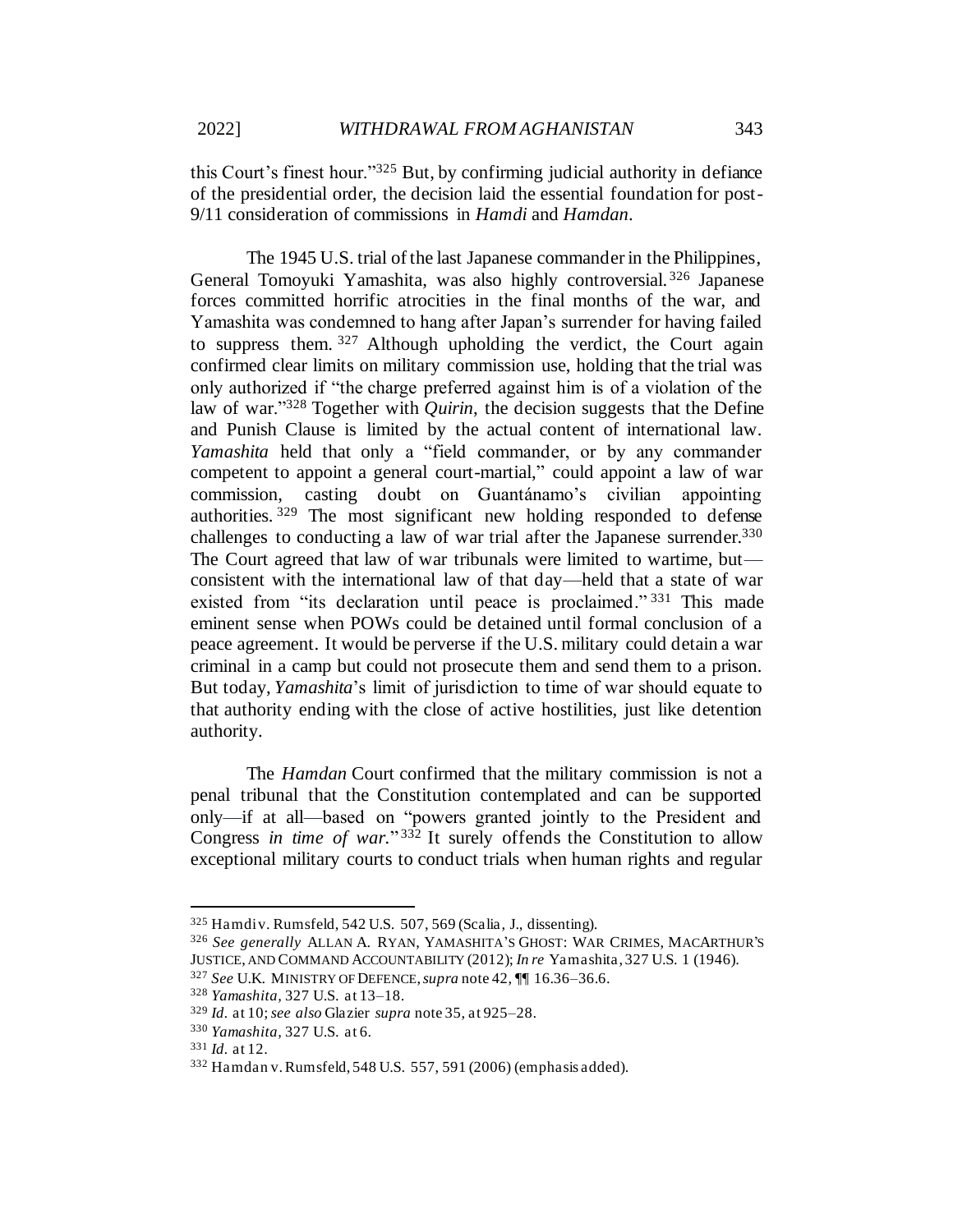domestic law are fully applicable, and federal criminal law now provides fully adequate, indeed legally superior, authority to do what is needed.

2. Courts-martial as a Potential Forum for Guantánamo Detainees

In 1913, Congress moved beyond just spies and adopted language that Army Judge Advocate General Enoch Crowder drafted, placing "any other person who by statute or the law of war is subject to trial by military tribunal" within the jurisdiction of a general court-martial.<sup>333</sup> That language has carried over into the current UCMJ, so it could remain an option today. It has rarely been used, however, and the wording does not specify whether it is limited to wartime. But since the law of war can only authorize military trials while it is applicable (i.e., during wartime), and the impetus for the language was its author's Philippine Insurrection experience, a wartime limitation is surely implied.<sup>334</sup>

Given U.S. courts-martial's authority to try war crimes, and the Third Geneva Convention's mandate for POW trials "by the same courts" as the country's own troops,<sup>335</sup> they initially seemed to be a viable commission alternative. Their selection after 9/11 might have headed off most subsequent criticism. It would have been hard for Americans to argue that "terrorists" deserved more due process than our own military personnel. Moreover, their implicit Geneva Convention endorsement would similarly have chilled international criticism. Before we knew who would be facing trial, many commentators, including this author, advocated their use, or the use of military commissions fully compliant with court-martial procedures, rather than allowing the judicial shortcuts that the administration favored.<sup>336</sup>

There would now be two significant issues with their post-conflict employment *if* the UCMJ were read to permit such use. The first and most damning is that most charges levied against Guantánamo defendants have not reflected actual war crimes. Some charges, like "conspiracy," are ordinary

<sup>333</sup> *See* Glazier, *supra* note 312, at 55–58.

<sup>334</sup> *See id.* at 55–60 (detailing the history of the statutory language).

<sup>335</sup> Geneva III, *supra* not[e 61,](#page-12-0) art. 102.

<sup>336</sup> *See, e.g.*, Tom Malinowski, *Court-Martial Code Offers a Fair Way to Try Terrorist Suspects*, N.Y. TIMES (Dec. 29, 2001), https://www.nytimes.com/2001/12/29/opinion/IHTcourtmartial-code-offers-a-fair-way-to-try-terrorist-suspects.html [https://perma.cc/77VP-NP2G]; Glazier, *supra* note 129, at 2092–93.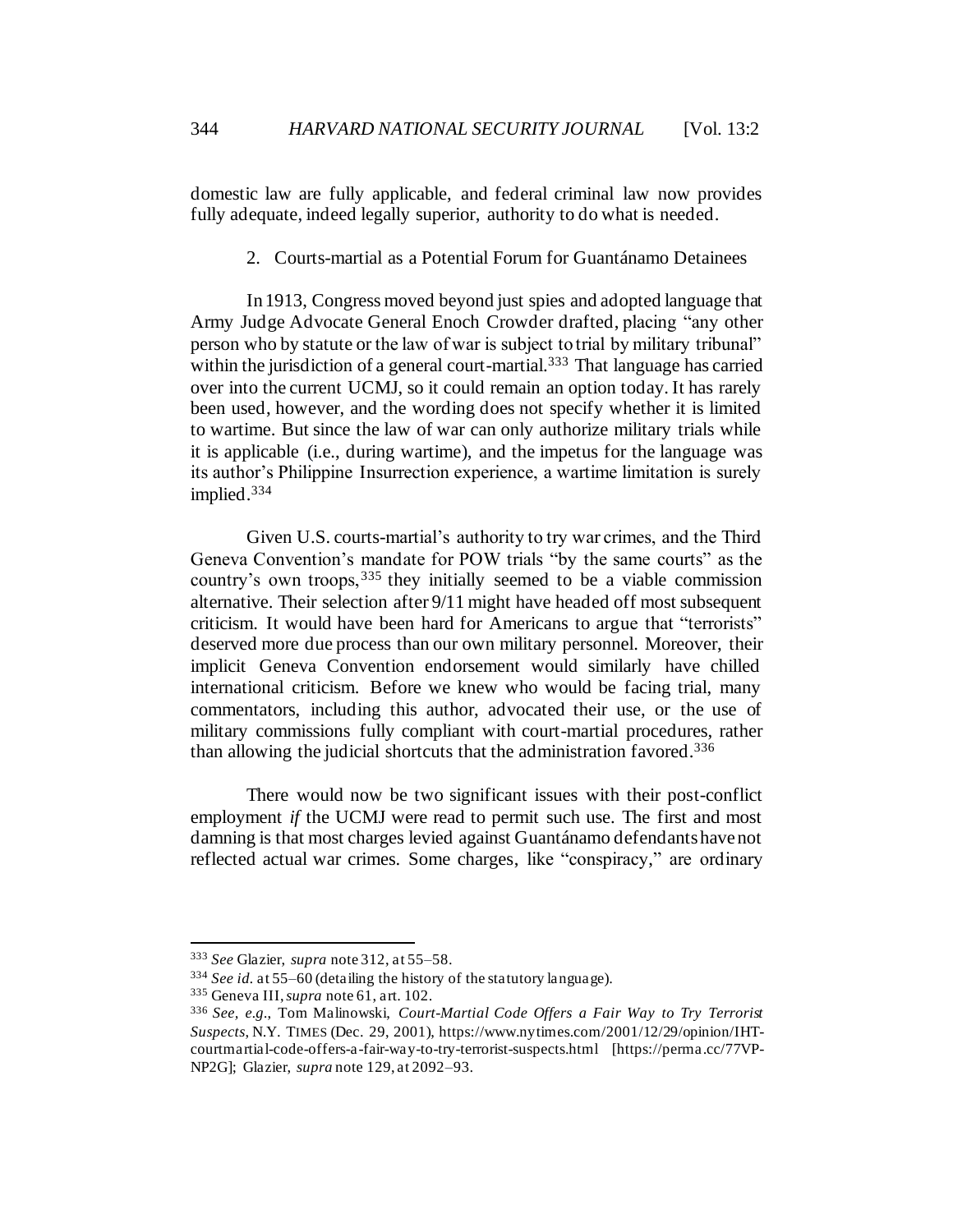federal crimes but have never been recognized as law of war violations.<sup>337</sup> Other conduct, like the 2000 USS Cole bombing, took place outside the legitimate scope of any armed conflict.<sup>338</sup> These circumstances would be fatal defects for law of war-based courts-martial. They should be fatal for military commissions too; but that decision will likely take years of litigation to resolve, given their glacial progress and the general reluctance of U.S. courts to intervene in commission trials. The government can at least argue that it has flexibility in the commissions given MCA language purporting to allow prosecution of both law of war violations "*and* other offenses triable by military commission."<sup>339</sup> There is no comparable UCMJ language that could rationalize court-martial jurisdiction in similar cases, however.

The second issue with using courts-martial is that U.S. courts-martial do not satisfy modern judicial standards under human rights law, a controlling form of *lex specialis* that would apply to an evaluation of their legitimacy. U.S. courts-martial retain elements of direct command involvement largely unchanged from the original British model that the Founders copied in 1776.<sup>340</sup> The United Kingdom was forced to revamp substantially its military justice procedures by the European Court of Human Rights due to their failure to meet contemporary human rights standards.<sup>341</sup> And the other primary heirs of British law, Australia and Canada, had similar experiences. Australia's legislature recognized the need for modernization and unilaterally made improvement. Nevertheless, Australian courts subsequently determined that even the improved version fell short of contemporary legal standards and mandated further enhancements. <sup>342</sup> Canadian courts-martial were also deemed inadequate by the Supreme Court of Canada, applying language from that country's Charter of Rights and Freedom, which was in

<sup>339</sup> 10 U.S.C. § 948b (emphasis added).

<sup>337</sup> *See* Charlie Savage, *Guantánamo Detainee's Conspiracy Conviction Upheld, but Legal Issue Lingers*, N.Y. TIMES (Oct. 20, 2016), https://www.nytimes.com/2016/10/21/us/guantanamo-detainees-conspiracy-convictionupheld-but-legal-issue-lingers.html [https://perma.cc/P3F6-TNLE].

<sup>338</sup> *See* Press Release, Christopher Plummer, Hum. Rts. First, Retired Military Leaders Submit Brief in al-Nashiri Supreme Court Case (June 1, 2017), https://www.humanrightsfirst.org/press-release/retired-military-leaders-submit-brief-alnashiri-supreme-court-case [https://perma.cc/R98K-BDKQ].

<sup>340</sup> *See* Charles J. Dunlap, Jr., *Military Justice*, in AMERICAN GOVERNANCE 269-270 (Stephen Schechter et al. eds., 2016) available at https://scholarship.law.duke.edu/cgi/viewcontent.cgi?article=6266&context=faculty\_schola rship (identifying the British origins of U.S. military law and noting that "questions continue about the appropriate role of the military commander) [https://perma.cc/VUJ8-8GWM].

<sup>341</sup> *See* Findlay v. The United Kingdom, App. No. 2210/93, 24 Eur. H.R. Rep. 221 (1997).

<sup>342</sup> *See generally* Alison Duxbury, *The Curious Case of the Australian Military Court*, 10 OXFORD U. COMMONWEALTH L.J. 155 (2010).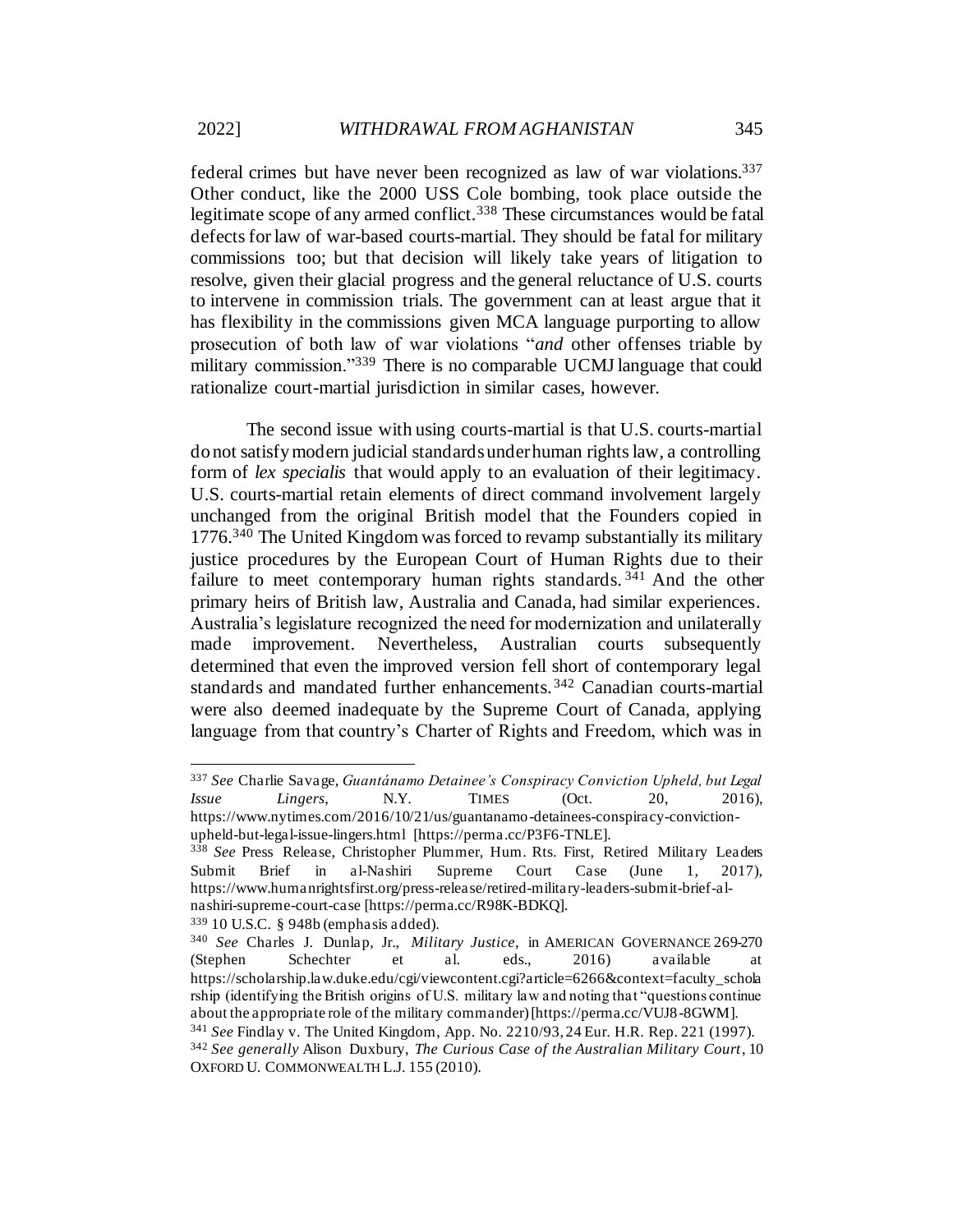turn based on the language of the ICCPR.<sup>343</sup> Therefore, reasonable outside observers would have real cause to question the legitimacy of court-martial use for trying any foreign conduct outside of a period of actual hostilities.

If the United States now used courts-martial for post-hostilities trials of high-profile Guantánamo defendants, the resulting international public scrutiny would undoubtedly result in widespread criticism of American military justice. This situation would likely have significant second order effects with respect to Status of Forces Agreement (SOFA) compliance wherever American personnel are based. An American service person committing an offense subject to U.S. jurisdiction could likely invoke the host nation's human rights obligations as a bar to their surrender to military custody. And countries might even refuse to permit the U.S. military to conduct courts-martial on their territory entirely. Aside from the negative publicity this situation would generate, it could adversely impact good order and discipline among U.S. personnel—a high cost to pay for a few Guantánamo prosecutions.

# 3. Federal Court Jurisdiction over Guantánamo Detainees

Congress codified a number of law of war violations as federal crimes in the War Crimes Act of 1996. <sup>344</sup> But the difficulties that Guantánamo prosecutors are facing contorting law of war rules to justify military trials highlight the fact that federal terrorism offenses are actually much better suited for prosecuting detainees. Federal law now includes fifty-seven different "crimes of terrorism." <sup>345</sup> The widely used charge of providing material support to terrorism, 18 U.S.C. § 2339B, cannot be used against most Guantánamo detainees because the extraterritorial reach provision was only added after the detainees were already in U.S. custody. Nonetheless, the overall body of terrorism crimes is well-suited for criminally prosecuting those individuals.<sup>346</sup>

<sup>343</sup> *See* R. v. Généreux*,* [1992] 1 S.C.R. 259.

<sup>344</sup> 18 U.S.C. § 2441.

<sup>345</sup> *See* Eric Halliday & Rachael Hanna, *How the Federal Government Investigates and Prosecutes Domestic Terrorism*, LAWFARE (Feb. 16, 2021), https://www.lawfareblog.com/ how-federal-government-investigates-and-prosecutes-domestic-terrorism **[**https://perma.cc/JT9R-C4N3].

<sup>346</sup> *See* Robert Chesney, *What Title 18 Charges Could Have Been Brought Against al-Nashiri?*, LAWFARE (Apr. 21, 2011), https://www.lawfareblog.com/what-title-18-chargescould-have-been-brought-against-al-nashiri [https://perma.cc/Y5NC-K4CR].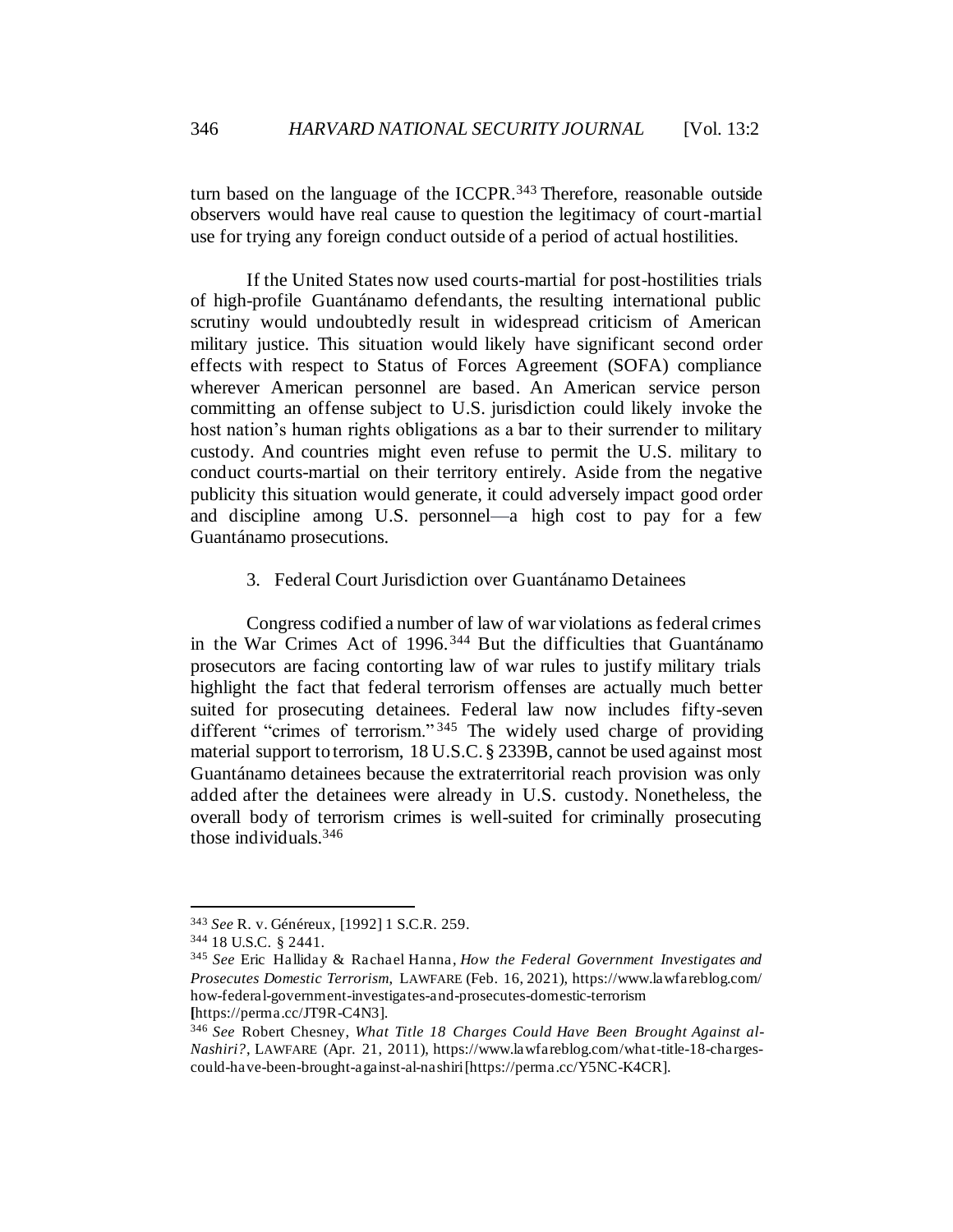Federal courts are not a panacea; they have not been immune from pressures to return convictions and harsh sentences for comparatively minor crimes.<sup>347</sup> However, that predilection should actually be a reason for those who are more concerned about security than true justice to favor their use. The basic procedural safeguards provided by Article III courts should comply with international human rights standards as well as any residual application of law of war rules. Unlike the problematic military commissions and untried courts-martial, Article III courts have a successful track record in conducting terrorism prosecutions—at least 660 since 9/11, including:

Osama bin Laden's son-in-law and al Qaeda spokesman Sulaiman Abu Ghaith, who was convicted of multiple terrorism offenses and sentenced to life imprisonment; Ahmed Khalfan Ghailani, an al Qaeda operative who was convicted for his role in the 1998 bombings of the U.S. embassies in East Africa and sentenced to life imprisonment; Ibrahim Suleiman Adnan Adam Harun, an al Qaeda operative who was convicted for his participation in attacks on U.S. and Coalition troops in Afghanistan and for conspiring to bomb the U.S. Embassy in Nigeria; Ahmed Abdulkadir Warsame, an al Shabaab operative who pleaded guilty to multiple terrorism offenses; and Saddiq Al-Abbadi and Ali Alvi Al-Hamidi, al Qaeda members who engaged in attacks against U.S. military forces in Afghanistan.<sup>348</sup>

Ghailani's prosecution is particularly relevant as he was held in CIA custody, subjected to "enhanced interrogation techniques," and held at Guantánamo before being sent to the United States for trial. Despite these complications, it took just nineteen months from his initial appearance in federal court until he was convicted and sentenced to a life term he is now serving in the "unescapable" supermax prison in Florence, Colorado. 349

<sup>348</sup> N.Y. CITY BAR, *supra* note 243, at 3–4.

<sup>347</sup> *See generally* WADIE E. SAID, CRIMES OF TERROR: THE LEGAL AND POLITICAL IMPLICATIONS OF FEDERAL TERRORISM PROSECUTIONS (2015).

<sup>349</sup> *See* Ghailani v. United States, 733 F.3d 29, 38–41 (2d Cir. 2013); Alfred E. Neuman, *Famous Prisoners at ADX Florence Facility*, RANKER (Feb. 22, 2021), https://www.ranker.com/list/famous-prisoners-at-adx-florence-facility/treadlightly [https://perma.cc/4AAF-ATV5].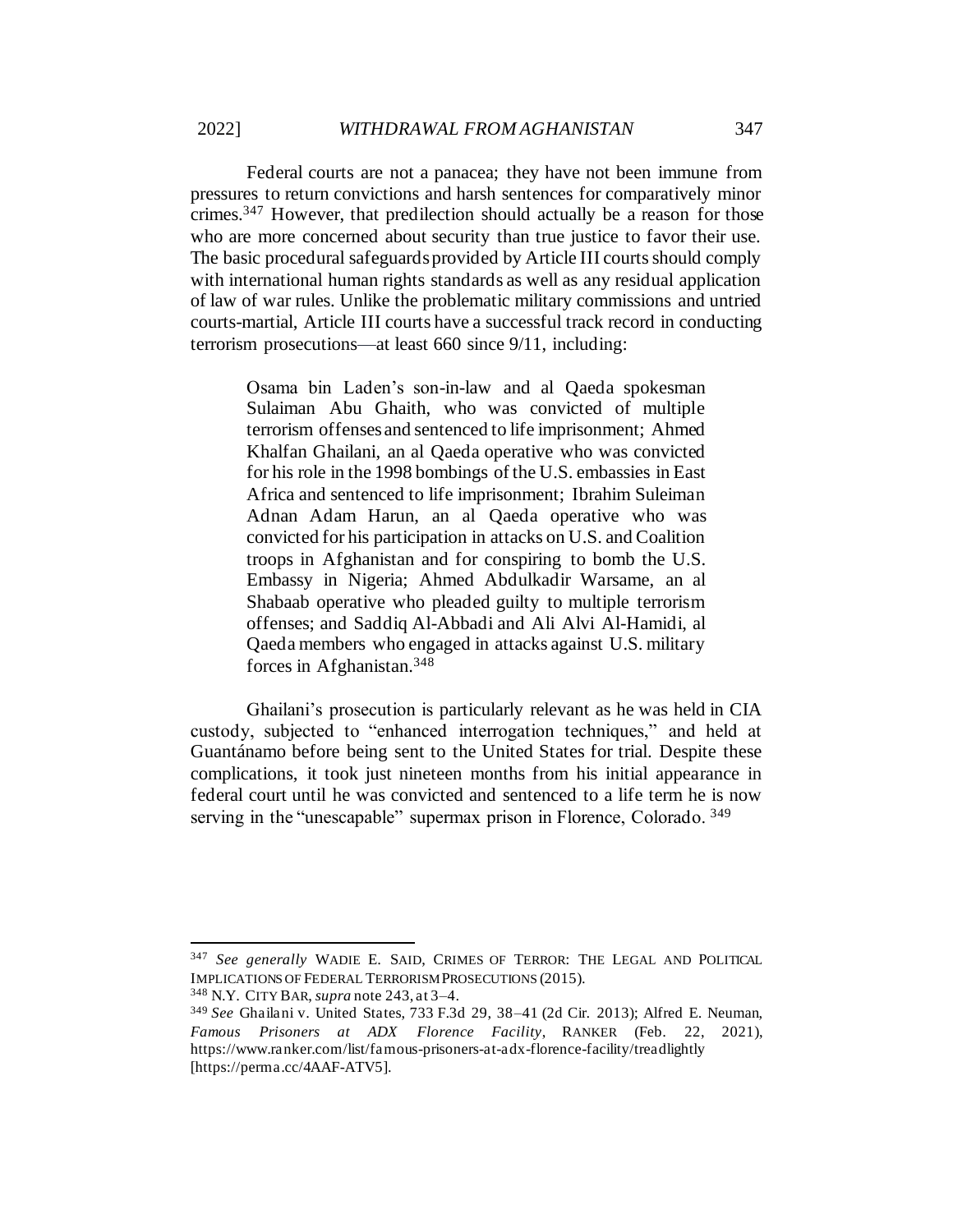#### **IV. DISPOSITION RECOMMENDATIONS FOR REMAINING DETAINEES**

The end of active hostilities requires the prompt "repatriation" of those remaining in preventive Guantánamo detention, except for those (1) serving a post-conviction sentence; (2) facing U.S. charges; or (3) being held for extradition to a third state.<sup>350</sup> The thirty-seven individuals still held fall into one of four categories:

(1) Currently facing military commission charges (10 detainees);

(2) Previously "convicted" by a military commission (2 detainees);

(3) Held in law of war detention but recommended for transfer "if security conditions met" (18 detainees);

(4) Held in law of war detention and not recommended for transfer (7 detainees).<sup>351</sup>

This Part sequentially examines each category, offering disposition recommendations for the associated detainees. The names are based on *The New York Times* "Guantánamo Docket," an online resource listing every individual known to have been held in Guantánamo since January 2002.<sup>352</sup>

### *A. Detainees Currently Facing Military Commission Charges*

As a result of an arraignment held on August 31, 2021 (coincidentally the day *after* the final U.S. withdrawal from Afghanistan), ten detainees are now facing commissions in four separate pre-trial phase proceedings.<sup>353</sup> The most prominent case is that of accused 9/11 planner Khalid Shaikh Mohammed and four co-conspirators. The second most visible is alleged USS Cole bombing "mastermind" Abd al-Rahim al-Nashiri. A third, more obscure, case involves Abd al Hadi al-Iraqi, a resistance leader who opposed the allied intervention in Afghanistan. The most recent commission developments saw Indonesian detainee Encep Nurjaman and two Malaysian co-defendants arraigned on charges related to the October 2002 Bali

<sup>350</sup> *See* parts I.C. and III.A. *supra*.

<sup>351</sup> *See The Guantánamo Docket*, *supra* note 15.

<sup>352</sup> *See id.*

<sup>353</sup> *See* Hum. Rts. Watch, *supra* not[e 36;](#page-8-1) Carol Rosenberg, *Three Guantánamo Detainees Charged in 2002 Bali Bombing*, N.Y. TIMES (Aug. 31, 2021), https://www.nytimes.com/2021/08/31/us/politics/guantanamo-bali-bombing.html [https://perma.cc/FDD7-8DBD].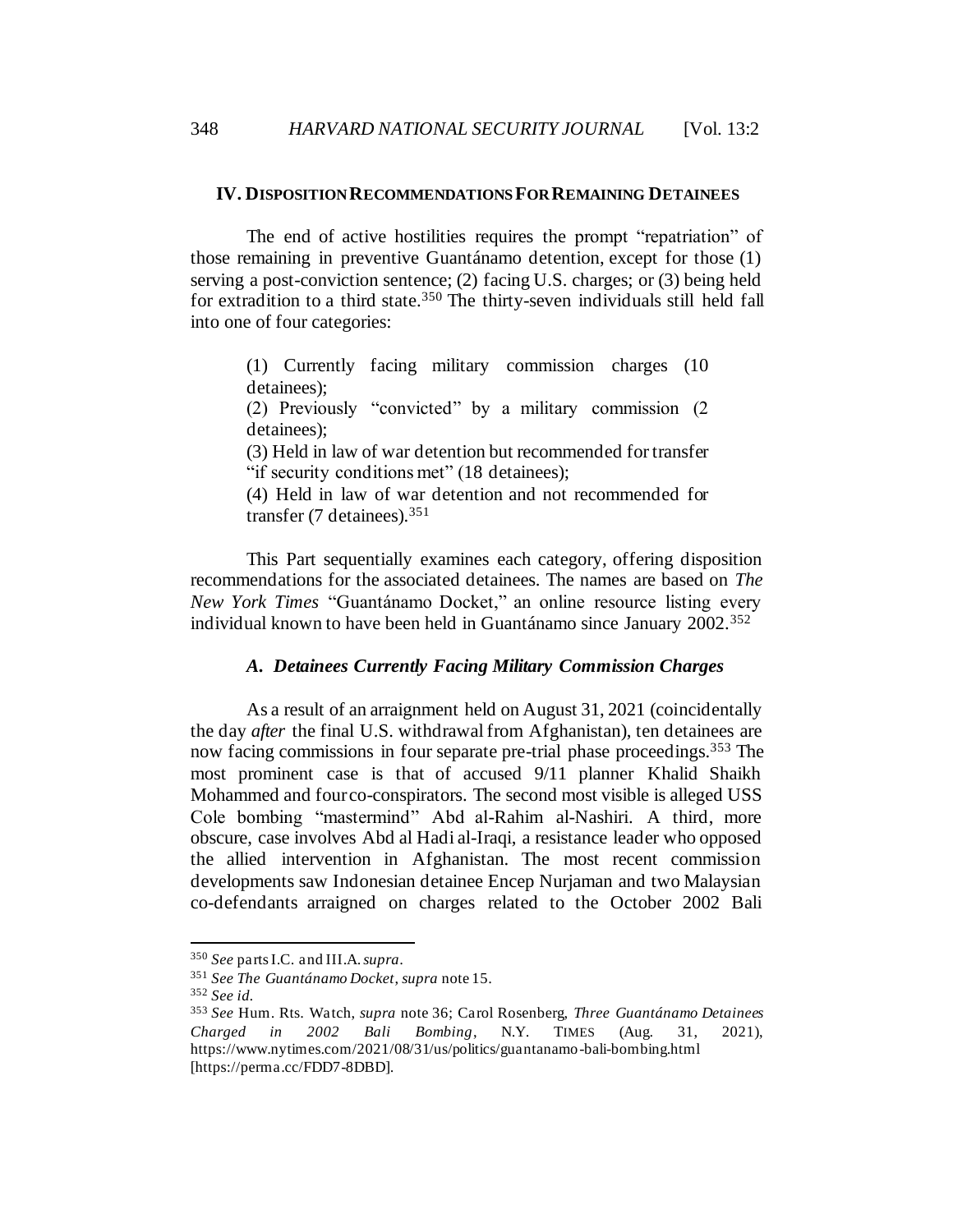nightclub bombings and later attack on a Marriott hotel in Jakarta.<sup>354</sup> While less familiar to Americans, the Bali bombing is widely remembered around the world, particularly in Australia, Indonesia, and the United Kingdom.<sup>355</sup>

The commission process has been fraught with problems since its inception, unable to deliver timely or credible justice, and extremely expensive, undermining its legitimacy and globally damaging U.S. credibility. Additionally, the fact that every individual now facing commission charges has previously been held in CIA custody, coupled with the censorship of trial proceedings, fuels perceptions that they are part of an ongoing torture coverup.<sup>356</sup> Closing the Office of Military Commissions and seeking other prosecution venues would serve the best interests of the government, and certainly those who have already waited two decades to see justice for the USS Cole, 9/11, and Bali attacks.

### 1. Khalid Shaikh Mohammed and Alleged 9/11 Conspirators

This case has the most clear-cut prosecution alternative of any of the pending cases. The defendants have been indicted in the Southern District of New York (SDNY)—a federal jurisdiction with an impressive record of complex terrorism prosecutions dating back to the first World Trade Center bombing in 1993.<sup>357</sup> The district physically encompasses the epicenter of the 9/11 attack. The Obama Administration slated the defendants for trial there before bowing to political pressures and returning the case to the fitfully plodding commissions.<sup>358</sup> NBC journalist Ken Dilanian has recently detailed

<sup>354</sup> *See* Hum. Rts. Watch, *supra* not[e 36;](#page-8-1) Carol Rosenberg, *Three Guantánamo Detainees Charged in 2002 Bali Bombing*, N.Y. TIMES (Aug. 31, 2021), https://www.nytimes.com/2021/08/31/us/politics/guantanamo-bali-bombing.html [https://perma.cc/FDD7-8DBD].

<sup>355</sup> *See, e.g.*, Luh de Suriyani, *Prayers, Candles to Remember Bali Bomb Victims*, REUTERS (Oct. 12, 2008), https://www.reuters.com/article/us-indonesia-commemoration/prayerscandles-to-remember-bali-bomb-victims-idUSTRE49B0VR20081012 [https://perma.cc/4YYM-5W4Z].

<sup>356</sup> *The Guantánamo Docket*, *supra* note 15, identifies all detainees previously held in CIA custody with an asterisk. *See, e.g.*, Dror Ladin, *There's So Much We Still Don't Know About the CIA's Torture Program. Here's How the Government Is Keeping the Full Story a Secret*, TIME (Feb. 7, 2020), https://time.com/5779579/cia -torture-secrecy/ [https://perma.cc/UY5L-PPRS] (discussing the use of commissions to cover up CIA malfeasance).

<sup>357</sup> *See* Press Release, U.S. Dep't of Just., *Fact Sheet: Prosecuting and Detaining Terror Suspects in the U.S. Criminal Justice System* (June 9, 2009), https://archives.fbi.gov/archives/news/pressrel/press-releases/fact-sheet-prosecuting-anddetaining-terror-suspects-in-the-u.s.-criminal-justice-system [https://perma.cc/4G2G-

MZ2K].

<sup>358</sup> *See* BRAVIN, *supra* not[e 16](#page-5-0).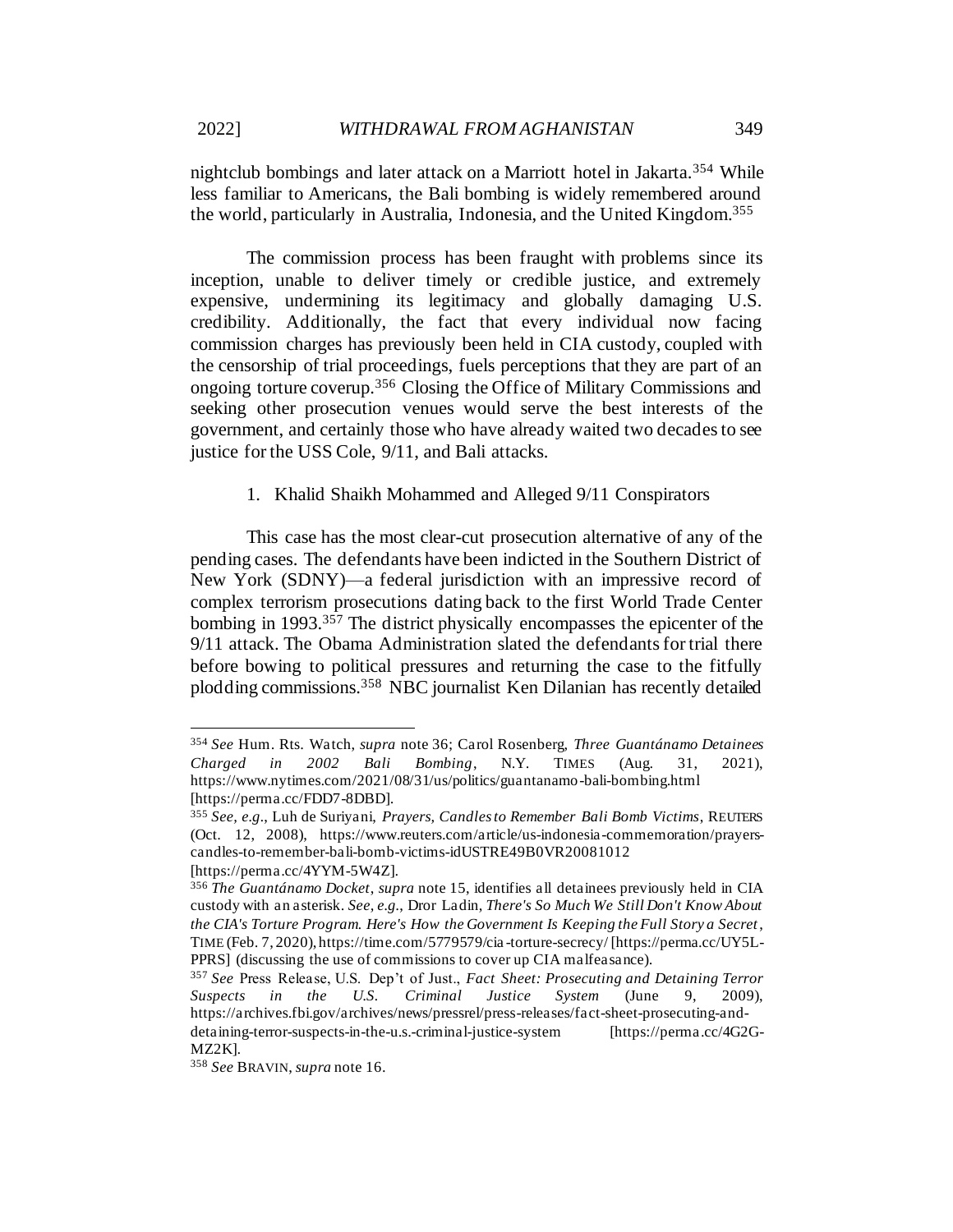this commission's shortcomings, noting that its *forty-second* preliminary hearing was held in Guantánamo on September 7, 2021 with no trial in sight; one expert warned that it might still be a decade away.<sup>359</sup>

Characterizing 9/11 as an armed attack and trying the case before a law of war tribunal significantly complicates the legal issues beyond the obvious challenges of using untested procedures. The U.S. Department of Defense Law of War Manual claims "economic support" may be legally attacked, opening the door to defense arguments that the World Trade Center was a lawful target.<sup>360</sup> In addition, since both airlines whose planes were hijacked are part of the Civil Reserve Air Fleet—and supported the August 2021 withdrawal from Afghanistan—there is an even stronger argument that they were legal targets.<sup>361</sup> Furthermore, there is no doubt that the Pentagon, one of the targets for the attacks, was an actual military object and therefore a legitimate target under the laws of war. As painful as this will be for victims to hear, the defense will probably argue that the civilian lives lost on 9/11 were "collateral damage," not murders. <sup>362</sup> A former commission official estimates that the complexity of these issues, coupled with as-yet untested aspects of the commission process, will result in ten to fifteen years of appellate litigation at a potential cost of \$1.5 billion, if the 9/11 trial results in guilty verdicts.<sup>363</sup>

<sup>360</sup> *See* Glazier, *supra* note 35, at 961–62.

<sup>359</sup> Ken Dilanian, *20 Years After 9/11, Mastermind Khalid Sheikh Mohammed Still Awaits Trial. What Went Wrong*? NBC NEWS (Sept. 7, 2021), https://www.nbcnews.com/politics/national-security/20-years-after-9-11-mastermind Khalid- sheikh-mohammed-still-n1278592 [https://perma.cc/LH4D-D5GM].

<sup>361</sup> *See* Press Release, U.S. Dep't of Def., *Department of Defense Activates Civil Reserve Air Fleet to Assist with Afghanistan Efforts* (Aug. 22, 2021), https://www.defense.gov/Newsroom/Releases/Release/Article/2741564/department-ofdefense-activates-civil-reserve-air-fleet-to-assist-with-afghanis/ [https://perma.cc/RYD4- VGS4].

<sup>&</sup>lt;sup>362</sup> The U.S. Department of Department defines "collateral damage" as "unintentional or incidental injury or damage to persons or objects that would not be lawful military targets in the circumstances ruling at the time." U.S. DEP'T OF DEF., DOD DICTIONARY OF MILITARY AND ASSOCIATED TERMS 36 (2021), https://www.jcs.mil/Portals/36/Documents/Doctrine/pubs/dictionary.pdf [https://perma.cc/D2MS-MNRE].

<sup>363</sup> Sacha Pfeiffer, *Guantánamo Has Cost Billions; Whistleblower Alleges "Gross" Waste*, NPR (Sept. 11, 2019), https://www.npr.org/2019/09/11/759523615/guant-namo-court-andprison-have-cost-billions-whistleblower-alleges-gross-waste [https://perma.cc/WLJ8- L3G9].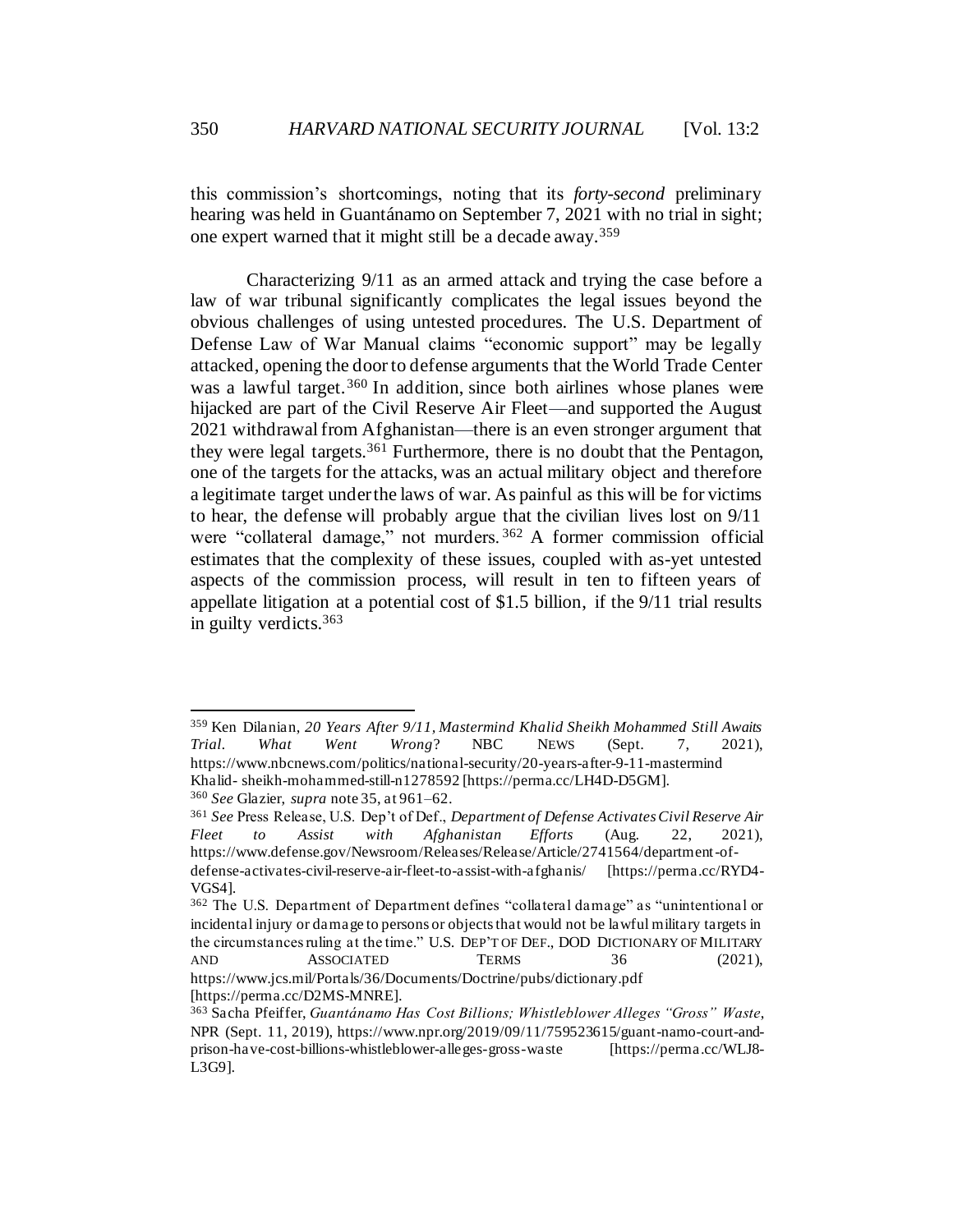These arguments are entirely irrelevant if the defendants are charged with regular terrorism crimes. Since federal charges are "pending," there are no international legal barriers to transferring these defendants to U.S. Department of Justice (DOJ) custody and proceeding with a regular criminal trial. There is, however, a potential U.S. domestic law obstacle in the form of annual National Defense Authorization Act prohibitions against detainee transfers to the United States.<sup>364</sup>

There are two potential solutions. First, Congress can repeal or amend that prohibition and authorize transfers to the U.S. mainland for trial; there may now be some congressional openness to doing this.<sup>365</sup> A more expensive, but perhaps politically easier, approach would be to authorize SDNY proceedings to be held in Guantánamo Bay. This method was suggested in a 2020 New York City Bar report envisioning that:

1. Congress would amend 28 U.S.C. § 112 (which divides New York State into separate judicial districts) to temporarily expand the jurisdiction of the Southern District of New York to encompass the U.S. Naval Base at Guantánamo and designate Guantánamo as a place of holding court for limited purposes.

2. The cases presently pending before the military commissions would be assigned to judges sitting within the Southern District of New York . . . .

3. The judges would hold case management hearings and set paths forward for proceeding to trial and final judgment.<sup>366</sup>

The end of law of war detention authority would also suggest that the DOJ should assume control of the defendants' detention site.

Judicial experience conducting remote business during the COVID-19 pandemic should make federal trials at Guantánamo even more viable now. Preliminary matters not involving Confrontation Clause rights, potentially including initial juror screening, could be handled remotely to reduce the number of persons requiring transportation to Guantánamo. Final jury selection and all actual trial sessions should take place in the defendants' physical presence, however, to minimize potential grounds for appeal.

<sup>364</sup> The current prohibition was included as § 1401 of the FY 2021 National Defense Authorization Act, H.R. 6395, enacted as 116 P.L. 283, 134 Stat. 3388.

<sup>365</sup> *See, e.g.*, H.R. REP. NO. 117–118, at 559 (2021) (Reporting House Armed Services Committee vote declining to extend the ban by a 31–28 vote).

<sup>366</sup> N.Y. CITY BAR, *supra* note 243, at 2.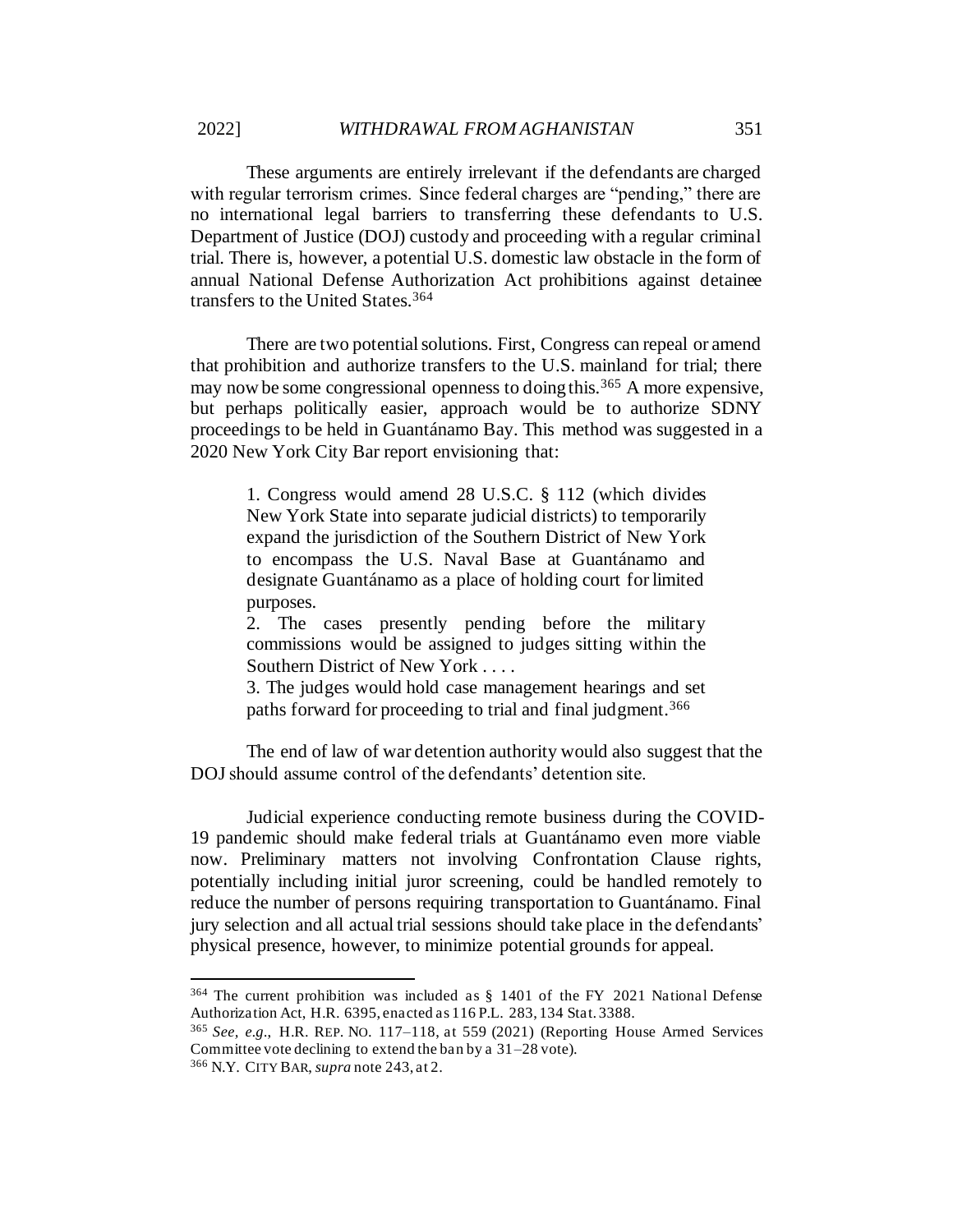To make this scenario happen, President Biden would have to display the same fortitude that President Bush did fifteen years ago, putting the onus on Congress either promptly to enact legislation authorizing a federal trial in one of those two locations or to bear responsibility for their release. But the end of Afghan hostilities, and fifteen more years of commission failures, should give him a stronger hand now than the one that President Bush successfully played in 2006.

2. Accused USS Cole "Mastermind" Abd al-Rahim al-Nashiri

Al-Nashiri's prosecution is even more disadvantaged by trial as a law of war offense than the 9/11 case as well as by serious government legal gaffes. In April 2019, a unanimous D.C. Circuit Court of Appeals panel invalidated "every single pre-trial order issued over the past three-and-a-half years" due to the military judge's conflict of interest issues.<sup>367</sup> Although the government frequently blames the defense for slowing progress, Judge David Tatel's opinion noted:

[C]riminal justice is a shared responsibility. Yet in this case, save for Al-Nashiri's defense counsel, all elements of the military commission system—from the prosecution team to the Justice Department to the [United States Court of Military Commission Review] to the judge himself—failed to live up to that responsibility.<sup>368</sup>

This setback, coupled with legal issues that should ultimately defeat a military prosecution—if not at trial, then on appeal—suggests that a final outcome is still years away. A key problem is that the law of war only applies to times of hostilities. The U.S. military did not recognize the existence of an armed conflict when the USS Cole was bombed (the author commanded a Navy frigate at the time), and the U.S. response relied solely on peacetime measures and criminal law processes.<sup>369</sup>

<sup>367</sup> *See* Steve Vladeck, *Al-Nashiri III: A No Good, Very Bad Day for U.S. Military Commissions*, JUST SEC. (Apr. 16, 2019), https://www.justsecurity.org/63663/al-nashiri-iiia-no-good-very-bad-day-for-u-s-military-commissions/ [https://perma.cc/8NBJ-DM5D]. <sup>368</sup> *In re* Al-Nashiri, 921 F.3d 224, 239 (D.C. Cir. 2019).

<sup>369</sup> Brief for Retired Military Admirals and Generals as Amici Curiae Supporting Respondent, Al-Nashiri v. Obama, 76 F. Supp. 3d 218 (D.D.C. 2014).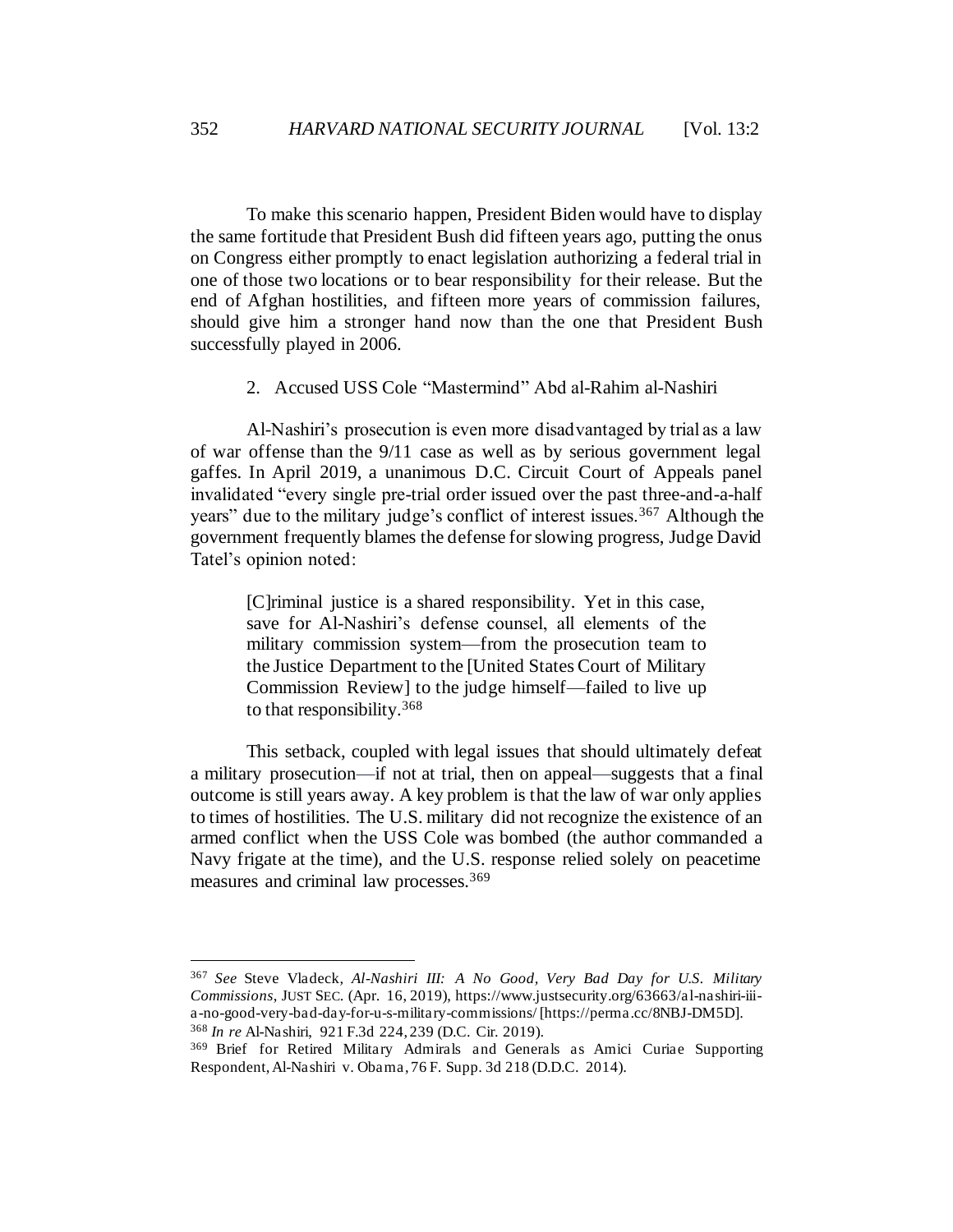Even if the case somehow clears that hurdle, a warship exemplifies a lawful wartime target, so the attack must be proven to be perfidious. But sailors need not wear uniforms, and enemy vessels may be approached in disguise. Commission proceedings will put the Cole crew on trial because the commission will need to determine whether the terrorists treacherously deluded them or benefitted from the ship's readiness gaps. The Navy's investigation showed the Cole failed to comply fully with peacetime antiterrorism mandates, so it will be difficult to prove the requisite treachery to constitute a war crime.<sup>370</sup>

These issues are irrelevant in a federal trial. The attack took place during peacetime. No law allowed it; the crew enjoyed the same right to life as all other humans. Striking the Cole with a massive boat-borne bomb was a clear-cut crime with no possible legal justification. As Professor Bobby Chesney has articulated, the most straightforward charge would be violation of 18 U.S.C. § 2332a—"Use of weapons of mass destruction," enacted six years before the attack.<sup>371</sup> If admissible evidence can tie al-Nashiri to the explosion, conviction should be virtually assured.

Since the crime took place abroad, Article III permits its trial at "such Place . . . as the Congress may by Law have directed."<sup>372</sup> Two others accused in the incident were indicted in the SDNY in 2003. Al-Nashiri, who was in CIA custody at the time, was named as a co-conspirator but apparently not charged to avoid any obligation to produce him in a U.S. court.<sup>373</sup> It now seems essential, however, that the government quickly produce an indictment to justify his continued detention. Depending on how Congress authorizes detainee prosecutions (i.e., removing transfer restrictions or letting a federal court sit in Guantánamo), options for al-Nashiri could include prosecution in the SDNY or Eastern District of Virginia. The latter venue would facilitate victim attendance while avoiding New York congestion. Furthermore, that district has successfully handled more terrorism prosecutions than any other U.S. jurisdiction.<sup>374</sup>

<sup>370</sup> *See, e.g.*, STAFF OF H. ARMED SERVS. COMM. STAFF, 107TH CONG., THE INVESTIGATION INTO THE ATTACK ON THE U.S.S.COLE 14 (May 2001) (noting that the ship did not carry out 31 of 62 required force protection measures).

<sup>371</sup> Chesney, *supra* note 347.

<sup>372</sup> U.S. CONST. art. III, § 2, cl. 3.

<sup>373</sup> *See* Pete Erickson et al., *Twenty Years After the USS Cole Attack: The Search for Justice*, 13 COMBATING TERRORISM CTR.SENTINEL 10, 46 (Oct. 2020).

<sup>&</sup>lt;sup>374</sup> In data reported through 2016, the Eastern District of Virginia had been the site of more terrorism prosecutions than any other district in the country. SDNY came in seventh with less than one-fourth the number of cases prosecuted in the Eastern District of Virginia. *See*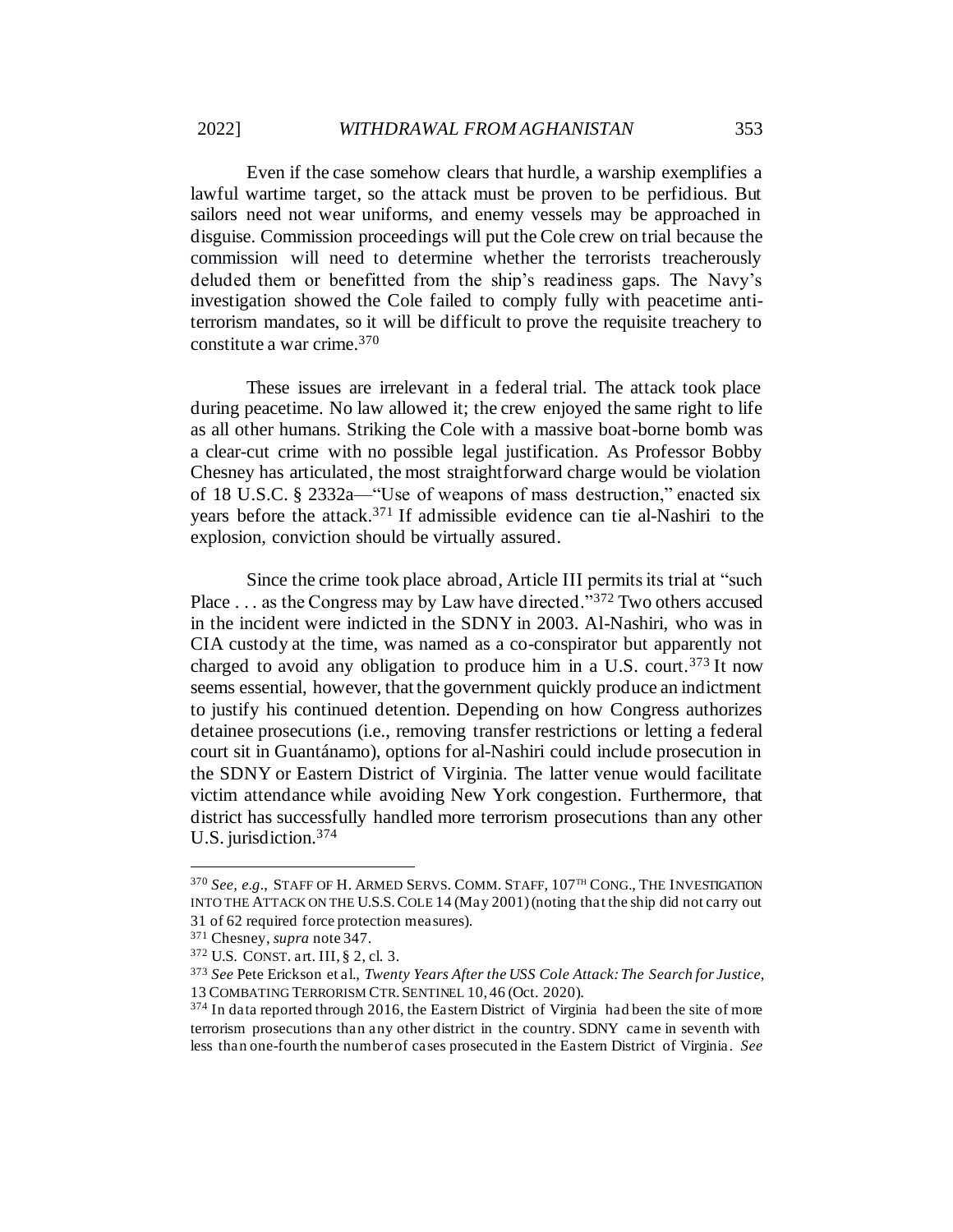### 3. Afghanistan Resistance Leader Abd al-Hadi al-Iraqi (Hadi)

Hadi's situation is unique for several reasons. He is the only professionally trained soldier to face a Guantánamo commission, having served in Saddam Hussein's army before travelling to Afghanistan. His charges, other than an extremely broad "conspiracy" allegation, reflect his role as a resistance leader rather than terrorist. *The New York Times* "Guantánamo Docket" helpfully summarizes Hadi's backstory:

Mr. Hadi, a citizen of Iraq, was charged before a military commission for allegedly commanding Qaeda or Taliban forces in Afghanistan that were accused of war crimes against U.S. and allied forces around 2002-2004. He was captured in Turkey in 2006 and held by the Central Intelligence Agency as a "high-value detainee," then transferred to U.S. military custody at Guantánamo Bay on April 26, 2007. He says his real name is Nashwan al-Tamir. He has degenerative disc disease, has undergone repeated surgery in military custody and has used a wheelchair and hospital bed in court.<sup>375</sup>

But for the pending charges, Hadi's medical condition should have resulted in his release years ago. He already had back issues when captured and is now reportedly unable to walk.<sup>376</sup> His prosecution makes little sense in the overall context of the Afghan conflict. The charges are based on relatively minor incidents in a war that saw 2,448 U.S. and 1,144 allied service personnel die (not to mention the staggering Afghan death toll), and the United States released *far* bigger fish at both Obama's and Trump's behest.<sup>377</sup>

The most concerning allegations in his charge sheet are paragraphs 54–56 alleging that he facilitated operations by al Qaeda in Iraq in 2005–06.

*One in Five International Terrorism Prosecutions in Eastern Virginia*, TRANSACTIONAL RECS. ACCESS CLEARINGHOUSE (TRAC) (Aug. 8, 2016), https://trac.syr.edu/tracreports/crim/431/ [https://perma.cc/HC7Z-K9MD]. <sup>375</sup> *The Guantánamo Docket*, *supra* note 15.

<sup>376</sup> *See* Carol Rosenberg, *Iraqi Detainee Reported Suffering Paralysis at Guantánamo*, N.Y. TIMES (Sept. 10, 2021), https://www.nytimes.com/2021/09/10/us/politics/iraqi-detaineeparalysis-guantanamo.html [https://perma.cc/9RTJ-STFY].

<sup>377</sup> Jerry Dunleavy, *From Prison to Power: Taliban Leaders Go from Jail, to Negotiating Table, to Kabul*, YAHOO (Aug. 18, 2021), https://www.yahoo.com/now/prison-powertaliban-leaders-jail-110000033.html [https://perma.cc/FVH4-QUAD].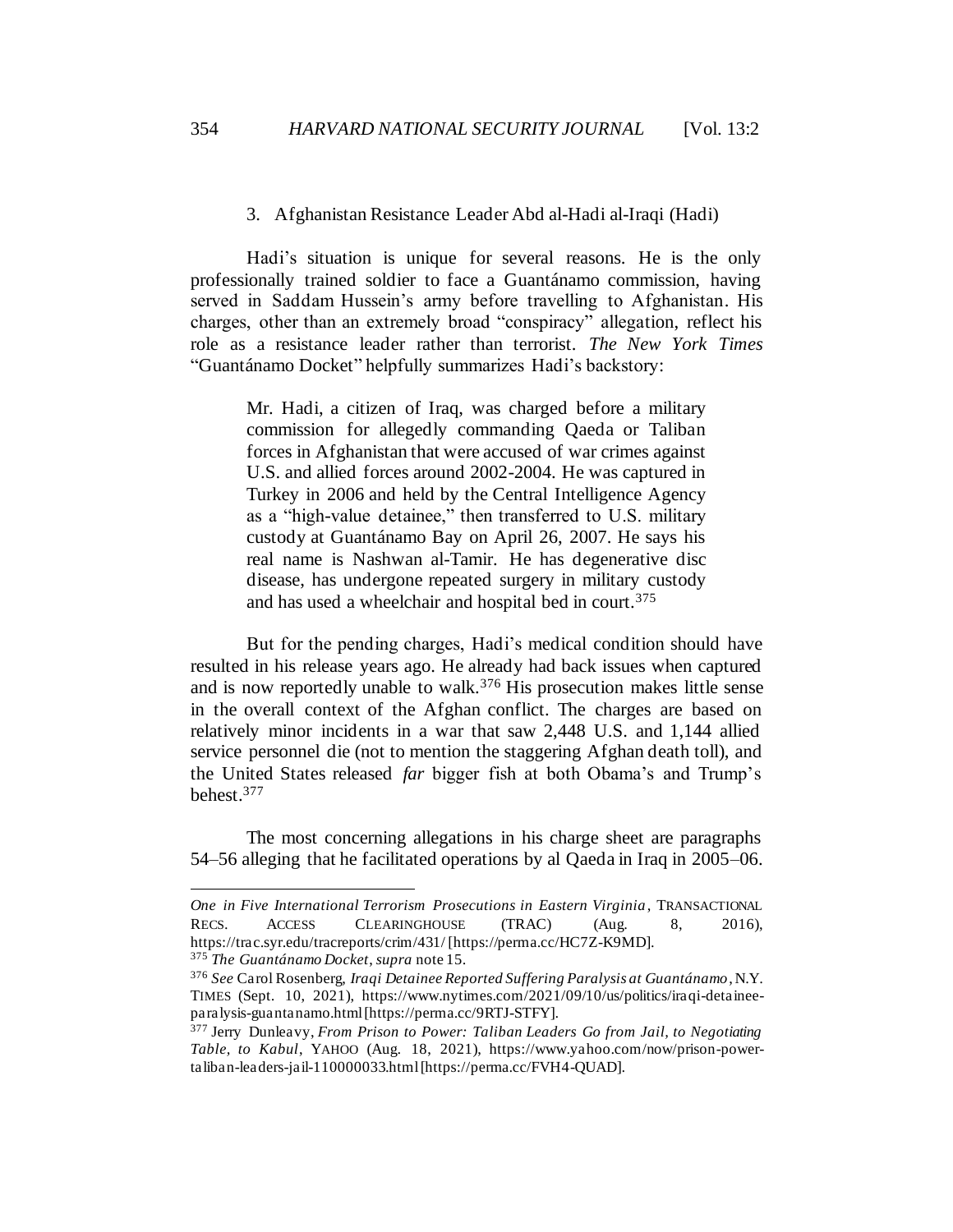If true, that assertion could justify a credible criminal prosecution. However, the proper authority would be the government of Iraq since the fight there had already become a non-international conflict by then.

The combination of Hadi's physical deterioration and end of the Afghan conflict effectively preclude him from harming the United States. The proper disposition would be to repatriate him to Iraq and let its government decide how to handle him.

4. Indonesian Bombing Suspect Encep Nurjaman and Two Coconspirators

The last three detainees identified as possible commission defendants, Encep Nurjaman (alias Hambali), Mohammed Farik Bin Amin (Zubair), and Mohammed Nazir Bin Lep (Lillie) were arraigned at Guantánamo on August 31, 2021. The session took place the day after U.S. participation in the Afghan war ended and was plagued by translation problems.<sup>378</sup> The Office of Military Commissions website summarizes the charges:

Encep Nurjaman; Mohammed Nazir Bin Lep; and Mohammed Farik Bin Amin are charged jointly in connection with their alleged roles in the bombing of nightclubs in Bali, Indonesia in 2002 and the bombing of a J.W. Marriott hotel in Jakarta, Indonesia in 2003. The charges include conspiracy, murder, attempted murder, intentionally causing serious bodily injury, terrorism, attacking civilians, attacking civilian objects, destruction of property, and accessory after the fact, all in violation of the law of war.<sup>379</sup>

The charge sheets provide more detail. The sheets state that Hambali, as they call Nurjaman in nine pages of "common allegations," was a jihadist who fought the Soviets in Afghanistan before becoming a regional leader for "the Southeast Asian terrorist organization Jemaah Islamiya  $(II)$ ." 380 JI leadership "agreed to partner with al Qaeda in jihad," and Hambali received

<sup>378</sup> *See generally* Biden, *supra* note 206; Carol Rosenberg, *Three Guantánamo Detainees Charged in 2002 Bali Bombing*, N.Y. TIMES (Oct. 13, 2021), https://www.nytimes.com/2021/08/31/us/politics/guantanamo-bali-bombing.html [https://perma.cc/A3M5-GTW5].

<sup>379</sup> Office of Military Commissions, *Cases: Encep Nurjaman et al.*, https://www.mc.mil/CASES.aspx [https://perma.cc/AD4N-GPG6].

<sup>380</sup> U.S. Dep't of Def., MC Form 458, Charge Sheet, Encep Nurjamen, at Block II continuation sheet para. 1 (Apr. 5, 2019).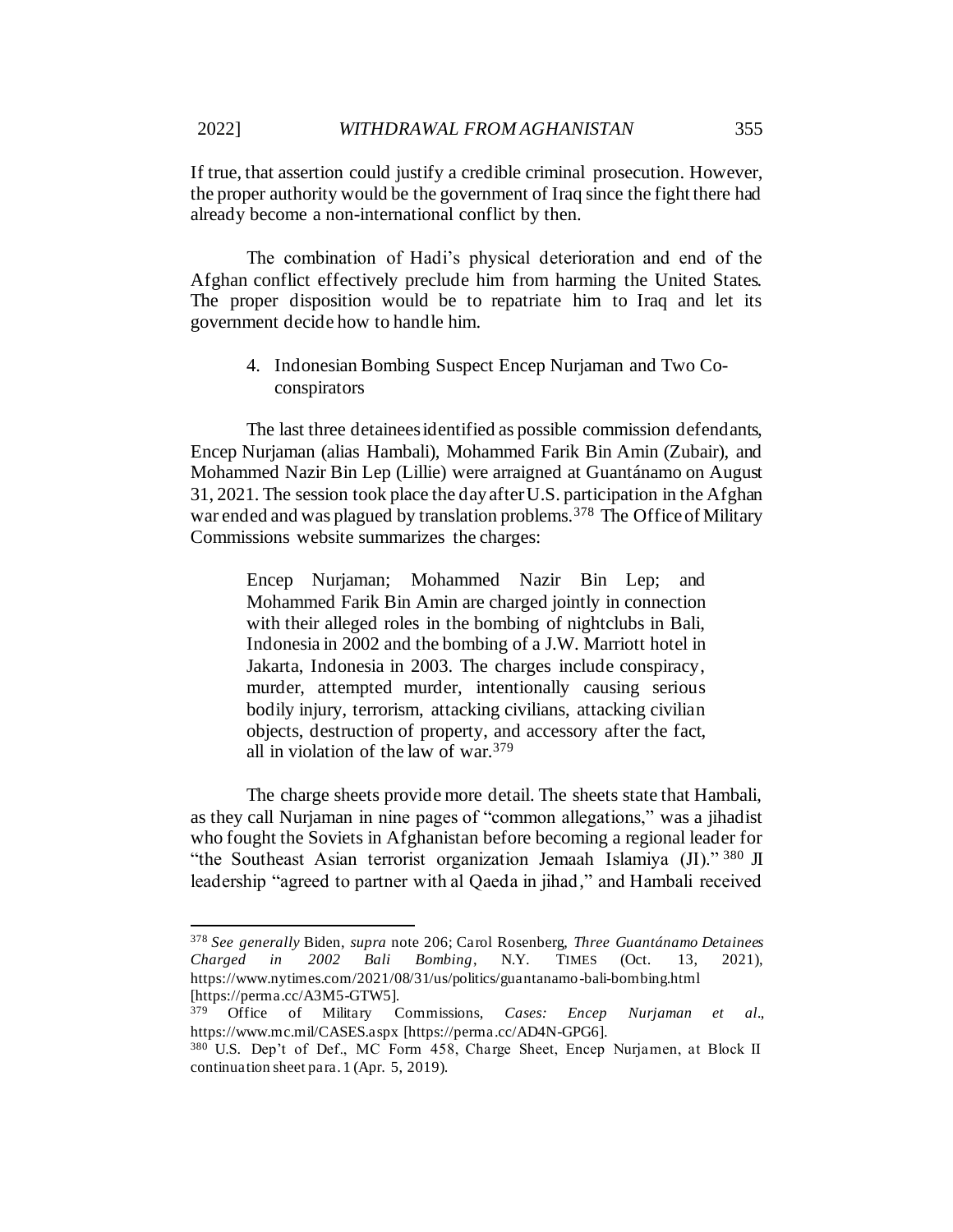funds from them in order to conduct attacks in several countries; the only successful bombings were in Indonesia between 2000–03.<sup>381</sup> The most significant were the 2002 Bali nightclub blasts, which killed 202 people from twenty-two countries, including eighty-eight Australians and seven Americans, and a 2003 attack on the J.W. Marriot hotel in Jakarta ,which killed eleven (all Dutch or Indonesian) and wounded three Americans.<sup>382</sup>

Even if all the allegations are true, JI appears to have lacked sufficient organization, and the sporadic acts the sustained intensity, required to constitute an armed conflict, and there is no indication that any country recognized it as such.<sup>383</sup> Despite al Qaeda's financial support and training, the allegations show that JI acted with sufficient autonomy that its actions cannot credibly be considered part of a U.S. conflict with them. <sup>384</sup> The bombings lack the requisite connection to *any* armed conflict to constitute war crimes, and there is no credible legal authority to justify the eighteenyear U.S. pre-arraignment detention of these accused in the first place.

With victims and their families in more than twenty countries already frustrated by delayed justice, trying a flawed case in a flawed system that will take years to conclude, with a real prospect of ultimate failure, does no one any favors.<sup>385</sup> And it may subject the commissions to fresh global scrutiny, further tarnishing U.S. credibility. Since Americans were victims of both attacks, federal prosecution is possible.<sup>386</sup> But given the geographic location of the bombings, and the much greater numbers of their nationals who were victims, either Indonesia or Australia is a more appropriate venue.

Both countries and the United States are parties to the 1997 Convention for the Suppression of Terrorist Bombings, which includes an *aut dedere aut judicare* obligation and may be used as the basis for extradition

<sup>381</sup> *Id.* ¶¶ 2, 18–34, 40–60.

<sup>382</sup> *Id.* ¶¶ 46, 60.

<sup>383</sup> *See id.* ¶¶ 17–60.

<sup>384</sup> *See id.*

<sup>385</sup> *See, e.g.*, Stephanie March & Roscoe Whalan, *Bali Bombing Survivor "Dumbfounded" Alleged Mastermind Hambali yet to Face Trial After 15 Years in Custody*, AUSTL.BROAD. CORP., (Feb. 12, 2018), https://www.abc.net.au/news/2018-02-13/alleged-bali-bombingmastermind-hambali-yet-to-face-trial/9421738 [https://perma.cc/9SDJ-FXJR] (reporting victim frustration and concerns about U.S. commission proceedings).

<sup>386</sup> *E.g.*, 18 U.S.C. §§ 2332(a) (homicide), 2332(b) (attempt or conspiracy with respect to homicide), and 2332a (use of weapons of mass destruction) each apply to crimes committed against Americans "outside [of] the United States," giving federal courts jurisdiction over both the Bali and Jakarta bombings.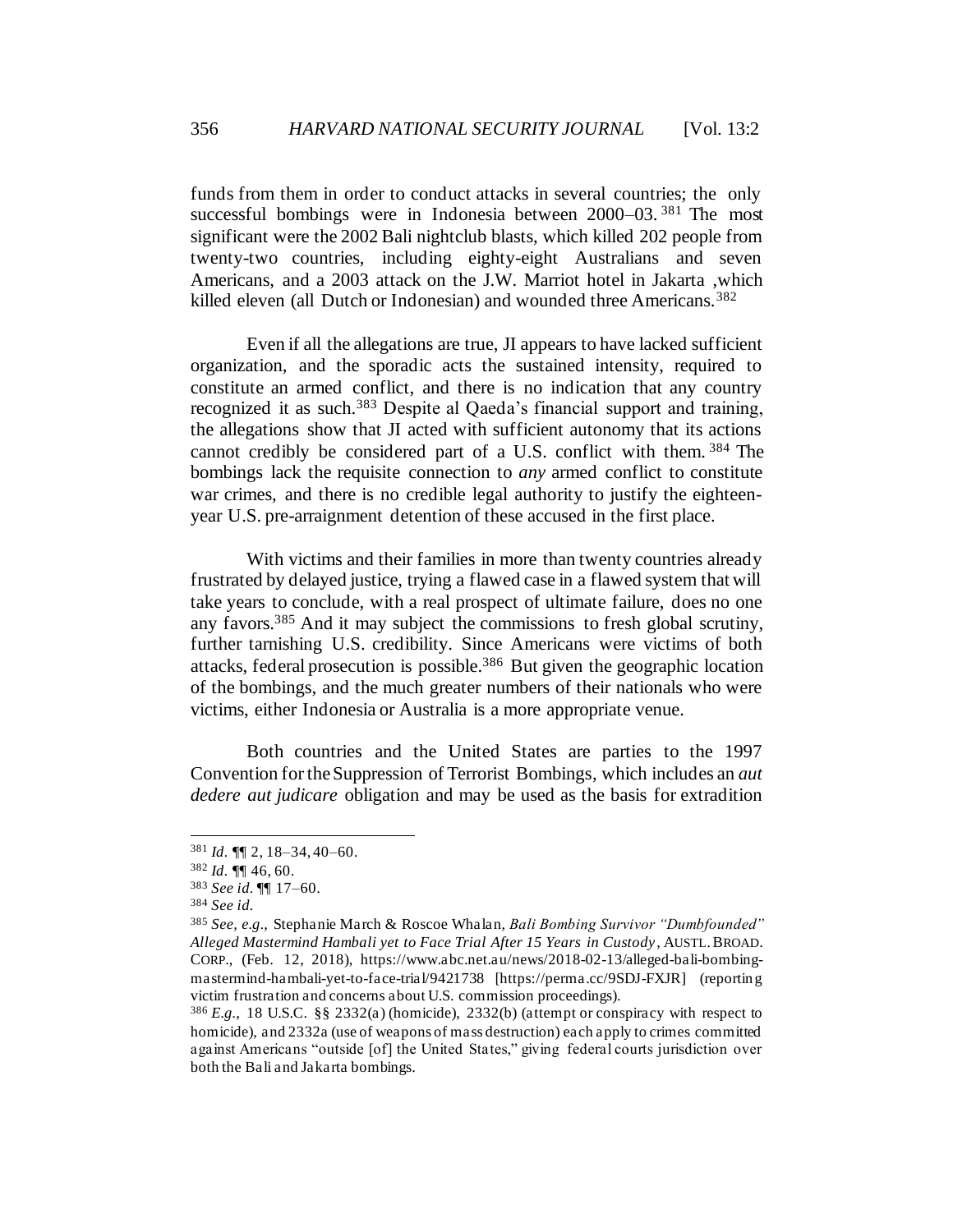by states requiring treaty authority to do so.<sup>387</sup> The U.S. extradition statute generally requires an actual bilateral agreement, which the United States has with Australia but not with Indonesia. <sup>388</sup> But that statute allows the extradition of foreign nationals without a treaty if the conduct would have been a crime in this country and U.S. nationals were victims. 389 These detainees can thus be extradited to either country, and it would be in the U.S. national interest to select one, with federal criminal trial as a fallback option.

### *B. Detainees Previously Convicted by a Military Commission*

The two detainees in this category *should* be easy dispositions. Even the Geneva Conventions permit continued detention to serve out judicial sentences.<sup>390</sup> But there are several factors to consider before concluding that continued detention is the appropriate approach.

The first is simply where to detain them once Guantánamo is closed. At most, it may require having Congress modify the detainee transfer ban allowing their move to a stateside prison; some authorities argue that the president has inherent executive authority to do this unilaterally. <sup>391</sup> MCA §949u permits confinement in any facility under U.S. control.<sup>392</sup> They could be held in any DoD site used for post-conviction inmates or a DOJ facility such as the Colorado "supermax" prison that houses convicted terrorists under more punitive conditions than Guantánamo.<sup>393</sup>

<sup>387</sup> International Convention for the Suppression of Terrorist Bombings arts. 6, 9, Dec. 15, 1997, 2149 U.N.T.S. 284,

https://treaties.un.org/pages/ViewDetails.aspx?src=IND&mtdsg\_no=XVIII-

<sup>9&</sup>amp;chapter=18&clang=\_en [https://perma.cc/TM5S-9P3M].

<sup>388</sup> 18 U.S.C. § 3181(a) states, "The provisions of this chapter relating to the surrender of persons who have committed crimes in foreign countries shall continue in force only during the existence of any treaty of extradition with such foreign government." The associated notes provide a list of current U.S. bilateral extradition treaties. <sup>389</sup> 18 U.S.C. § 3181(b).

<sup>390</sup> Geneva III, *supra* not[e 61,](#page-12-0) art. 119; Geneva IV, *supra* not[e 61](#page-12-0), art. 133.

<sup>391</sup> *See, e.g.*, Gregory B. Craig & Cliff Sloan, *The President Doesn't Need Congress's Permission to Close Guantanamo*, WASH. POST (Nov. 6, 2015), https://www.washingtonpost.com/opinions/the-president-doesnt-need-congresss-

permission-to-close-guantanamo/2015/11/06/4cc9d2ac-83f5-11e5-a7ca-6ab6ec20f839\_story.html [https://perma.cc/7LJH-DJCE].

<sup>392</sup> Codified at 10 U.S.C. §950i.

I. <sup>393</sup> Robert Windrem, *Worse Than Guantanamo? Terror Suspects Face Infamous Colorado Supermax*, NBC NEWS (Apr. 19, 2016), https://www.nbcnews.com/news/usnews/new-prison-would-be-safer-harsher-much-colder-guantanamo-n542741 [https://perma.cc/9KE8-NAY2].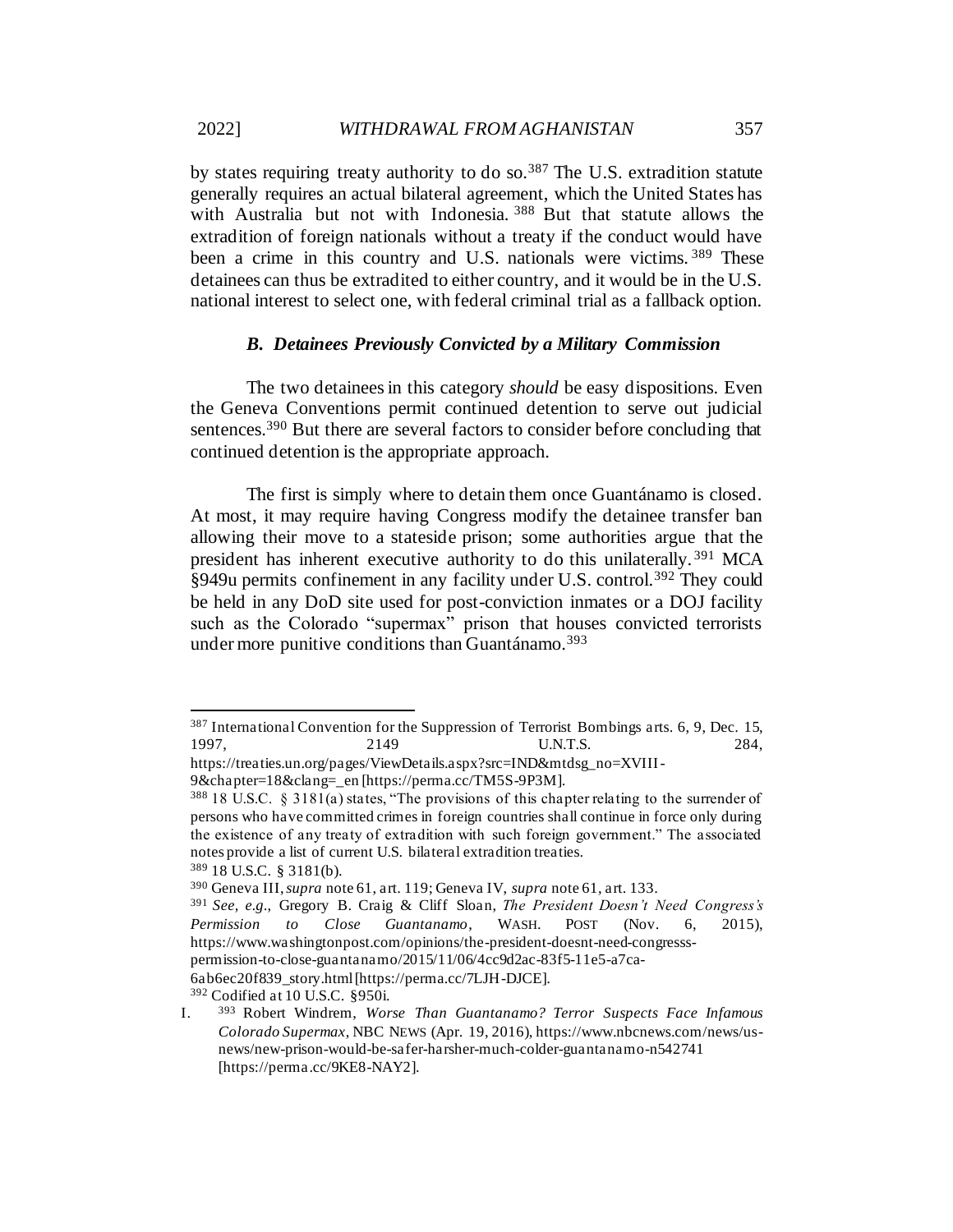A second consideration stems from the commissions' problematic handling of both men. Guantánamo habeas challenges are all heard in the D.C. Circuit. Relocation to a U.S. site opens the door to new actions in the district(s) where they are sent. That could result in fewer favorable outcomes for the government and more adverse publicity, suggesting that release could be more advantageous instead.

1. Majid Shoukat Khan

*The New York Times* "Guantánamo Docket" summarizes Khan's story:

Mr. Khan, a citizen of Pakistan who attended high school in Maryland, was captured in Pakistan in 2003. He was transferred to Guantánamo in September 2006 as a "highvalue detainee" after 1,200 days in the custody of the Central Intelligence Agency. In February 2012, he turned government cooperator and pleaded guilty to war crimes for serving as a courier of funds, from Khalid Shaikh Mohammed to a Qaeda affiliate in Southeast Asia, that were used in a terrorist bombing in Indonesia after his capture. On Oct. 28, 2021 he stood before a military jury in open court and offered a detailed, two-hour account of his years of torture by the C.I.A. The eight-officer jury issued him a 26-year prison sentence, one more year than the minimum under sentencing guidelines. Seven of the jurors also wrote a clemency letter on his behalf. A senior Pentagon official declared his sentence complete on March 1, 2022. His lawyers argue that expiration of his sentence means he should be promptly released, although the U.S. had yet to reach a deal with a country to receive him.<sup>394</sup>

Since both Khan's sentence and U.S. law of war detention authority have ended, there is no legal basis for delaying his release in order to obtain security assurances. Khan's personal account of his torture was widely reported in world media, as were the conclusions of the officers on the sentencing panel that his treatment was "a stain on the moral fiber of

<sup>394</sup> *The Guantánamo Docket*, *supra* note 15 (This source is periodically updated; the quoted language was verified to be current as of April 16, 2022).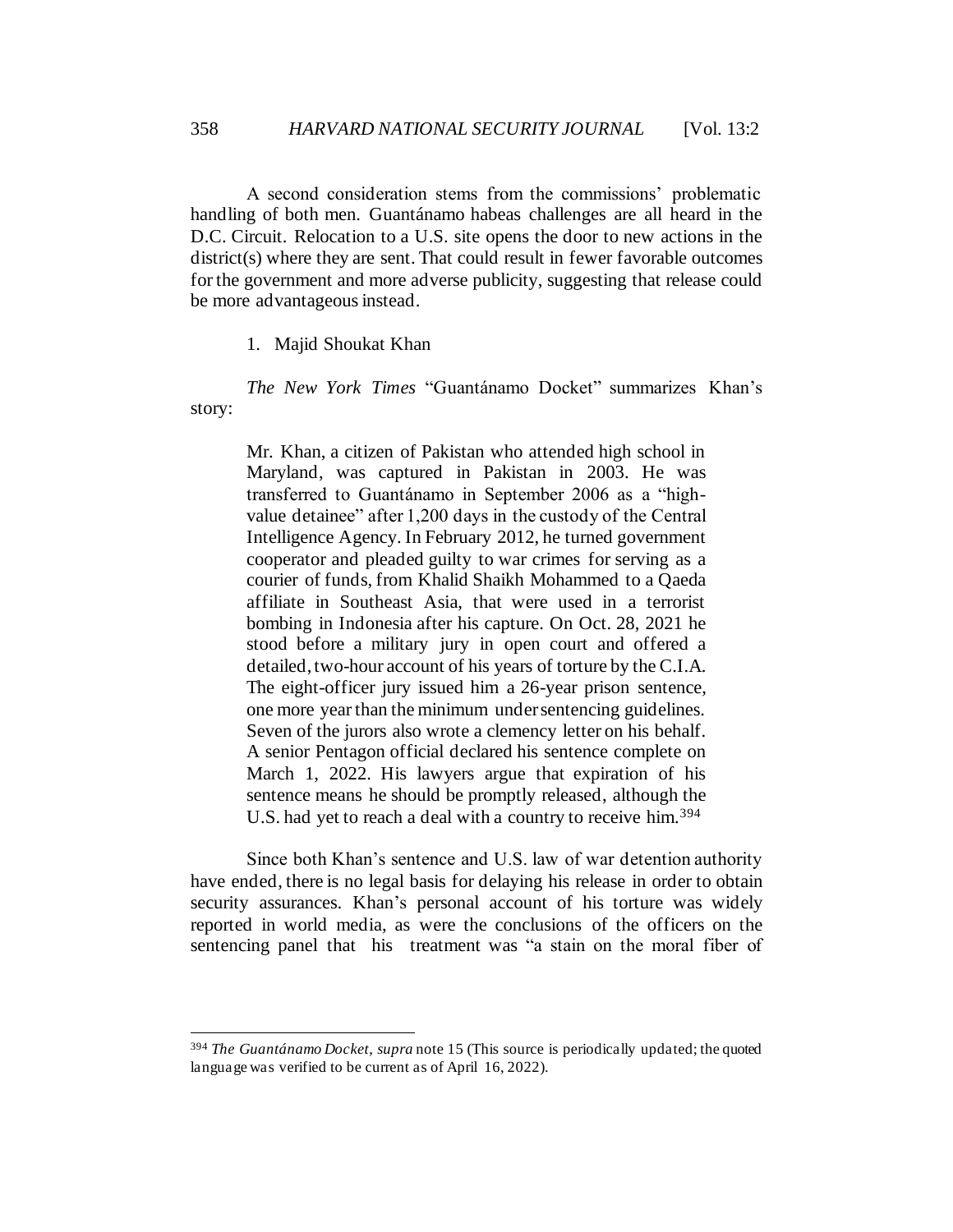America" and "a source of shame for the U.S. government."<sup>395</sup> After the embarrassment of the sentencing hearing, U.S. interests would be best served by releasing him promptly rather than opening any doors to further discussion or even litigation about his situation.

### 2. Ali Hamza Ahmad Suliman al-Bahlul

"The Guantánamo Docket" provides this summary of al-Bahlul's history:

Mr. Bahlul, a citizen of Yemen, is serving a life sentence imposed by the Guantánamo military commissions system. He was captured by Pakistani forces near the border with Afghanistan in December 2001 and was among the first batch of detainees brought to Guantánamo on the day the prison opened the following month. Accused of being a propaganda chief for Al Qaeda and a media secretary for Osama bin Laden, he refused to participate in his 2008 military trial and mostly sat mute beside an Air Force lawyer who was assigned to defend him. A panel of U.S. military officers convicted him of three terrorism-related charges on Nov. 3, 2008. Two of the convictions were subsequently *overturned for technical reasons*. For example, an appeals court ruled that "providing material support for terrorism," one of his charges, was not a recognized war crime and so could not be brought before a military tribunal.<sup>396</sup>

Transferring al-Bahlul to a stateside prison to serve out his life sentence seems an obvious solution. He is not a terrorist *per se*; as he announced during his trial, "you are prosecuting a media man . . . you are not prosecuting an al Qaeda member who is about to do an operation."<sup>397</sup> He is hardly a physical threat, which should minimize public objection to transferring him to a U.S. facility. But it would be unjust due to fundamental flaws in his "conviction."

<sup>395</sup> *The Handwritten Document*, N.Y. TIMES (Oct. 31, 2021), https://www.nytimes.com/interactive/2021/10/31/us/khan-clemency-letter.html [https://perma.cc/T38P-GR2B]; *see also* Rosenberg & Barnes, *supra* not[e 293.](#page-52-0)

<sup>396</sup> *The Guantánamo Docket*, *supra* note 15 (emphasis added).

<sup>397</sup> Michael J. Lebowitz, "*Terrorist Speech": Detained Propagandists and the Issue of Extraterritorial Application of the First Amendment*, 9 FIRST AMEND. L. REV. 573, 575 (2011).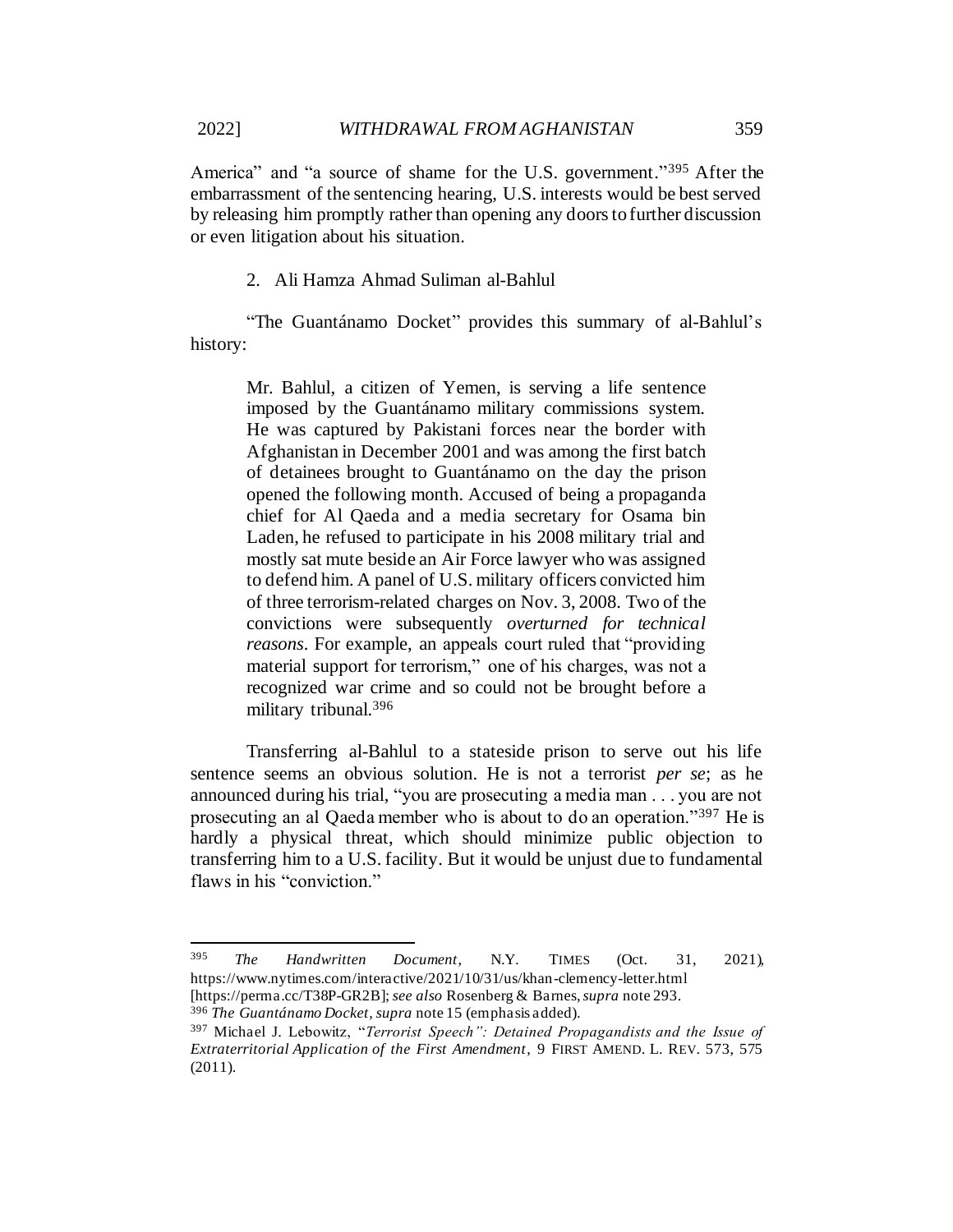Al-Bahlul did not want to boycott his trial; he wanted representation by co-national counsel he could trust. <sup>398</sup> However, the commission rules barred his request even though it would be allowed in courts-martial and supported by U.S. and foreign practice in prosecuting international law violations since World War II. <sup>399</sup> So there is a strong argument that customary international law now provides this right.<sup>400</sup> Al-Bahlul's fallback was self-representation, which the MCA did authorize.<sup>401</sup> But that right was denied in a way that suggested lack of government good faith. The judge then forced Air Force Judge Advocate David Frakt to defend him. As Frakt later explained, "Unable to represent himself and unwilling to be represented by a U.S. military officer, someone whom he considered to be an enemy, Mr. Al Bahlul mounted no defense."<sup>402</sup> This issue was not raised on appeal.<sup>403</sup>

A second key issue is that none of the charges that al-Bahlul was convicted of (e.g., conspiracy, solicitation, or providing material support to terrorism) are recognized war crimes. A D.C. Circuit Court of Appeals opinion by Judge (now Justice) Brett Kavanaugh invalidated the material support charge in Hamdan's appeal.<sup>404</sup> The government acknowledged that the same logic applied to solicitation and conspiracy, and the D.C. Circuit obliged with a terse *per curiam* decision overruling all al-Bahlul's convictions. <sup>405</sup> But a convoluted multi-stage appellate process ultimately ended in a fractured 2016 en banc decision allowing the conspiracy conviction to stand. Four of the nine judges thought that Congress could let a commission try conspiracy even if not a recognized war crime; one would have held that al-Bahlul was not actually convicted of the inchoate crime of conspiracy; and a sixth believed that the court was only reviewing for plain error and did not need to make a precise legal judgment. <sup>406</sup>

<sup>403</sup> *Id.*

<sup>398</sup> *See* Glazier, *supra* not[e 316,](#page-56-0) at 306.

<sup>399</sup> *See* Glazier, *supra* note 35, at 931–32.

<sup>400</sup> *See id.* at 928–33 (discussing issues with denying detainees representation by counsel of their own choosing, including particularly co-nationals). *See also* ICCPR, supra note 267, art. 14, ¶ 3(b) (providing the right "to communicate with counsel of his own choosing"). <sup>401</sup> Glazier, *supra* not[e 316](#page-56-0), at 306; 10 U.S.C. § 949a(b)(2)(D).

<sup>402</sup> David J. R. Frakt, *Guest Post: David J. R. Frakt on the Al-Bahlul Amicus Brief*, OPINIOJURIS (July 28, 2013), http://opiniojuris.org/2013/07/28/guest-post-david-j-r-frakton-the-al-bahlul-amicus-brief/ [https://perma.cc/G4ZW-JJFA].

<sup>404</sup> Hamdan v. United States, 696 F.3d 1238, 1240–41 (D.C. Cir. 2012).

<sup>405</sup> Al Bahlul v. United States, No. 11-1324, 2013 WL 297726 (D.C. Cir. Jan. 25, 2013) (per curiam), *rev'd en banc*, 767 F.3d 1 (2014).

<sup>406</sup> Al Bahlul v. United States, 840 F.3d 757 (D.C. Cir. 2016) (en banc).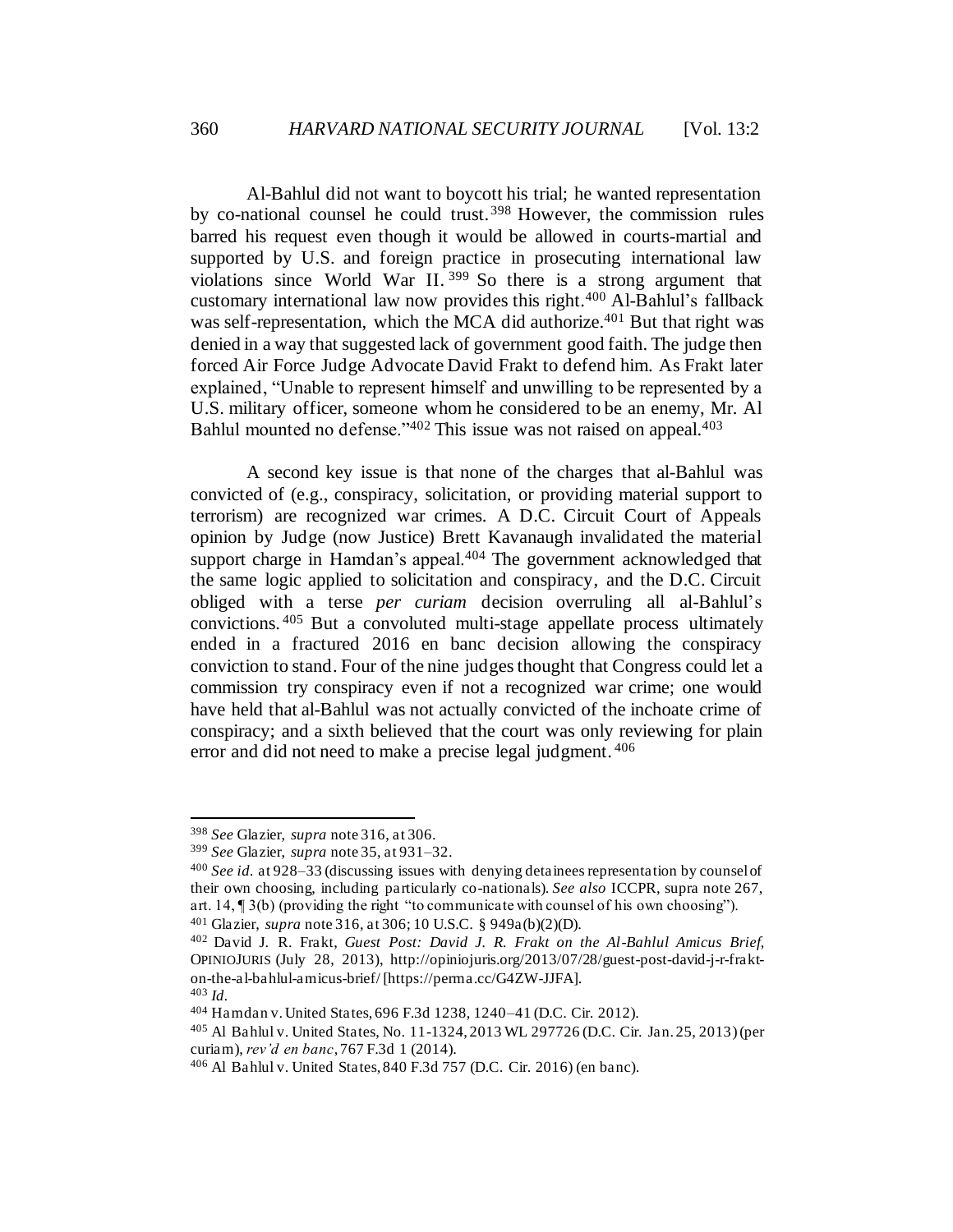This question is not just one of charge nomenclature or mode of liability. The larger issue is that al-Bahlul's actions do not constitute war crimes no matter *how* they are charged and are outside the jurisdiction of a law of war tribunal. One of the prosecutors later colorfully described al-Bahlul's role:

Al-Bahlul was certainly a devoted and trained al Qaeda member, but his role in the terrorist organization was anything but typical. Instead of dabbling directly in bombs and kidnappings, al-Bahlul dealt with video production equipment, cameras, and video-editing software. This is because al-Bahlul was the head of As-Sahaab, al Qaeda's inhouse media foundation. Tasked directly by Osama bin Laden, al-Bahlul produced propaganda and recruiting videos while essentially serving as bin Laden's "Public Relations Secretary." As such, al-Bahlul was more Sean McManus (head of CBS News) than Khalid Shaykh Muhammad (purported 9/11 mastermind) as he performed his duties in a manner more akin to Michael Moore (controversial documentary filmmaker). But despite the First Amendment protections offered to U.S. citizens, it was these media activities that ultimately served to condemn al-Bahlul to life in U.S. military custody as a convicted war criminal.<sup>407</sup>

The First Amendment is a red herring. While it may determine whether conduct can be prosecuted under U.S. domestic law, what matters here is that neither propagandizing nor recruiting constituteswar crimes. This prosecution is thus effectively based on the notion that al-Bahlul was acting on behalf of the wrong side, but law of war rules are entirely divorced from the legitimacy of the cause fought for. $408$ 

Al-Bahlul has now spent more than twenty years in U.S. custody the normal maximum term for material support to terrorism, the most likely federal crime of which he could have been convicted *if* it had extraterritorial application to a non-citizen at the time of his conduct—and more time than the "American Taliban" John Walker Lindh served.<sup>409</sup> Rather than invite

<sup>407</sup> Lebowitz, *supra* note 402, at 573–74.

<sup>408</sup> *See, e.g.*, DINSTEIN, *supra* note 86, at 3–4.

<sup>409</sup> *E.g.*, Matthew Barakat, *"American Taliban" John Walker Lindh Is Released from Prison*, ASSOCIATED PRESS (May 23, 2019), https://apnews.com/article/north-america-donaldtrump-us-news-ap-top-news-in-state-wire-24e30be3a75949b7aa3b30946703140d [https://perma.cc/AWP8-GEM9].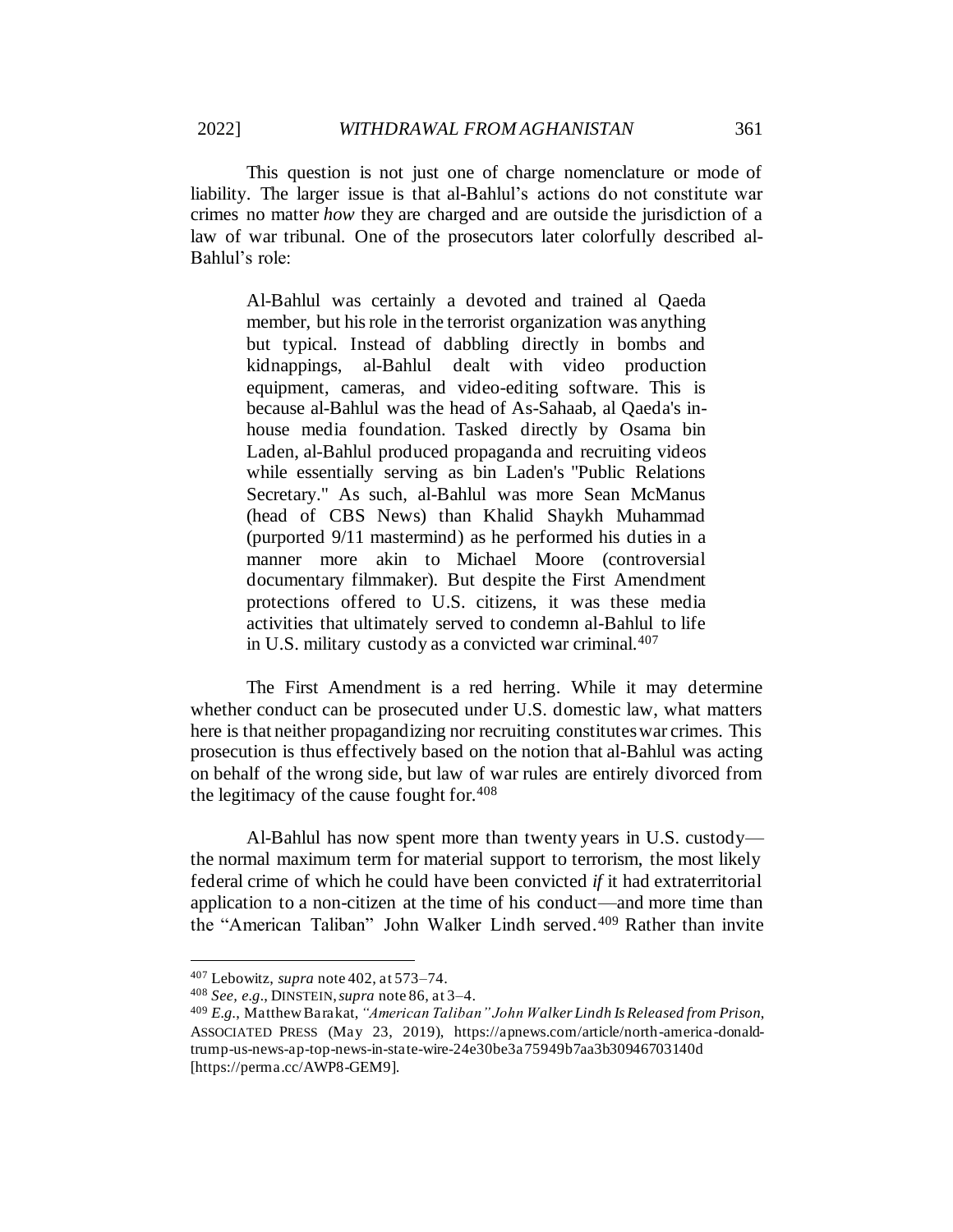renewed litigation and international criticism, a more pragmatic approach would be a conditional release tantamount to parole. Manual for Military Commission rule 1108 allows full or partial suspension of a sentence, effectively "grant[ing] the accused a probationary period" after which "the suspended part of the sentence shall be remitted."<sup>410</sup> In this unique case, it would provide an articulable legal basis for imposing post-release conditions upon his future conduct.

## *C. Held in Law of War Detention but Recommended for Transfer "If Security Conditions Met"*

The disposition of sixteen of the eighteen men in this category is *actually* easy. Unlike al-Bahlul, they have never been convicted; the only basis for *ever* holding them was purported preventive law of war detention authority. But the war is over, so that authority has definitively ended, and they must be promptly repatriated, period.

This classification should always have been troubling. First, the standard that the Periodic Review Boards (PRBs) implemented during the Obama Administration—justifying detention if an individual poses "a continuing significant threat to the security of the United States"—was too low. <sup>411</sup> It falls short of the standards articulated in the Fourth Geneva Convention that detention be "absolutely necessary" or for "imperative reasons of security," <sup>412</sup> resulting in over-detention. Further, the PRBs adopted a civilian parole board-type approach, effectively requiring detainees to be fully forthcoming about past conduct, express remorse, and provide information about how they would rehabilitate themselves if released.<sup>413</sup> This standard makes sense for individuals who have been validly convicted of actual crimes, but it creates real problems for individuals detained in error who have no meaningful information about prior affiliation with anti-U.S. violence to admit and are unwilling to perjure themselves.

<sup>410</sup> U.S. DEP'T OF DEF., *supra* note 291, Rule 1108.

<sup>411</sup> *See* Andy Worthington, *Periodic Review Board Decides Yemeni at Guantánamo Still Poses a Threat 14 Years After Capture*, CLOSE GUANTÁNAMO (Apr. 9, 2016), https://www.closeguantanamo.org/Articles/206-Periodic-Review-Board-Decides-Yemeniat-Guantanamo-Still-Poses-A-Threat-14-Years-After-Capture [https://perma.cc/3E2F-CVN5].

<sup>412</sup> *See* discussion Part I.C.2. *supra*.

<sup>413</sup> *See, e.g.*, Worthington, *supra* note 416.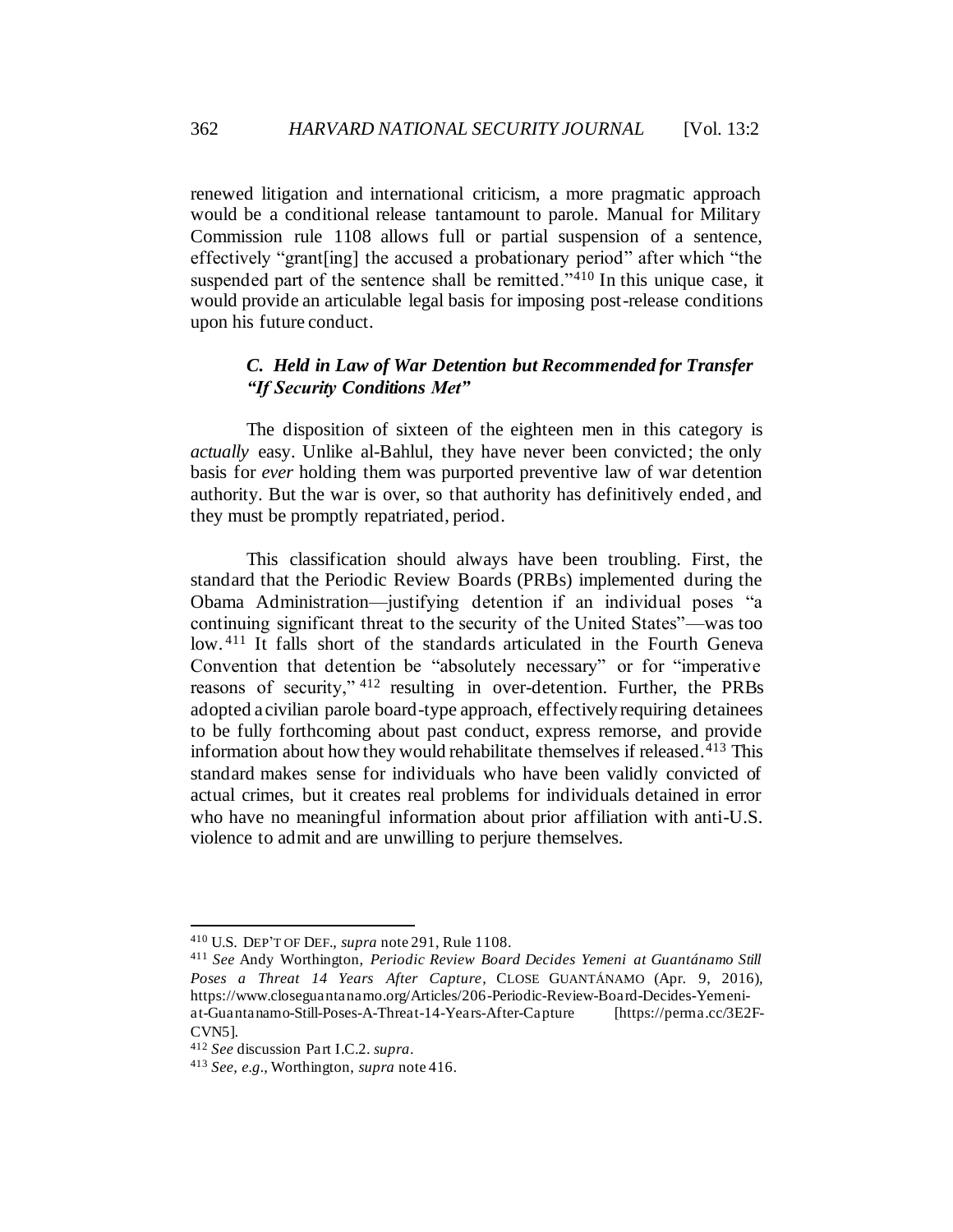Moreover, in the human rights era, it is hard to fathom where other states found legal authority to honor U.S. requests to restrict the liberty of individuals never convicted of any crime. Although the ICCPR allows some liberty restrictions in the interests of a state's own national security, they must be grounded in actual domestic law and subject to judicial review.<sup>414</sup> Not surprisingly, leading U.S. allies seemed to reject this approach; detainees transferred to the United Kingdom, for example, were quickly released after only an absolutely minimalist show of deference to U.S. concerns.<sup>415</sup> And this Article suspects it is why Australian David Hicks and Canadian Omar Khadr had to plead guilty, allowing their repatriation under agreements calling for completion of their "sentences" rather than subject to release "conditions." But the United States convinced many less influential countries to impose restrictions on detainees who never faced charges.

This category is an artificial post-9/11 creation, lacking any foundation in the law of war. Individuals who did not clearly meet the requisite standard for continued law of war detention should have been promptly released. Several of the individuals in this group have languished in U.S. detention for years after being placed in this category. The end of the conflict makes this issue moot. Although some recent public discussion continues to suggest making transfers with security conditions attached, none identify any actual legal authority for doing so.  $416$ 

Two of the detainees in this category might pose a bit of a challenge. Ridah Bin Saleh al Yazidi and Muieen Abd al Sattar have been approved for transfer for over a decade but have not cooperated with efforts to find a country willing to accept them on U.S. terms. Al Yazidi is a Tunisian who has declined to meet with officials of his government, while al Sattar is a stateless Rohingyan who has no country to return to. Both are reportedly "too profoundly damaged—either mentally ill or accustomed to their institutionalization—to try to seek a way out." $417$  While Yazidi might simply be returned to Tunisia even if he prefers to stay at Guantánamo, it will take more effort to find a place to send Sattar. Both should be easier to resolve,

<sup>414</sup> *See* ICCPR, *supra* note 267, arts. 9, 12, 19, 21.

<sup>415</sup> *See, e.g.*, MOAZZAM BEGG,ENEMY COMBATANT: MY IMPRISONMENT AT GUANTÁNAMO, BAGRAM, AND KANDAHAR356–64 (2006).

<sup>416</sup> *See, e.g.*, Ian Moss, *There Is a Way to Close Guantanamo*, JUST SEC. (Jan. 11, 2022), https://www.justsecurity.org/78166/there-is-a-way-to-close-guantanamo/ [https://perma.cc/YVZ7-MZ9M].

<sup>417</sup> Carol Rosenberg, *5 Were Cleared to Leave Guantánamo. Then Trump Was Elected*, N.Y.

TIMES (Oct. 9, 2020), https://www.nytimes.com/2020/10/09/us/politics/guantanamoprisoners-trump.html [https://perma.cc/6952-SLKU].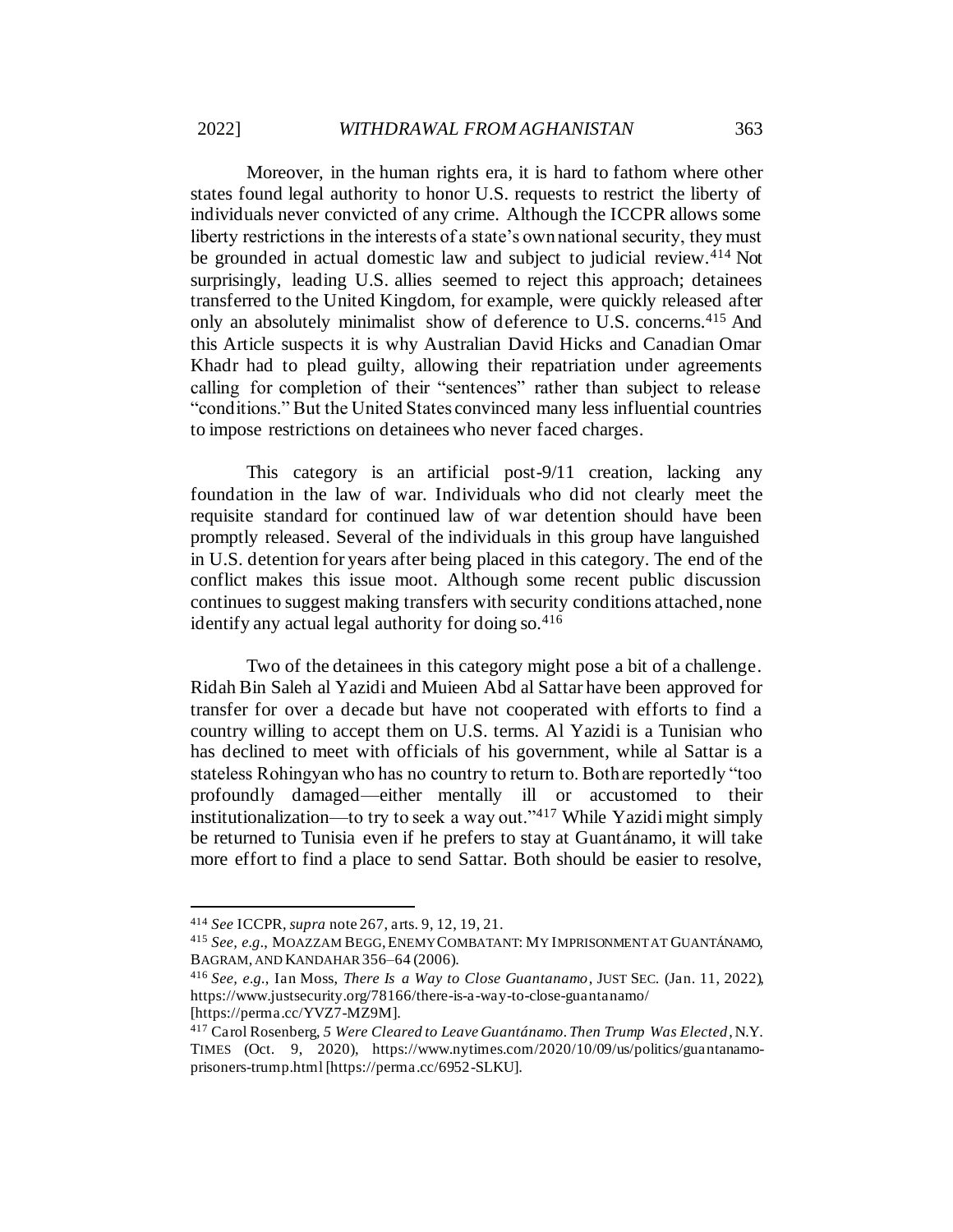however, once it is acknowledged that a destination state cannot be obligated to satisfy U.S. security demands.

# *D. Held in Law of War Detention and Not Recommended for Transfer*

The seven individuals remaining in this category, previously termed "forever detainees,"<sup>418</sup> also have an easy legal answer. The war is over, and their preventive detention must likewise end. There is no post-conflict "bad dude" exception; unless these detainees can be charged with a federal crime or extradited to face pending charges, the law requires their repatriation.

The politics may be harder—pundits were still arguing that the Taliban's resurgence called for keeping Guantánamo open beyond the date that Trump's agreement set as the end of U.S. participation in hostilities.<sup>419</sup> And despite the Taliban victory, some continue to discuss options like negotiated release conditions lacking a clear legal basis.<sup>420</sup> Nonetheless, even the most hardcore enemy soldiers are entitled to unconditional release at war's end, and the Constitution charges the President with "tak[ing] care that the laws be faithfully executed." $4^{21}$  It should not matter whether that includes international law; the Supreme Court in a plurality opinion held that AUMFauthorized detention ends with the close of active hostilities in Afghanistan. <sup>422</sup> However, it would still be politically prudent for the Administration to articulate why the public should not lose sleep over the release of these seven detainees.

First, of course, this number is wholly insignificant compared to the 532 detainees released by the Bush Administration, 197 under Obama, and the 5,000 Taliban freed at Trump's direction. While reported detainee recidivism has attracted considerable attention, the "figures" documented in a 2019 Director of National Intelligence (DNI) report are not all that

<sup>418</sup> *See, e.g.*, Kelsey Vlamis, *"Forever Prisoners": 39 Remain at Guantanamo Bay 20 Years After 9/11, Including Some Who Have Never Been Charged*, BUSINESS INSIDER (Aug. 28, 2021), https://www.businessinsider.com/guantanamo-bay-9-11-how-many-prisonerscharges-details-history-2021-8 [https://perma.cc/L9Z2-WPMR].

<sup>419</sup> Pfeiffer, *supra* note 364.

<sup>420</sup> *See, e.g.*, Moss, *supra* note 422.

 $421$  U.S. CONST. art. II, § 3.

 $422$  Hamdiv. Rumsfeld, 542 U.S. 507, 521 (2004) (plurality opinion).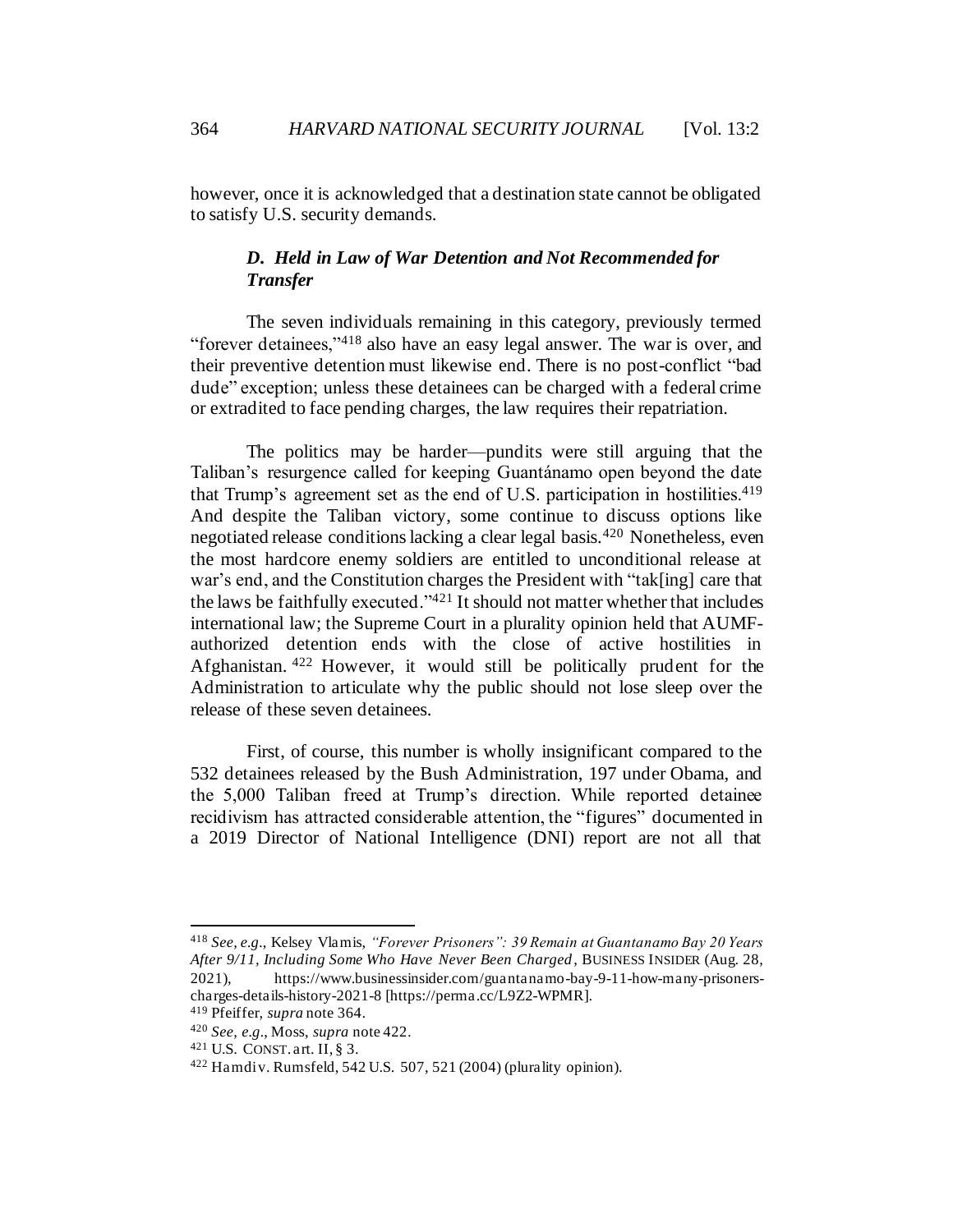alarming, and it likely errs on the side of overstatement.<sup> $423$ </sup> The report states that the "confirmed" re-engagement rate was 21.6% for Bush Administration releasees, but just 4.6% for those later freed under Obama, with another 15.4% of Bush and 10.2% of Obama releasees "suspected" of having done so.<sup>424</sup> These statistics seem counterintuitive given that the Obama releasees should have had multiple reviews during the Bush years and been vetted for continued detention each time, so on average they should have been expected to be more dangerous.

Two factors likely explain the differences. First, initial Guantánamo releasees were apparently not well screened.<sup>425</sup> This assertion is supported by anecdotal evidence that while Hamdan was on trial for being *a* bodyguard for Osama bin Laden, bin Laden's *chief* bodyguard had been released and was back in Morocco.<sup>426</sup> It probably also reflects the impact of extended captivity. War is a young man's game. Those released after close to a decade in U.S. captivity would predictably be more physically and mentally worn down than early releasees and less enthused about militancy. They also would have had fewer remaining ties with groups engaged in ongoing conflicts, particularly one featuring U.S. targeted killing of the leaders they might have known. Detainees who have now been held for two decades should predictably be much less likely—or able—still to "reengage."

Even *if* the remaining "forever" detainees reengaged at the same rate as those freed under Obama (a minimum of five years earlier), that would only predict at most a single recidivist. Moreover, "reengagement" has only involved participation in a regional insurgency or conflict; no former detainee has conducted an attack in the United States. With much improved U.S. security measures implemented since  $9/11$ , including 60,000 dedicated Transportation Safety Agency employees, they should be even less likely to

<sup>423</sup> Hum. Rts. Watch, *Q&A: Guantanamo Bay, US Detentions, and the Trump Administration* (June 27, 2018), https://www.hrw.org/news/2018/06/27/qa -guantanamo-bay-us-detentionsand-trump-administration#q5 [https://perma.cc/8KGC-SXGK].

<sup>424</sup> JOSEPH MAGUIRE, SUMMARY OF THE REENGAGEMENT OF DETAINEES FORMERLY HELD AT GUANTANAMO BAY, CUBA  $1-2$  (Nov. 25, 2019), https://www.dni.gov/index.php/newsroom/reports-publications/reports-publications-2019/item/2079-summary-of-the-reengagement-of-detainees-formerly-held-atguantanamo-bay-cuba [https://perma.cc/X2EH-5X39].

<sup>425</sup> *See generally* Hum. Rts. Watch, *supra* note 429; MARK DENBEAUX ET AL.,FELLOWS CTR. FOR POL'Y AND RSCH., PROFILE OF RELEASED GUANTÁNAMO DETAINEES: THE GOVERNMENT'S STORY THEN AND NOW (Aug. 8, 2008), http://ssrn.com/abstract=1985701 [https://perma.cc/NM5M-C5LX].

<sup>426</sup> *See* BRAVIN, *supra* note [16](#page-5-0), at 330–31; *The Guantánamo Docket*, *supra* note 15.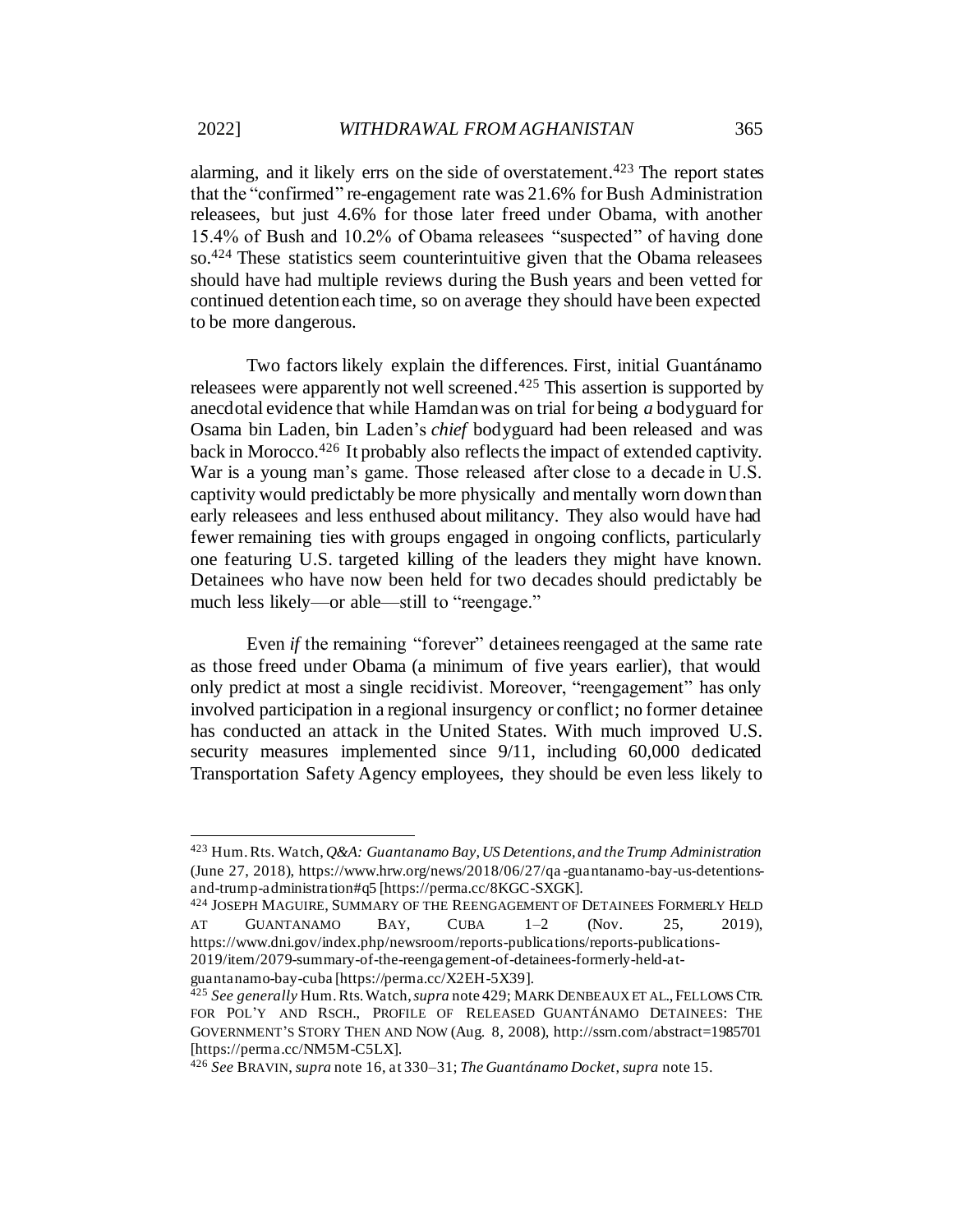do so now even if any still had sufficient motivation and resilience.<sup>427</sup> This level of risk would hardly justify spending a half billion dollars a year to keep Guantánamo open (if doing so were a legal option) when the most significant dangers that Americans face today are domestic threats.<sup>428</sup>

The "forever" detainee whose release should have been the most controversial is Saudi national Mohammed al-Qahtani, believed to have been an intended 9/11 participant (the "twentieth hijacker") until he was denied entry to the United States.<sup>429</sup> Al-Oahtani was brought to Guantánamo in February 2002 and subjected to sustained abuse during which he was "deprived of sleep and water, kept nude and was menaced by dogs."<sup>430</sup> He was earmarked for trial with Khalid Sheikh Mohammed, but the convening authority, Cheney protégé Susan Crawford, refused to approve charges after determining that his treatment constituted torture. <sup>431</sup> Al-Qahtani has had mental health issues since suffering a traumatic brain injury as an adolescent and now suffers from severe schizophrenia.<sup>432</sup> In March 2020, a federal judge ordered a mixed medical commission to evaluate him, which would have been a Guantánamo first. The order was based on an Army detention directive rather than the Third Geneva Convention *per se,* which Trump's Secretary of the Army revised in his last week in office to specify that it did not apply to Guantánamo.<sup>433</sup> The commission apparently never took place, but after a Navy doctor found al-Qahtani too impaired to be a meaningful threat, the

<sup>427</sup> *See, e.g.*, David P. Pekoske, *20 Years After 9/11: The State of the Transportation Security Administration*, TRANSP. SEC. ADMIN. (Sept. 29, 2021), https://www.tsa.gov/news/press/testimony/2021/09/29/20-years-after-911-statetransportation-security-administration [https://perma.cc/HE2L-ERZA].

<sup>428</sup> U.S. Dep't of Homeland Sec., *Summary of Terrorism Threat to the U.S. Homeland* (Aug. 13, 2021), https://www.dhs.gov/ntas/advisory/national-terrorism-advisory-system-bulletinaugust-13-2021 [https://perma.cc/32JW-UQFA].

<sup>429</sup> Daniel A. Medina, *He Is One of Only 39 Detainees Left at Guantanamo. Once Tortured, Prisoner's Case Is a Test of Larger Political Realities at Play*, CNN (Aug. 5, 2021), https://www.cnn.com/2021/08/05/politics/guantanamo-detainee-qahtani-bideninvs/index.html [https://perma.cc/45RW-43KF].

<sup>430</sup> Carol Rosenberg, *Pentagon Moves to Block Exam of Tortured Guantánamo Prisoner*, N.Y. TIMES (Jan. 15, 2021), https://www.nytimes.com/2021/01/15/us/politics/guantanamoprisoner-health-torture.html [https://perma.cc/AK3A-Y4QD].

<sup>431</sup> Andy Worthington, *Bush Era Ends with Guantánamo Trial Chief's Torture Confession* (Jan. 20, 2009), http://www.andyworthington.co.uk/2009/01/20/bush-era-ends-withguantanamo-trial-chiefs-torture-confession/ [https://perma.cc/H5YD-2464].

<sup>432</sup> Carol Rosenberg & Charlie Savage, *Panel Backs Transfer of Mentally Ill Guantánamo Detainee Suspected of 9/11 Role*, N.Y. Times (Feb. 4, 2022), https://www.nytimes.com/2022/02/04/us/politics/guantanamo-detainee-transfer.html [https://perma.cc/4P2T-3RPW].

<sup>433</sup> Medina, *supra* note 435.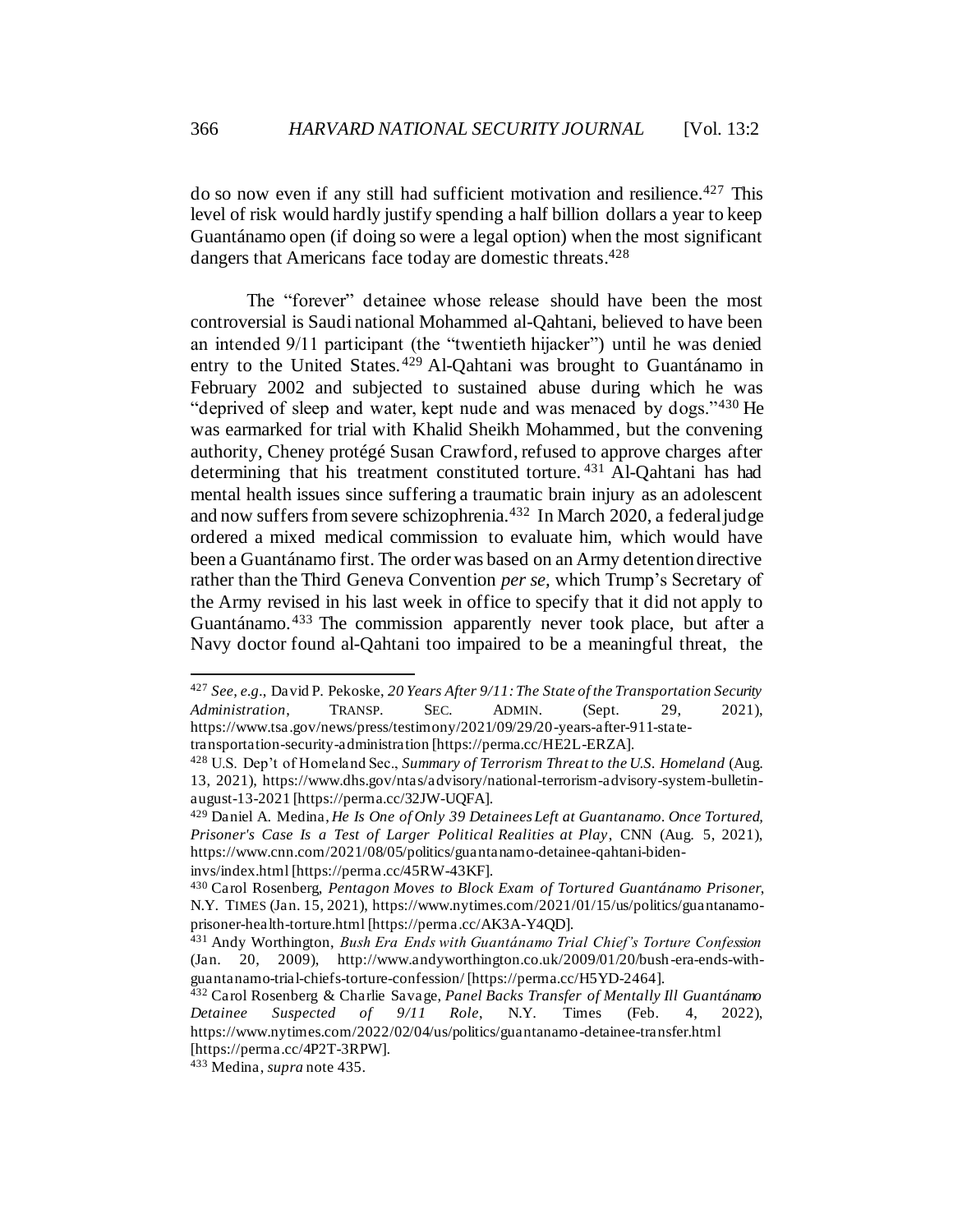Biden Administration made the logical decision to repatriate him to Saudi Arabia to receive appropriate mental health care.<sup>434</sup> The decision produced little public reaction; Fox News reported it with a matter of fact tone and just three Republican senators objected in a very short letter to President Biden requesting reconsideration.<sup>435</sup> No other uncharged detainee's release would seem likely to raise even that modest level of political reaction.

### **CONCLUSION**

The Guantánamo detention facility has been a magnet for global criticism since its January 2002 opening, dissipating the almost universal goodwill that the United States enjoyed in the wake of the 9/11 attacks. Its monetary costs have now likely reached \$7 billion.<sup>436</sup> The moral and political damage to U.S. global standing and the recruiting boost to U.S. adversaries evidenced by ISIS videos with its victims dressed in orange jumpsuits—are incalculable.<sup>437</sup> Bush, Obama, and Biden all openly declared their support for ending Guantánamo detention; only Trump dissented, but even he was scathingly critical of the financial costs.

U.S. domestic politics are the ultimate reason that Guantánamo is still open. The late Senator John McCain was virtually the only senior Republican supporting closure, and even many Democrats were less than enthusiastic about doing so.<sup>438</sup> Today, the law provides not only the opportunity but also the mandate to do what politics could not achieve and shutter the facility. As

<sup>434</sup> Carol Rosenberg, *"20th Hijacker" Is Returned to Saudi Arabia for Mental Health Care*, N.Y. TIMES (Mar. 7, 2022), https://www.nytimes.com/2022/03/07/us/politics/saudi-arabia-911-hijacker.html [https://perma.cc/HNQ9-2CP6].

<sup>435</sup> *See* Associated Press, *US Sends Home Suspected 20th 9/11 Hijacker from Guantanamo*, FOX NEWS (Mar. 8, 2022), https://www.foxnews.com/us/us-sends-home-suspected-20th-911-hijacker-guantanamo [ttps://perma.cc/V54S-9MXZ] (providing short text from AP and longer Fox News audio account); Press Release, U.S. Senate Comm. on Foreign Rels., Risch, Rubio, Inhofe Urge President Not to Transfer Al-Qaeda Terrorist from Guantanamo (Mar. 2, 2022), https://www.foreign.senate.gov/press/ranking/release/risch-rubio-inhofe-urgepresident-not-to-transfer-al-qaeda-terrorist-from-guantanamo [https://perma.cc/5EY4- ZC3N].

<sup>436</sup> The total cost reportedly reached \$6 billion by 2019, with recurring annual expenses of \$380 million *plus* the personnel costs for the 1,800 strong guard force. *See* Pfeiffer, *supra* note 364; the author estimates that those additional costs add at least another \$100 million a year.

<sup>437</sup> *See* Molly O'Toole, *President Obama Has Begun His Final Push to Close the Offshore Prison. But America's Bigger Challenge Is Deciding What to Do with Tomorrow's Prisoners in a War Without End,* DEF.ONE, https://www.defenseone.com/feature/beyond-guantanamo/ [https://perma.cc/FY49-MR4Z] ((last visited Apr. 4, 2022). <sup>438</sup> *Id.*